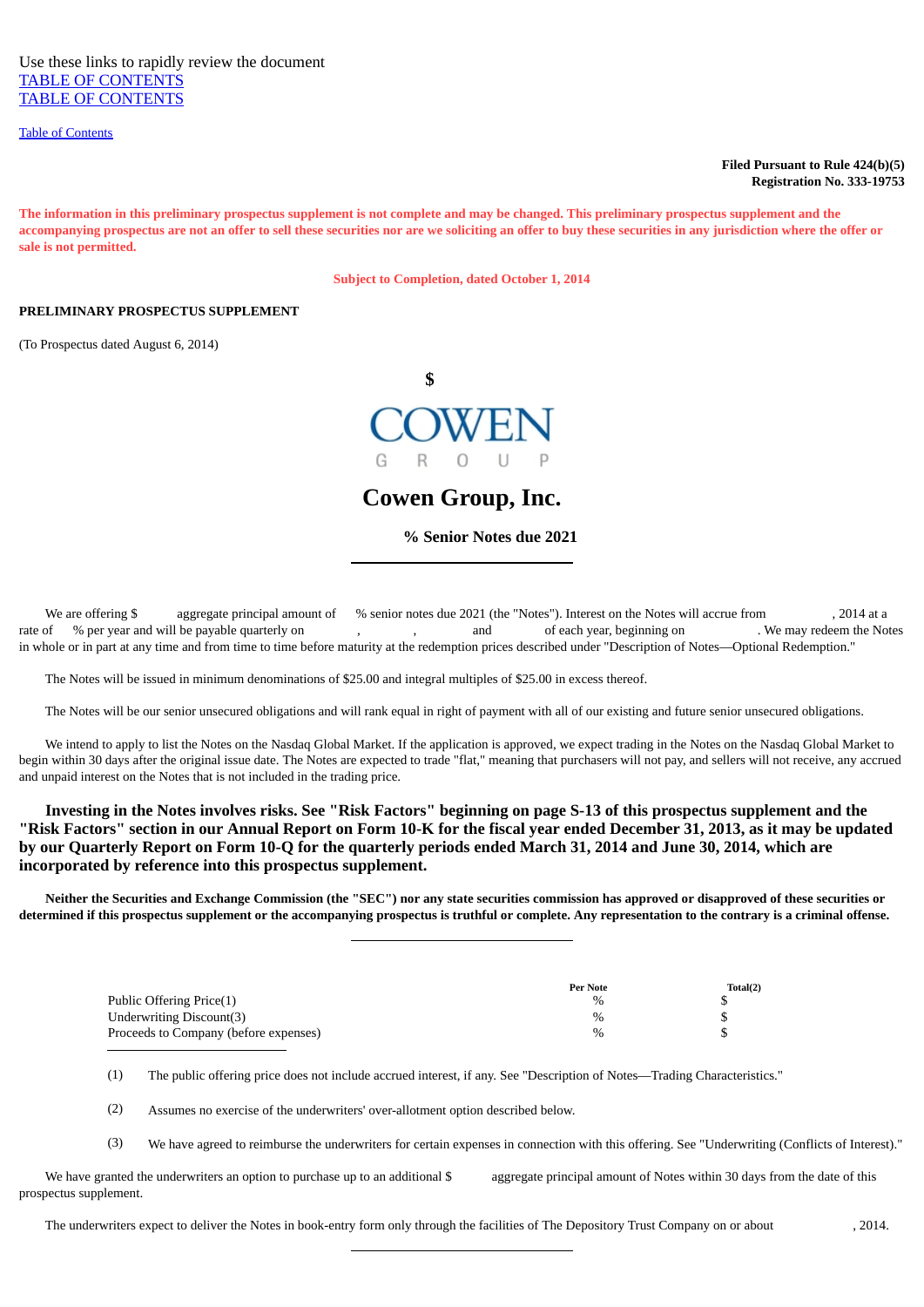*Joint Book-Running Managers*

| <b>Sterne Agee</b>                        |  | <b>Janney Montgomery Scott</b> |                                      | <b>Cowen and Company</b>  |
|-------------------------------------------|--|--------------------------------|--------------------------------------|---------------------------|
| <b>Wunderlich Securities</b>              |  | <b>Incapital</b>               | Co-Managers<br><b>JMP Securities</b> | <b>Ladenburg Thalmann</b> |
| The date of this Prospectus Supplement is |  |                                |                                      | , 2014.                   |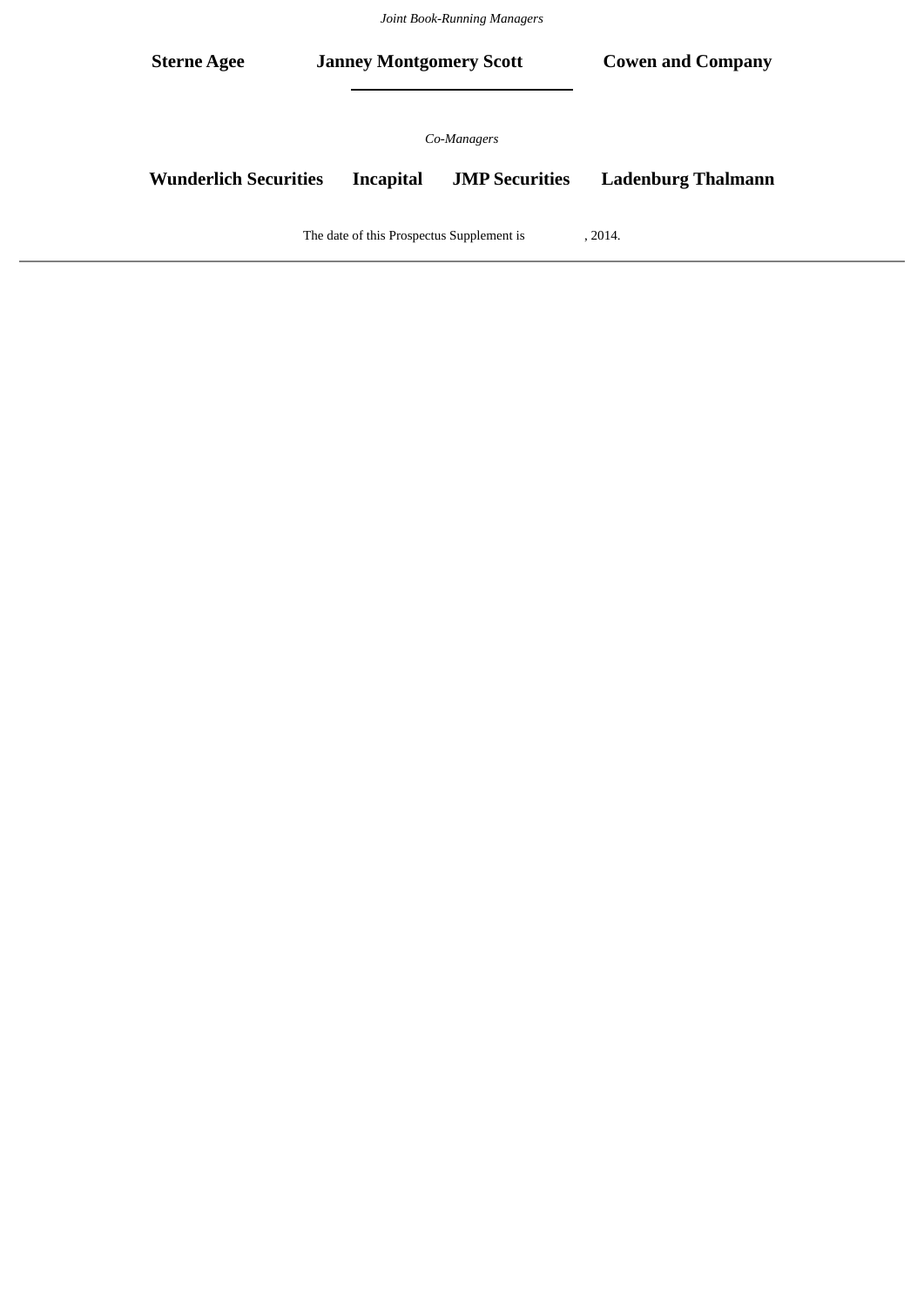[Table of Contents](#page-2-1)

<span id="page-2-1"></span><span id="page-2-0"></span> **You should rely only on the information contained in or incorporated by reference in this prospectus supplement, the accompanying prospectus or any related free writing prospectus we file with the Securities and Exchange Commission (the "SEC"). We have not, and the underwriters have not, authorized anyone to provide you with different information. If anyone provides you with different or inconsistent information, you should not rely on it. We are not, and the underwriters are not, making an offer to sell these securities in any jurisdiction where the offer or sale is not permitted. You should not assume that the information contained or incorporated by reference in this prospectus supplement or the accompanying prospectus is accurate as of any date other than their respective dates. Our business, financial condition, results of operations and prospects may have changed since those dates.**

# **TABLE OF CONTENTS**

# **Prospectus Supplement**

|                                                                        | Page       |
|------------------------------------------------------------------------|------------|
| <b>ABOUT THIS PROSPECTUS SUPPLEMENT</b>                                | <u>S-1</u> |
| <b>INCORPORATION BY REFERENCE</b>                                      | $S-2$      |
| <b>ALTERNATIVE SETTLEMENT DATE</b>                                     | $S-3$      |
| CAUTIONARY NOTE REGARDING FORWARD-LOOKING STATEMENTS AND OTHER FACTORS | $S-3$      |
| <b>SUMMARY</b>                                                         | $S-4$      |
| <b>RISK FACTORS</b>                                                    | $S-13$     |
| <b>USE OF PROCEEDS</b>                                                 | $S-19$     |
| <b>RATIO OF EARNINGS TO FIXED CHARGES</b>                              | $S-20$     |
| <b>CAPITALIZATION</b>                                                  | $S-21$     |
| <b>LEGAL PROCEEDING</b>                                                | $S-22$     |
| <b>DESCRIPTION OF THE NOTES</b>                                        | $S-23$     |
| <b>MATERIAL U.S. FEDERAL INCOME TAX CONSEQUENCES</b>                   | $S-58$     |
| <b>UNDERWRITING (CONFLICTS OF INTEREST)</b>                            | $S-62$     |
| <b>LEGAL MATTERS</b>                                                   | $S-65$     |
| <b>EXPERTS</b>                                                         | $S-65$     |
|                                                                        |            |
|                                                                        |            |

## **Prospectus**

| <b>ABOUT THIS PROSPECTUS</b>                                     |    |
|------------------------------------------------------------------|----|
| <b>CAUTIONARY STATEMENT REGARDING FORWARD-LOOKING STATEMENTS</b> |    |
| <b>RISK FACTORS</b>                                              |    |
| <b>COWEN GROUP, INC.</b>                                         |    |
| <b>USE OF PROCEEDS</b>                                           |    |
| <b>RATIO OF EARNINGS TO FIXED CHARGES</b>                        |    |
| <b>DESCRIPTION OF DEBT SECURITIES</b>                            |    |
| <b>PLAN OF DISTRIBUTION</b>                                      | 14 |
| <b>LEGAL MATTERS</b>                                             |    |
| <b>EXPERTS</b>                                                   |    |
| WHERE YOU CAN FIND MORE INFORMATION                              |    |
|                                                                  |    |

i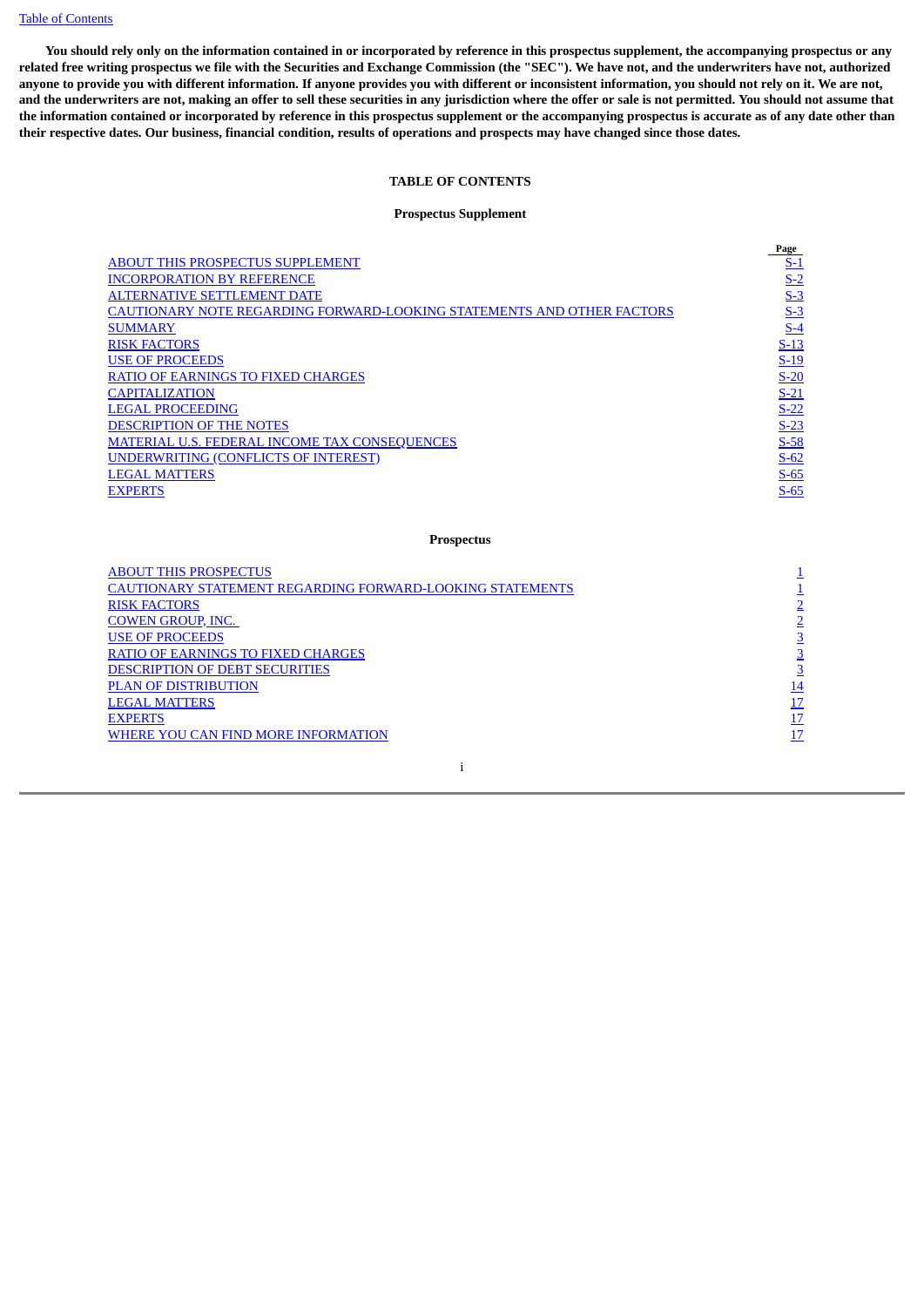# **ABOUT THIS PROSPECTUS SUPPLEMENT**

<span id="page-3-0"></span> This document contains two parts. The first part consists of this prospectus supplement, which describes the specific terms of this offering and the securities offered. The second part, the accompanying prospectus, provides more general information, some of which may not apply to this offering. If the description of the offering varies between this prospectus supplement and the accompanying prospectus, you should rely on the information in this prospectus supplement.

 You should read this prospectus supplement, the accompanying prospectus, and any related free writing prospectus together with additional information described under the heading "Where You Can Find More Information" in the accompanying prospectus and the documents incorporated by reference. In various places in this prospectus supplement and the accompanying prospectus, we refer you to sections for additional information by indicating the caption headings of the other sections. All cross-references in this prospectus supplement are to captions contained in this prospectus supplement and not in the accompanying prospectus, unless otherwise indicated.

 You should rely only on the information contained in or incorporated by reference in this prospectus supplement, the accompanying prospectus or any related free writing prospectus we file with the SEC. We have not, and the underwriters have not, authorized anyone to provide you with different information. If anyone provides you with different or inconsistent information, you should not rely on it. We are not, and the underwriters are not, making an offer to sell these securities in any jurisdiction where the offer or sale is not permitted. You should not assume that the information contained or incorporated by reference in this prospectus supplement or the accompanying prospectus is accurate as of any date other than their respective dates. Our business, financial condition, results of operations and prospects may have changed since those dates.

 In this prospectus supplement, "we," "us," "our," "our company," "the registrant," "the Company" and "Cowen" each refers to Cowen Group, Inc. including its subsidiaries, unless the context indicates otherwise.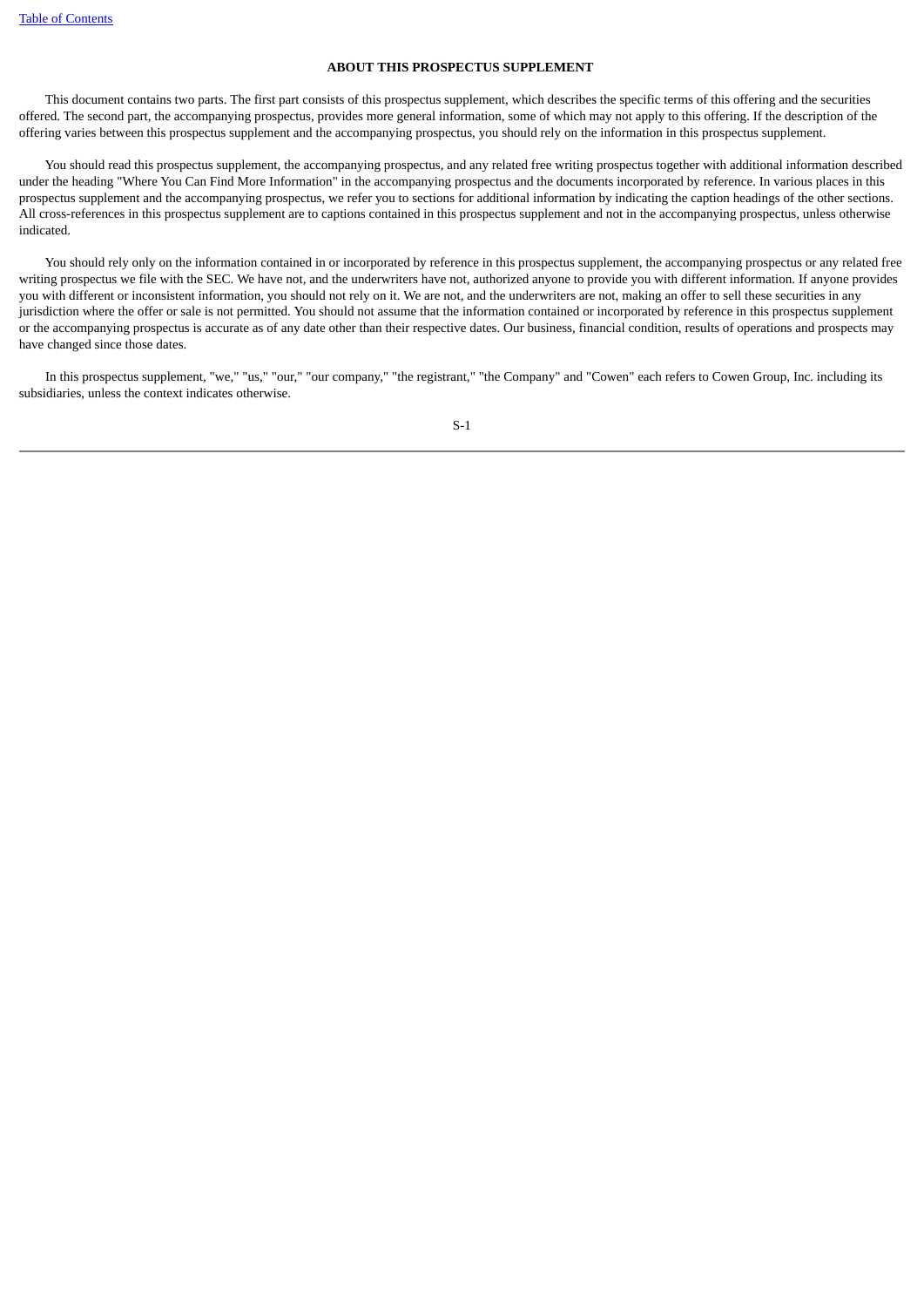# **INCORPORATION BY REFERENCE**

<span id="page-4-0"></span> This prospectus supplement "incorporates by reference" information that we have filed with the SEC under the Securities Exchange Act of 1934, as amended (the "Exchange Act"). This means that we are disclosing important information to you by referring to other documents. The information incorporated by reference is considered to be part of this prospectus supplement, except for any information superseded or modified by information contained directly in this prospectus supplement or a subsequent incorporated document. The information incorporated by reference is an important part of this prospectus supplement, and information that we file later with the SEC under the Exchange Act will automatically update information in this prospectus supplement. In all cases, you should rely on the later information over different information included in this prospectus supplement.

 We incorporate by reference the documents listed below (other than any portions thereof which, under the Exchange Act and applicable SEC rules, are not deemed "filed" under the Exchange Act) and any future filings made with the SEC under Section 13(a), 13(c), 14 or 15(d) of the Exchange Act prior to the termination of the offering of securities covered by this prospectus supplement:

- Our Annual Report on Form 10-K for the year ended December 31, 2013, filed with the SEC on March 3, 2014 (including information specifically incorporated by reference into the Annual Report on Form 10-K from our Definitive Proxy Statement on Schedule 14A filed on April 30, 2014, as amended and supplemented by certain additional definitive proxy soliciting materials on Schedule 14A filed on May 16, 2014);
- Our Quarterly Reports on Form 10-Q for the quarters ended March 31, 2014, filed on May 8, 2014 and June 30, 2014 filed on August 7, 2014; and
- Our Current Reports on Form 8-K filed on March 11, 2014, March 18, 2014, June 5, 2014, September 23, 2014 and October 1, 2014.

 All other documents that we file with the SEC pursuant to Section 13(a), 13(c), 14 or 15(d) of the Exchange Act after the date of this prospectus supplement and prior to the termination of the offering of securities covered by this prospectus shall also be deemed to be incorporated by reference in this prospectus supplement and to be a part hereof from the respective dates of the filing of such documents (other than any such documents, or portions thereof which, under the Exchange Act and applicable SEC rules, are not deemed "filed" under the Exchange Act). If we have incorporated by reference any statement or information in this prospectus supplement and we subsequently modify that statement or information with information contained in this prospectus supplement or a subsequent incorporated document, the statement or information previously incorporated in this prospectus supplement is also modified or superseded in the same manner.

 We file annual, quarterly and special reports, proxy statements and other information with the SEC. You may read and copy any materials we file in the SEC's Public Reference Room, 100 F Street, N.E., Washington, D.C. 20549. You may also obtain copies of this information by mail from the Public Reference Section of the SEC, 100 F Street, N.E., Washington, D.C. 20549, at prescribed rates. You may obtain information on the operation of the SEC's Public Reference Room in Washington, D.C. by calling the SEC at 1-800-SEC-0330.

 The SEC also maintains an Internet web site that contains reports, proxy statements and other information about issuers, like us, that file electronically with the SEC. The address of that site is http://www.sec.gov. The SEC file number for documents filed by us under the Exchange Act is 001-34516.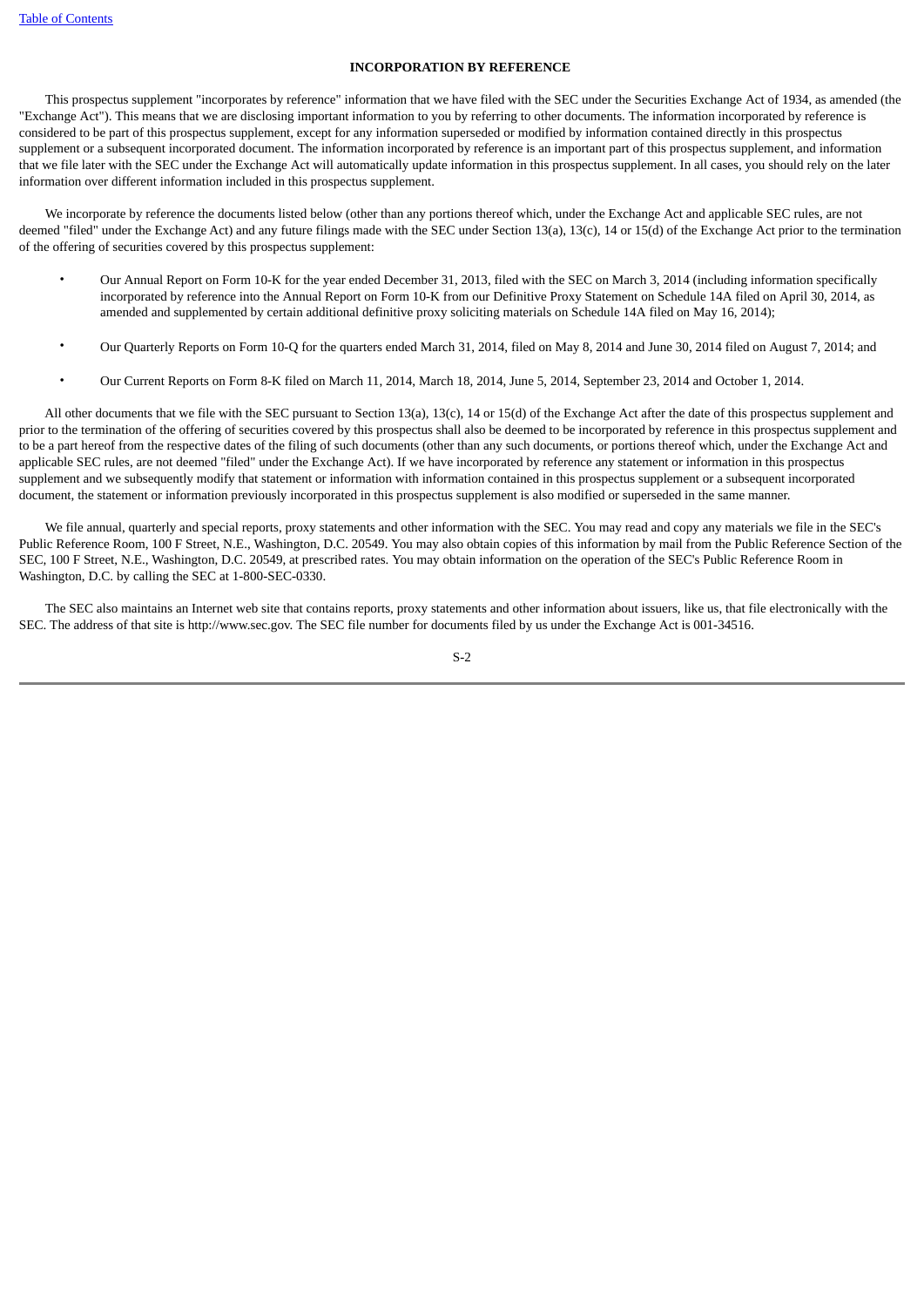# **ALTERNATIVE SETTLEMENT DATE**

<span id="page-5-0"></span> It is expected that delivery of the Notes will be made on or about the date specified on the cover page of this prospectus supplement, which will be the business day following the date of this prospectus supplement. Under Rule 15c6-1 of the SEC under the Securities Exchange Act of 1934, as amended (the "Exchange Act"), trades in the secondary market generally are required to settle in three business days, unless the parties to any such trade expressly agree otherwise. Accordingly, the purchasers who wish to trade Notes on the date of this prospectus supplement or the next succeeding business days will be required to specify an alternate settlement cycle at the time of any such trade to prevent failed settlement. Purchasers of Notes who wish to trade Notes on the date of this prospectus supplement or the next succeeding business days should consult their own advisors.

# **CAUTIONARY NOTE REGARDING FORWARD-LOOKING STATEMENTS AND OTHER FACTORS**

<span id="page-5-1"></span> This prospectus supplement and the documents incorporated herein by reference contain certain forward-looking statements that may constitute "forward-looking statements" within the meaning of the safe harbor provisions of the Private Securities Litigation Reform Act of 1995. In some cases, you can identify these statements by forward-looking terms such as "may," "might," "will," "would," "could," "should," "expect," "plan," "anticipate," "believe," "estimate," "predict," "project," "possible," "potential," "intend," "seek" or "continue," the negative of these terms and other comparable terminology or similar expressions. In addition, our management may make forward-looking statements to analysts, representatives of the media and others. These forward-looking statements represent only the Company's beliefs regarding future events (many of which, by their nature, are inherently uncertain and beyond our control) and are predictions only, based on our current expectations and projections about future events. There are important factors that could cause our actual results, level of activity, performance or achievements to differ materially from those expressed or implied by the forward-looking statements. In particular, you should consider the risks outlined under Item 1A—"Risk Factors" in our Annual Report on Form 10-K for the year ended December 31, 2013 and subsequent reports we have filed with the SEC.

 Although we believe the expectations reflected in the forward-looking statements are reasonable, we cannot guarantee future results, level of activity, performance or achievements. Moreover, neither we nor any other person assumes responsibility for the accuracy or completeness of any of these forward-looking statements. You should not rely upon forward-looking statements as predictions of future events. We undertake no obligation to update any of these forward-looking statements after the date they are made to conform our prior statements to actual results or revised expectations, except as required by law. Further disclosures that we make on related subjects in our additional filings with the SEC should be consulted.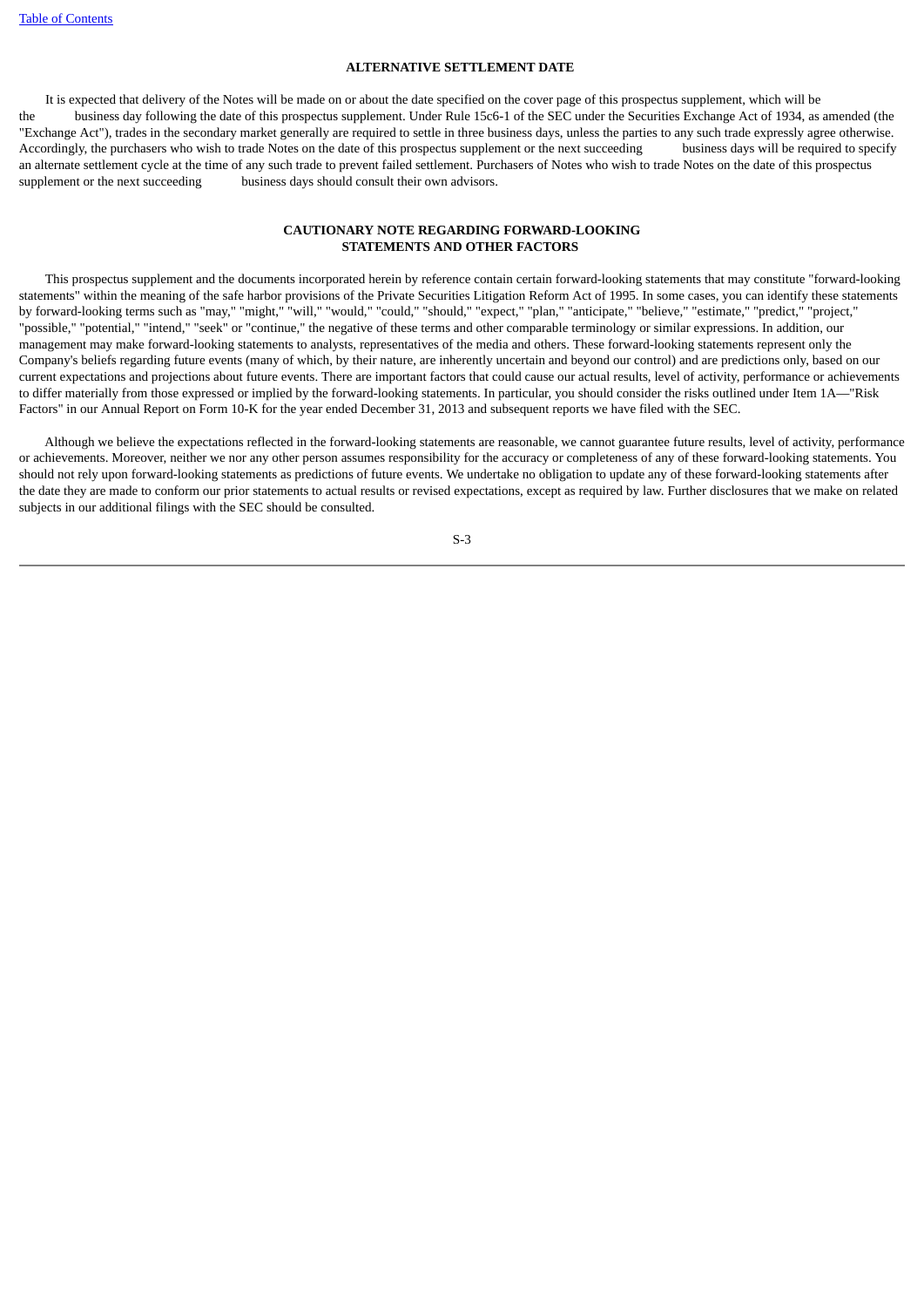#### **SUMMARY**

<span id="page-6-0"></span> *This summary highlights selected information contained elsewhere in this prospectus supplement or incorporated by reference into this prospectus supplement, a further described above under "Incorporation by Reference." This summary may not contain all the information that you should consider before investing in the Notes To understand all of the terms of this offering and for a more complete understanding of our business, you should carefully read this entire prospectus supplement, the accompanying prospectus and the documents incorporated by reference into this prospectus supplement.*

## **Cowen Group, Inc.**

 Cowen Group, Inc. is a diversified financial services firm and, together with its consolidated subsidiaries, provides alternative investment management, investment banking, research, and sales and trading services through its two business segments: Ramius LLC and its affiliates ("Ramius") comprise the Company's alternative investment segment, while Cowen and Company, LLC ("Cowen and Company") and its affiliates comprise the Company's broker-dealer segment. For a discussion of certain financial information broken down by segment, please see the notes to the Company's consolidated financial statements.

 Ramius is an alternative investment platform offering innovative products and solutions across the liquidity spectrum to institutional and private clients. The predecessor to this business was founded in 1994 and, through one of its subsidiaries, has been a registered investment adviser under the Investment Advisers Act of 1940 since 1997. Ramius offers investors access to strategies to meet their specific needs including small-cap activism, healthcare royalties, customized solutions, event driven equity, real estate, long/short credit and managed futures. Ramius focuses on attracting and retaining talented in-house and affiliated investment teams ar providing them with institutional infrastructure, robust sales and marketing and industry knowledge. A significant portion of the Company's capital is invested alongside Ramius's alternative investment clients. Our alternative investment business had approximately \$11.9 billion of assets under management as of August 1, 2014 (which does not give effect to the anticipated sale of Ramius' interest in Orchard Square Partners as discussed below under the caption "—Subsequent Events").

 Our broker-dealer businesses include research, brokerage and investment banking services to companies and institutional investor clients primarily in our target sectors: healthcare, technology, media and telecommunications, consumer, aerospace and defense, industrials, real estate investment trusts ("REITs"), clean technology, energy, metals and mining, transportation, chemicals and agriculture. We provide research and brokerage services to over 1,000 domestic and internationa clients seeking to trade securities, principally in our target sectors. Historically, we have focused our investment banking efforts on small to mid-capitalization public companies as well as private companies.

 We were incorporated in the State of Delaware in 2009. Our principal executive offices are located at 599 Lexington Avenue, New York, New York 10022, and our telephone number is (212) 845-7900. Our website address is www.cowen.com. Information contained on our website is not incorporated by reference into this prospectus supplement, and you should not consider information contained on our website as part of this prospectus supplement.

# **Principal Business Lines**

## *Alternative Investment Business Products and Services*

### *Hedge Fund Strategies*

 The Company's hedge funds are focused on addressing the needs of institutional investors and high net worth individuals to preserve and grow allocated capital. The Company and its affiliates offer

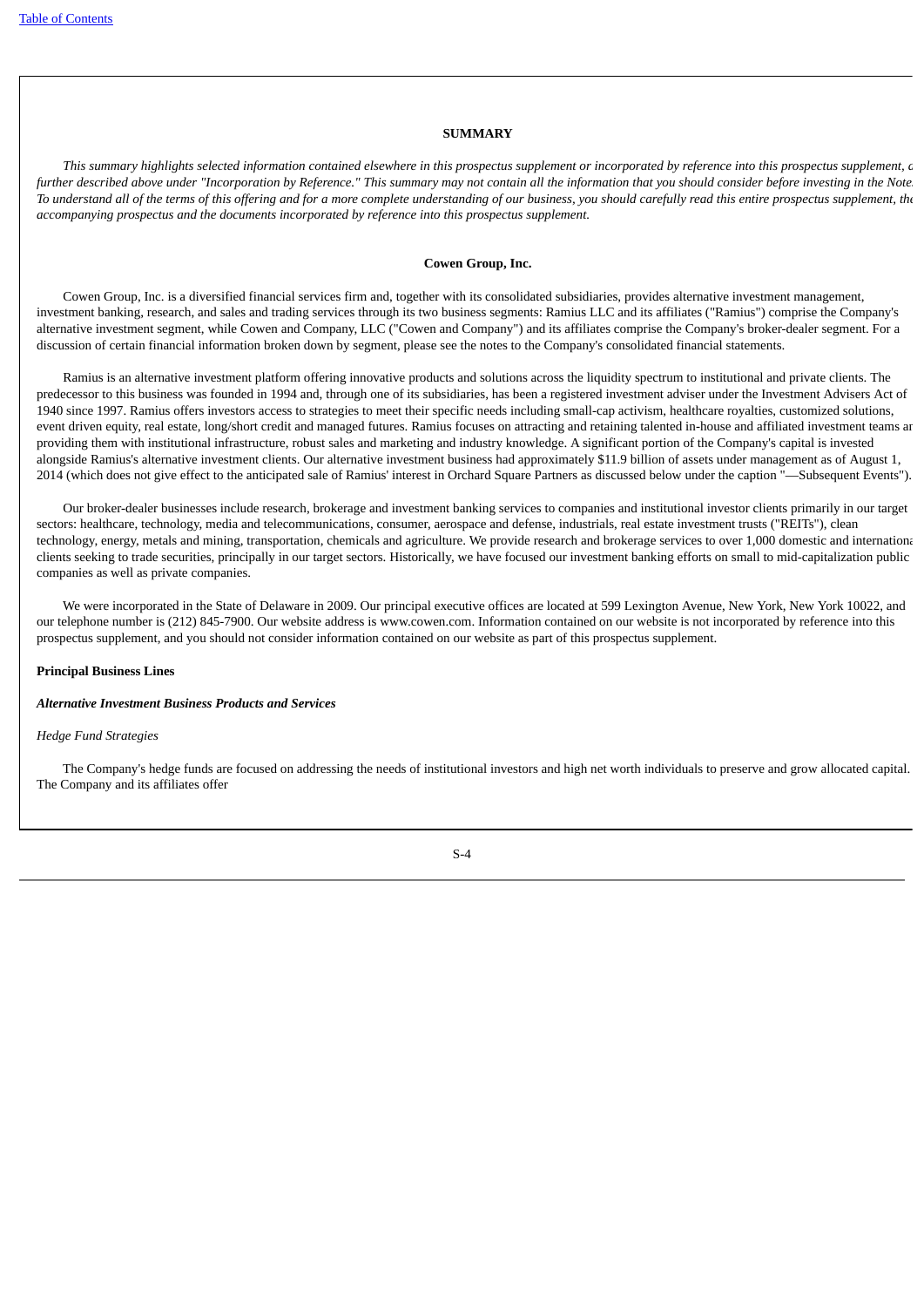a number of single strategy hedge funds, including strategies focused on merger arbitrage, global long/short credit and small-cap activism. A subsidiary of the Company also serves as investment adviser to Ramius Event Driven Equity Fund, a mutual fund that offers U.S. investors exposure to a broad spectrum of transformative corporate events with a core focus on shareholder activism. The Company and its affiliates also manage certain multi-strategy hedge funds that are currently in wind-down. The majority of assets remaining in these funds include private investments in public companies, investments in private companies, real estat investments and special situations.

#### *Alternative Solutions*

The Company's alternative solutions business offers a range of customized hedge fund investment and advisory solutions, including customized and commingled fund of funds, hedge fund replication, liquid alternative risk premia products, customized solutions and mutual funds to a global institutional client base. The Company's alternative solutions business also develops and manages customized investment portfolios, which may include a combination of direct hedge fund investments, liquid alternative risk premia products and hedging overlays. The Company's alternative solutions business also advises two mutual funds, Ramius Hedged Alpha Fund and Ramius Strategic Volatility Fund, which offer U.S. retail investors access to liquid alternative investment strategies.

#### *Ramius Trading Strategies*

 The Company's managed futures fund business offers investors access to returns uncorrelated with the public equity and debt markets while maintaining a strong liquidity profile. In order to achieve this objective, the Company's managed futures fund business allocates capital to various third party commodity trading advisors that pursue a managed futures strategy in a managed account format. The Company's managed futures fund business serves as investment adviser to various accounts including the State Street/Ramius Managed Futures Strategy Fund, a mutual fund that, along with SSgA Funds Management Inc. as sub-advisor, offers U.S. investors access to a multi-manager strategy that seeks to capture returns tied to a combination of global macroeconomic trends in the commodity futures and financial futures markets and interest income and capital appreciation.

## *Real Estate*

 The Company's real estate business focuses on generating attractive, risk adjusted returns by using our owner/manager approach to underwriting, structuring, financing and redevelopment of all real estate property types since 1999. This approach emphasizes a focus on real estate fundamentals and potential market inefficiencies. The RCG Longview platform provides senior bridge loans, subordinated mortgages, mezzanine loans, and preferred equity through its debt fund series and makes equity investments through its equity fund. As of December 31, 2013, the members of the general partners of the RCG Longview platform and its affiliates independent of the RCG Longview funds, collectively owned interests in and/or managed over 21,000 apartments and approximately 20 million square feet of commercial space for their own accounts. As of December 31, 2013, the Ramius Urban American funds owned interests in and managed approximately 9,000 multi family housing units in the New York metropolitan area. The Company's ownership interests in the various general partners of the RCG Longview funds and Ramius Urban American Funds range from 20% to 55%.

### *HealthCare Royalty Partners ("HRP")*

 The Company's healthcare royalties business invests principally in commercial-stage biopharmaceutical products and companies through the purchase of royalty or synthetic royalty interests and structured debt and equity instruments (through the funds managed by HRP (the "HRP Funds")). The HRP Funds seek these royalty interests in end-user sales of commercial-stage or near commercial-stage medical products such as pharmaceuticals, biotechnology products and medical devices. We share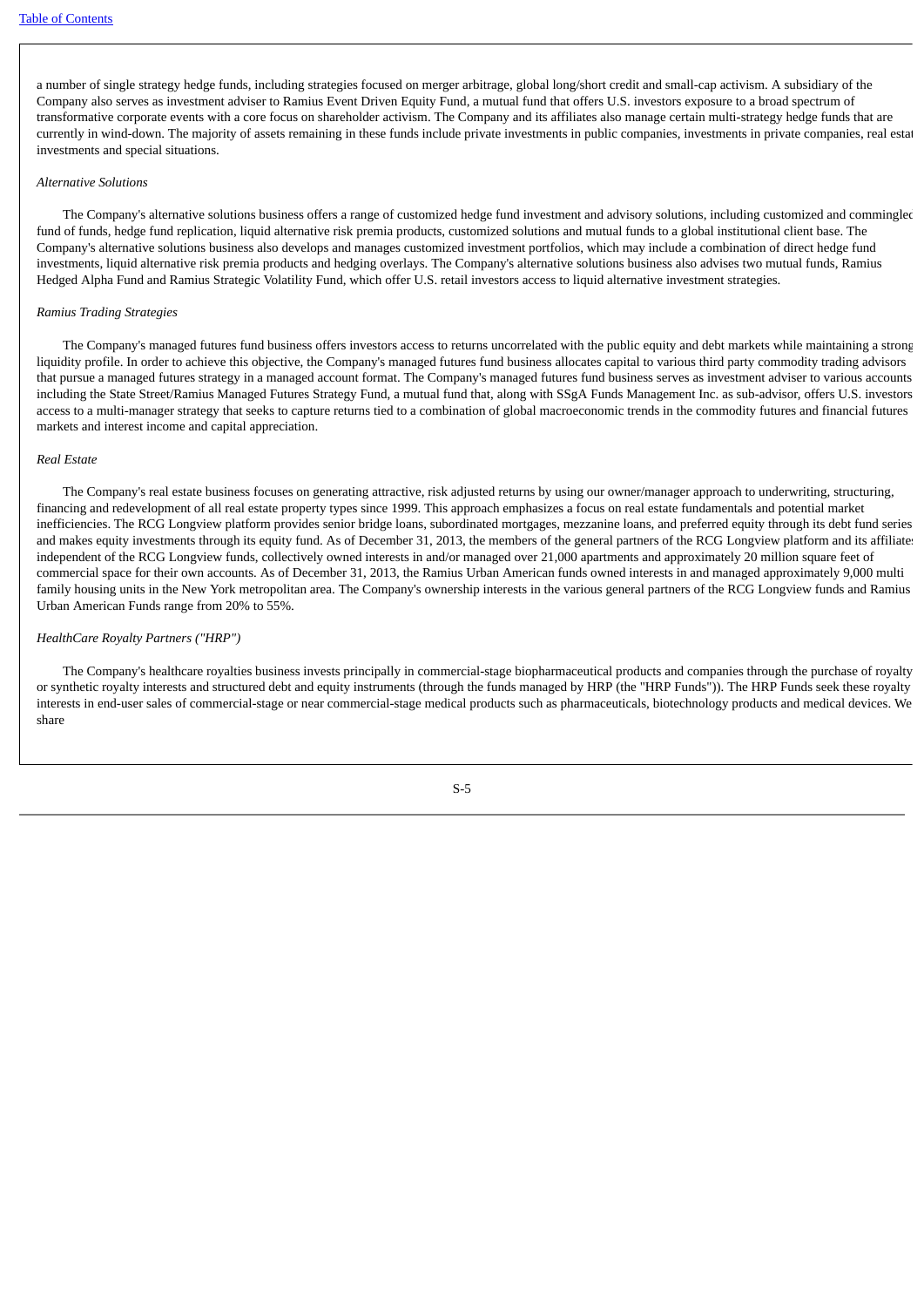the net management fees from the HRP Funds equally with the founders of the HRP Funds. In addition, we have interests in the general partners of the HRP Funds ranging from 25% to 40.2%.

#### *Broker-Dealer Business*

### *Investment Banking*

 Our investment banking professionals are focused on providing strategic advisory and capital raising services to U.S. and international public and private companies in our target sectors. By focusing on Cowen and Company's target sectors over a long period of time, we have developed a significant understanding of the unique challenges and demands with respect to public and private capital raising and strategic advice in these sectors. Our advisory and capital raising capabilities begin at the early stages of a private company's accelerated growth phase and continue through its evolution as a public company. Our advisory business focuses on mergers and acquisitions, including providing fairness opinions and providing advice on other strategic transactions. Our capital markets capabilities include equity, including private investments in public equity and registered direct offerings, credit and fixed income, including public and private debt placements, exchange offers, consent solicitations and tender offers, as well as origination and distribution capabilities for convertible securities. We have a unified capital markets group which we believe allows us to be effective in providing cohesive solutions for our clients. Historically, a significant majority of Cowen and Company's investment banking revenue has been earned from high-growth small and mid-capitalization companies. Cowen, from time to time, may invest in capital raising transactions of its clients.

#### *Brokerage*

 Our team of brokerage professionals serves institutional investor clients in the United States and internationally. Cowen and Company trades common stocks, listed options and equity-linked securities on behalf of its clients. We also provide our clients with an electronic execution suite. As a result of our acquisition of ATM USA, LLC ("ATM USA") and Algorithmic Trading Management, LLC ("ATM LLC"), we provide global, multi-asset class algorithmic execution trading models to both buy side and sell side clients as well as offering execution capabilities relating to these trading models through ATM Execution LLC (formerly Cowen Capital LLC). In addition, we now engage in the securities lending business through Cowen Equity Finance. We have relationships with over 2,000 institutional investor clients. Our brokerage team is comprised of experienced professionals dedicated to Cowen and Company's target sectors, which allows us to develop a level of knowledge and focus that we believe differentiates our brokerage capabilities from those of many of our competitors. We tailor our account coverage to the unique needs of our clients. We believe that our sector traders are able to provide superior execution because of their knowledge of the interests of our institutional investor clients in specific companies in Cowen and Company's target sectors.

 Our sales professionals also provide our institutional investor clients with access to the management of our investment banking clients outside the context of financing transactions. These meetings are commonly referred to as non-deal road shows. Non-deal road shows allow our investment banking clients to increase their visibility within the institutional investor community while providing our institutional investor clients with the opportunity to further educate themselves on companie and industries through meetings with management. We believe Cowen and Company's deep relationships with company management teams and its sector-focused approach provide us with broad access to management for the benefit of our institutional investor and investment banking clients.

## *Research*

 As of December 31, 2013, we had a research team of 42 senior analysts covering approximately 700 companies. Within our coverage universe, approximately 25% are healthcare companies, 19% are

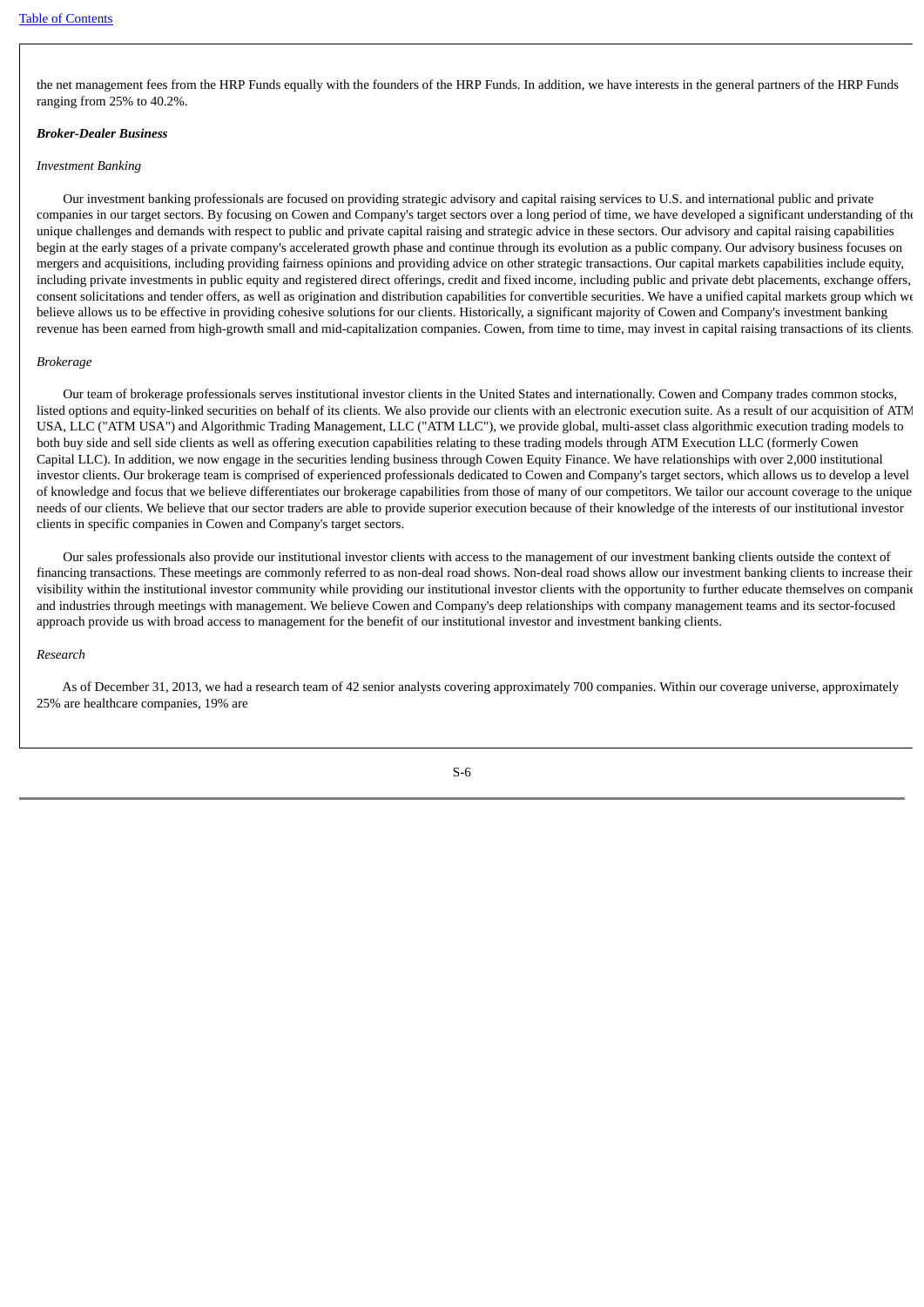TMT (technology, media and telecom) companies, 19% are energy companies, 12% are capital goods and industrial companies, 11% are basic materials companies, 7% are consumer companies, and 6% are REITs. Our differentiated approach to research focuses our analysts' efforts toward delivering specific investment ideas and de-emphasizes maintenance research. We sponsor a number of conferences every year that are focused on our target sectors and sub-sectors. During these conferences we highlight our investment research and provide significant investor access to corporate management teams.

# **New Commercial Finance Company**

 Cowen plans to organize a commercial finance company, which we refer to as Cowen Finance, that would structure, underwrite and syndicate a broad range of loans to middle market commercial borrowers. It is expected that Cowen Finance will syndicate the loans originated or arranged by it to third party investors, while selectively holding a small portion of this originated or arranged volume in a loan portfolio. Cowen also anticipates that Cowen Finance will work together with Cowen and Company's investment bank and debt capital markets business to originate, syndicate and utilize Cowen's capital to provide a broad range of credit solutions to Cowen's corporate clients.

 Cowen currently expects to make an initial equity investment of up to \$125.0 million. A portion of this initial investment will be funded with a portion of the net proceeds of this offering, with the balance being funded, as needed, from Cowen's existing resources. Cowen's total investment in Cowen Finance may be increased from time to time in the future and may be in the form of equity, loans or other credit support. Cowen Finance's lending and risk activities will be managed separately from Cowen's investment bank as a separate entity. In addition, as part of Cowen Finance's ongoing operations, Cowen expects that Cowen Finance will incur substantial indebtedness, which will be nonrecourse to Cowen and its subsidiaries that are "restricted subsidiaries" under the terms of the indenture governing the Notes. Cowen intends to designate the entities operating the Cowen Finance business as "unrestricted subsidiaries" under the indenture governing the Notes. As "unrestricted subsidiaries," Cowen Finance and its subsidiaries would not be subject to any of the restrictive covenants of the indenture. The indenture does not restric the Company or its subsidiaries from making investments, including investments in unrestricted subsidiaries.

#### **Subsequent Events**

 On September 29, 2014, Ramius entered into an agreement with Neuberger Berman pursuant to which Neuberger Berman will purchase Ramius' interest in Orchard Square Partners, which manages a global long/short credit investment strategy with approximately \$475 million in client assets. The transaction is expected t close on December 31, 2014.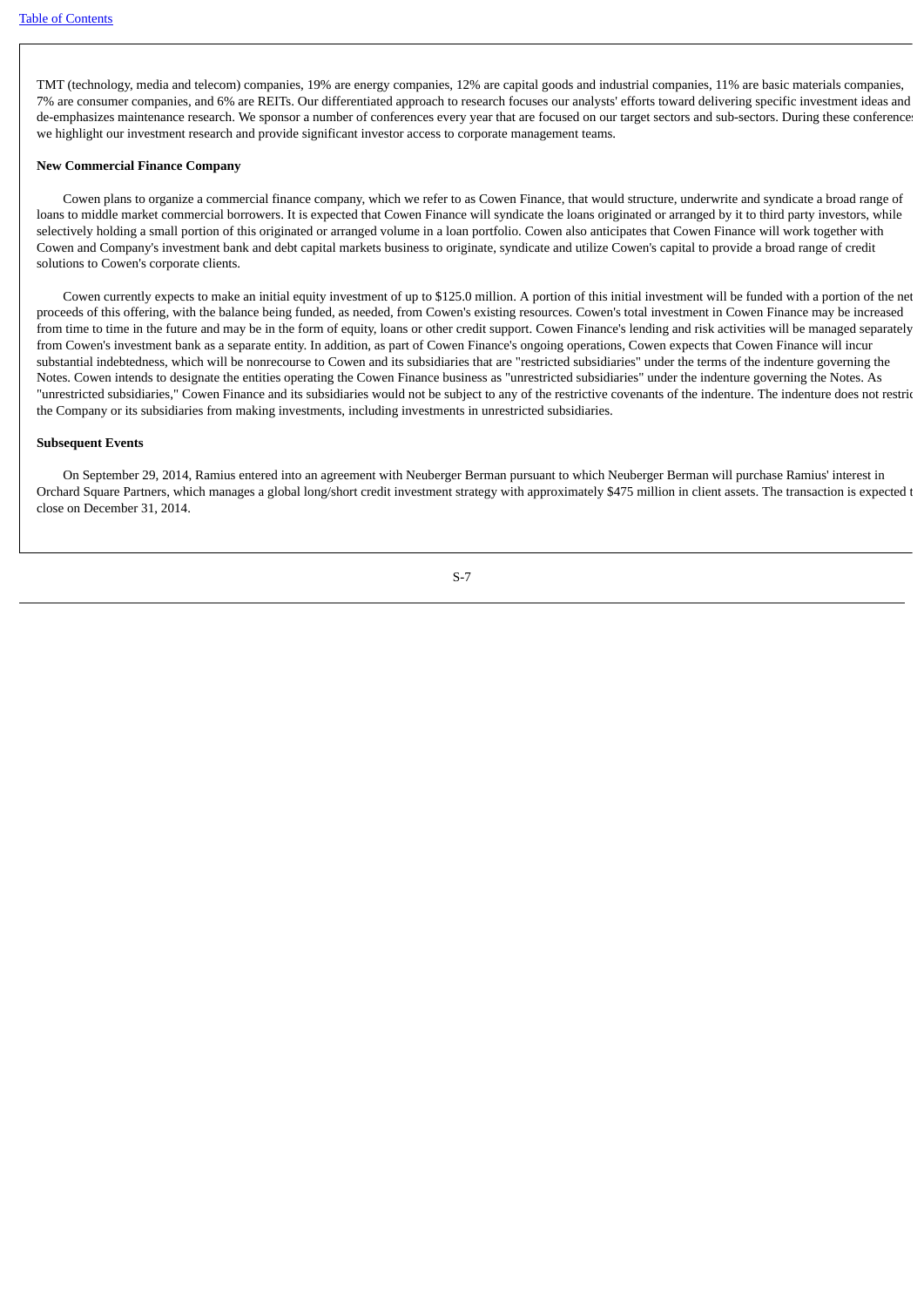|                                        | <b>The Offering</b>                                                                                                                                                                                                                                                                                                                                                                                                                                 |
|----------------------------------------|-----------------------------------------------------------------------------------------------------------------------------------------------------------------------------------------------------------------------------------------------------------------------------------------------------------------------------------------------------------------------------------------------------------------------------------------------------|
| Issuer                                 | Cowen Group, Inc.                                                                                                                                                                                                                                                                                                                                                                                                                                   |
| Title of the Securities                | % Senior Notes due 2021.                                                                                                                                                                                                                                                                                                                                                                                                                            |
| Aggregate Principal Amount<br>Offered: | \$                                                                                                                                                                                                                                                                                                                                                                                                                                                  |
| <b>Over-Allotment Options</b>          | The underwriters may also purchase from us up to an additional \$<br>aggregate principal amount of the Notes to cover<br>overallotments, if any, within 30 days of the date of this prospectus supplement.                                                                                                                                                                                                                                          |
| <b>Initial Public Offering Price</b>   | 100% of the aggregate principal amount.                                                                                                                                                                                                                                                                                                                                                                                                             |
| Denominations                          | The Notes will be issued in denominations of \$25.00 or in integral multiples of \$25.00.                                                                                                                                                                                                                                                                                                                                                           |
| Listing                                | The Company intends to apply to list the Notes on the Nasdaq Global Market. If the application is approved, the Company expects<br>trading in the Notes on the Nasdaq Global Market to begin within 30 days after the original Issue Date.                                                                                                                                                                                                          |
| <b>Maturity Date</b>                   | , 2021.                                                                                                                                                                                                                                                                                                                                                                                                                                             |
| <b>Issue Date</b>                      | , 2014.                                                                                                                                                                                                                                                                                                                                                                                                                                             |
| Interest                               | % per year, payable quarterly in arrears on<br>of each year,<br>and<br>. If an interest payment date falls on a day other than a business day, the applicable interest payment will<br>beginning<br>be made on the next business day and no additional interest will accrue as a result of such delayed payment.                                                                                                                                    |
| <b>Optional Redemption</b>             | , 2017, we may redeem the Notes at any time in whole or from time to time in part, at our option, at a<br>Prior to<br>redemption price equal to 100% of the principal amount of the Notes to be redeemed plus any accrued and unpaid interest thereon<br>to the redemption date (subject to the right of holders on the relevant record date to receive interest due on the relevant interest<br>payment date), plus a "make-whole" amount, if any. |
|                                        | On and after<br>, 2017, we may redeem the Notes as a whole at any time or in part from time to time, at our option, at<br>the redemption prices described under "Description of Notes-Optional Redemption.                                                                                                                                                                                                                                          |
| Repurchase Upon a Change of<br>Control | If we experience a Change of Control (as defined under "Description of the Notes-Repurchase at the Option of Holders upon a<br>Change of Control"), we must offer to repurchase the Notes at a purchase price in cash equal to 101% of the aggregate principal<br>amount of Notes repurchased, plus accrued and unpaid interest thereon. See "Description of the Notes-Repurchase at the Option<br>of Holders upon a Change of Control."            |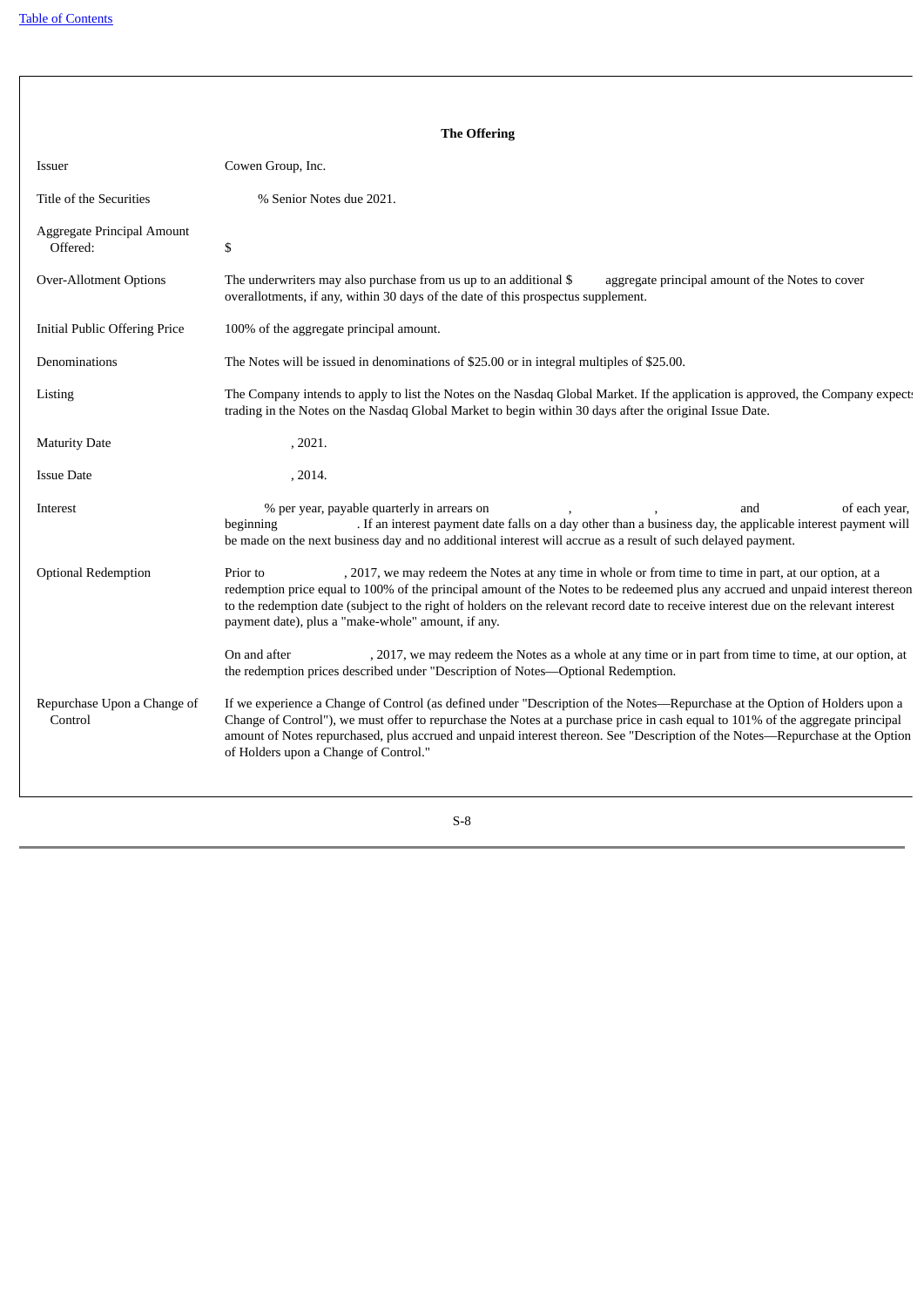I

| Ranking                  | The Notes will be our senior unsecured obligations, and will rank equal in right of payment with all of our current and future<br>senior unsecured obligations. The Notes will effectively rank junior in right of payment to all existing and future debt and other<br>liabilities (including trade payables) of our subsidiaries. In addition, since the Notes are unsecured, the Notes will also<br>effectively rank junior in right of payment to any secured debt that we have outstanding to the extent of the value of the assets<br>securing such debt. As of June 30, 2014, our total consolidated indebtedness was \$219.8 million. This does not include the<br>indebtedness incurred under the Notes or any indebtedness we expect to incur in connection with Cowen Finance. Of this<br>amount, \$63.4 million was secured indebtedness of our subsidiaries and \$6.9 million represented short-term borrowings and<br>other liabilities of our subsidiaries (excluding intercompany obligations and liabilities), to all of which subsidiary indebtedness<br>the Notes would have been effectively subordinated with respect to the assets of such subsidiaries. The remaining \$149.5 millio<br>of indebtedness represented the senior unsecured convertible notes of Cowen Group, Inc. |
|--------------------------|--------------------------------------------------------------------------------------------------------------------------------------------------------------------------------------------------------------------------------------------------------------------------------------------------------------------------------------------------------------------------------------------------------------------------------------------------------------------------------------------------------------------------------------------------------------------------------------------------------------------------------------------------------------------------------------------------------------------------------------------------------------------------------------------------------------------------------------------------------------------------------------------------------------------------------------------------------------------------------------------------------------------------------------------------------------------------------------------------------------------------------------------------------------------------------------------------------------------------------------------------------------------------------------------------------|
| <b>Certain Covenants</b> | The indenture governing the Notes contains covenants that, among other things, limit the Company's and its Restricted<br>Subsidiaries' ability to:                                                                                                                                                                                                                                                                                                                                                                                                                                                                                                                                                                                                                                                                                                                                                                                                                                                                                                                                                                                                                                                                                                                                                     |
|                          | • incur debt or issue preferred stock;                                                                                                                                                                                                                                                                                                                                                                                                                                                                                                                                                                                                                                                                                                                                                                                                                                                                                                                                                                                                                                                                                                                                                                                                                                                                 |
|                          | • pay dividends or make distributions on their capital stock, or purchase, redeem or otherwise acquire their capital stock;                                                                                                                                                                                                                                                                                                                                                                                                                                                                                                                                                                                                                                                                                                                                                                                                                                                                                                                                                                                                                                                                                                                                                                            |
|                          | • grant liens securing indebtedness of the Company without securing the Notes equally and ratably;                                                                                                                                                                                                                                                                                                                                                                                                                                                                                                                                                                                                                                                                                                                                                                                                                                                                                                                                                                                                                                                                                                                                                                                                     |
|                          | and the ability of the Restricted Subsidiaries of the Company to:                                                                                                                                                                                                                                                                                                                                                                                                                                                                                                                                                                                                                                                                                                                                                                                                                                                                                                                                                                                                                                                                                                                                                                                                                                      |
|                          | • guarantee indebtedness of the Company without guaranteeing the Notes.                                                                                                                                                                                                                                                                                                                                                                                                                                                                                                                                                                                                                                                                                                                                                                                                                                                                                                                                                                                                                                                                                                                                                                                                                                |
|                          | These covenants are subject to a number of important qualifications and exceptions which are described under "Description of<br>Notes—Certain Covenants." In addition, the first two of these covenants will be suspended if at least two of Standard & Poor's<br>Ratings Services, Moody's Investors Service Inc. and Fitch Ratings, Inc. assign the Notes an investment grade rating and no<br>default exists with respect to the Notes, all as more particularly described under "Description of Notes-Covenant Suspension."                                                                                                                                                                                                                                                                                                                                                                                                                                                                                                                                                                                                                                                                                                                                                                        |
| Use of Proceeds          | The Company intends to use the net proceeds of this offering (i) to capitalize Cowen Finance, a new commercial finance<br>company being formed by the Company and (ii) for general corporate purposes. See "Use of Proceeds" and "Summary—Cower<br>Group, Inc.-New Commercial Finance Company."                                                                                                                                                                                                                                                                                                                                                                                                                                                                                                                                                                                                                                                                                                                                                                                                                                                                                                                                                                                                        |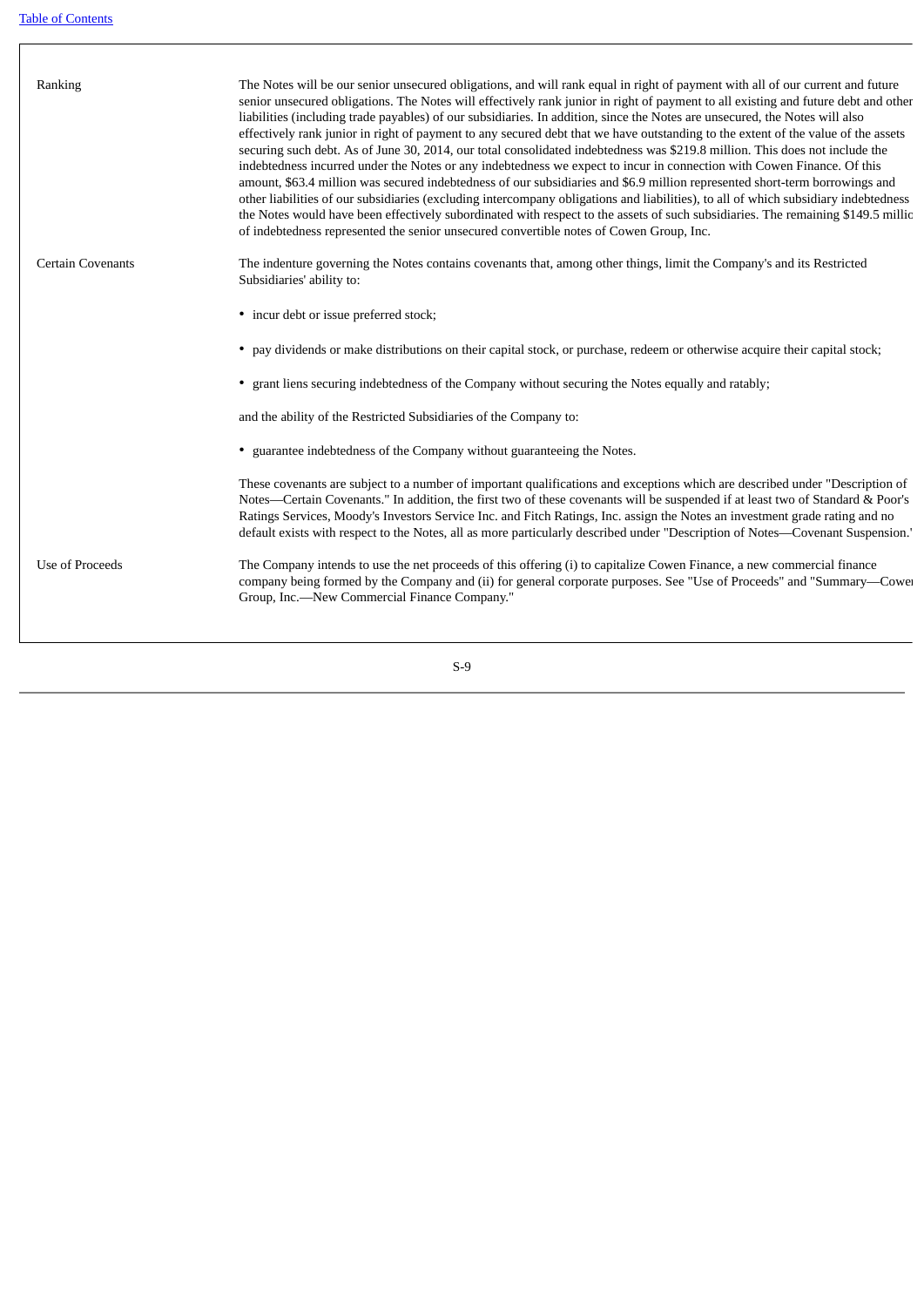| <b>Risk Factors</b>  | Investing in the Notes involves risks. See "Risk Factors" in this prospectus supplement as well as the "Risk Factors" section in<br>our Annual Report on Form 10-K for the fiscal year ended December 31, 2013 and our Quarterly Reports on Form 10-Q for the<br>periods ended March 31, 2014 and June 30, 2014 and subsequent reports we have filed with the SEC, which are incorporated by<br>reference into this prospectus supplement and the accompanying prospectus, for a discussion of factors you should consider<br>carefully before deciding to invest in the Notes.                                                                                                                                                                                                                                                                                                                                                                                                                                                                                                                                |
|----------------------|----------------------------------------------------------------------------------------------------------------------------------------------------------------------------------------------------------------------------------------------------------------------------------------------------------------------------------------------------------------------------------------------------------------------------------------------------------------------------------------------------------------------------------------------------------------------------------------------------------------------------------------------------------------------------------------------------------------------------------------------------------------------------------------------------------------------------------------------------------------------------------------------------------------------------------------------------------------------------------------------------------------------------------------------------------------------------------------------------------------|
| Sinking Fund         | The Notes will not be subject to any sinking fund.                                                                                                                                                                                                                                                                                                                                                                                                                                                                                                                                                                                                                                                                                                                                                                                                                                                                                                                                                                                                                                                             |
| Form of Notes        | The Notes will be represented by global securities that will be deposited with or on behalf of, and registered in the name of, The<br>Depository Trust Company ("DTC") or its nominee. Except in limited circumstances, you will not receive certificates for the<br>Notes. Beneficial interests in the Notes will be represented through book-entry accounts of financial institutions acting on behal<br>of beneficial owners as direct and indirect participants in DTC. Investors may elect to hold interests in the Notes through either<br>DTC, if they are a participant, or indirectly through organizations which are participants in DTC.                                                                                                                                                                                                                                                                                                                                                                                                                                                            |
| Governing Law        | The Notes and the indenture under which the Notes are being issued will be governed by and construed in accordance with the<br>laws of the State of New York.                                                                                                                                                                                                                                                                                                                                                                                                                                                                                                                                                                                                                                                                                                                                                                                                                                                                                                                                                  |
| <b>Trustee</b>       | The Bank of New York Mellon.                                                                                                                                                                                                                                                                                                                                                                                                                                                                                                                                                                                                                                                                                                                                                                                                                                                                                                                                                                                                                                                                                   |
| Conflict of Interest | Our affiliate, Cowen and Company, LLC, is one of the book-running managers of this offering. As our affiliate, Cowen and<br>Company, LLC would be deemed to have a "conflict of interest" with us under Rule 5121 of the Financial Industry Regulatory<br>Authority, Inc. ("FINRA") with regard to the offering of the Notes. Therefore, the offering of the Notes will be conducted in<br>compliance with the applicable requirements of FINRA Rule 5121. Pursuant to that rule, the appointment of a "qualified<br>independent underwriter" is not required in connection with this offering as the member primarily responsible for managing the<br>public offering does not have a conflict of interest, is not an affiliate of any member that has a conflict of interest and meets the<br>requirements of paragraph $(f)(12)(E)$ of FINRA Rule 5121. Cowen and Company, LLC will not confirm initial sales to any<br>discretionary accounts over which it has authority without the prior specific written approval of the customer. See "Underwritin<br>(Conflicts of Interest)-Conflicts of Interest." |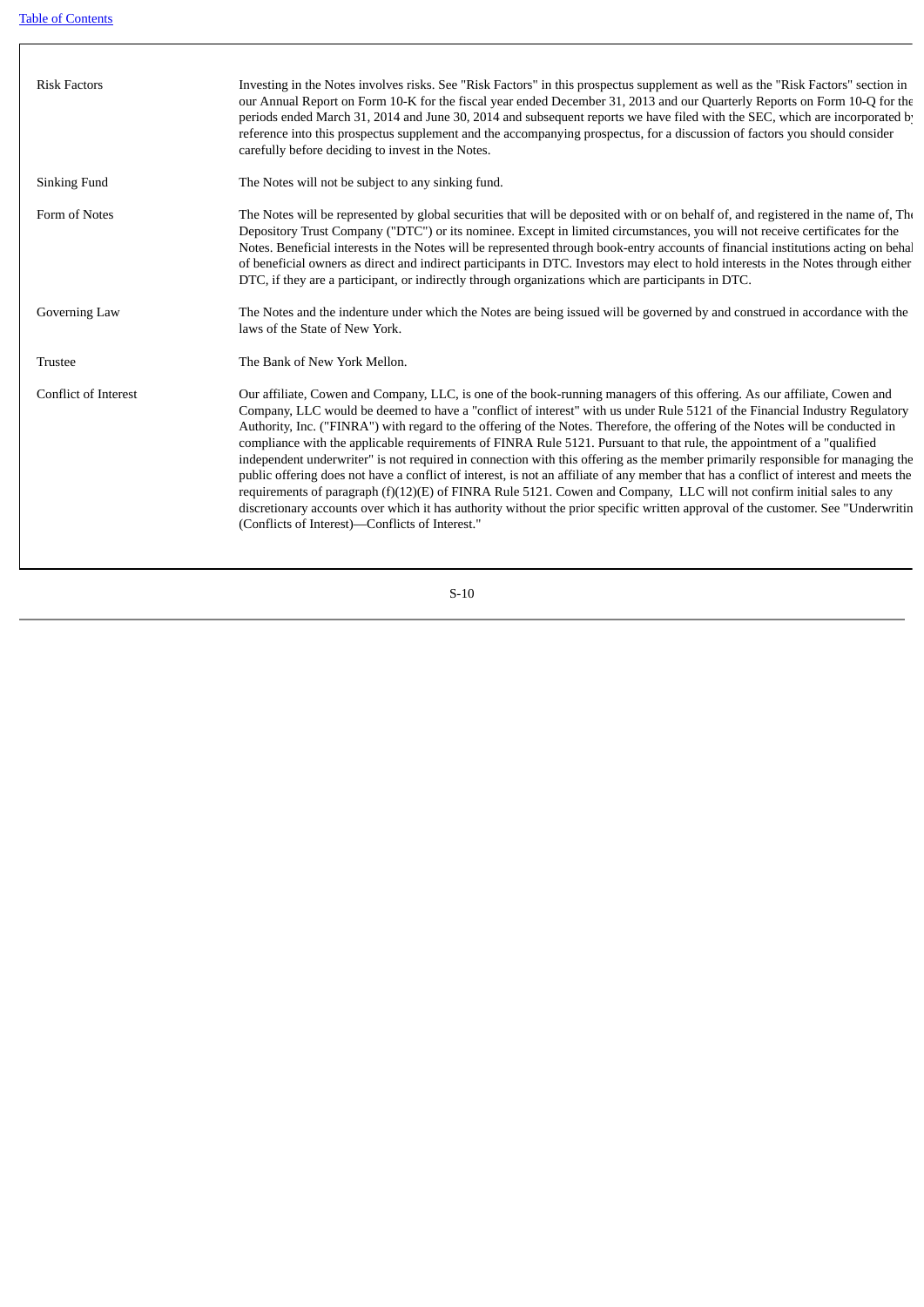# **Summary Financial Data**

 The summary financial data as of and for the years ended December 31, 2013, 2012 and 2011 have been derived from our audited financial statements incorporated by reference in this prospectus supplement and the accompanying prospectus. The summary financial data as of and for the six months ended June 30, 2014 and 2013 have been derived from our unaudited financial statements incorporated by reference in this prospectus supplement and the accompanying prospectus and, in the opinion of management, reflect all adjustments necessary for a fair statement of our results and financial position for such periods. The quarterly results are not necessarily indicative of the results for the full year. The consolidated financial information presented below should be read in conjunction with our consolidated financial statements and the notes thereto incorporated by reference in this prospectus supplement and the accompanying prospectus.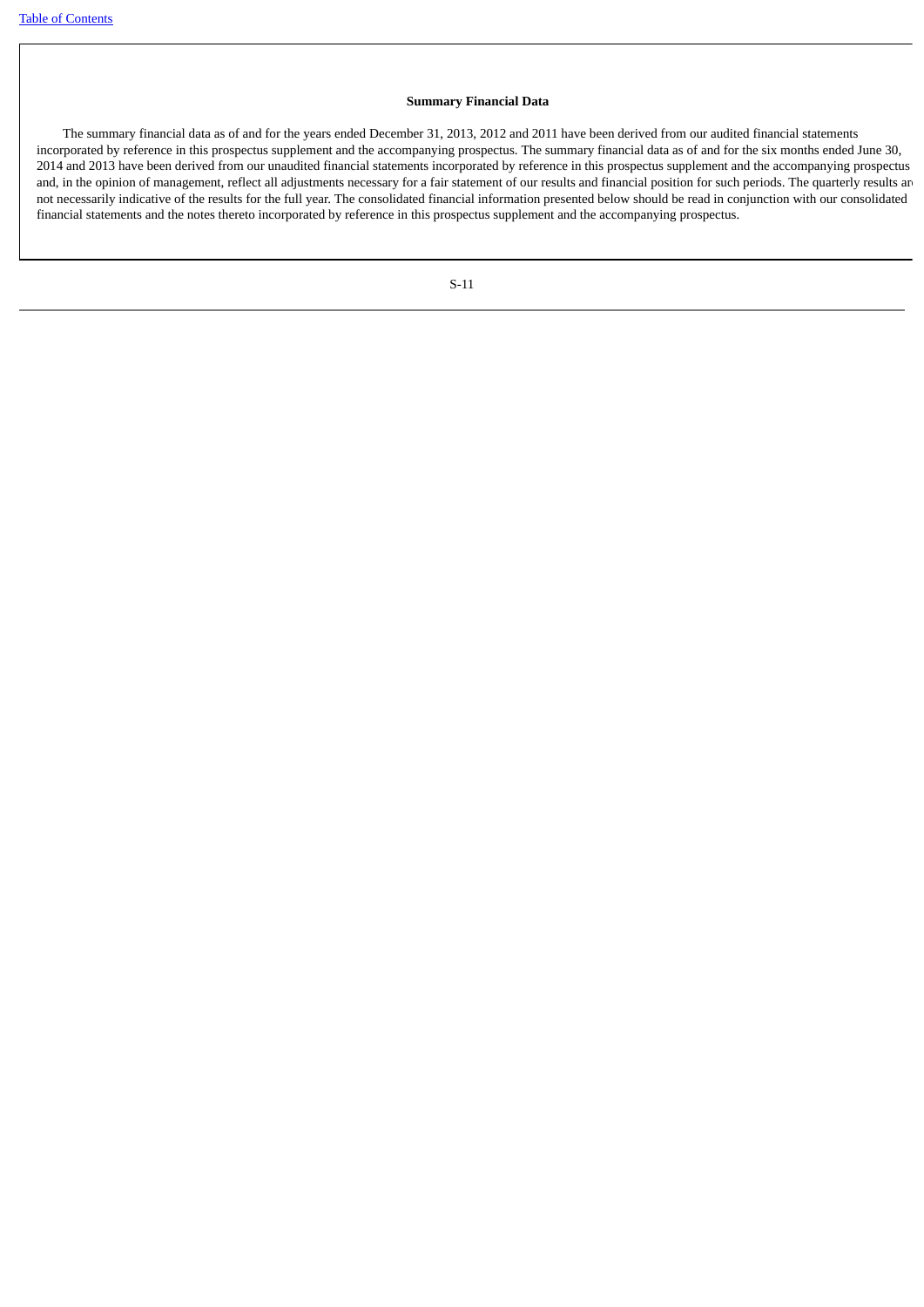|                                                                  | Six months ended<br>June 30, |                  |     | Year ended December 31, |      |                    |      |                  |      |              |
|------------------------------------------------------------------|------------------------------|------------------|-----|-------------------------|------|--------------------|------|------------------|------|--------------|
|                                                                  | 2014<br>2013                 |                  |     |                         | 2013 |                    | 2012 |                  | 2011 |              |
|                                                                  | (dollars in thousands)       |                  |     |                         |      |                    |      |                  |      |              |
| <b>Income Statement Data:</b><br><b>Revenues</b>                 |                              |                  |     |                         |      |                    |      |                  |      |              |
|                                                                  |                              |                  |     |                         |      |                    |      |                  |      |              |
| <b>Investment banking</b>                                        | \$                           | 79,854<br>66,141 | \$  | 42,737<br>58,121        | \$   | 105,333<br>114,593 | \$   | 71,762<br>91,167 | -\$  | 50,976       |
| <b>Brokerage</b>                                                 |                              |                  |     |                         |      |                    |      |                  |      | 99,611       |
| Management fees<br>Incentive income                              |                              | 18,616           |     | 19,191                  |      | 37,303             |      | 38,116           |      | 52,466       |
| Interest and dividends                                           |                              | 5,222<br>21,712  |     | 4,565                   |      | 12,586             |      | 5,411<br>24,608  |      | 3,265        |
| Reimbursement from affiliates                                    |                              |                  |     | 19,842                  |      | 39,454             |      |                  |      | 22,306       |
| Other revenues                                                   |                              | 4,918<br>1,307   |     | 2,699<br>963            |      | 9,161<br>5,418     |      | 5,239<br>3,668   |      | 4,322        |
| <b>Consolidated Funds revenues</b>                               |                              |                  |     | 330                     |      |                    |      | 509              |      | 1,583<br>749 |
|                                                                  |                              | 1,809            |     |                         |      | 3,398              |      |                  |      |              |
| <b>Total revenues</b>                                            |                              | 199,579          |     | 148,448                 |      | 327,246            |      | 240,480          |      | 235,278      |
| <b>Expenses</b>                                                  |                              |                  |     |                         |      |                    |      |                  |      |              |
| Employee compensation and benefits                               |                              | 131,965          |     | 91,730                  |      | 207,248            |      | 194,034          |      | 203,767      |
| Non-compensation expense (excluding goodwill impairment)         |                              | 81,267           |     | 77,075                  |      | 151,630            |      | 131,190          |      | 161,955      |
| Goodwill impairment                                              |                              | 700              |     |                         |      |                    |      |                  |      | 7,151        |
| <b>Consolidated Funds expenses</b>                               |                              |                  |     | 919                     |      | 2,039              |      | 1,676            |      | 2,782        |
| <b>Total expenses</b>                                            |                              | 213,932          |     | 169,724                 |      | 360,917            |      | 326,900          |      | 375,655      |
| Other income (loss)                                              |                              |                  |     |                         |      |                    |      |                  |      |              |
| Net gain (loss) on securities, derivatives and other investments |                              | 34,391           |     | 16.801                  |      | 40,924             |      | 55,665           |      | 15,128       |
| Bargain purchase gain                                            |                              |                  |     |                         |      |                    |      |                  |      | 22,244       |
| Consolidated Funds net gains (losses)                            |                              | 7,712            |     | 9,076                   |      | 11,044             |      | 7,246            |      | 4,395        |
| <b>Total other income (loss)</b>                                 |                              | 42,103           |     | 25,877                  |      | 51,968             |      | 62,911           |      | 41,767       |
| Income (loss) before income taxes                                |                              | 27,750           |     | 4,601                   |      | 18,297             |      | (23,509)         |      | (98, 610)    |
| Income taxes expense (benefit)                                   |                              | 125              |     | 334                     |      | 457                |      | 448              |      | (20,073)     |
| Net income (loss) from continuing operations                     |                              | 27,625           |     | 4,267                   |      | 17,840             |      | (23, 957)        |      | (78, 537)    |
| Net income (loss) from discontinued operations, net of tax       |                              |                  |     |                         |      |                    |      |                  |      | (23, 646)    |
| <b>Net income (loss)</b>                                         |                              | 27,625           |     | 4,267                   |      | 17,840             |      | (23, 957)        |      | (102, 183)   |
| Income (loss) attributable to redeemable non-controlling         |                              |                  |     |                         |      |                    |      |                  |      |              |
| interests in consolidated subsidiaries and funds                 |                              | 9,403            |     | 5,750                   |      | 13,193             |      | (72)             |      | 5,827        |
| Net income (loss) attributable to Cowen Group, Inc.              |                              |                  |     |                         |      |                    |      |                  |      |              |
| stockholders                                                     | \$                           | 18,222           | -\$ | $(1,483)$ \$            |      | 4,647              | \$   | $(23,885)$ \$    |      | (108, 010)   |

|                                      | As of June 30, |              |    | As of December 31.     |  |           |      |           |      |           |
|--------------------------------------|----------------|--------------|----|------------------------|--|-----------|------|-----------|------|-----------|
|                                      | 2013<br>2014   |              |    | 2013                   |  |           | 2012 |           | 2011 |           |
|                                      |                |              |    | (dollars in thousands) |  |           |      |           |      |           |
| <b>Balance Sheet Data:</b>           |                |              |    |                        |  |           |      |           |      |           |
| Total assets                         |                | \$ 3.572.174 | S. | 1.578.995 \$           |  | 1.842.000 | \$.  | 1.638.476 |      | 1,535,838 |
| Total liabilities                    |                | 2,944,227    |    | 981.307                |  | 1,248,420 |      | 1,057,664 |      | 922,786   |
| Redeemable non-controlling interests |                | 92.935       |    | 91.562                 |  | 85.814    |      | 85,703    |      | 104,587   |
| <b>Total Stockholders' Equity</b>    |                | 535,012      |    | 506,126                |  | 507,766   |      | 495,109   |      | 508,465   |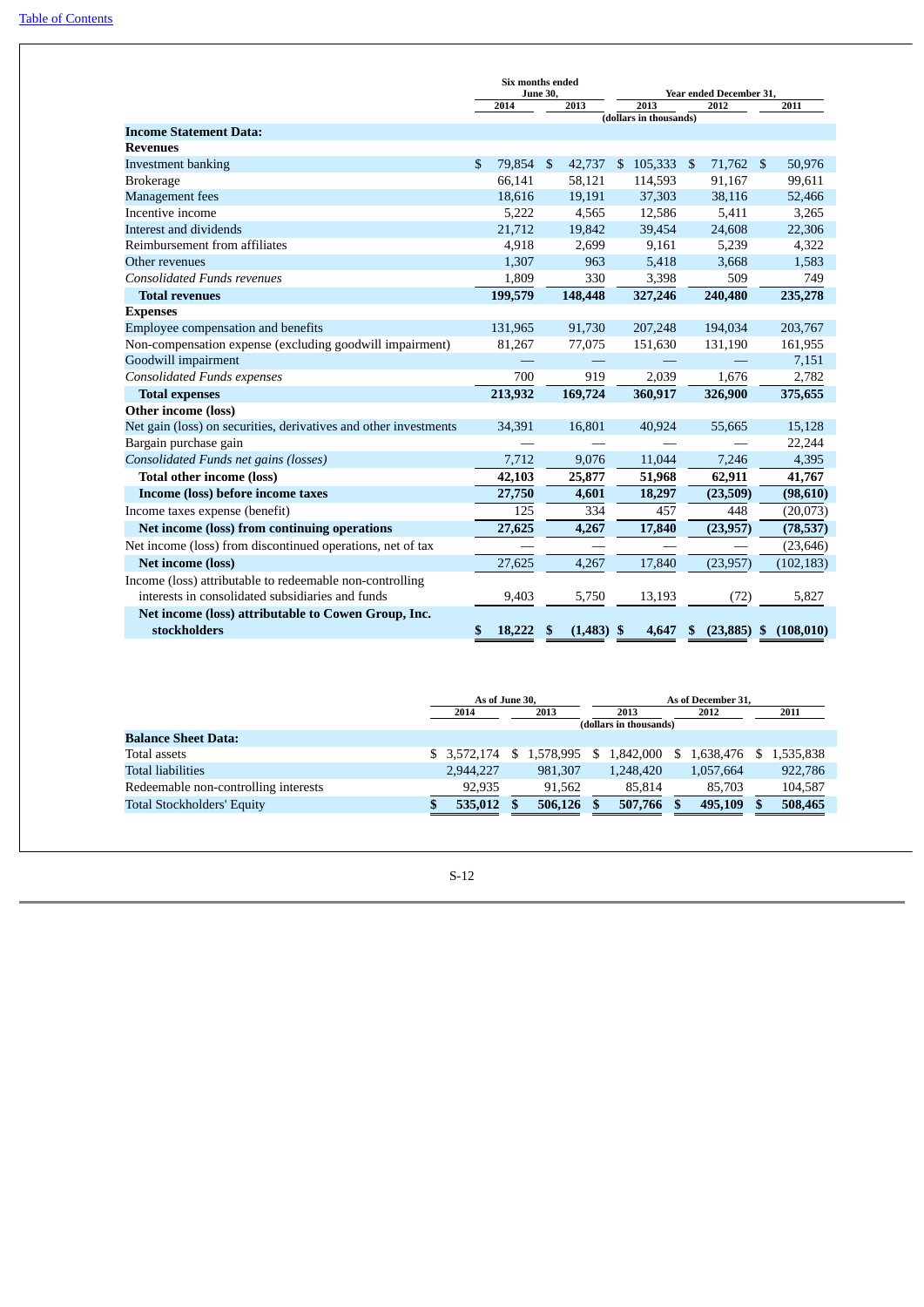# **RISK FACTORS**

<span id="page-15-0"></span> *An investment in the Notes involves a high degree of risk. In addition to the other information included in this prospectus supplement and the accompanying prospectus, you should carefully consider each of the following risk factors and those set forth in the Company's most recent Annual Report on Form 10-K and Quarterly Reports on Form 10-Q for the periods ended March 31, 2014 and June 30, 2014, which are incorporated by reference in this prospectus supplement and the accompanying prospectus. You should carefully consider all these risk factors in addition to the other information presented or incorporated by reference in this prospectus supplement.*

#### **Risks Related to the Notes**

# *The Notes will be effectively subordinated, or junior in right of payment, to our secured indebtedness and to the indebtedness and other obligations of our subsidiaries.*

 The Notes will be our general unsecured senior obligations ranking effectively junior in right of payment to all of our existing and future secured debt, to the extent of the value of the collateral securing such debt. If we are declared bankrupt, become insolvent or are liquidated or reorganized, our secured creditors will be entitled to be paid in full from the proceeds of the collateral securing such secured obligations before any such proceeds may be applied to make payments on the Notes. Holders of the Notes will participate ratably in our remaining assets with all holders of our existing and future unsecured indebtedness that is not expressly subordinated to Notes and all of our other general unsecured obligations, including trade payables, based upon the respective amounts owed to each holder or creditor. In any of the foregoing events, there may not be sufficient assets to pay amounts due on the Notes in full. As a result, holders of the Notes would likely receive less, ratably, than holders of secured indebtedness.

 At their issuance, the Notes are our sole obligation and are not guaranteed by any of our subsidiaries. Our subsidiaries are separate and distinct legal entities and they have no obligation, contingent or otherwise, to pay any amounts due on the Notes or to make any funds available therefor, whether by dividends, fees, loans or otherwise. Any right we have to receive any assets of any of our subsidiaries upon any liquidation, dissolution, winding up, bankruptcy, insolvency or similar proceedings (and the consequent right of the holders of our indebtedness, including the Notes, to participate in the distribution of, or to realize proceeds from, those assets) will be effectively subordinated to the claims of any such subsidiary's creditors, including trade creditors. Accordingly, the Notes will be effectively subordinated to all indebtedness and other liabilities of our subsidiaries. In addition, since the Notes are unsecured, the Notes will also effectively rank junior in right of payment to any secured debt that we have outstanding to the extent of the value of the assets securing such debt. As of June 30, 2014, our total consolidated indebtedness was \$219.8 million. This does not include the indebtedness incurred under the Notes or any indebtedness we expect to incur in connection with Cowen Finance. Of this amount, \$63.4 million was secured indebtedness of our subsidiaries and \$6.9 million represented short-term borrowings and other liabilities of our subsidiaries (excluding intercompany obligations and liabilities), to all of which subsidiary indebtedness the Notes would have been effectively subordinated with respect to assets of such subsidiaries. The remaining \$149.5 million of indebtedness represented the senior unsecured convertible notes of Cowen Group, Inc.

 The indenture governing the Notes limits, but does not prohibit us or our subsidiaries from incurring additional debt in the future, including secured debt. For example, one of the exceptions to the "Limitation on Indebtedness" covenant permits us and our subsidiaries to incur an unlimited amount of Permitted Funding Debt (as defined under "Description of the Notes—Certain Definitions"), and the interest expense on any Permitted Funding Debt is excluded from the calculation of Consolidated Interest Expense when calculating the Consolidated Fixed Charge Coverage Ratio of such covenant. See the covenants "Limitation on Indebtedness" and "Limitation on Liens Securing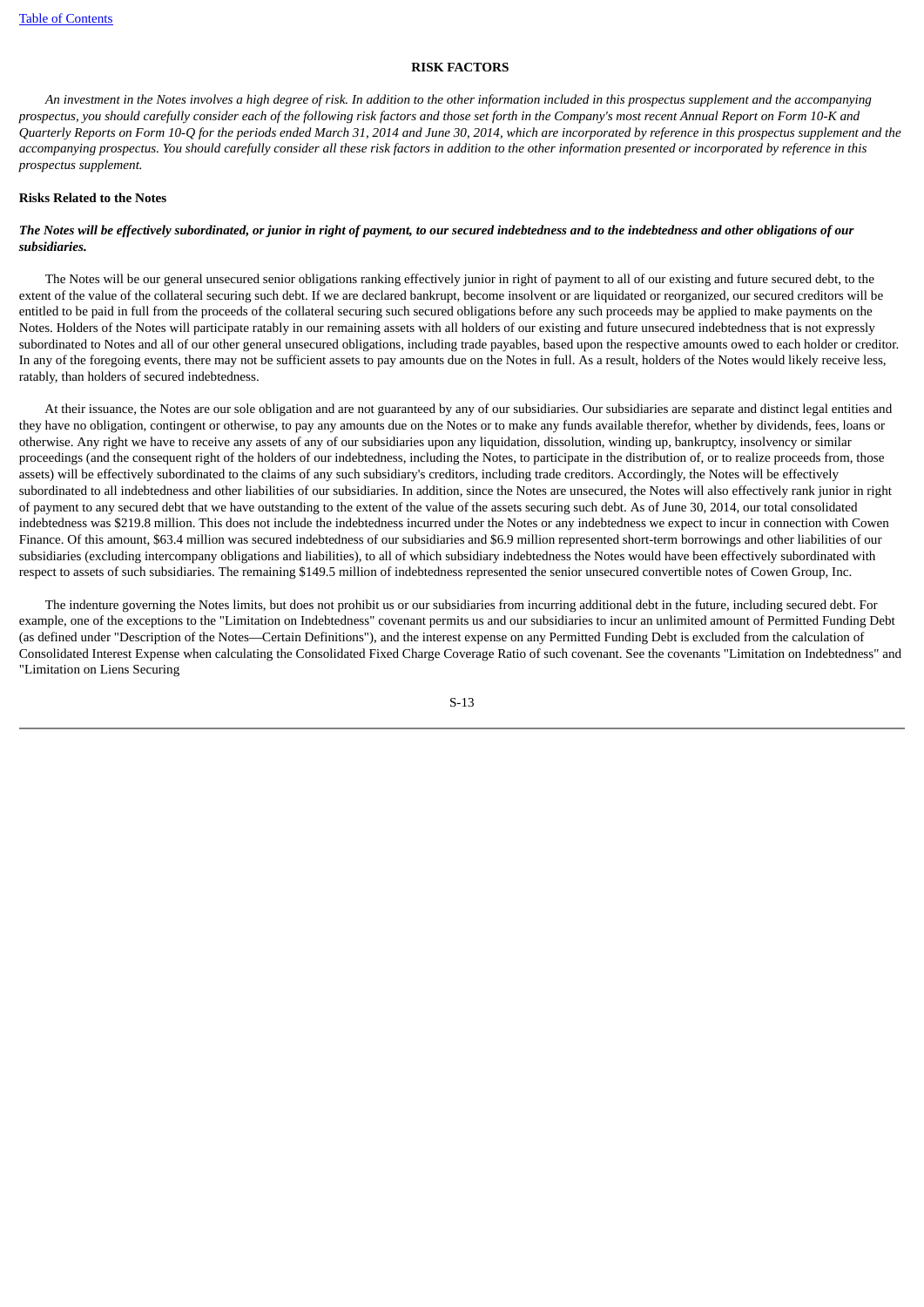Indebtedness of the Company" and related definitions under "Description of the Notes—Certain Definitions" for other exceptions to such covenants, allowing us or our subsidiaries to incur additional debt, including secured debt. To the extent we incur additional secured debt or our subsidiaries incur additional debt, the risks of subordination described above will increase.

### *We are a holding company and rely upon our subsidiaries for cash flow to make payments of principal and interest on the Notes.*

 We are a holding company with no business operations or assets other than the capital stock of our direct and indirect subsidiaries. Consequently, we will be dependent on dividends, distributions, loans and other payments from these subsidiaries to make payments of principal and interest on the Notes. The ability of our subsidiaries to pay dividends and make other payments to us will depend on their cash flows and earnings, which, in turn, will be affected by all of the factors discussed in our most recent Annual Report on Form 10-K and in our Quarterly Report on Form 10-Q for the quarter ended June 30, 2014 on file with the SEC. The ability of our direct and indirect subsidiaries to pay dividends and make distributions to us may be restricted by, among other things, applicable laws and regulations and by the terms of any debt agreements or other agreements into which they enter. If we are unable to obtain funds from our direct and indirect subsidiaries as a result of restrictions under their debt or other agreements, applicable laws and regulations or otherwise, we may not be able to pay cash interest or principal on the Notes when due.

# *Servicing our debt requires a significant amount of cash, and we may not have sufficient cash flow from our business to pay our substantial debt.*

 Our ability to make scheduled payments of the principal of, to pay interest on or to refinance our indebtedness, including the Notes, depends on our future performance, which is subject to economic, financial, competitive and other factors beyond our control. Our business may not continue to generate cash flow from operations in the future sufficient to service our debt and make necessary capital expenditures. If we are unable to generate such cash flow, we may be required to adopt one or more alternatives, such as selling assets, restructuring debt or obtaining additional equity capital on terms that may be onerous or highly dilutive. Our ability to refinance our indebtedness will depend on the capital markets and our financial condition at such time. We may not be able to engage in any of these activities or engage in these activities on desirable terms, which could result in a default on our debt obligations.

## *Certain restrictive covenants in the indenture governing the Notes will be suspended if the Notes achieve investment grade ratings.*

 Some of the restrictive covenants in the indenture governing the Notes will be suspended if the Notes achieve investment grade ratings from at least two of Moody's Investors Service, Inc., Standard & Poor's Rating Services and Fitch Ratings, Inc., and no default or event of default has occurred. If these restrictive covenants cease to apply, we may take actions, such as incurring additional debt or making certain dividends or distributions that would otherwise be prohibited under the indenture. Ratings are given by these rating agencies based upon analyses that include many subjective factors. We cannot assure you that the Notes will achieve investment grade ratings, nor can we assure you that investment grade ratings, if achieved, will reflect all of the factors that would be important to holders of the Notes.

# *The Notes are not rated and the issuance of a credit rating could adversely affect the market price of the Notes.*

 At their issuance, the Notes will not be rated by any credit rating agency. Following their issuance, the Notes may be rated by one or more of the credit rating agencies. If the Notes are rated, the rating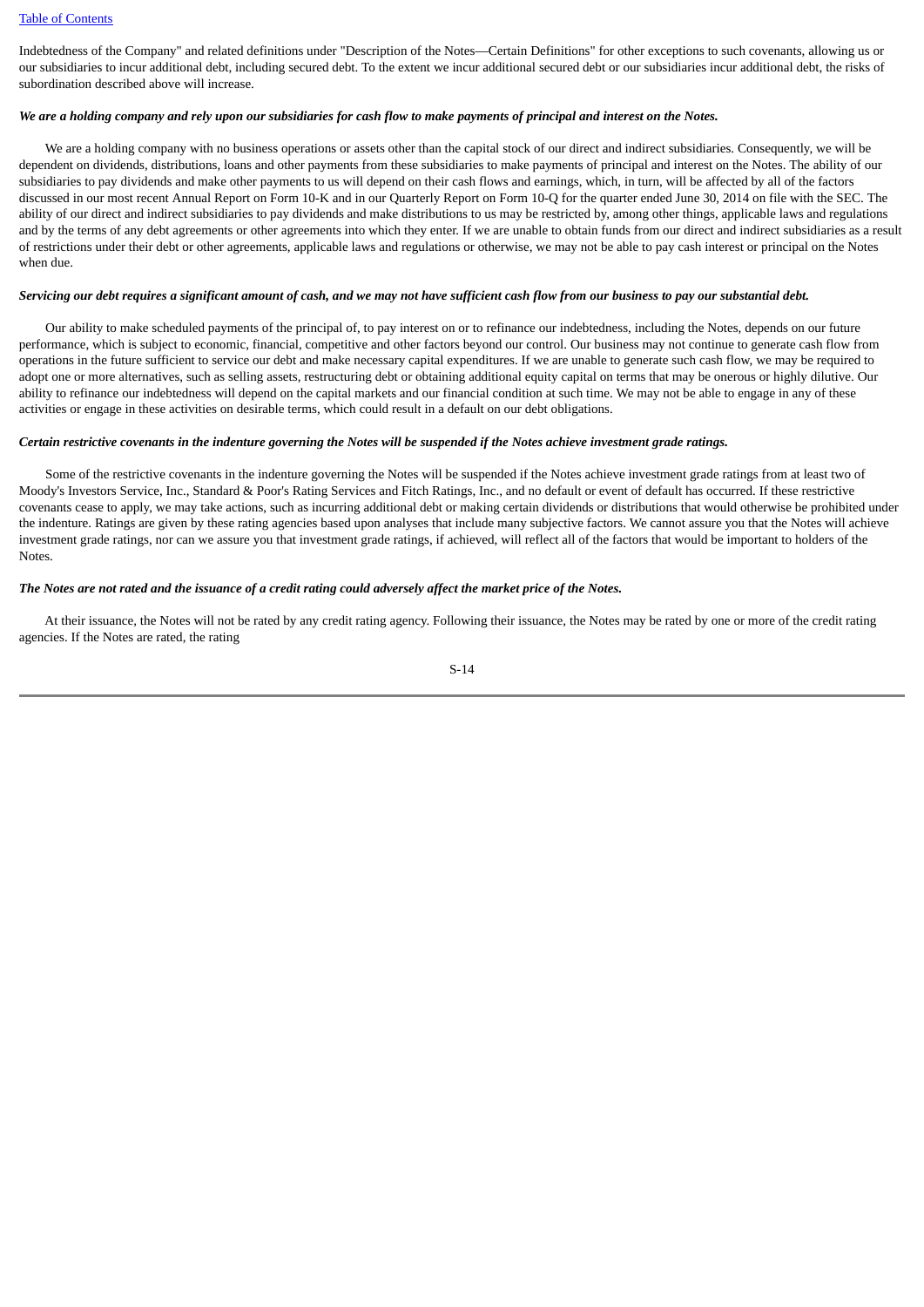could be lower than expected, and such a rating could have an adverse effect on the market price of the Notes. Furthermore, credit rating agencies revise their ratings from time to time and could lower or withdraw any rating issued with respect to the Notes. Any real or anticipated downgrade or withdrawal of any ratings of the Notes could have an adverse effect on the market price or liquidity of the Notes.

 Ratings reflect only the view of the issuing credit rating agency or agencies and are not recommendations to purchase, sell or hold any particular security, including the Notes. In addition, ratings do not reflect market prices or suitability of a security for a particular investor, and any future rating of the Notes may not reflect all risks related to the Company and its business or the structure or market value of the Notes.

### *We cannot assure you that an active trading market will develop for the Notes.*

 Prior to this offering, there has been no trading market for the Notes and, although we intend to apply to list the Notes on the Nasdaq Global Market, we cannot assure you that an active trading market will develop for the Notes. If an active trading market does not develop or is not maintained, the market price and liquidity of the Notes may be adversely affected. In that case you may not be able to sell your Notes at a particular time or you may not be able to sell your Notes at a favorable price.

# *Changes in the credit markets could adversely affect the market price of the Notes.*

Following the offering, the market price for the Notes will be based on a number of factors, including:

- the prevailing interest rates being paid by other companies similar to us; and
- the overall condition of the financial markets.

The condition of the credit markets and prevailing interest rates have fluctuated in the past and can be expected to fluctuate in the future. Fluctuations in these factors could have an adverse effect on the price and liquidity of the Notes.

### *An increase in market interest rates could result in a decrease in the relative value of the Notes.*

 In general, as market interest rates rise, notes bearing interest at a fixed rate generally decline in value. Consequently, if you purchase these Notes and market interest rates increase, the market values of your Notes may decline. We cannot predict the future level of market interest rates.

# *We could enter into various transactions that could increase the amount of our outstanding debt, or adversely affect our capital structure or credit rating, or otherwise adversely affect holders of the Notes.*

 Subject to certain exceptions, the terms of the Notes do not prevent us from entering into a variety of acquisition, divestiture, financing, recapitalization or other highly leveraged transactions. As a result, we could enter into any such transaction even though the transaction could increase the total amount of our outstanding indebtedness, adversely affect our capital structure or credit rating or otherwise adversely affect the holders of the Notes.

## *Redemption may adversely affect your return on the Notes.*

 We have the right to redeem some or all of the Notes prior to maturity, as described under "Description of the Notes—Optional Redemption." We may redeem the Notes at times when prevailing interest rates may be relatively low compared to rates at the time of issuance of the Notes. Accordingly, you may not be able to reinvest the redemption proceeds in a comparable security at an effective interest rate as high as that of the Notes.

$$
S-15
$$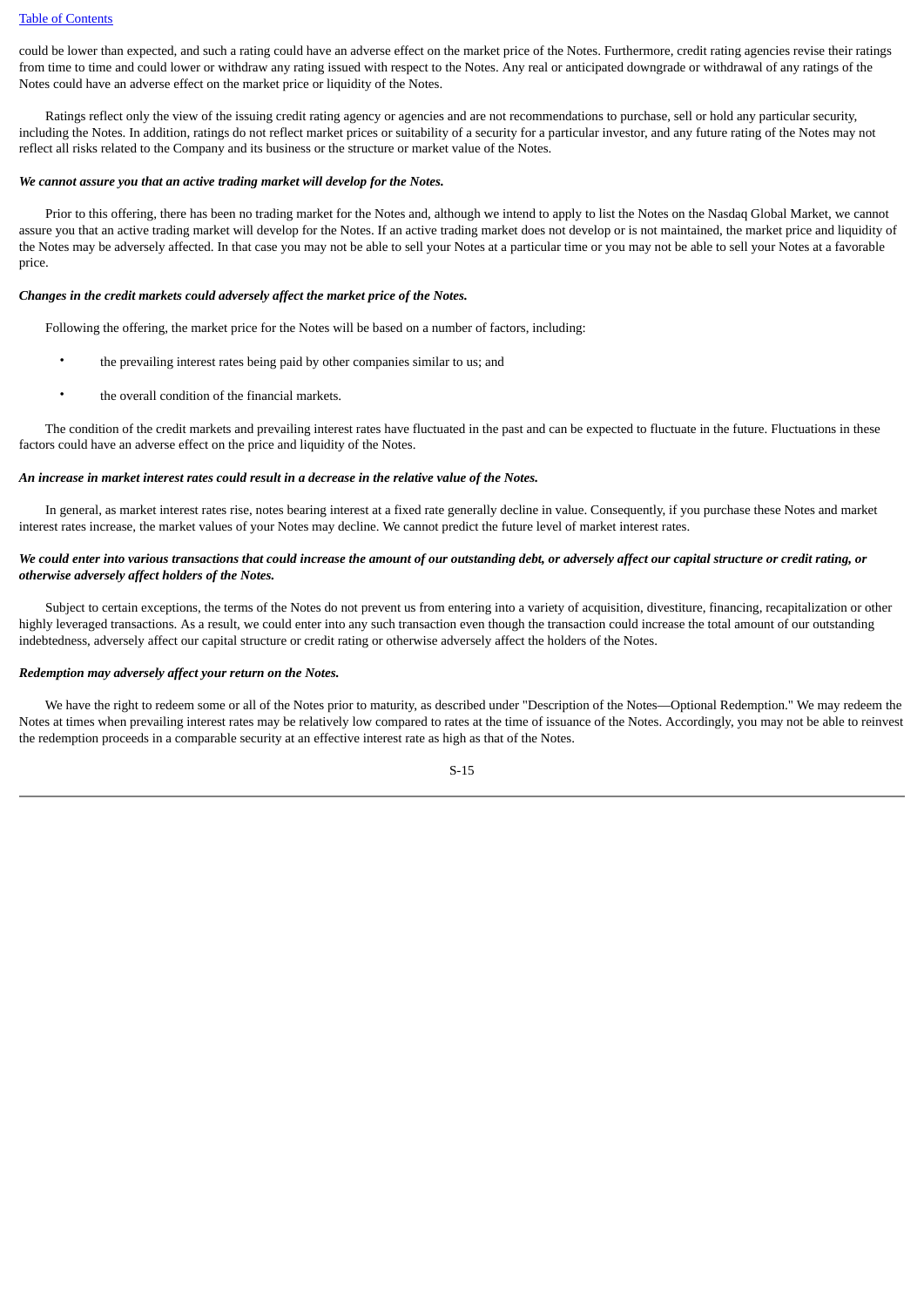# *We may not be able to repurchase the Notes upon a change of control.*

 Upon the occurrence of specific kinds of change of control triggering events, we will be required to offer to repurchase the Notes. The source of funds for any such purchase of the Notes will be our available cash or cash generated from our subsidiaries' operations or other sources, including borrowings, sales of assets or sales of equity. We may not be able to repurchase the Notes upon a change of control because we may not have sufficient financial resources to purchase all of the Notes that are tendered upon a change of control. In addition, our ability to repurchase the Notes may be limited by law, by regulatory authority or by agreements governing our future indebtedness. Our failure to repurchase Notes at a time when the repurchase is required by the indenture would constitute a default under the indenture. A default under the indenture or the change of control itself could also lead to a default under agreements governing our existing and future indebtedness. If the repayment of the related indebtedness were to be accelerated after any applicable notice or grace periods, we may not have sufficient funds to repay the indebtedness and repurchase the Notes. Our outstanding indebtedness contains and any of our future debt agreements may contain similar provisions.

## *You may not be able to determine when a change of control has occurred.*

 The definition of change of control in the indenture governing the Notes includes a phrase relating to the sale, lease or transfer of "all or substantially all" of our assets. There is no precisely established definition of the phrase "substantially all" under applicable law. Accordingly, your ability to require us to repurchase your Notes as a result of a sale, lease or transfer of less than all of our assets to another individual, group or entity may be uncertain.

## **Risks Related to Cowen Finance**

## *We expect that the entities operating the Cowen Finance business will not be subject to any of the restrictive covenants or the indenture governing the Notes.*

 We intend to designate the entities operating the Cowen Finance business as "unrestricted subsidiaries" under the terms of the indenture governing the Notes. As "unrestricted subsidiaries," Cowen Finance and its subsidiaries would not be subject to any of the restrictive covenants of the indenture. In addition, the indenture governing the Notes does not restrict the Company or its subsidiaries from making investments, including investments in unrestricted subsidiaries.

## *The operations of our new commercial finance company may not be as successful as we anticipate.*

 The commercial finance company, Cowen Finance, will represent a new business line for us distinct from our alternative investment business and our brokerdealer business upon which we have traditionally focused. Going forward, we anticipate that Cowen Finance will constitute a significant portion of our business; however this business may not be as successful as we anticipate or as successful as our existing businesses.

### *We may not be able to provide or raise sufficient capital to support our new commercial finance company.*

In addition to our initial equity investment of up to \$125.0 million, additional debt or equity financing or further equity commitments by us may be necessary to fund the operations of Cowen Finance in the future. If we are unable to provide sufficient capital on terms favorable to us, we may not be able to build Cowen Finance's business, expand the business in the future, or otherwise respond to changing business conditions or competitive pressures. Any of these factors could negatively impact our ability to successfully operate our new business which may adversely affect our business and future results of operations.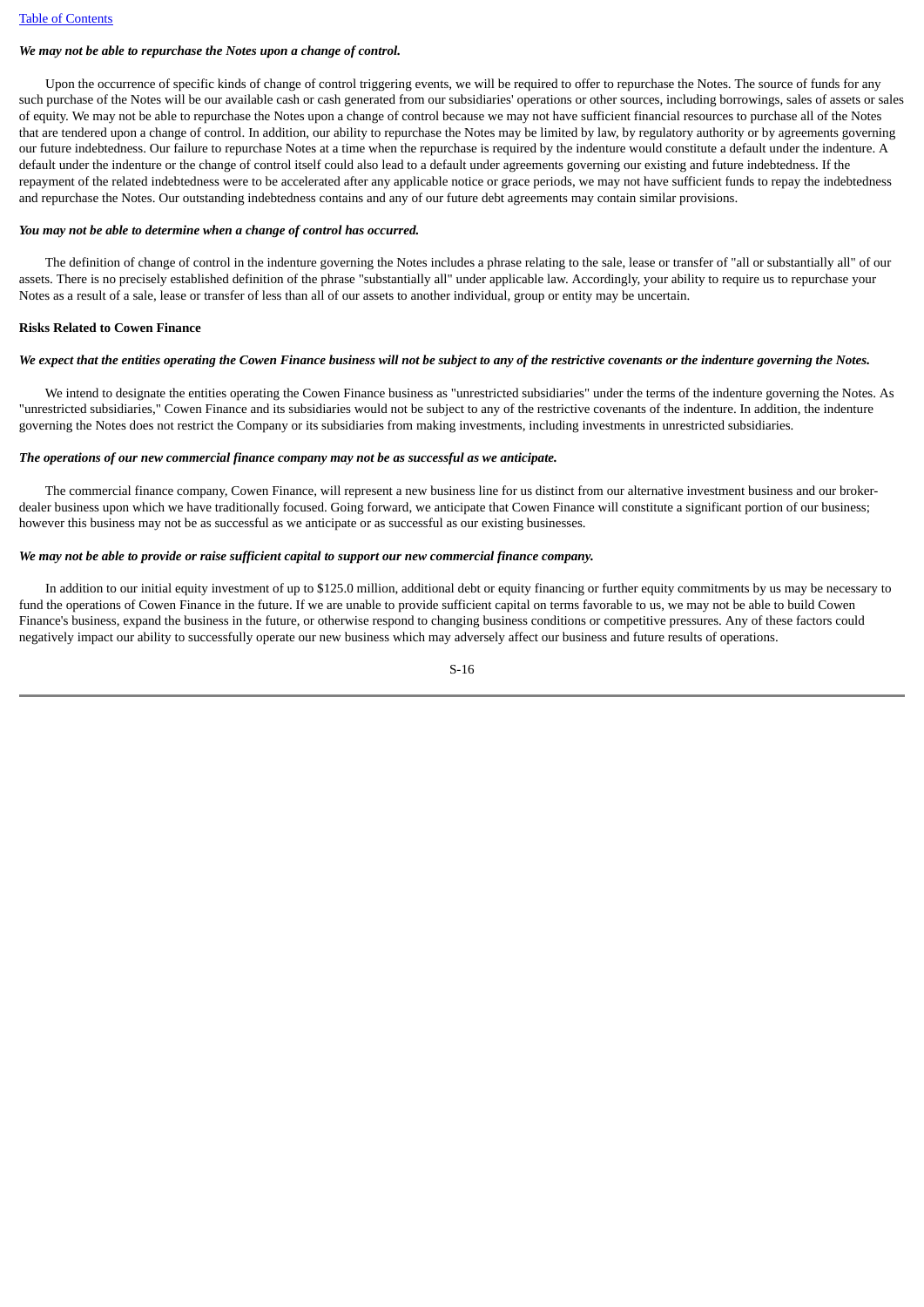# *Cowen Finance will require significant financing to operate its business and our potential financing sources may expose us to additional risks.*

 We expect that Cowen Finance will incur significant indebtedness in the ordinary course of its operations, which may take the form of bank credit facilities, debt securities, secured revolving lines of credit utilized to fund loan commitments until Cowen Finance is able to transfer all or a portion of such loan commitments to other lenders through its syndication efforts. Such debt financing may also involve the use of derivatives, securitizations, or other financing facilities. We cannot assure you that we will be able to obtain, maintain, or renew Cowen Finance's financing facilities on terms favorable to it or at all. Furthermore, any financing facility that Cowen Finance enters into will likely be subject to conditions and restrictive covenants relating to its operations, which may inhibit its ability to grow its business. Any of the foregoing may adversely affect our business and future results of operations.

### *We face numerous uncertainties and risks as we enter the commercial finance business.*

 Operating a commercial finance business that would structure, underwrite and syndicate a broad range of loans to middle market commercial borrowers involves a variety of risks including, among others:

- legal limitations (whether in a borrower's bankruptcy proceedings or otherwise) on the right of Cowen Finance to accelerate and foreclose on collateral;
- misleading, inaccurate or incomplete information received from potential borrowers and guarantors;
- risks associated with loans to middle market companies, generally, such as (i) limited liquidity and secondary market support, (ii) the possibility that earnings of the obligors may be insufficient to meet their debt service, (iii) the declining creditworthiness and potential for insolvency of the obligors of such loans during periods of economic downturn, (iv) the obligors often being small or mid-size companies representing only local or regional interests and consequently being more susceptible to adverse economic, weather or other conditions that may only impact certain locales or geographic areas and (v) limited historical default data;
- lower interest income due to unanticipated prepayments (including voluntary prepayments by the borrowers and liquidations due to defaults and foreclosures) on Cowen Finance loans;
- our inability to build on our relationships with financial sponsors, and successfully implement cost-effective strategies to finance Cowen Finance's growth, which depends, to a significant extent, on the continued growth and success of our investment banking business;
- unsuccessful syndication or securitization of a loan due to unanticipated changes in market conditions or lender or investor sentiment, borrower credit deterioration, incomplete or inadequate due diligence, unanticipated adverse changes relating to the borrower or incorrect pricing;
- competition from commercial banks, diversified finance companies, asset-based lenders, specialty finance companies, business development companies, private equity funds, investment funds and investment banks;
- our inability to identify, attract and retain a sufficient number of skilled employees to operate Cowen Finance;
- inability to establish sufficient reserves for potential losses;
- unforeseen financial, managerial, regulatory and operational obstacles or costs; and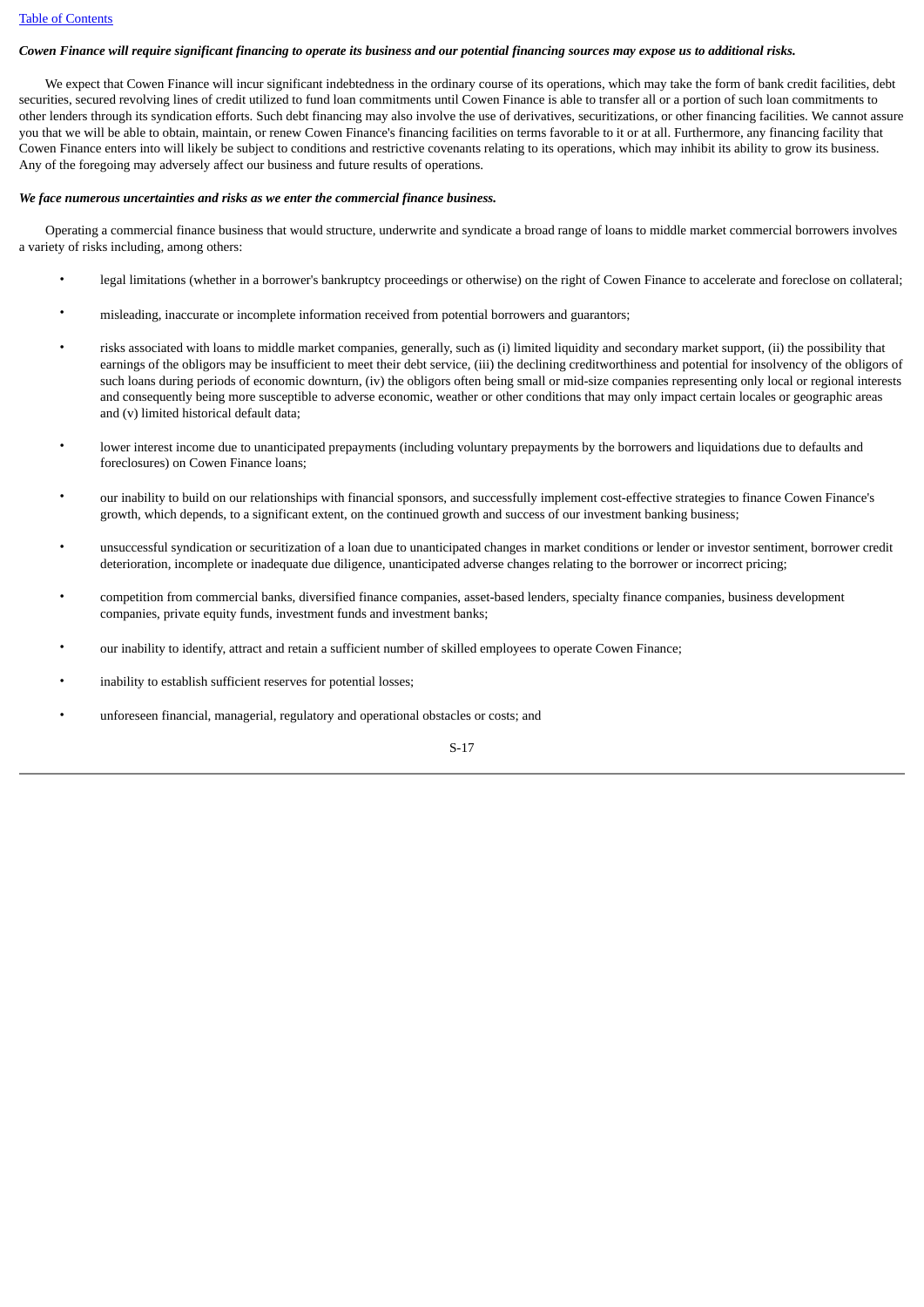• economic recessions or downturns in the U.S. economy generally or fluctuating interest rates which, in either case, may reduce Cowen Finance's underwriting and investment opportunities, increase portfolio losses, limit Cowen Finance's financing flexibility and increase its syndication and liquidity risks.

Any of the foregoing events could harm our business and future results of operations.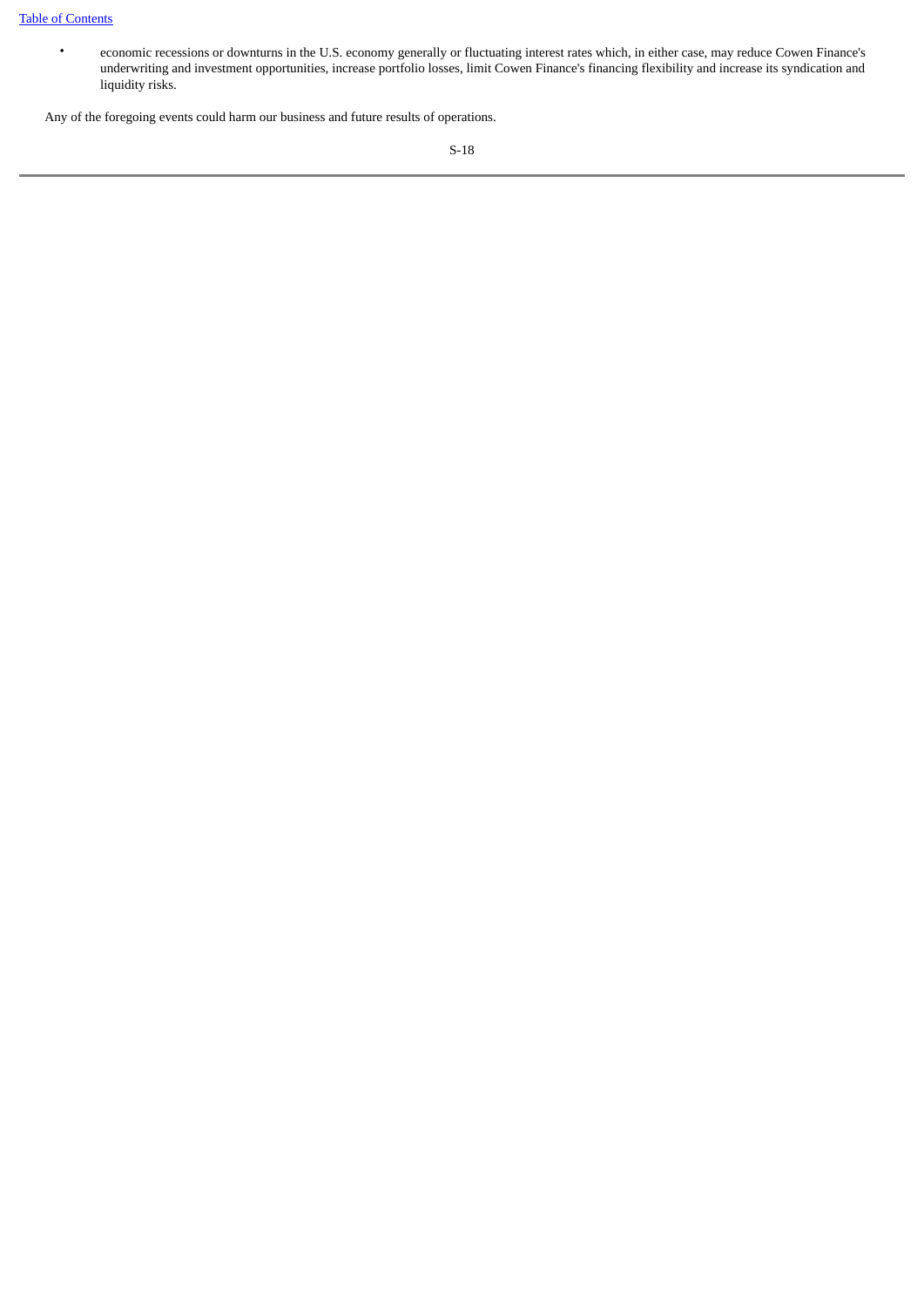# **USE OF PROCEEDS**

<span id="page-21-0"></span>We estimate that the net proceeds to us from this offering will be approximately \$ million (or \$ million if the underwriters exercise their option to purchase additional Notes in full), after deducting the underwriting discount and offering expenses payable by us.

 We intend to use the net proceeds of this offering (i) to capitalize Cowen Finance, a new commercial finance company being organized by the Company, and (ii) for general corporate purposes. See "Summary—Cowen Group, Inc.—New Commercial Finance Company."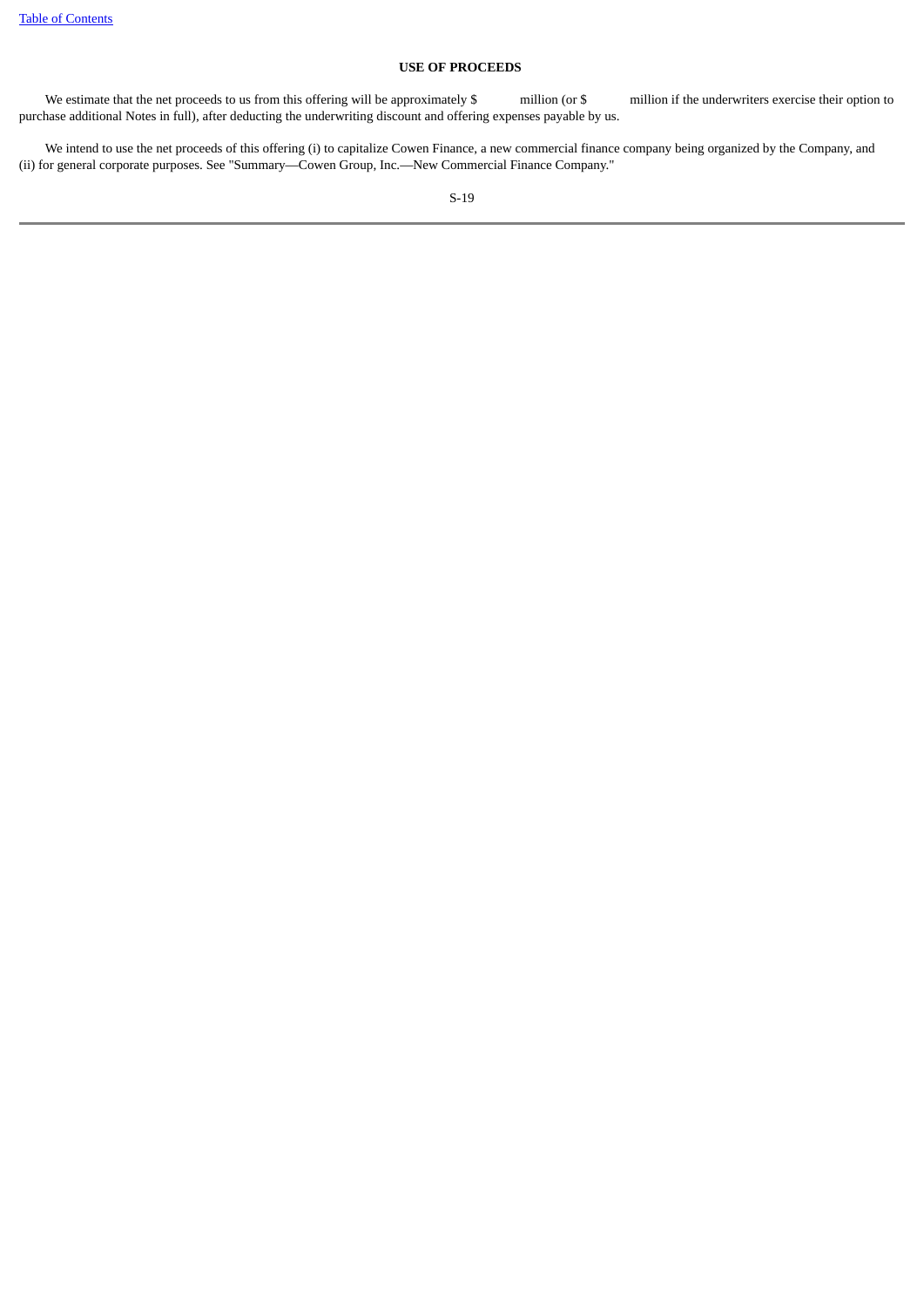# **RATIO OF EARNINGS TO FIXED CHARGES**

<span id="page-22-0"></span> The following table sets forth the ratio of earnings to fixed charges for each of the periods presented. For purposes of computing this ratio, earnings consist of pretax net income (loss) before non-controlling interests and adjustment for income (loss) from equity investees plus fixed charges to the extent that these charges are included in the determination of earnings and distributed income of equity investees. Fixed charges consist of interest expense, amortization of debt discount and capitalized debt costs and the portion of rental expense that represents an appropriate interest factor.

|                                    | <b>Six Months</b><br>Ended | Year ended December 31. |      |      |      |      |  |  |  |  |
|------------------------------------|----------------------------|-------------------------|------|------|------|------|--|--|--|--|
|                                    | <b>June 30, 2014</b>       | 2013                    | 2012 | 2011 | 2010 | 2009 |  |  |  |  |
| Ratio of earnings to fixed charges | 3.92                       | 2.36                    |      |      |      |      |  |  |  |  |

 For the years ended December 31, 2012, 2011, 2010 and 2009, we had earnings-to-fixed charges deficiencies of approximately \$23.1 million, \$83.8 million, \$26.5 million and \$7.1 million, respectively.

| I<br>۰,<br>× | ۰.<br>v.<br>۰. |
|--------------|----------------|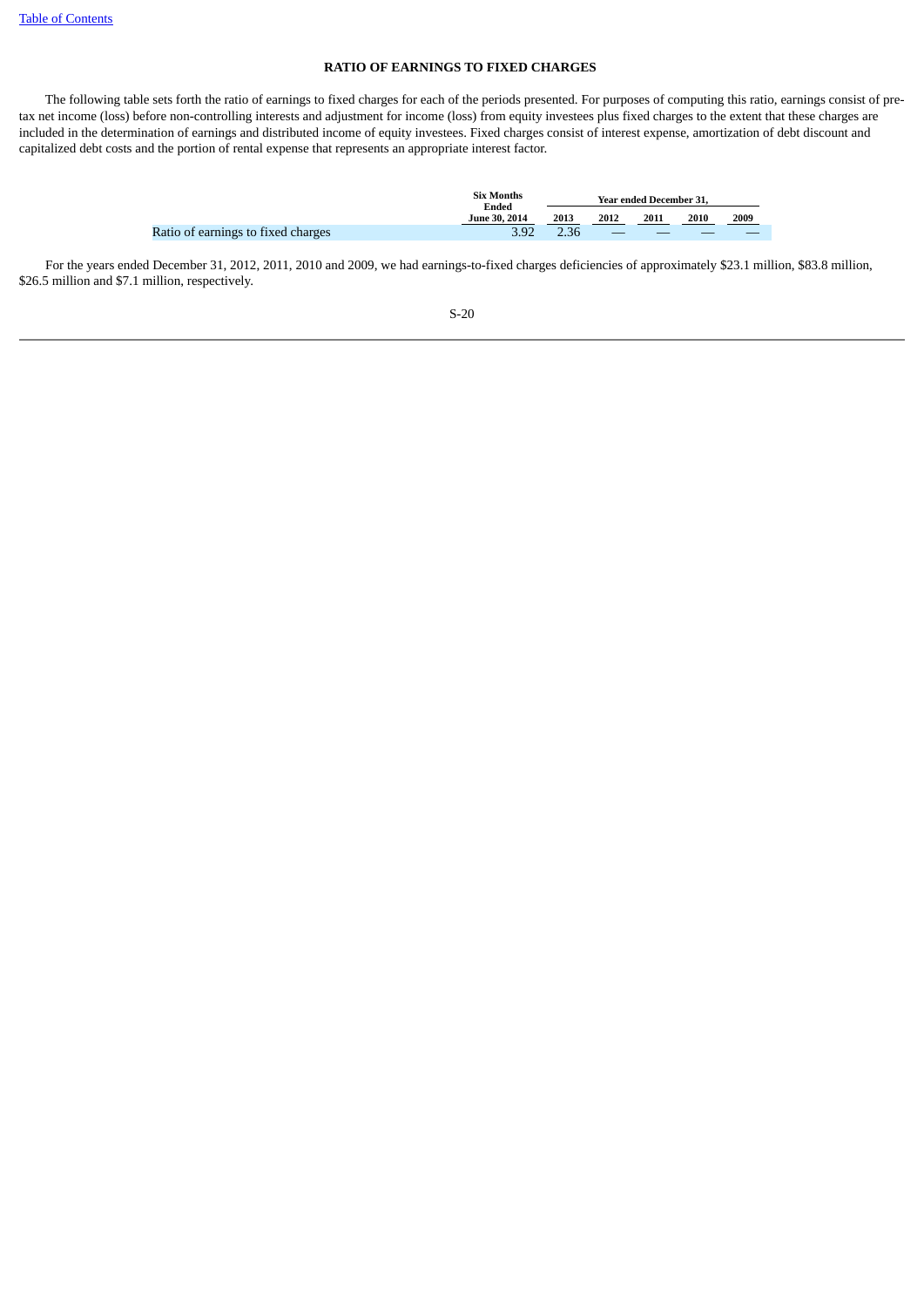# **CAPITALIZATION**

<span id="page-23-0"></span>The following table sets forth our cash and cash equivalents and capitalization as of June 30, 2014:

- on an actual basis; and
- on an adjusted basis to give effect to this offering, after the payment of the underwriting discount and estimated fees and expenses of \$ related to this offering as if it occurred on that date.

 The actual data are derived from our audited consolidated financial statements. You should read this table in conjunction with "Summary—Summary Financial Data," which appears elsewhere in this prospectus supplement, and our unaudited interim consolidated financial statements and related notes and the discussion of our liquidity and capital resources as of June 30, 2014 incorporated by reference in this prospectus supplement.

|                                      |          | June 30, 2014  |  | June 30, 2014      |
|--------------------------------------|----------|----------------|--|--------------------|
|                                      |          | Actual         |  | <b>As Adjusted</b> |
|                                      |          | (in thousands) |  |                    |
| Cash and cash equivalents            | \$.      | 75,012         |  |                    |
| Long-term debt                       |          |                |  |                    |
| 3% Convertible Senior Notes due 2019 | \$       | 149,500        |  | 149,500            |
| Senior Notes offered hereby          |          |                |  |                    |
| Total long-term debt                 | <b>S</b> | 149,500        |  |                    |
| Total stockholders' equity           |          | 535,012        |  |                    |
| Total capitalization                 |          | 684,512        |  |                    |
|                                      |          |                |  |                    |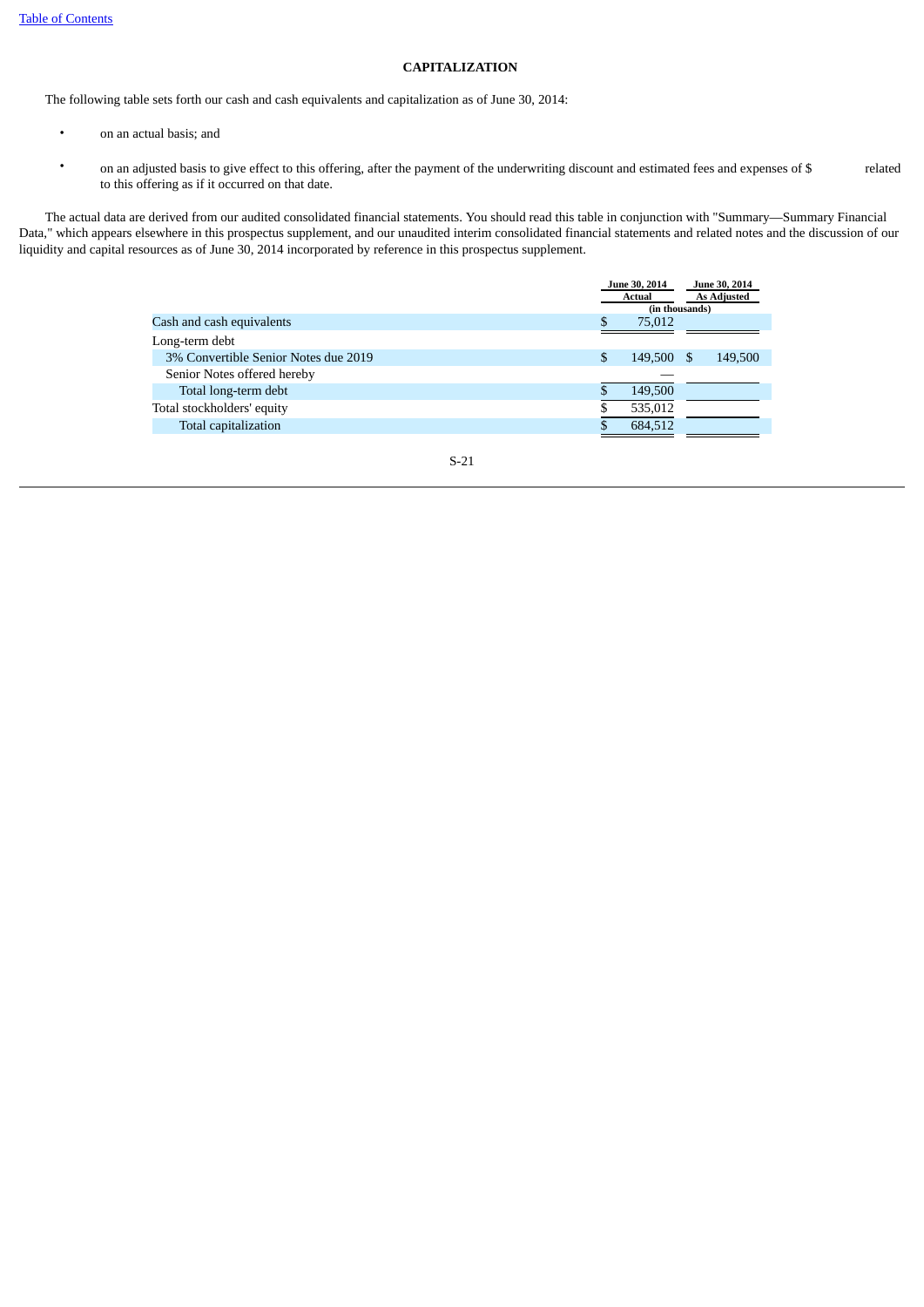# **LEGAL PROCEEDING**

<span id="page-24-0"></span> On May 28, 2014, Energy Intelligence Group, Inc. and Energy Intelligence Group UK (collectively, "EIG") filed a lawsuit against Cowen and Company, LLC in the United States Court for the Southern District of New York (*Energy Intelligence Group, Inc. and Energy Intelligence Group UK v. Cowen and Company, LLC, No. 14-CV-3789*). The complaint alleges copyright infringement based on alleged impermissible distribution of EIG's publication, *Oil Daily*, by Cowen and Company, LLC, and Dahlman Rose & Company, LLC, as Cowen's alleged predecessor-in-interest. EIG is seeking statutory damages based on alleged willful infringement of their copyrights. The Company intends to vigorously defend against this lawsuit. On July 22, 2014, the action was referred to a federal Magistrate Judge for the purpose of settlement, staying Cowen's time to answer until the parties have completed settlement discussions. On September 18, 2014, the parties attended a mediation before the federal Magistrate Judge. The case is in its preliminary stages so the Company cannot predict the outcome. The Company does not expect this case to have a material effect on its financial position, but it could have a material effect on its results of operations in the period in which the matter is resolved.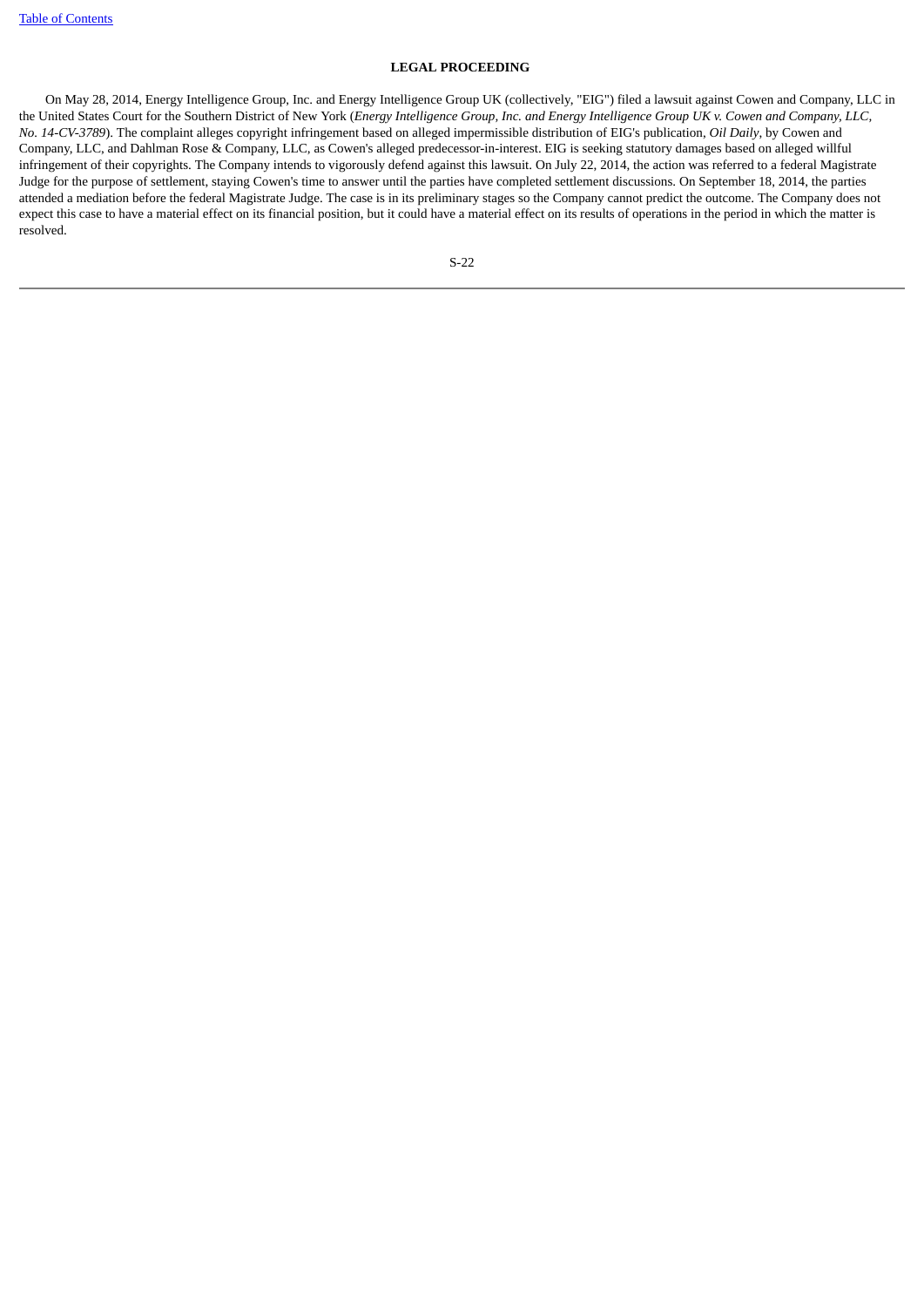# **DESCRIPTION OF THE NOTES**

<span id="page-25-0"></span> *The following description of the particular terms of the Notes supplements the description of the general terms and provisions of the "debt securities" set forth in the accompanying prospectus, to which reference is made. References to "we," "us," "our," "Cowen Group" and "the Company" in this section are only to Cowen Group, Inc. and not to its subsidiaries. For the definition of certain capitalized terms used in this section, see "—Certain Definitions" below.*

# **General**

 The Notes will be issued under an indenture to be dated as of , 2014, between us and The Bank of New York Mellon, as Trustee, the form of which is filed as an exhibit to the Registration Statement, as amended and supplemented by a supplemental indenture to be dated as of , 2014, between us and the Trustee (as so amended and supplemented or otherwise modified from time to time, the "Indenture"). The Notes will be a separate series of our "senior debt securities" (as that term is used in the accompanying prospectus).

We will initially issue a total of \$ aggregate principal amount of Notes. We have granted the underwriters an option, to purchase up to an additional \$ aggregate principal amount of Notes, within 30 days from the date of this prospectus supplement.

 Subject to the covenant described below under the caption "—Certain Covenants—Limitation on Indebtedness," we are permitted to issue debt securities from time to time in one or more series under the Indenture. We may from time to time, without giving notice to or seeking the consent of the holders of the Notes, issue additional senior debt securities under the Indenture having the same terms (except for the issue date, and, in some cases, the public offering price, the initial interest accrual date, and the first interest payment date) as, and ranking equally and ratably with, the Notes ("Additional Notes"), provided that such Additional Notes constitute a qualified reopening of the original Notes pursuant to Treasury Regulation Section 1.1275-2(k). The Notes and any Additional Notes that may be issued will be treated as a single class for all purposes under the Indenture, including with respect to waivers, amendments, redemptions and Change of Control Offers. Unless the context otherwise requires, references to the "Notes" for all purposes under the Indenture and in this "Description of the Notes" include any Additional Notes that are issued.

The Notes will mature on , 2021. Interest on the Notes will accrue from , 2014 at a rate of % per year and will be payable quarterly on and (each an "Interest Payment Date"), commencing on , . On an Interest Payment Date, interest will be paid to the persons in whose names the Notes were registered as of the record date which shall be the first day of the month preceding the respective Interest Payment Date (whether or not a business day).

 The amount of interest payable for any period will be computed on the basis of twelve 30-day months and a 360-day year. The amount of interest payable for any period shorter than a full quarterly interest period will be computed on the basis of the number of days elapsed in a 90-day quarter of three 30-day months. If any Interest Payment Date falls on a Saturday, Sunday, legal holiday in the City of New York or a day on which banking institutions in the City of New York are authorized by law, regulation or executive order to close, then payment of interest will be made on the next succeeding business day and no additional interest will accrue because of the delayed payment.

 The Notes will be available for purchase in denominations of \$25 and integral multiples of \$25 in book-entry form only. See "—Book-Entry System; Delivery and Form."

### **Ranking**

The Notes will be our senior unsecured obligations, and will rank equal in right of payment with all of our current and future senior unsecured obligations.

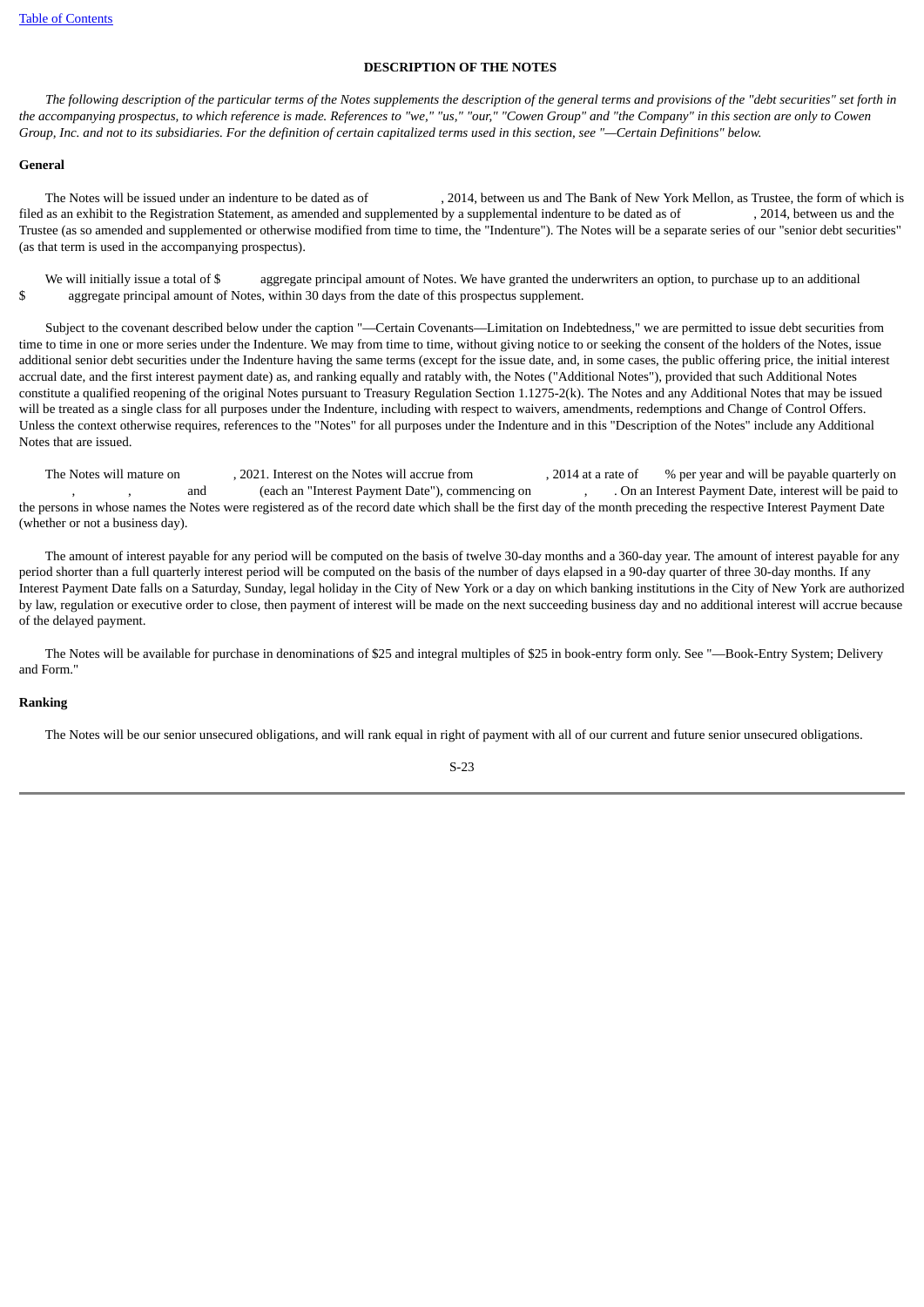Substantially all of our operations are conducted through our subsidiaries. The Notes will not be guaranteed by any of our subsidiaries. Our subsidiaries are separate and distinct legal entities and have no obligation, contingent or otherwise, to pay any amounts due with respect to the Notes or to make any funds available therefor, whether by dividends, loans or other payments. Our right to receive any assets of any of our subsidiaries upon their liquidation or reorganization, and, therefore, the right of the holders of the Notes to participate in those assets will be subject to prior claims of creditors of the subsidiary. As a result, the Notes will effectively rank junior in right of payment to all existing and future debt and other liabilities (including trade payables) of our subsidiaries. In addition, since the Notes are unsecured, the Notes will also effectively rank junior in right of payment to any secured debt that we have outstanding to the extent of the value of the assets securing such debt. As of June 30, 2014, our total consolidated indebtedness was \$219.8 million. Of this amount, \$63.4 million was secured indebtedness of our subsidiaries and \$6.9 million represented short-term borrowings and other liabilities of our subsidiaries (excluding intercompany obligations and liabilities), to all of which subsidiary indebtedness the Notes would have been effectively subordinated with respect to the assets of such subsidiaries. The remaining \$149.5 million of indebtedness represented the senior unsecured convertible notes of Cowen Group, Inc. This does not include the indebtedness incurred under the Notes or any indebtedness we expect to incur in connection with Cowen Finance.

 On the Issue Date, all of the Company's subsidiaries will be Restricted Subsidiaries other than one of the Company's subsidiaries that has no material assets and from which the Company derives management fees. As of June 30, 2014, this subsidiary accounted for 0.11%, 3.66% and 3.20% of the total assets, total revenues and Economic Income (as such term is used in the Company's financial statements), respectively, of the Company and its consolidated subsidiaries, taken as a whole. As discussed above under the caption "Summary—New Commercial Finance Company", the Company plans to enter the commercial finance business. The subsidiaries to be organized by the Company to engage in its commercial finance business and their respective subsidiaries are also expected to be designated as Unrestricted Subsidiaries. Except during a Suspension Period, the Board of Directors of the Company may designate any Subsidiary, including a Restricted Subsidiary, to be an Unrestricted Subsidiary, provided that the conditions described under the caption "—Certain Covenants—Designation of Restricted and Unrestricted Subsidiaries" are satisfied. Any subsidiary of the Company that is designated as an Unrestricted Subsidiary will not be subject to any of the restrictive covenants set forth in the Indenture and the Indenture does not limit the Company or any Restricted Subsidiary from making investments, including investments in Unrestricted Subsidiaries.

### **Trading Characteristics**

 We expect the Notes to trade at a price that takes into account the value, if any, of accrued and unpaid interest. This means that purchasers will not pay, and sellers will not receive, accrued and unpaid interest on the Notes that is not included in their trading price. Any portion of the trading price of a Note that is attributable to accrued and unpaid interest will be treated as a payment of interest for U.S. federal income tax purposes and will not be treated as part of the amount realized for purposes of determining gain or loss on the disposition of the Notes. See "Material Federal Income Tax Considerations" below.

## **Optional Redemption**

Prior to , 2017, we may redeem the Notes as a whole at any time or in part from time to time, at our option, upon not less than 30 nor more than 60 days notice, at a redemption price, as determined by us, equal to the sum of (i) 100% of the principal amount of the Notes being redeemed plus any accrued and unpaid interest to, but not including, the redemption date (subject to the right of holders on the relevant record date to receive interest due on the relevant Interest Payment Date) *plus* (ii) the Make-Whole Amount, if any.

 "Make-Whole Amount" shall mean, in connection with any optional redemption of any Note, the excess, if any of (i) the present value as of the date of such redemption of (a) the redemption price of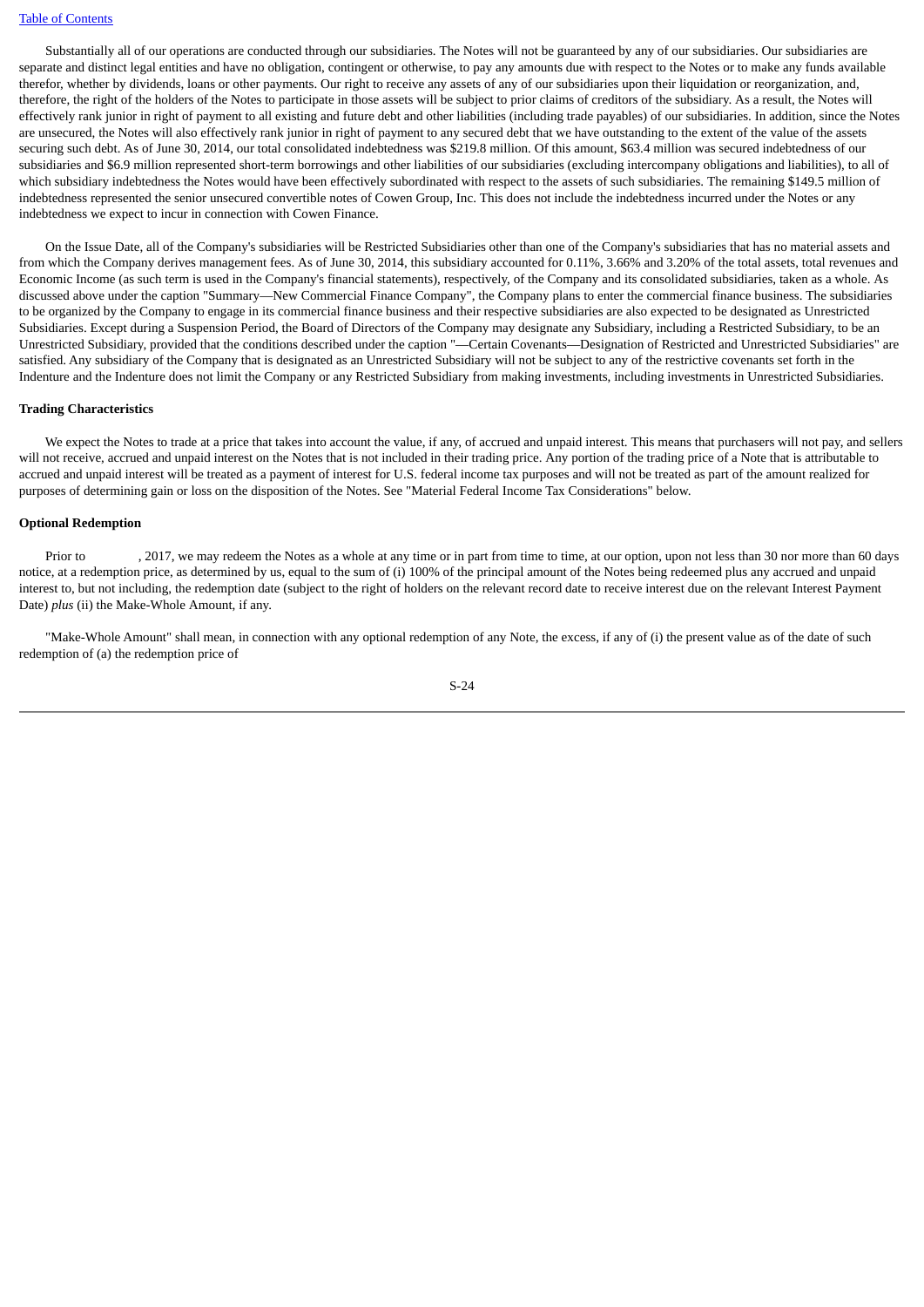such Note on , 2017 (such redemption price being described below in the next paragraph) *plus* (b) all remaining required interest payments due on such Note through and including the payment due on , 2017 (exclusive of any interest accrued to the redemption date), determined by discounting, on a quarterly basis (assuming a 360-day year consisting of twelve 30-day months) at the Treasury Rate (determined on the second Business Day preceding the redemption date) plus 50 basis points, over (ii) the aggregate principal amount of such Note being redeemed. The Trustee shall have no responsibility for calculating such Make-Whole Amount.

 On and after , 2017, we may redeem the Notes in whole at any time or in part from time to time, at our option, at the following redemption prices (expressed as percentages of the principal amount thereof) if redeemed during the twelve-month period commencing on of the year set forth below:

|                            | Percentage |
|----------------------------|------------|
| $\frac{\text{Year}}{2017}$ | $\%$       |
| 2018                       | $\%$       |
| 2019                       | $\%$       |
| 2020 and thereafter        | 100.00%    |

 In addition, we will pay any interest accrued but unpaid to the redemption date (subject to the right of the holders on the relevant record date to receive interest due on the relevant Interest Payment Date).

We are not required to establish a sinking fund to retire the Notes prior to maturity.

### **Mandatory Redemption; Open Market and Other Purchases**

 Except as described below under the caption "—Repurchase at the Option of Holders upon a Change of Control," the Company will not be required to repurchase the Notes or make any mandatory redemption or sinking fund payments with respect to the Notes. The Company or any affiliate of the Company may at any time and from time to time acquire Notes by means other than a redemption, whether by tender offer, purchases in the open market, negotiated transactions or otherwise, in accordance with applicable securities laws. Such Notes may, at the option of the Company or the relevant affiliate of the Company, be held, resold, or surrendered to the trustee for cancellation. In determining whether the holders of the requisite principal amount of outstanding Notes have consented to or voted in favor of any request, direction, notice, waiver, amendment or modification under the Indenture, Notes which a trust officer of the Trustee actually knows to be held by the Company or an affiliate of the Company shall not be considered outstanding.

# **Repurchase at the Option of Holders upon a Change of Control**

 If a Change of Control occurs, unless we have previously or concurrently exercised our right to redeem all of the Notes as described above under the caption "— Optional Redemption," each holder of Notes will have the right to require us to repurchase all or any part (equal to \$25.00 or in integral multiples of \$25.00) of that holder's Notes pursuant to an offer (a "Change of Control Offer") on the terms set forth in the Indenture. In the Change of Control Offer, we will offer a payment (a "Change of Control Payment") in cash equal to 101% of the aggregate principal amount of Notes repurchased plus accrued and unpaid interest on the Notes repurchased, to the date of settlement (the "Change of Control Settlement Date"), subject to the right of holders of record on the relevant record date to receive interest due on an interest payment date that is on or prior to the Change of Control Settlement Date. Within 30 days following any Change of Control, unless we have previously or concurrently exercised our right to redeem all of the Notes as described above under the caption "—Optional Redemption," we will send a notice to each holder and the Trustee describing the transaction or transactions that constitute the Change of Control and offering to repurchase Notes properly tendered prior to the expiration date specified in the notice, which date will be no earlier than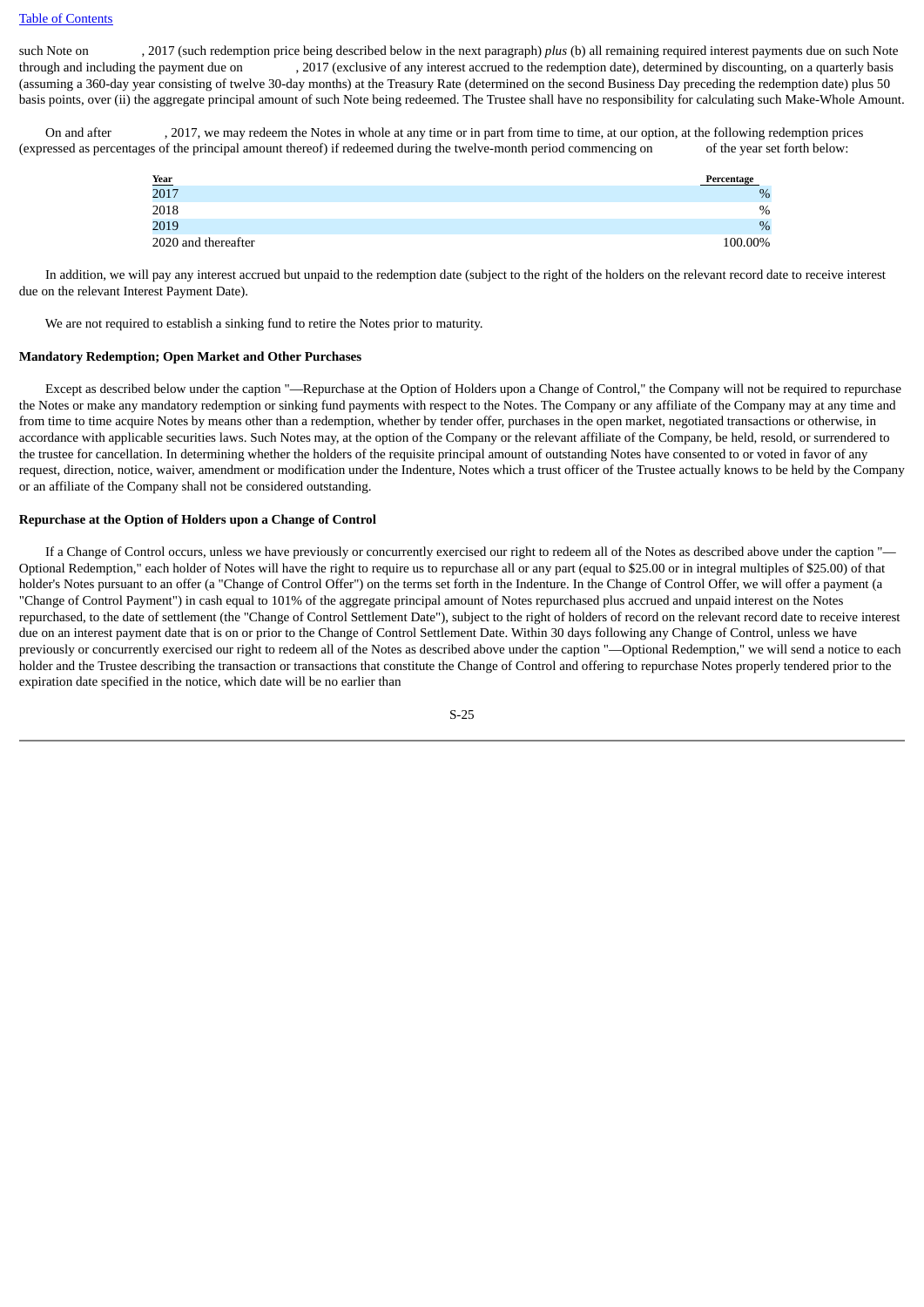30 days and no later than 60 days from the date such notice is sent, pursuant to the procedures required by the Indenture and described in such notice.

 We will comply with the requirements of Rule 14e-1 under the Exchange Act and any other securities laws and regulations thereunder to the extent those laws and regulations are applicable in connection with the repurchase of the Notes as a result of a Change of Control. To the extent that the provisions of any securities laws or regulations conflict with the Change of Control provisions of the Indenture, we will comply with the applicable securities laws and regulations and will not be deemed to have breached our obligations under the Change of Control provisions of the Indenture by virtue of such conflict.

 Promptly following the expiration of the Change of Control Offer, we will, to the extent lawful, accept for payment all Notes or portions of Notes properly tendered pursuant to the Change of Control Offer. Promptly after such acceptance, we will on the Change of Control Settlement Date:

- (1) deposit with the paying agent an amount equal to the Change of Control Payment in respect of all Notes or portions of Notes properly tendered; and
- (2) deliver or cause to be delivered to the Trustee the Notes properly accepted together with an officers' certificate stating the aggregate principal amount of Notes or portions of Notes being purchased by us.

 On the Change of Control Settlement Date, the paying agent will mail to each holder of Notes properly tendered the Change of Control Payment for such Notes (or, if all the Notes are then in global form, make such payment through the facilities of DTC), and the Trustee will authenticate and mail (or cause to be transferred by book entry) to each holder a new Note equal in principal amount to any unpurchased portion of the Notes surrendered, if any; *provided, however,* that each new Note will be in a principal amount of \$25.00 or an integral multiple thereof. We will publicly announce the results of the Change of Control Offer on or as soon as practicable after the Change of Control Settlement Date.

 Credit agreements or other agreements relating to indebtedness entered into by us from time to time after the Issue Date may provide that certain change of control events with respect to us would constitute an event of default thereunder, entitling the lenders, among other things, to accelerate the maturity of all indebtedness outstanding thereunder.

 The provisions described above that require us to make a Change of Control Offer following a Change of Control will be applicable whether or not any other provisions of the Indenture are applicable. Except as described above with respect to a Change of Control, the Indenture will not contain provisions that permit the holders of the Notes to require us to repurchase or redeem the Notes in the event of a takeover, recapitalization or similar transaction.

 We will not be required to make a Change of Control Offer upon a Change of Control if (1) a third party (including one of our subsidiaries) makes the Change of Control Offer in the manner, at the time and otherwise in compliance with the requirements set forth in the Indenture applicable to a Change of Control Offer made by us and purchases all Notes properly tendered and not withdrawn under the Change of Control Offer or (2) notice of redemption of all outstanding Notes has been given pursuant to the Indenture as described above under the caption "—Optional Redemption," unless and until there is a default in payment of the applicable redemption price. Notwithstanding anything to the contrary contained herein, a Change of Control Offer by us or a third party may be made in advance of a Change of Control, conditioned upon the consummation of such Change of Control, if a definitive agreement is in place for the Change of Control at the time the Change of Control Offer is made.

 If holders of not less than 90% in aggregate principal amount of the outstanding Notes validly tender and do not withdraw such Notes in a Change of Control Offer and the Company, or any third party making the Change of Control Offer in lieu of the Company as described above, purchases all of the Notes validly tendered and not withdrawn by such holders, the Company will have the right, upon not less than 30 nor more than 60 days' prior notice, given not more than 30 days following such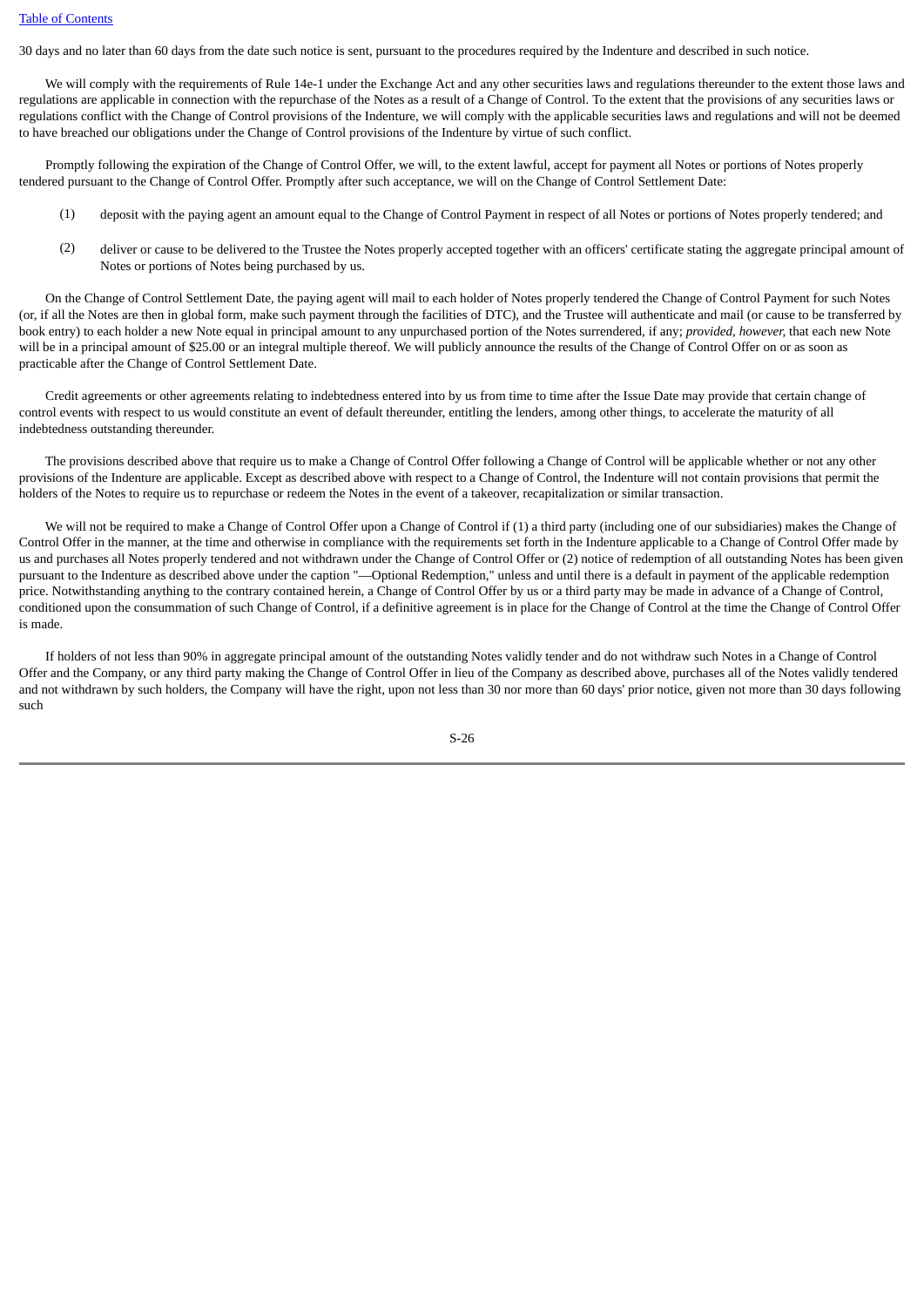purchase pursuant to the Change of Control Offer described above, to redeem all Notes that remain outstanding following such purchase at a price in cash equal to 101% of the principal amount thereof plus accrued but unpaid interest to the date of redemption set forth in such notice, subject to the right of holders of record on the relevant record date to receive interest due on an interest payment date that is on or prior to such redemption date.

 The definition of Change of Control includes a phrase relating to the direct or indirect sale, lease, transfer, conveyance or other disposition of "all or substantially all" of the properties or assets of us and our subsidiaries taken as a whole. Although there is a limited body of case law interpreting the phrase "substantially all," there is no precise established definition of the phrase under applicable law. Accordingly, the ability of a holder of Notes to require us to repurchase its Notes as a result of a sale, lease, transfer, conveyance or other disposition of less than all of our and our subsidiaries' properties or assets taken as a whole to another person or group may be uncertain.

# **Covenant Suspension**

 If at any time (a) the Notes have an Investment Grade Rating from at least two of the Ratings Agencies, (b) no default or Event of Default has occurred and is continuing under the Indenture and (c) the Company has delivered to the Trustee an officers' certificate certifying to the foregoing provisions of this sentence, the Company and its Restricted Subsidiaries will not be subject to the following covenants:

- -Certain Covenants-Limitation on Restricted Payments";
- -Certain Covenants-Limitation on Indebtedness";
- clause (2) of the covenant described under "—Certain Covenants—Merger, Consolidation and Sale of Assets";

### (collectively, the "Suspended Covenants").

 In the event that the Company and its Restricted Subsidiaries are not subject to the Suspended Covenants for any period of time (the "Suspension Period") as a result of the preceding sentence and, subsequently, one of the Rating Agencies withdraws its ratings, no longer makes its rating publicly available or downgrades the ratings assigned to the Notes resulting in the Notes no longer having an Investment Grade Rating from at least two Rating Agencies (the "Reversion Date"), then the Company and its Restricted Subsidiaries will thereafter again be subject to the Suspended Covenants, it being understood that no actions taken by (or omissions of) the Company or any of its Restricted Subsidiaries during the Suspension Period shall constitute a default or an Event of Default under the Suspended Covenants. Furthermore, after the Reversion Date, (a) calculations with respect to Restricted Payments will be made in accordance with the terms of the covenant described below under the caption "—Certain Covenants—Limitation on Restricted Payments" as though such covenant had been in effect prior to and throughout the Suspension Period and accordingly, Restricted Payments made during the Suspension Period will reduce the amount available to be made as Restricted Payments under the first paragraph of such covenant and (b) all Indebtedness incurred, or Disqualified Stock issued, during the Suspension Period will be classified to have been incurred or issued pursuant to clause (2) of the definition of "Permitted Indebtedness." Notwithstanding the foregoing, if the Notes have received an Investment Grade Rating from any of the Rating Agencies and thereafter, Moody's, S&P or Fitch ceases to exist with no successor or assign or Moody's, S&P or Fitch ceases to publicly rate the Notes for reasons outside of the Company's control (a "ratings failure event"), then the Company shall have 60 calendar days from the ratings failure event to select another Rating Agency in substitution for Moody's, S&P or Fitch and until the earlier of the expiration of such 60 day period or the selection of such other Rating Agency, the Notes shall be deemed to have an Investment Grade Rating.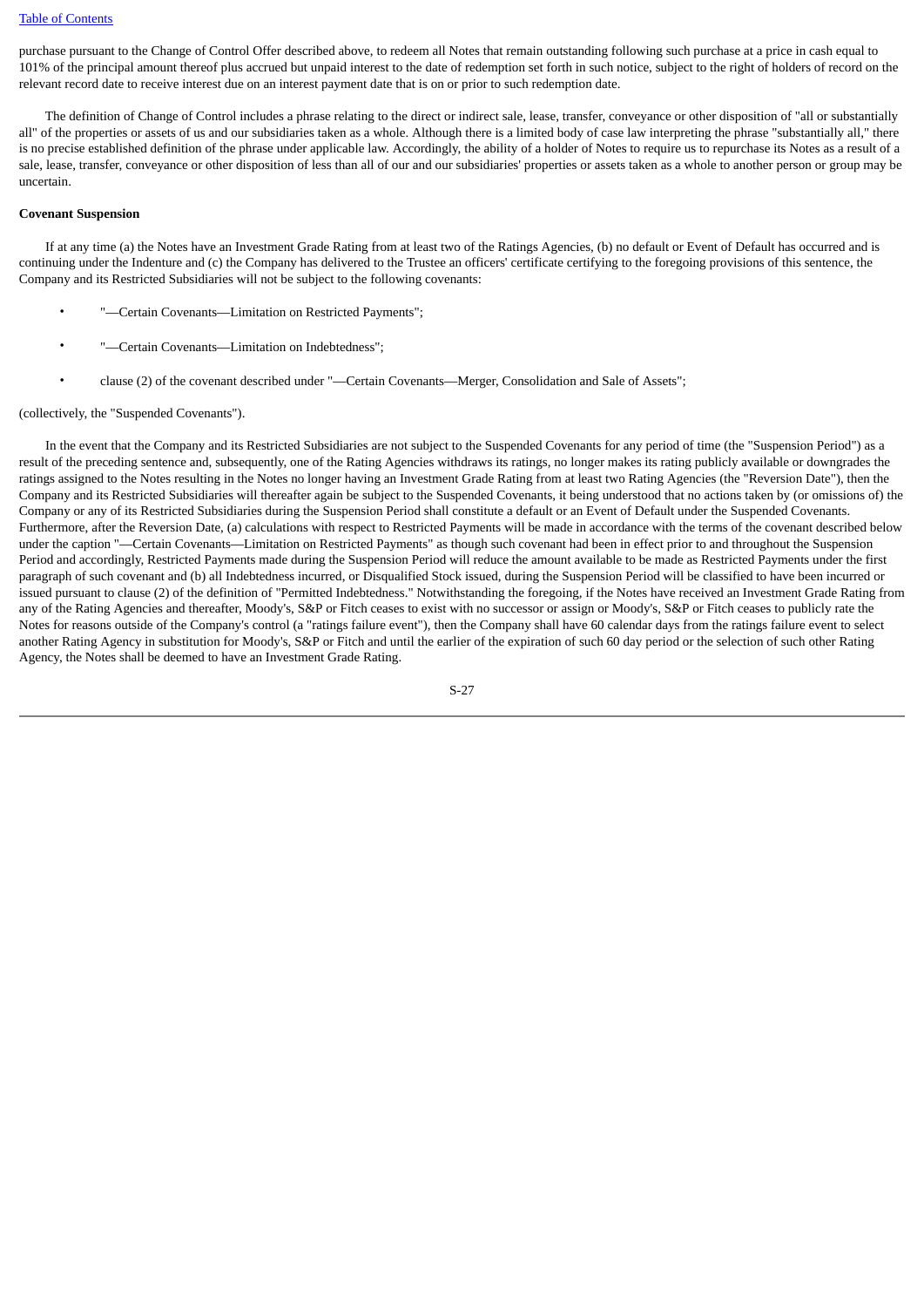### [Table of Contents](#page-2-1)

 During a Suspension Period, the Company may not designate any Subsidiary that was a Restricted Subsidiary at the commencement of such Suspension Period as an Unrestricted Subsidiary. The Company will provide the Trustee with prompt written notice of the commencement of any Suspension Period.

## **Certain Covenants**

In addition to the covenants described in the accompanying prospectus under "Description of Debt Securities," the following covenants will apply to the Notes:

## *Limitation on Restricted Payments*

The Company will not, and will not cause or permit any of its Restricted Subsidiaries to, directly or indirectly:

- (1) declare or pay any dividend or make any other payment or distribution with respect to any of the Company's or any Restricted Subsidiary's Equity Interests (including, without limitation, any payment in connection with any merger or consolidation involving the Company or any Restricted Subsidiary) or to the direct or indirect holders of the Company's or any Restricted Subsidiary's Equity Interests in their capacity as such (other than dividends, payments or distributions (x) payable in Equity Interests (other than Disqualified Stock) of the Company or (y) to the Company or a Restricted Subsidiary);
- (2) purchase, redeem or otherwise acquire or retire for value (including, without limitation, in connection with any merger or consolidation involving the Company or any Restricted Subsidiary) any Equity Interests of the Company held by any Person (other than by a Restricted Subsidiary) or any Equity Interests of any Restricted Subsidiary (other than by the Company or another Restricted Subsidiary); or
- (3) make any principal payment on, purchase, defease, redeem, prepay, decrease or otherwise acquire or retire for value, prior to any scheduled final maturity, scheduled repayment or scheduled sinking fund payment, any Subordinated Indebtedness;

(all such payments and other actions set forth in the foregoing clauses (1), (2) and (3) being collectively referred to as "Restricted Payments" and each, a "Restricted Payment"), if at the time of such Restricted Payment or immediately after giving effect thereto,

- (i) a Default or an Event of Default shall have occurred and be continuing; or
- (ii) the Company is not able to incur at least \$1.00 of additional Indebtedness pursuant to the first paragraph of the covenant described below under "—Limitation on Indebtedness;" or
- (iii) the aggregate amount of all Restricted Payments (including such proposed Restricted Payment, but excluding any Restricted Payment made pursuant to clauses (2), (3), (5), (6) (7), (8) and (9) of the next paragraph of this covenant) made subsequent to the Issue Date (the amount expended for such purposes, if other than in cash, being the Fair Market Value of such property as determined in good faith by the Board of Directors of the Company) shall exceed the sum of:
	- (a) 50% of the Company's Consolidated Net Income on a cumulative basis during the period (taken as one accounting period) beginning on the first day of the first fiscal quarter during which the Issue Date occurs and ending on the last day of the Company's last fiscal quarter ending prior to the date of such proposed Restricted Payment (the "Reference Date") for which financial statements are available (or if such Consolidated Net Income for such period is a loss, minus 100% of such loss); *plus*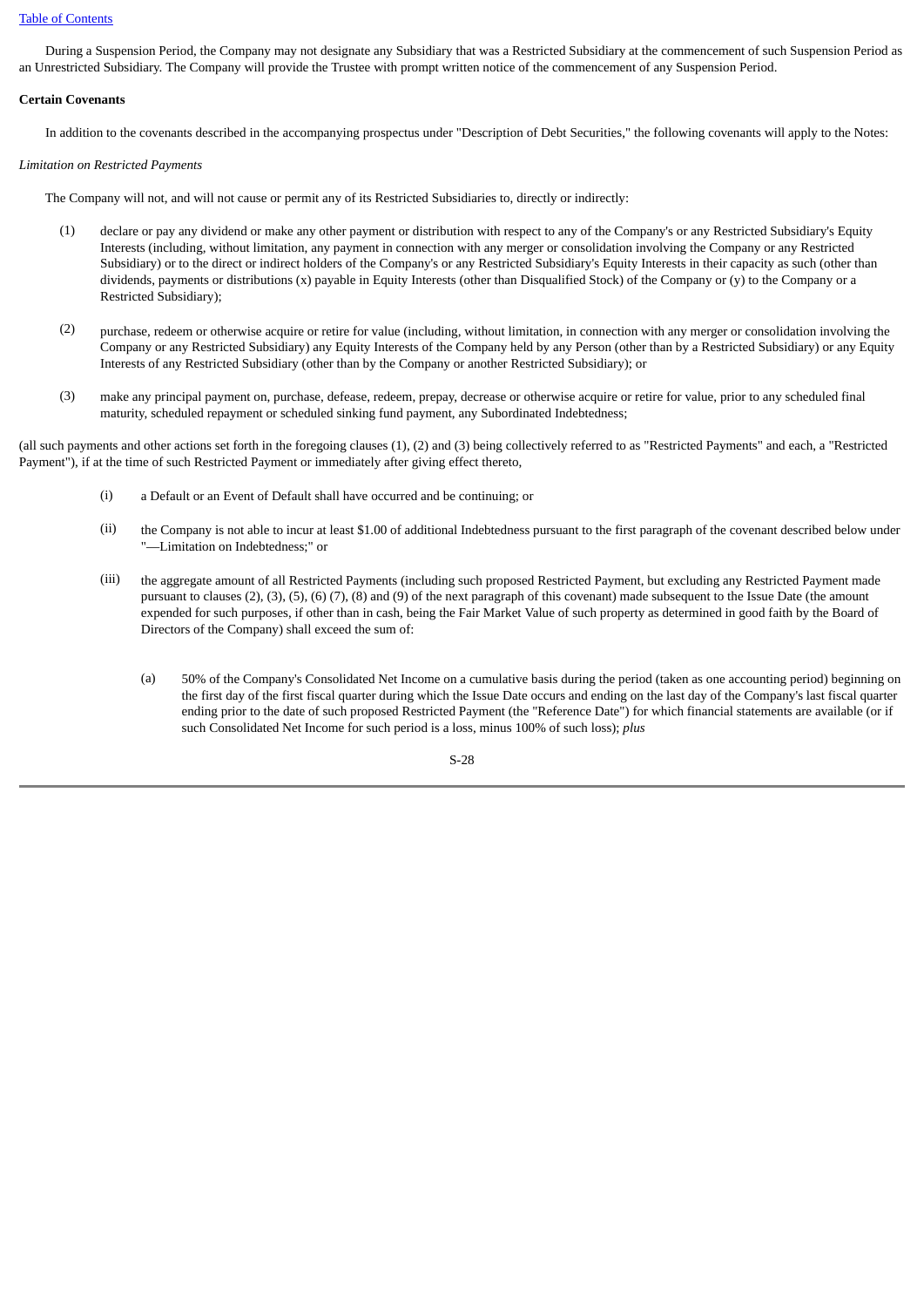- (b) the aggregate net cash proceeds (or the Fair Market Value of any marketable securities or other property) received by the Company since the Issue Date as a contribution to its common equity capital or from the issue or sale of Equity Interests (other than Disqualified Stock) of the Company (including, in connection with a merger or consolidation with another Person) since the Issue Date and the amount of reduction of Indebtedness of the Company or its Restricted Subsidiaries that has been converted into or exchanged for such Equity Interests (other than Equity Interests sold to, or Indebtedness held by, a Subsidiary of the Company) since the Issue Date; *plus*
- $(c)$  \$35 million.

Notwithstanding the foregoing, the provisions set forth in the immediately preceding paragraph will not prohibit:

- (1) the payment of any dividend within 60 days after the date of declaration of such dividend if the dividend would have been permitted on the date of declaration;
- (2) any Restricted Payment in exchange for, or out of the net cash proceeds of a contribution to the common equity of the Company or a substantially concurrent sale (other than to a Subsidiary of the Company) of, Equity Interests (other than Disqualified Stock) of the Company; *provided* that the amount of any such net cash proceeds that are utilized for such Restricted Payment will be excluded from clause (iii)(b) of the preceding paragraph;
- (3) the redemption, repurchase, defeasance or other acquisition or retirement for value of Subordinated Indebtedness in exchange for or with the net cash proceeds from a substantially concurrent Incurrence (other than to a Subsidiary of the Company) of, Permitted Refinancing Indebtedness;
- (4) so long as no Default or Event of Default shall have occurred and be continuing, the redemption, repurchase, retirement, defeasance or other acquisition by the Company of Equity Interests of the Company held by future, present or former officers, directors, employees, managers and consultants of the Company or any of its Subsidiaries or their authorized representatives upon the death, disability or termination of employment of such officers, directors, employees, managers or consultants or termination of their seat on the board of the Company; *provided, however*, that the aggregate amounts paid under this clause (4) do not exceed \$3.0 million in any calendar year (with unused amounts in any calendar year being permitted to be carried over for the next succeeding calendar years subject to a maximum payment (without giving effect to the following proviso) of \$6.0 million in any calendar year); *provided, further, however,* that such amount in any calendar year may be increased by an amount not to exceed:
	- (i) the cash proceeds received by the Company or any of its Restricted Subsidiaries from sales of Capital Stock (other than Disqualified Stock) of the Company to officers, directors, employees, managers or consultants of the Company and any of its Subsidiaries that occur after the Issue Date*; plus*
	- (ii) the cash proceeds of key man life insurance policies received by the Company or any of its Restricted Subsidiaries after the Issue Date; *less*
	- (iii) the amount of any Restricted Payments previously made pursuant to subclauses (i) and (ii) of this second proviso of clause (4);

*provided* that the Company may elect to apply all or any portion of the aggregate increase contemplated by subclauses (i) and (ii) above in any calendar year;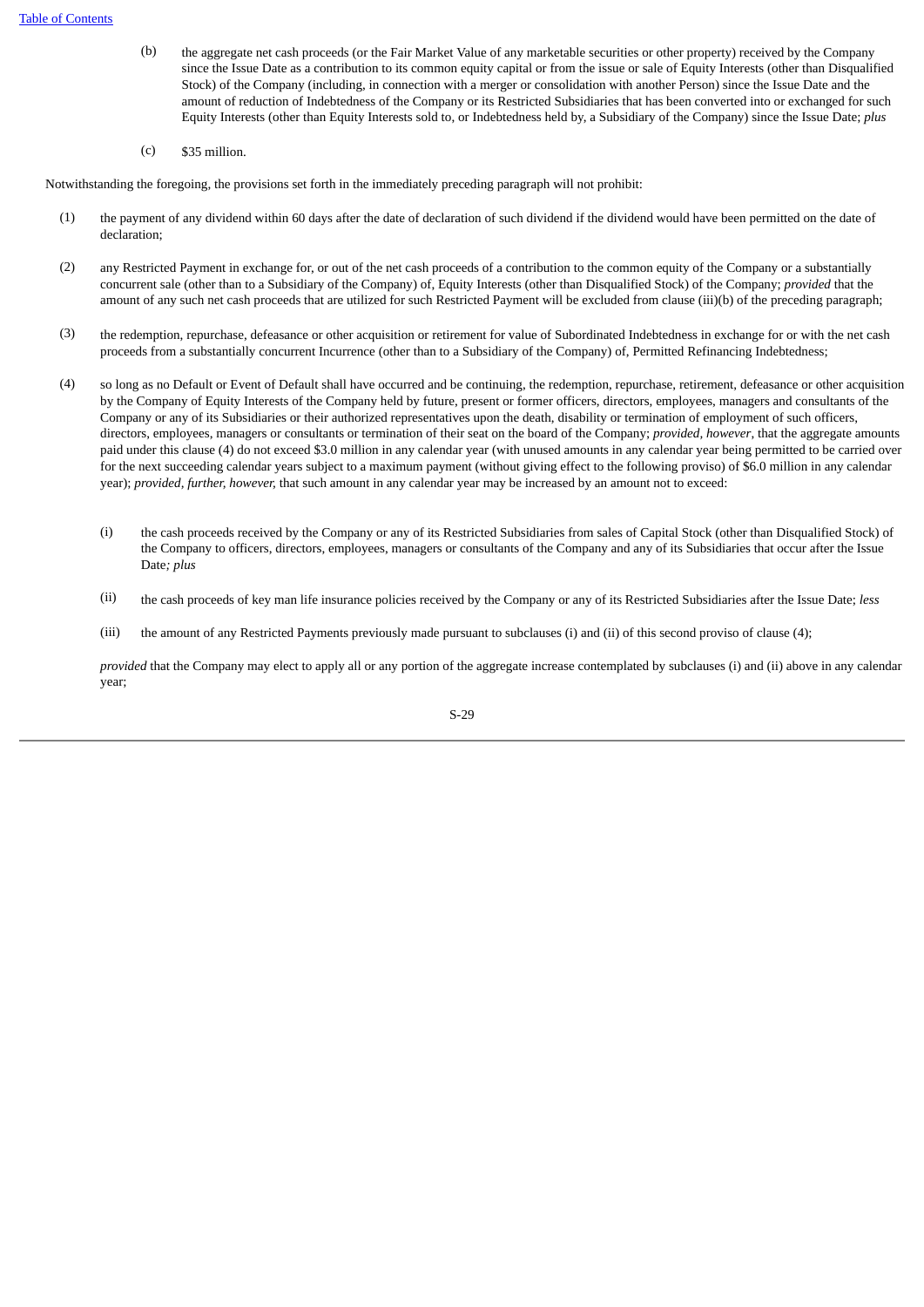- (5) repurchases of Capital Stock deemed to occur upon the exercise of stock options, warrants or other convertible or exchangeable securities to the extent such Capital Stock represents a portion of the exercise price of those stock options, warrants or other convertible or exchangeable securities;
- (6) repurchases or withholding of Capital Stock to satisfy any taxes due by (including amounts required to be withheld from) current and former employees of the Company and its Subsidiaries in connection with the exercise, vesting or settlement of equity-based compensation awards, including stock options, warrants, restricted stock, restricted stock units, stock appreciation rights, and other convertible or exchangeable securities;
- (7) payments of cash in lieu of issuing fractional shares upon the exercise of options or warrants or the exchange or conversion of any securities, *provided* that such payment shall not be for the purpose of evading the limitations of this covenant (as determined by the Board of Directors of the Company in good faith);
- (8) the payment of any dividend by a Restricted Subsidiary of the Company to all holders of its Common Stock on a *pro rata* basis;
- (9) the declaration and payment of dividends to holders of any class or series of Disqualified Stock of the Company or any Preferred Stock of any Restricted Subsidiary incurred in accordance with "—Limitation on Indebtedness";
- (10) to the extent required by the agreement or the certificate of designation, as the case may be, governing such Subordinated Indebtedness, Disqualified Stock or Preferred Stock, following the occurrence of a Change of Control (or other similar event described therein as a "change of control"), but only if the Company shall have first complied with the terms described under "—Repurchase at the Option of Holders upon a Change of Control," and purchased all Notes tendered pursuant to the offer to repurchase all the Notes required thereby, prior to purchasing, repurchasing, redeeming, defeasing or otherwise acquiring or retiring such Subordinated Indebtedness, Disqualified Stock or Preferred Stock; and
- (11) so long as no Default or Event of Default shall have occurred and be continuing, Restricted Payments in an aggregate amount not to exceed \$5.0 million.

 The amount of all Restricted Payments (other than cash) will be the Fair Market Value on the date of the Restricted Payment of the assets or securities proposed to be transferred or issued to or by the Company or such Restricted Subsidiary, as the case may be, pursuant to such Restricted Payment.

## *Limitation on Indebtedness*

 The Company will not, and will not permit any Restricted Subsidiary to, Incur any Indebtedness; *provided*, *however*, that the Company or any Restricted Subsidiary may Incur Indebtedness if, after giving effect to the Incurrence of such Indebtedness and the receipt and application of the proceeds therefrom, no Default or Event of Default shall have occurred and be continuing and the Consolidated Fixed Charge Coverage Ratio for the Company's most recently ended four full fiscal quarters for which financial statements are available immediately preceding the date on which such additional Indebtedness is Incurred would be at least 2.0 to 1.

The first paragraph of this covenant will not prohibit the Incurrence of any of the following items of Indebtedness (collectively, "Permitted Indebtedness"):

(1) the Incurrence by the Company or any of its Restricted Subsidiaries of Indebtedness under Credit Facilities in an aggregate principal amount at any time outstanding pursuant to this clause (1) not to exceed (a) the greater of (i) \$50.0 million and (ii) an amount equal to 2.0% of Adjusted Total Assets at the time of Incurrence;

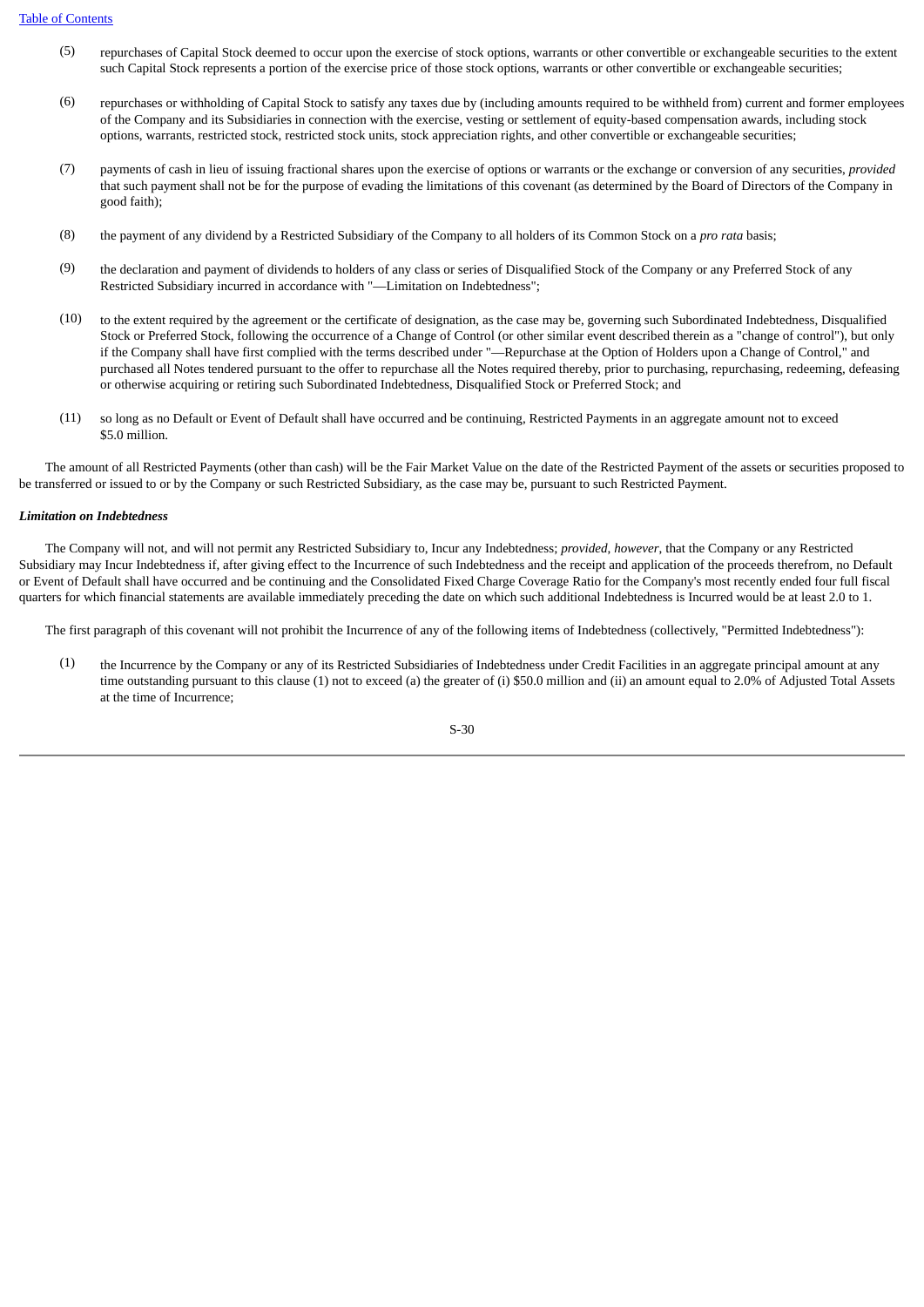- (2) the Incurrence of Existing Indebtedness;
- (3) the Incurrence of Indebtedness represented by the Notes issued on the Issue Date and any Additional Notes issued as a result of the exercise by the underwriters of their right to purchase up to \$ million aggregate principal amount of Notes within 30 days of the date of this prospectus supplement;
- (4) the Incurrence by the Company or any of its Restricted Subsidiaries of Indebtedness represented by Capital Lease Obligations, mortgage financings or purchase money obligations, in each case, Incurred for the purpose of financing all or any part of the purchase price or cost of construction or improvement of property, plant, equipment or other assets (including any reasonably related fees or expenses Incurred in connection with such acquisition, construction or improvement) in an aggregate amount, at any time outstanding, including all Permitted Refinancing Indebtedness Incurred to refund, refinance or replace any Indebtedness Incurred pursuant to this clause (4), not to exceed the greater of (a) \$20.0 million and (b) an amount equal to 1.0% of Adjusted Total Assets;
- (5) the Incurrence by the Company or any of its Restricted Subsidiaries of Permitted Refinancing Indebtedness in exchange for, or the net cash proceeds of which are used to refund, refinance or replace Indebtedness that was permitted by the Indenture to be Incurred under the first paragraph of this covenant or clauses (2), (3), (4), (5) or (15) of this paragraph;
- (6) the Incurrence by the Company or any of its Restricted Subsidiaries of Indebtedness owing to and held by the Company or any other Restricted Subsidiary; *provided*, *however*, that any event that results in any such Indebtedness being held by a Person other than the Company or a Restricted Subsidiary of the Company (except for any pledge of such Indebtedness until the pledgee commences actions to foreclose on such Indebtedness) will be deemed, in each case, to constitute an Incurrence of such Indebtedness by the Company or such Restricted Subsidiary, as the case may be, that was not permitted by this clause (6);
- (7) (a) a Guarantee by the Company or any Restricted Subsidiary of any Indebtedness of any Restricted Subsidiary, *provided* that such Indebtedness was incurred in accordance with this covenant, and (b) a Guarantee by any Restricted Subsidiary of any Indebtedness of the Company provided that (i) such Indebtedness was incurred in accordance with this covenant and (ii) the Restricted Subsidiary concurrently Guarantees the Notes in accordance with the covenant described below under the caption "—Limitation on Subsidiary Guarantees of Indebtedness of the Company";
- (8) the Incurrence by the Company or any of its Restricted Subsidiaries of any Hedging Obligation that is Incurred in the ordinary course of business for the purpose of managing risks and returns associated with liabilities, commitments, investments, assets, or property held or reasonably anticipated to be held by the Company or such Restricted Subsidiary, or changes in the value of securities issued by the Company or such Restricted Subsidiary, and not for speculative purposes;
- (9) the Incurrence by the Company or any of its Restricted Subsidiaries of Indebtedness arising from agreements providing for indemnification, adjustment of purchase price, earn-outs or similar obligations, or Guarantees or letters of credit, surety bonds or performance bonds securing any obligations of the Company or any Restricted Subsidiary pursuant to such agreements, in any case Incurred in connection with the acquisition or disposition of any business, or assets or Capital Stock of a Subsidiary (other than Guarantees of Indebtedness Incurred by any Person acquiring all or any portion of such business, or assets or Capital Stock of a Subsidiary for the purpose of financing such acquisition); *provided* that the extent to which the maximum liability of the Company and its Restricted Subsidiaries in respect of all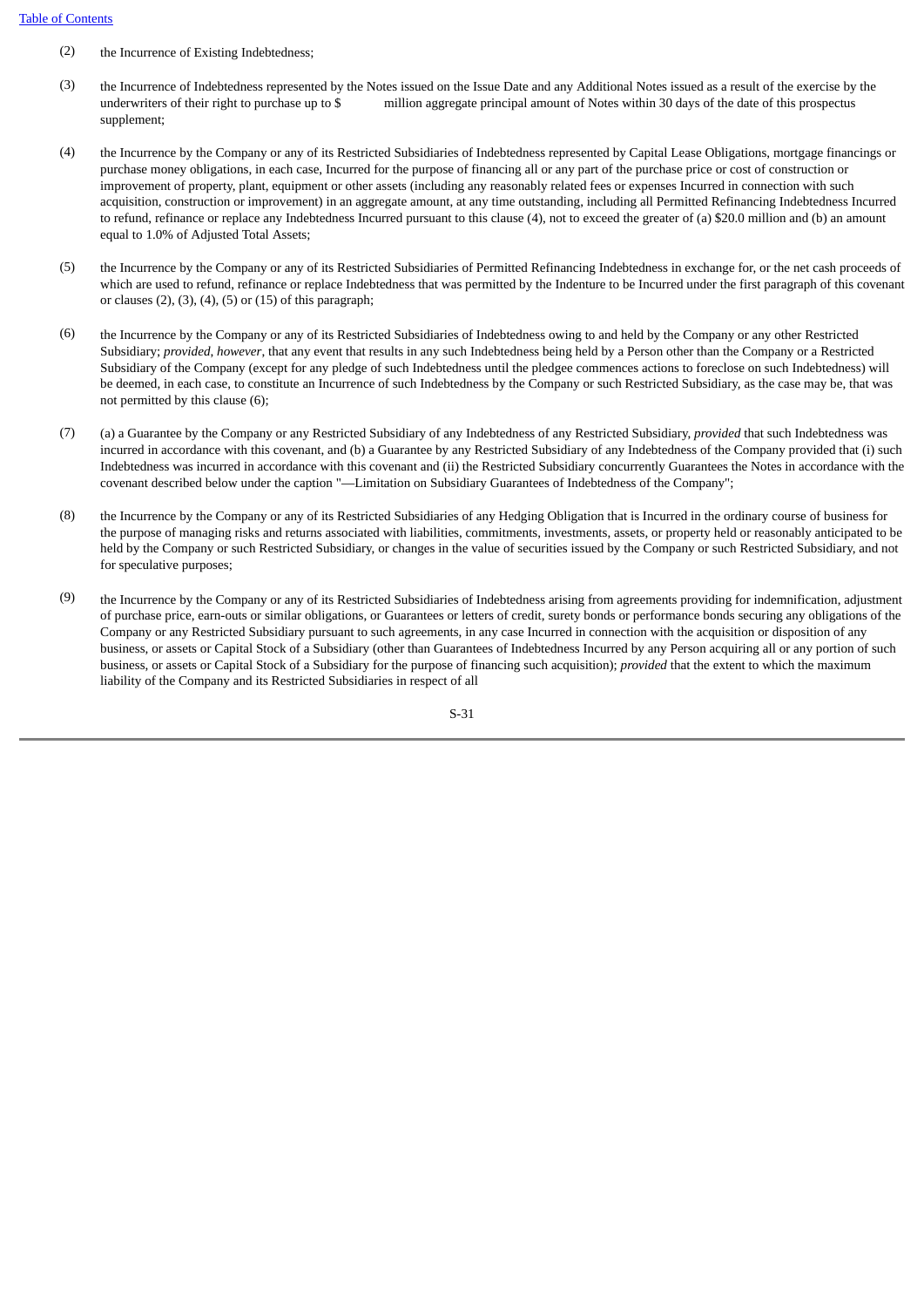such Indebtedness in connection with any disposition exceeds the gross proceeds actually received by the Company or any Restricted Subsidiary, including the Fair Market Value of non-cash proceeds, shall not constitute Permitted Indebtedness permitted by this clause (9);

- (10) (a) the Incurrence by the Company or any of its Restricted Subsidiaries of Indebtedness arising from the honoring by a bank or other financial institution of a check, draft or similar instrument drawn against insufficient funds in the ordinary course of business, *provided*, *however*, that such Indebtedness is extinguished within five Business Days of its Incurrence; and (b) any customary cash management, cash pooling or netting or setting off arrangements in the ordinary course of business;
- (11) the Incurrence by the Company or any of its Restricted Subsidiaries of Indebtedness constituting reimbursement obligations with respect to letters of credit issued for their account in the ordinary course of business with respect to trade payables relating to the purchase of property by such Persons and other letters of credit, surety, performance, appeal or similar bonds, banker's acceptances, completion guarantees or similar instruments issued in the ordinary course of business of the Company or any Restricted Subsidiary, including letters of credit or similar instruments pursuant to health, disability and other employee benefits, property, casualty or liability insurance or self-insurance and workers' compensation obligations; *provided* that, in each case, upon the drawing of such letters of credit or the Incurrence of such Indebtedness, such obligations are reimbursed within 15 days following such drawing or Incurrence; and *provided*, *further*, that such Indebtedness is not in connection with the borrowing of money or the obtaining of advances;
- (12) the Incurrence by the Company or any of its Restricted Subsidiaries of Indebtedness to the extent the net cash proceeds thereof are promptly deposited to defease or to satisfy and discharge the Notes as described below under the caption "—Legal Defeasance and Covenant Defeasance" or "— Satisfaction and Discharge";
- (13) Indebtedness consisting of (x) Acquired Indebtedness of any Person and/or (y) Additional Notes or any unsecured debt securities of the Company having a final maturity date no earlier than the final maturity date of the Notes (and no ability on the part of the Company to redeem such debt securities prior to the final maturity date of the Notes), in all cases, incurred by the Company to finance (or refinance within 180 days of the incurrence thereof of any Indebtedness incurred to finance) the acquisition of any assets (including a division or line of business) or all or substantially all of the Capital Stock of a Person; *provided* that, in the case of both clauses (x) and (y), on the date of the Incurrence of such Indebtedness, after giving pro forma effect to the Incurrence thereof and the use of proceeds therefrom, the Consolidated Fixed Charge Coverage Ratio for the Company's most recently ended four full fiscal quarters for which financial statements are available immediately preceding the date on which such additional Indebtedness is Incurred would be either (A) at least 2.0 to 1 or (B) equal to or greater than such Consolidated Fixed Charge Coverage Ratio of the Company in effect immediately prior to, and calculated without giving pro forma effect to, the acquisition transaction and the Incurrence of such Indebtedness and the use of proceeds therefrom;
- (14) Permitted Funding Debt; and
- (15) the Incurrence by the Company or any of its Restricted Subsidiaries of additional Indebtedness in an aggregate amount at any time outstanding, including all Permitted Refinancing Indebtedness Incurred to refund, refinance or replace any Indebtedness Incurred pursuant to this clause (15), not to exceed the greater of (a) \$15 million and (b) an amount equal to 1.0% of Adjusted Total Assets at the time of Incurrence.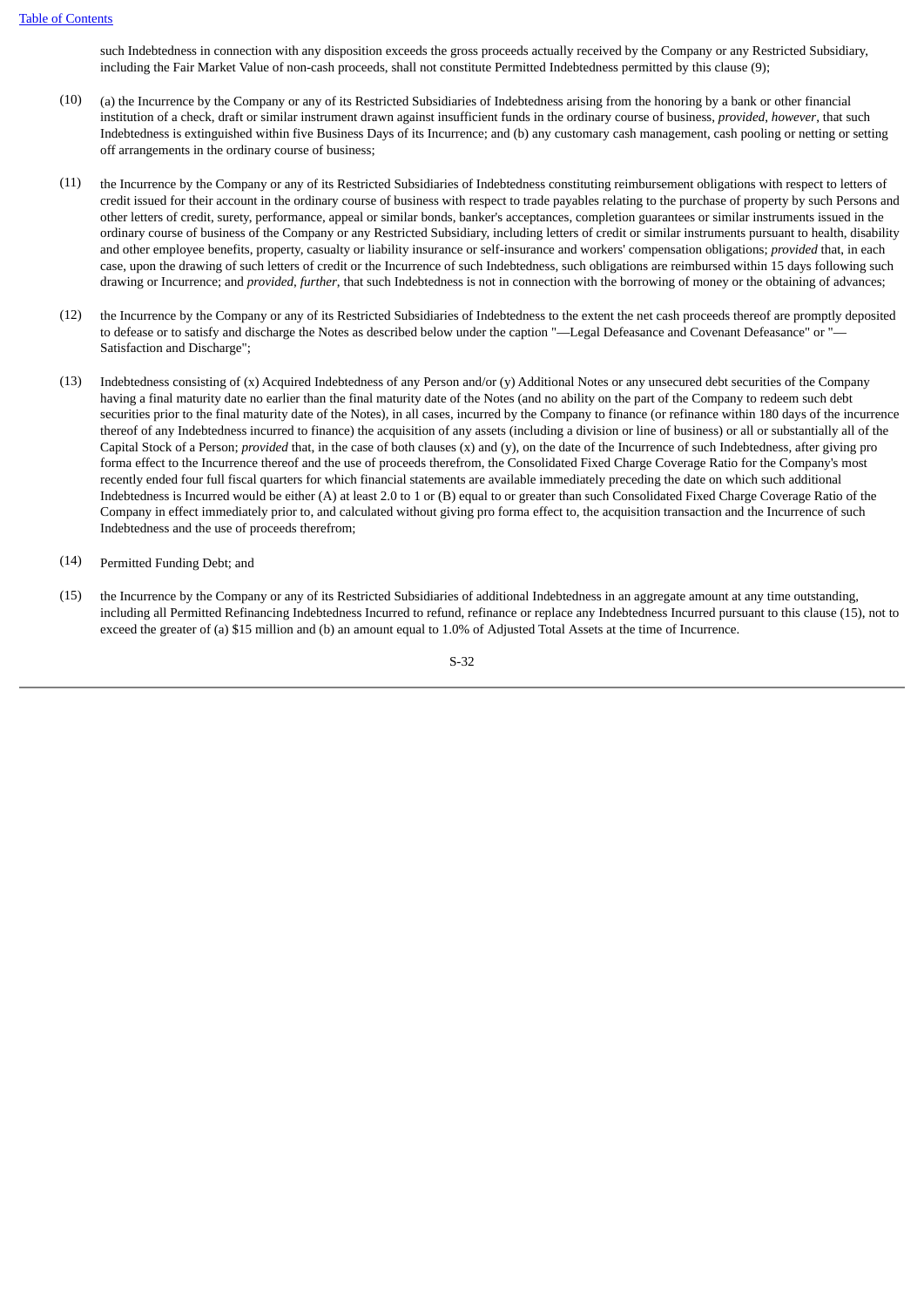For purposes of determining compliance with this covenant, in the event that any proposed Indebtedness meets the criteria of more than one of the categories described in clauses (1) through (15) above, or is entitled to be Incurred pursuant to the first paragraph of this covenant, the Company will be permitted to classify, and may later reclassify, such item of Indebtedness or a part thereof in any manner that complies with this covenant.

 Notwithstanding any other provision of this covenant, (a) the maximum amount of Indebtedness that the Company or a Restricted Subsidiary may incur pursuant to this covenant shall not be deemed to be exceeded solely as a result of fluctuations in the exchange rate of currencies and (b) any fluctuations in the value of assets as a result of changes in fair value or mark to market accounting shall not be deemed an Incurrence of Indebtedness for purposes of the Indenture.

 For purposes of determining compliance with any U.S. dollar-denominated restriction on the incurrence of Indebtedness, the U.S. Dollar Equivalent principal amount of Indebtedness denominated in a foreign currency shall be calculated by the Company based on the relevant currency exchange rate in effect on the date such Indebtedness was incurred (or first committed, in the case of revolving credit debt); *provided* that if such Indebtedness is incurred to refinance other Indebtedness denominated in a foreign currency, and such refinancing would cause the applicable U.S. dollar denominated restriction to be exceeded if calculated at the relevant currency exchange rate in effect on the date of such refinancing, such U.S. dollar-denominated restriction shall be deemed not to have been exceeded so long as the principal amount of such refinancing Indebtedness does not exceed the principal amount of such Indebtedness being refinanced plus accrued interest and the related costs and fees of such refinancing. The Trustee shall not be responsible for obtaining any foreign currency rate or performing any conversions.

 The principal amount of any Indebtedness incurred to refinance other Indebtedness, if incurred in a different currency from the Indebtedness being refinanced, shall be calculated based on the currency exchange rate applicable to the currencies in which such respective Indebtedness is denominated that is in effect on the date of such refinancing.

### *Limitation on Liens Securing Indebtedness of the Company*

 The Company will not, and will not cause or permit any of its Restricted Subsidiaries to, create, incur, assume or otherwise cause or suffer to exist or become effective any Lien (other than Permitted Liens) of any kind upon the property or assets of the Company or any Restricted Subsidiary, now owned or hereafter acquired, securing any Indebtedness of the Company unless all obligations of the Company under the Indenture and the Notes are secured by a Lien on such property or assets on an equal and ratable basis with such Indebtedness so secured (or, in the case of Indebtedness subordinated to the Notes, senior in priority thereto, with the same relative priority as the Notes will have with respect to such subordinated Indebtedness) until such time as such Indebtedness is no longer outstanding or secured by a Lien.

## *Limitation on Subsidiary Guarantees of Indebtedness of the Company*

 The Company shall not permit any Restricted Subsidiary, directly or indirectly, to Guarantee any Indebtedness of the Company (other than the Notes) unless such Restricted Subsidiary executes and delivers to the Trustee a supplemental indenture providing for the Guarantee of the Notes (a "Note Guarantee") by such Restricted Subsidiary, which Note Guarantee will rank equally in right of payment with such Restricted Subsidiary's Guarantee of the Company Indebtedness (unless the Company Indebtedness is subordinated in right of payment to the Notes, in which case the Guarantee of the Indebtedness of the Company shall be subordinated to the Note Guarantee to the same extent as the Indebtedness of the Company is subordinated to the Notes). Any Note Guarantee provided pursuant to this covenant will be automatically released when such Indebtedness of the Company is no longer outstanding or the Guarantee of such Indebtedness of the Company is released or terminated, in each case, other than as a result of a payment thereon by the Restricted Subsidiary.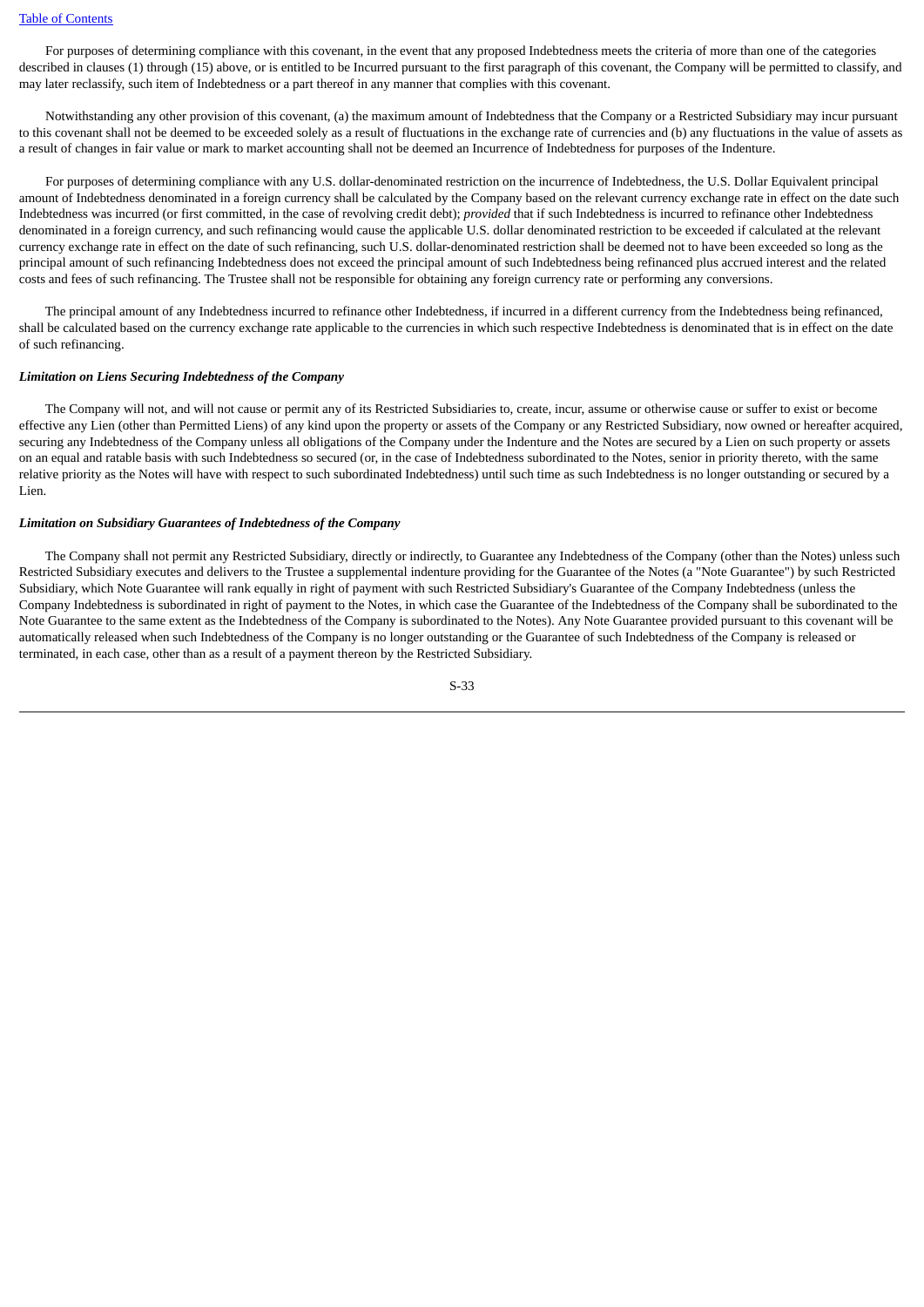# *Designation of Restricted and Unrestricted Subsidiaries*

 On the Issue Date, all of the Subsidiaries of the Company, except for one Subsidiary described above under "—Ranking", shall be Restricted Subsidiaries. The Board of Directors of the Company may designate any Restricted Subsidiary to be an Unrestricted Subsidiary; *provided* that at the time of such designation the following conditions are satisfied:

- (1) any Guarantee by the Company or any Restricted Subsidiary of any Indebtedness of the Subsidiary being so designated will be deemed to be an Incurrence of Indebtedness by the Company or such Restricted Subsidiary, as the case may be, at the time of such designation, and such designation will only be permitted if such Incurrence of Indebtedness would be permitted under the covenant described above under the caption "—Limitation on Indebtedness;"
- (2) such Subsidiary does not hold any Capital Stock or Indebtedness of, or own or hold any Lien on any property or assets of, or have any Investment in, the Company or any Restricted Subsidiary;
- (3) the Subsidiary being so designated has not Guaranteed or otherwise directly or indirectly provided credit support for any Indebtedness of the Company or any Restricted Subsidiary, except to the extent such Guarantee or credit support would be released upon such designation; and
- (4) no Default or Event of Default would be in existence following such designation.

 Any designation of a Restricted Subsidiary as an Unrestricted Subsidiary will be evidenced by the Company filing with the Trustee the Board Resolution giving effect to such designation and an officers' certificate certifying that such designation complied with the preceding conditions and was permitted by the Indenture. If, at any time, any Unrestricted Subsidiary would fail to meet any of the preceding requirements described in clauses (2) and (3) above, it will thereafter cease to be an Unrestricted Subsidiary for purposes of the Indenture, and any Indebtedness or Liens on the property of such Subsidiary will be deemed to be Incurred or made by a Restricted Subsidiary as of such date, and if such Indebtedness or Liens are not permitted to be Incurred or made as of such date under the Indenture, the Company will be in default under the Indenture.

 The Board of Directors of the Company may at any time designate any Unrestricted Subsidiary to be a Restricted Subsidiary; *provided* that at the time of such designation the following conditions are satisfied:

- (1) such designation will be deemed to be an Incurrence of Indebtedness by a Restricted Subsidiary of any outstanding Indebtedness of such Unrestricted Subsidiary and such designation will only be permitted if such Indebtedness is permitted under the covenant described above under the caption "— Limitation on Indebtedness;"
- (2) all Liens upon property or assets of such Unrestricted Subsidiary existing at the time of such designation would be permitted under the caption "— Limitation on Liens Securing Indebtedness of the Company;" and
- (3) no Default or Event of Default would be in existence following such designation.

### *Reports to Holders*

 Whether or not required by the rules and regulations of the Commission, so long as any Notes are outstanding, the Company will furnish the Trustee, for delivery to the holders of the Notes upon their written request therefor:

(1) all quarterly and annual financial information that would be required to be contained in a filing with the Commission on Forms 10-Q and 10-K if the Company were required to file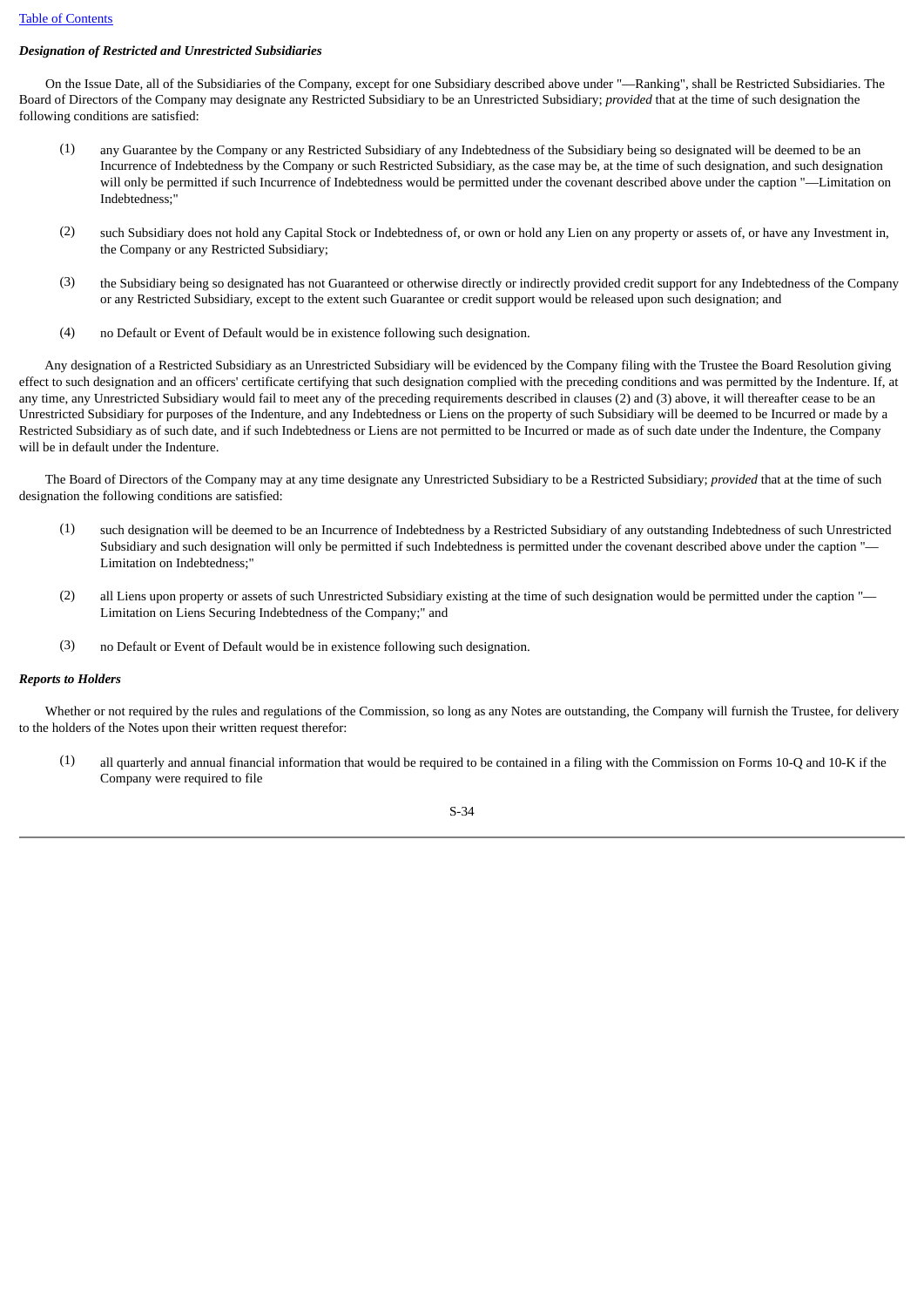such Forms, including a "Management's Discussion and Analysis of Financial Condition and Results of Operations" that describes the financial condition and results of operations of the Company and its consolidated Subsidiaries, and providing financial information for the Unrestricted Subsidiaries of the Company separate from the financial information of Company and its Restricted Subsidiaries in a manner that is, at a minimum, consistent with the disclosure relating to the financial information for the Company's Unrestricted Subsidiaries that is included in this prospectus supplement, and, with respect to the annual information only, a report thereon by the Company's certified independent accountants; and

(2) all current reports that would be required to be filed with the Commission on Form 8-K if the Company were required to file such reports,

in the case of each of clauses (1) and (2), within 15 days after the Company files the same with the Commission (or if not subject to the periodic reporting requirements of the Exchange Act, within 15 days after it would have been required to file the same with the Commission); *provided* that the delivery of such reports, information and documents to the Trustee is for informational purposes only and the Trustee's receipt of such shall not constitute constructive notice of any information contained therein or determinable from information contained therein, including the Company's compliance with any of its covenants under the Indenture (as to which the Trustee is entitled to rely exclusively on officers' certificates).

 In addition, whether or not required by the rules and regulations of the Commission, the Company will file a copy of all such information and reports with the Commission for public availability (unless the Commission will not accept such a filing) and make such information available to securities analysts and prospective investors upon request. To the extent that the Company files such information and reports with the Commission and such information and reports are publicly available via EDGAR on the Commission's website, then the Company shall not be required to furnish such information and reports to the Trustee for delivery to the holders of the Notes.

#### *Merger, Consolidation and Sale of Assets*

 The Company will not, in a single transaction or series of related transactions, consolidate or merge with or into any Person, or sell, assign, transfer, lease, convey or otherwise dispose of (or cause or permit any Restricted Subsidiary of the Company to sell, assign, transfer, lease, convey or otherwise dispose of) all or substantially all of the Company's assets (determined on a consolidated basis for the Company and the Company's Restricted Subsidiaries) whether as an entirety or substantially as an entirety to any Person unless:

(1) either:

- (a) the Company is the surviving or continuing corporation; or
- (b) the Person (if other than the Company) formed by such consolidation or into which the Company is merged or the Person which acquires by sale, assignment, transfer, lease, conveyance or other disposition the properties and assets of the Company and of the Company's Restricted Subsidiaries substantially as an entirety (the "Surviving Entity"):
	- (i) shall be a corporation organized and validly existing under the laws of the United States or any State thereof or the District of Columbia; and
	- (ii) shall expressly assume, by supplemental indenture (in form and substance reasonably satisfactory to the Trustee), executed and delivered to the Trustee, the due and punctual payment of the principal of, and premium, if any, and interest on all of the Notes and the performance of every covenant of the Notes and the Indenture on the Company's part to be performed or observed;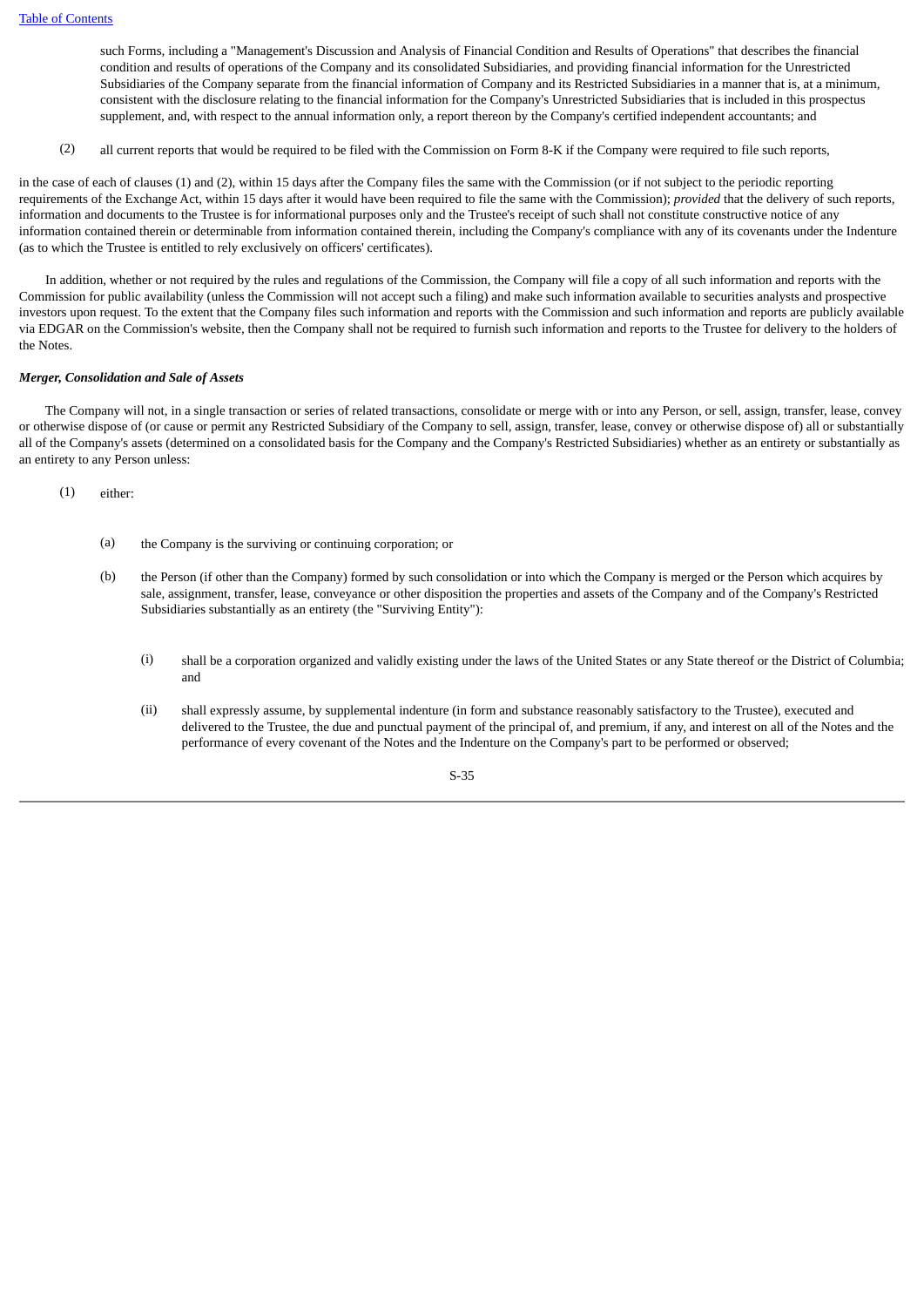- (2) immediately after giving pro forma effect to such transaction and the assumption contemplated by clause (1)(b)(ii) above (including giving pro forma effect to any Indebtedness, including Acquired Indebtedness, incurred or anticipated to be incurred in connection with or in respect of such transaction), the Consolidated Fixed Charge Coverage Ratio for the Company's most recently ended four full fiscal quarters for which financial statements are available immediately preceding the date of such transaction would be either (a) at least 2.0 to 1 or (b) equal to or greater than such Consolidated Fixed Charge Coverage Ratio of the Company in effect immediately prior to, and calculated without giving pro forma effect to, such transaction;
- (3) immediately before and immediately after giving effect to such transaction and the assumption contemplated by clause (1)(b)(ii) above (including, without limitation, giving effect to any Indebtedness, including Acquired Indebtedness, incurred or anticipated to be incurred and any Lien granted in connection with or in respect of the transaction), no Default or Event of Default shall have occurred or be continuing; and
- (4) the Company or the Surviving Entity shall have delivered to the Trustee an officers' certificate and an opinion of counsel, each stating that such consolidation, merger, sale, assignment, transfer, lease, conveyance or other disposition and, if a supplemental indenture is required in connection with such transaction, such supplemental indenture comply with the applicable provisions of the Indenture and that all conditions precedent in the Indenture relating to such transaction have been satisfied;

*provided, however,* that clause (2) above will not apply (i) if, in the good faith determination of the Board of Directors of the Company, whose determination shall be evidenced by a Board Resolution delivered to the Trustee, the principal purpose of such transaction is to change the state of incorporation of the Company, and any such transaction shall not have as one of its purposes the evasion of the foregoing limitations, or (ii) to any consolidation, merger, sale, assignment, transfer, conveyance or other disposition of assets between or among the Company and any Restricted Subsidiary.

 For purposes of the foregoing, the transfer (by lease, assignment, sale or otherwise, in a single transaction or series of transactions) of all or substantially all of the properties or assets of one or more Restricted Subsidiaries the Capital Stock of which constitutes all or substantially all of the Company's properties and assets, shall be deemed to be the transfer of all or substantially all of the Company's properties and assets.

 Upon any consolidation, combination or merger or any transfer of all or substantially all of the Company's assets in accordance with the foregoing in which the Company is not the continuing corporation, the successor Person formed by such consolidation or into which the Company is merged or to which such conveyance, lease or transfer is made shall succeed to, and be substituted for, and may exercise every right and power of, the Company under the Indenture and the Notes with the same effect as if such surviving entity had been named as such.

 The phrase "all or substantially all" of the assets of the Company will likely be interpreted under applicable state law and will be dependent upon particular facts and circumstances. As a result, there may be a degree of uncertainty in ascertaining whether a sale or transfer of "all or substantially all" of the assets of the Company has occurred.

### *Payments for Consent*

 The Company will not, and will not permit any of its Restricted Subsidiaries to, directly or indirectly, pay or cause to be paid any consideration to or for the benefit of any holder of Notes for or as an inducement to any consent, waiver or amendment of any of the terms or provisions of the Indenture or the Notes unless such consideration is offered to be paid and is paid to all holders of the Notes that consent, waive or agree to amend in the time frame set forth in the solicitation documents relating to such consent, waiver or agreement.

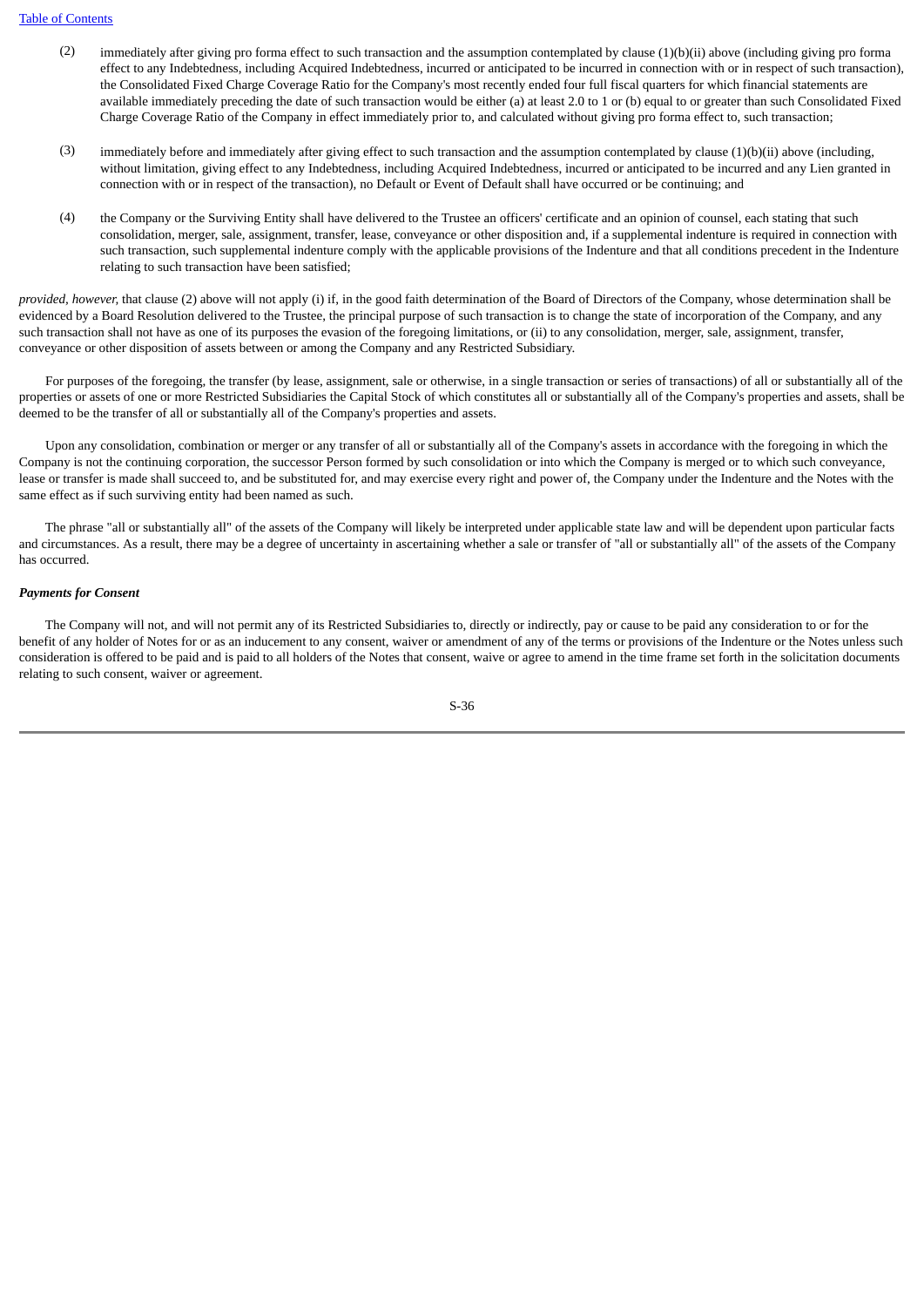# **Amendment, Supplement and Waiver**

 Except as provided in the next two succeeding paragraphs, the Indenture or the Notes may be amended or supplemented with the consent of the holders of at least a majority in aggregate principal amount of the Notes then outstanding (including, without limitation, consents obtained in connection with a purchase of, or tender offer or exchange offer for, Notes), and any existing default or compliance with any provision of the Indenture or the Notes may be waived with the consent of the Holders of a majority in aggregate principal amount of the then outstanding Notes (including, without limitation, consents obtained in connection with a purchase of, or tender offer or exchange offer for, Notes).

Without the consent of each holder affected, an amendment or waiver may not (with respect to any Notes held by a non-consenting Holder):

- (1) reduce the principal amount of Notes whose holders must consent to an amendment, supplement or waiver;
- (2) change the stated maturity of the principal of, or any installment of interest on, any Note;
- (3) reduce the principal amount of, or premium, if any, or interest on, any Note;
- (4) change the optional redemption price (or the method of calculating the redemption price) of the Notes from those stated above under the caption "— Optional Redemption;"
- (5) waive a Default or Event of Default in the payment of principal of, or interest, or premium, if any, on, the Notes (except, upon a rescission of acceleration of the Notes by the holders of at least a majority in aggregate principal amount of the Notes, a waiver of the payment default that resulted from such acceleration) or in respect of any other covenant or provision that cannot be amended or modified without the consent of all holders;
- (6) make any Note payable in money other than U.S. dollars;
- (7) make any change in the amendment and waiver provisions of the Indenture;
- (8) release any Guarantor from any of its obligations under its Note Guarantee or the Indenture, except in accordance with the terms of the Indenture;
- (9) impair the right to institute suit for the enforcement of any payment on or with respect to the Notes or any Note Guarantee; or
- (10) amend, change or modify the obligation of the Company to make and consummate a Change of Control Offer in the event of a Change of Control in accordance with the covenant described under the caption "—Repurchase at the Option of Holders upon a Change of Control" after such Change of Control has occurred, including, in each case, amending, changing or modifying any definition relating thereto.

Notwithstanding the preceding, without the consent of any holder of Notes, the Company and the Trustee may amend or supplement the Indenture or the Notes:

- (1) to cure any ambiguity, defect or inconsistency;
- (2) to provide for uncertificated Notes in addition to or in place of certificated Notes;
- (3) to provide for the assumption of the Company's obligations to holders of Notes in accordance with the Indenture in the case of a merger or consolidation or sale of all or substantially all of the Company's properties or assets;
- (4) to make any change that would provide any additional rights or benefits to the holders of Notes or that does not materially, in the good faith determination of the Board of Directors of the Company, adversely affect the legal rights under the Indenture of any such holder;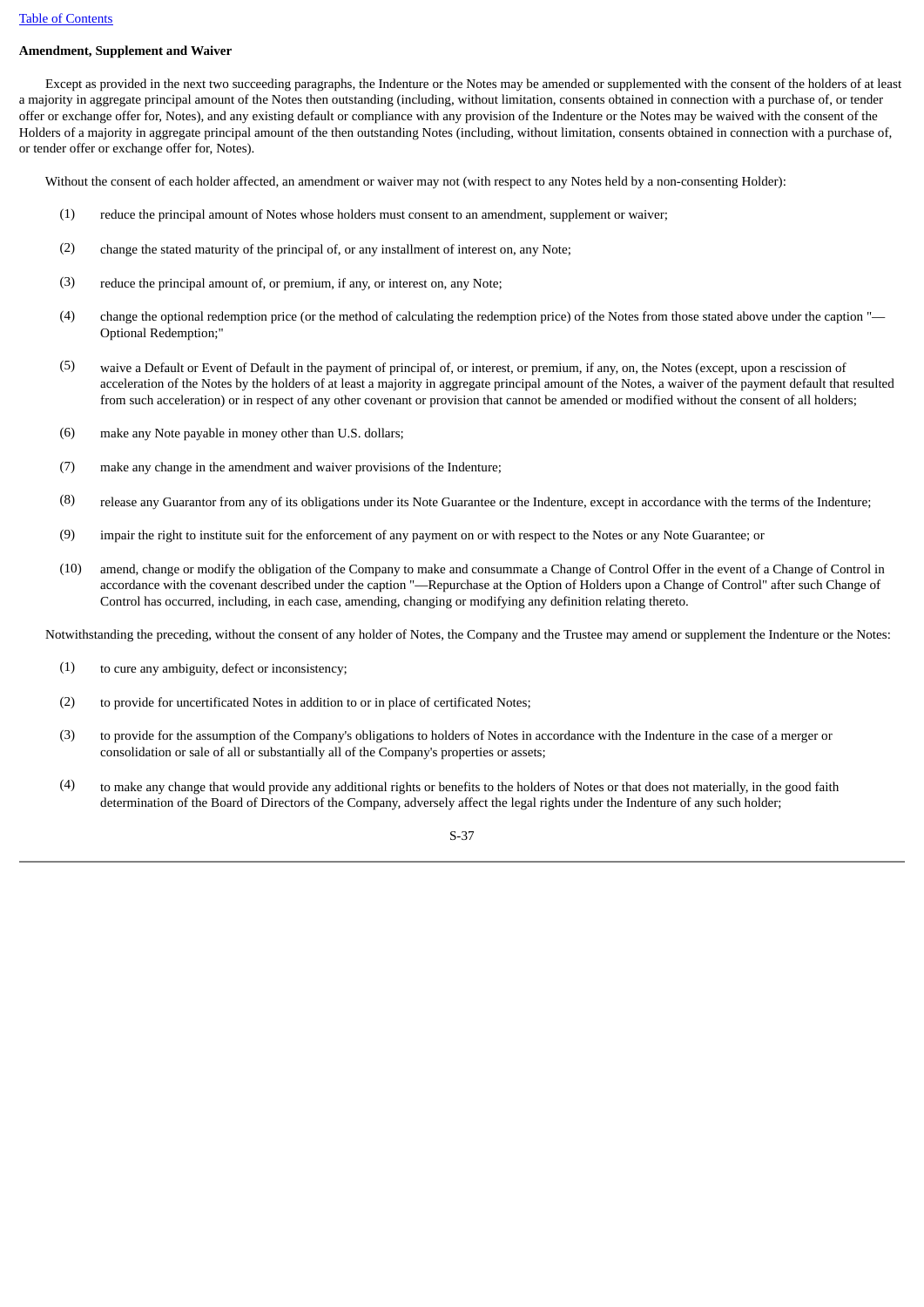- (5) to comply with requirements of the Commission in order to effect or maintain the qualification of the Indenture under the Trust Indenture Act;
- (6) to comply with the provisions described above under the caption "—Certain Covenants—Limitation on Subsidiary Guarantees of Indebtedness of the Company;"
- (7) to evidence and provide for the acceptance of appointment by a successor Trustee;
- (8) to provide for the issuance of Additional Notes in accordance with the Indenture; or
- (9) to conform the Indenture or the Notes to this "Description of the Notes" to the extent any provision of the Indenture or the Notes is expressly inconsistent with any provision of this Description of the Notes.

### *Events of Default and Remedies*

Each of the following is an Event of Default:

- (1) default for 30 days in the payment when due of interest on the Notes;
- (2) default in payment when due (whether at maturity, upon acceleration, redemption or otherwise) of the principal of, or premium, if any, on the Notes;
- (3) failure by the Company or any Restricted Subsidiary to make or consummate a Change of Control Offer in accordance with the provisions described above under the caption "—Repurchase at the Option of Holders upon a Change of Control" or to comply with the provisions described above under the caption "—Certain Covenants—Merger, Consolidation or Sale of Assets;"
- (4) failure by the Company or any Restricted Subsidiary for 60 days after written notice by the Trustee or Holders representing 25% or more of the aggregate principal amount of Notes outstanding to comply with any of the other covenants or agreements in the Indenture;
- (5) default under any mortgage, indenture or instrument under which there may be issued or by which there may be secured or evidenced any Indebtedness by the Company or any Restricted Subsidiary (or the payment of which is Guaranteed by the Company or any Restricted Subsidiary) other than Indebtedness owed to the Company or any of its Restricted Subsidiaries, whether such Indebtedness or Guarantee now exists, or is created after the Issue Date, if that default:
	- (a) is caused by a failure to make any payment of principal or interest when due at the stated maturity thereof (giving effect to any applicable grace periods and any extensions thereof) of such Indebtedness (a "Payment Default"); or
	- (b) results in the acceleration of such Indebtedness prior to its express maturity,

and, in each case, the amount of any such Indebtedness, together with the amount of any other such Indebtedness that is then subject to a Payment Default or the maturity of which has been so accelerated, aggregates \$15.0 million or more;

- (6) failure by the Company or any Restricted Subsidiary to pay final judgments (to the extent such judgments are not paid or covered by insurance provided by a reputable carrier) aggregating in excess of \$15.0 million, which judgments are not paid, discharged or stayed for a period of 60 days;
- (7) except as permitted by the Indenture, any Note Guarantee will be held in any judicial proceeding to be unenforceable or invalid or will cease for any reason to be in full force and effect or any Guarantor, or any Person acting on behalf of any Guarantor, will deny or disaffirm its obligations under its Note Guarantee; and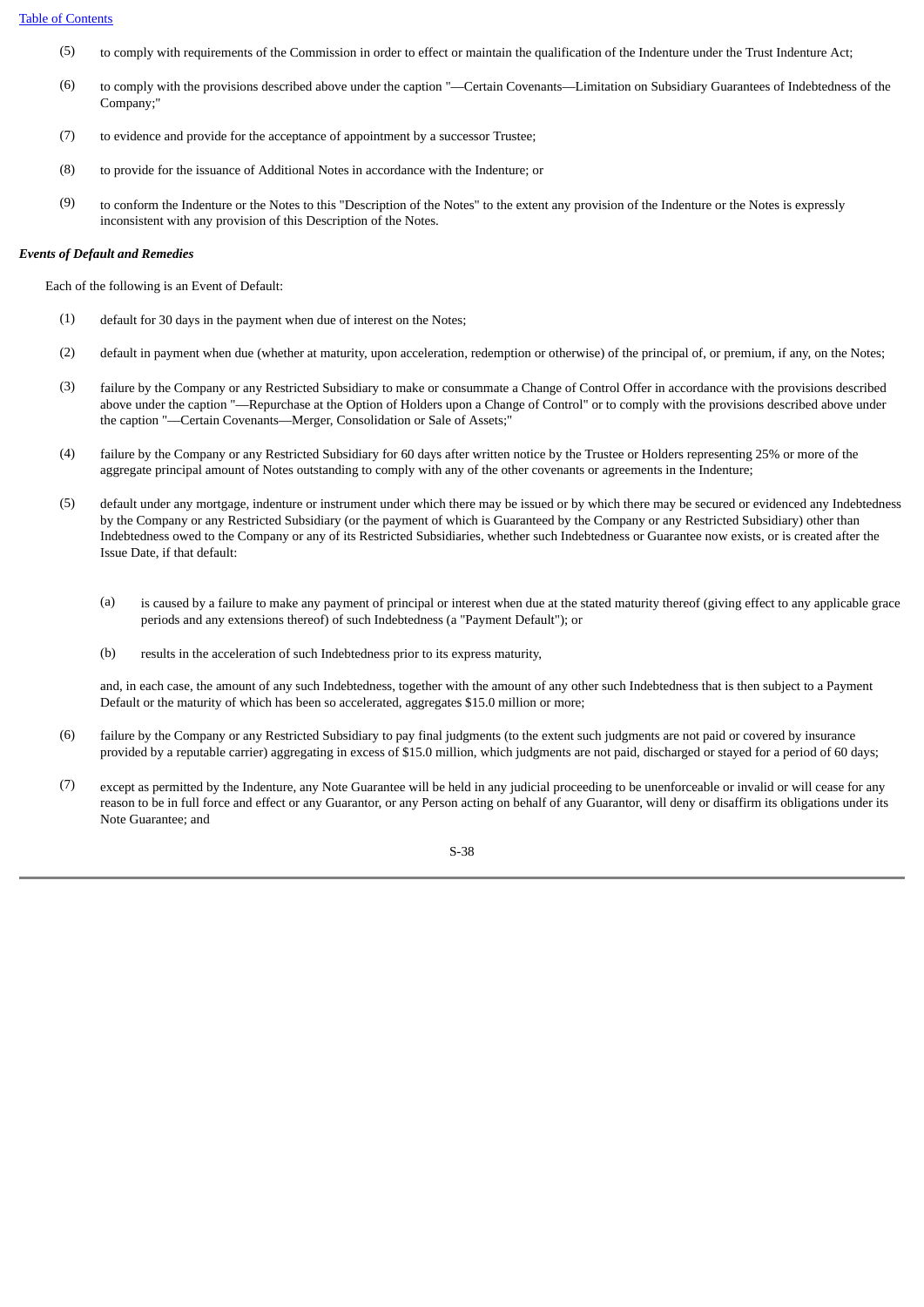(8) certain events of bankruptcy or insolvency with respect to the Company or any Restricted Subsidiary that is a Significant Subsidiary of the Company (or any Restricted Subsidiaries that together would constitute a Significant Subsidiary of the Company).

 In the case of an Event of Default described in clause (8) above, all outstanding Notes will become due and payable immediately without further action or notice. If any other Event of Default occurs and is continuing, the Trustee or the holders of at least 25% in principal amount of the then outstanding Notes may declare all the Notes to be due and payable immediately by notice in writing to the Company specifying the Event of Default.

 Holders of the Notes may not enforce the Indenture or the Notes except as provided in the Indenture. Subject to certain limitations, Holders of a majority in aggregate principal amount of the then outstanding Notes may direct the Trustee in its exercise of any trust or power. The Trustee may withhold from holders of the Notes notice of any Default or Event of Default (except a Default or Event of Default relating to the payment of principal or interest) if it determines that withholding notice is in their interest.

 The holders of a majority in aggregate principal amount of the Notes then outstanding by notice to the Trustee may on behalf of the holders of all of the Notes waive any existing Default or Event of Default and its consequences under the Indenture, except a continuing Default or Event of Default in the payment of premium, interest or the principal of, the Notes or a Default or Event of Default in respect of a provision that under the Indenture cannot be amended without the consent of each affected holder, and may rescind any related acceleration of the Notes if such rescission would not conflict with any judgment or decree of any court of competent jurisdiction and other conditions set forth in the Indenture are satisfied. The holders of a majority in aggregate principal amount of the then outstanding Notes will have the right to direct the time, method and place of conducting any proceeding for exercising any remedy available to the Trustee. However, the Trustee may refuse to follow any direction that conflicts with law or the Indenture, that may involve the Trustee in personal liability, or that the Trustee determines in good faith may be unduly prejudicial to the rights of holders of Notes not joining in the giving of such direction and may take any other action it deems proper that is not inconsistent with any such direction received from holders of Notes. A holder may not pursue any remedy with respect to the Indenture or the Notes unless:

- (1) the holder gives the Trustee written notice of a continuing Event of Default;
- (2) the holders of at least 25% in aggregate principal amount of outstanding Notes make a written request to the Trustee to pursue the remedy;
- (3) such holder or holders offer the Trustee indemnity reasonably satisfactory to the Trustee against any costs, liability or expense;
- (4) the Trustee does not comply with the request within 60 days after receipt of the request and the offer of indemnity; and
- (5) during such 60-day period, the holders of a majority in aggregate principal amount of the outstanding Notes do not give the Trustee a direction that is inconsistent with the request.

 However, such limitations do not apply to the right of any holder of a Note to receive payment of the principal of, premium or interest on, such Note or to bring suit for the enforcement of any such payment, on or after the due date expressed in the Notes, which right will not be impaired or affected without the consent of the holder.

 The Company is required to deliver to the Trustee annually within 120 days after the end of each fiscal year a statement regarding compliance with the Indenture. Within 10 business days after the occurrence of any Default or Event of Default, the Company is required to deliver to the Trustee a statement specifying such Default or Event of Default.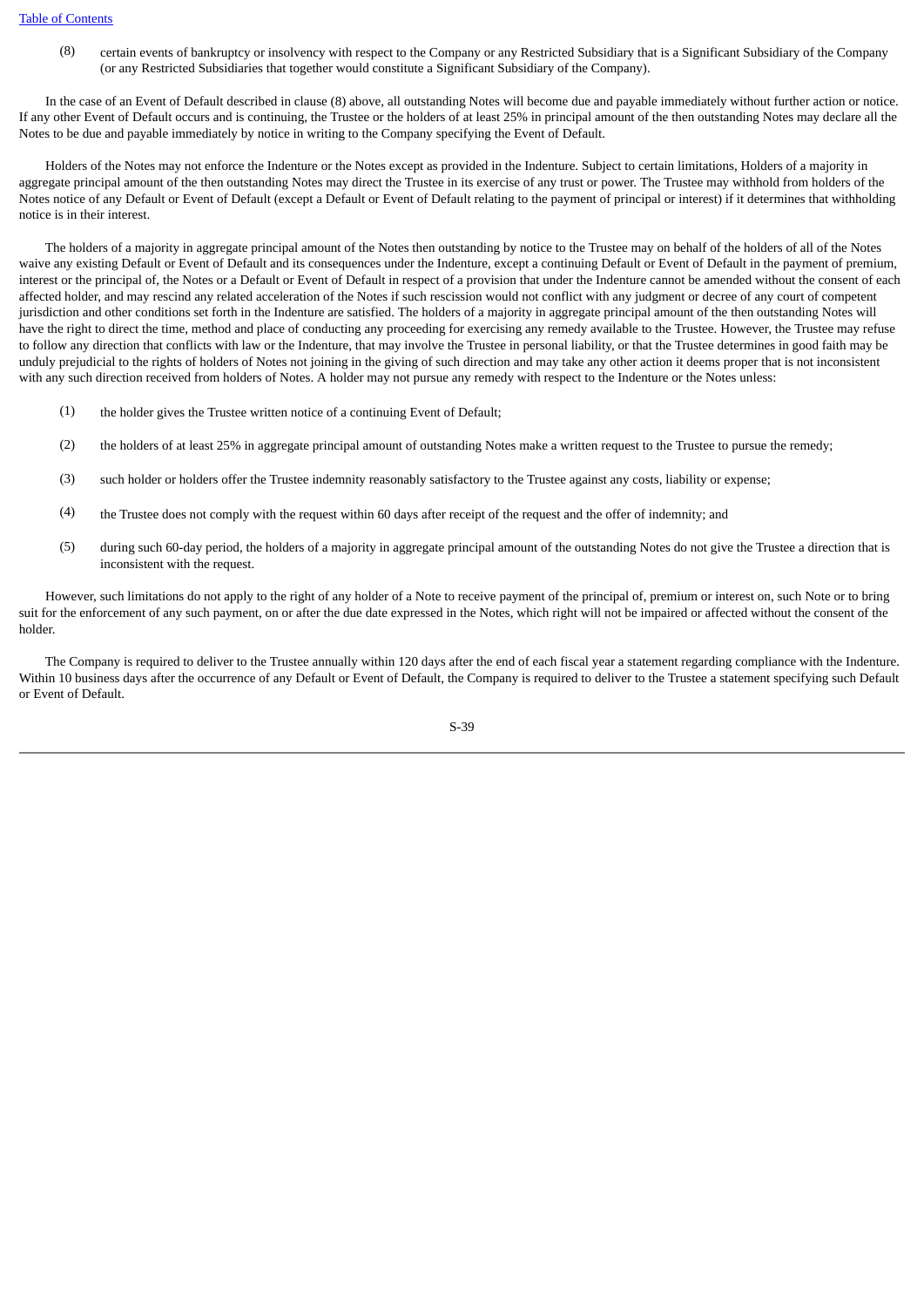# **Legal Defeasance and Covenant Defeasance**

The Indenture will provide that, at its option, the Company:

- will be discharged from any and all obligations in respect of the Notes, except for certain obligations set forth in the Indenture that survive such discharge ("legal defeasance"); or
- may terminate their obligations under certain restrictive covenants of the Indenture, and the occurrence of an event described in clause (3), (4) or (7) under "—Events of Default" with respect to any such covenants or in clause (5), (6) or (8) (other than in the case of clause (8) with respect to the Company) under "—Events of Default" will no longer be an event of default ("covenant defeasance");

in each case, if

- (1) the Company irrevocably deposits with the Trustee, in trust, specifically pledged as security for, and dedicated solely to, the benefit of the holders of the Notes, (i) cash in U.S. dollars, (ii) non-callable U.S. government securities or (iii) a combination thereof, in each case in an amount sufficient, in the opinion of a nationally-recognized firm of independent public accountants expressed in a written certification thereof delivered to the Trustee, to pay when due the principal, premium, if any, and interest to maturity or to the redemption date, as the case may be, with respect to the Notes then outstanding, and any mandatory sinking fund payments or similar payments or payment pursuant to any call for redemption applicable to the Notes on the day on which such payments are due and payable in accordance with the terms of the Indenture and the Notes;
- (2) no Default or Event of Default shall have occurred and be continuing on the date of the deposit or insofar as an Event of Default resulting from certain events involving our bankruptcy or insolvency are concerned, at any time during the period ending on the 91st day after the date of the deposit or, if longer, ending on the day following the expiration date of the longest preference period applicable to the Company in respect of the deposit (and this condition will not be deemed satisfied until the expiration of such period);
- (3) the defeasance will not cause the Trustee to have any conflicting interest with respect to any of securities of the Company or result in the trust arising from the deposit to constitute, unless it is qualified as, a regulated investment company under the Investment Company Act of 1940, as amended;
- (4) no Default or Event of Default under the Indenture with respect to the Notes shall have occurred and be continuing (other than a Default or Event of Default resulting from the borrowing of funds to be applied to such deposit) and the deposit will not result in a breach or violation of, or constitute a default under, any other material agreement or instrument to which the Company or any Significant Subsidiary is a party or by which the Company or any Significant Subsidiary is bound;
- (5) the Company shall have delivered an opinion of counsel to the effect that the holders will not recognize income, gain or loss for federal income tax purposes as a result of the defeasance and will be subject to federal income tax in the same manner as if the defeasance had not occurred, which opinion of counsel, in the case of legal defeasance, must refer to and be based upon a published ruling of the Internal Revenue Service, a private ruling of the Internal Revenue Service addressed to us, or otherwise a change in applicable federal income tax law occurring after the date of the Indenture; and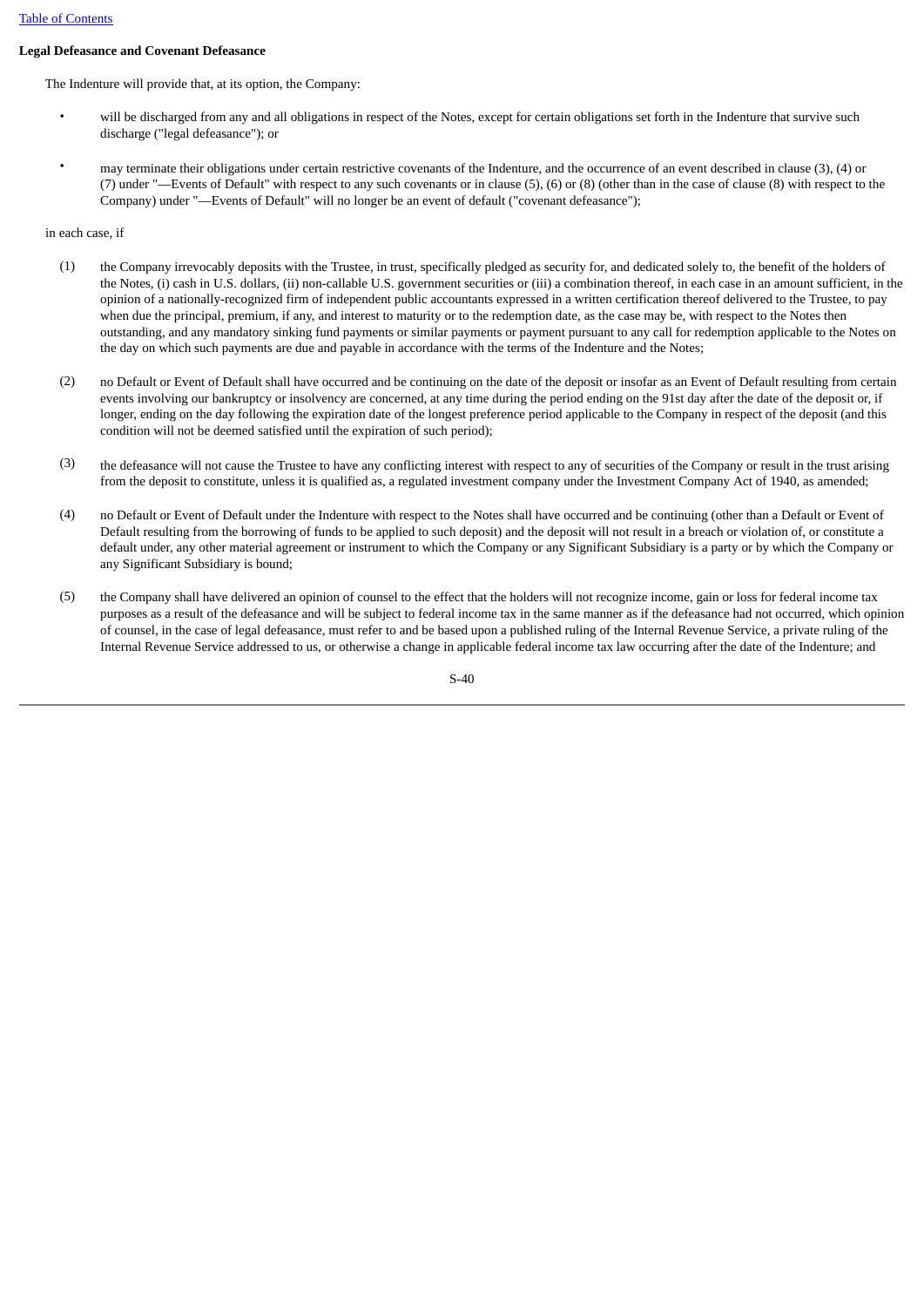(6) the Company shall have delivered an officers' certificate and an opinion of counsel stating that the conditions to such defeasance set forth in the Indenture have been complied with.

 If the Company fails to comply with its remaining obligations under the Indenture after a covenant defeasance with respect to the Notes and the Notes are declared due and payable because of the occurrence of any Event of Default, the amount of money and government obligations on deposit with the Trustee may be insufficient to pay amounts due on the Notes at the time of the acceleration resulting from the Event of Default. We will, however, remain liable for those payments.

### **Satisfaction and Discharge**

 With respect to the Notes, the Indenture will be discharged and will cease to be of further effect (except as to surviving rights of registration of transfer or exchange of Notes, as expressly provided for in the Indenture) as to all outstanding Notes when:

- (1) either (a) all the Notes theretofore authenticated and delivered (except lost, stolen or destroyed Notes which have been replaced or paid and Notes for whose payment money has theretofore been deposited in trust and thereafter repaid to the Company) have been delivered to the Trustee for cancellation or (b) all of the Notes (i) have become due and payable, (ii) will become due and payable at their stated maturity within one year or (iii) if redeemable at the Company's option, are to be called for redemption within one year under arrangements satisfactory to the Trustee for the giving of notice of redemption by the Trustee in the name, and at the expense, of the Company, and the Company shall have irrevocably deposited or caused to be deposited with the Trustee lawful money, direct or guaranteed government obligations, or a combination thereof, of the nature and in the amounts described above under the caption "—Legal Defeasance and Covenant Defeasance" in an amount sufficient to pay and discharge the entire indebtedness on the Notes not theretofore delivered to the Trustee for cancellation, for principal of, premium, if any, and interest on the Notes to the date of deposit together with irrevocable instructions from us directing the Trustee to apply such funds to the payment thereof at maturity or redemption, as the case may be;
- (2) no Default or Event of Default under the Indenture with respect to the Notes shall have occurred and be continuing (other than a Default or Event of Default resulting from the borrowing of funds to be applied to such deposit) and the deposit will not result in a breach or violation of, or constitute a default under, any other material agreement or instrument to which the Company or any Significant Subsidiary is a party or by which the Company or any Significant Subsidiary is bound;
- (3) the Company shall have paid all other sums payable under the Indenture in respect of the Notes; and
- (4) the Company shall have delivered to the Trustee an officers' certificate and an opinion of counsel stating that all conditions precedent under the Indenture relating to the satisfaction and discharge of the Indenture with respect to the Notes have been complied with.

### **No Personal Liability of Directors, Officers, Employees and Stockholders**

 No director, officer, employee, incorporator, stockholder, member, manager or partner of the Company, as such, will have any liability for any obligations of the Company under the Notes or the Indenture or for any claim based on, in respect of, or by reason of, such obligations or their creation. Each holder of Notes by accepting a Note waives and releases all such liability. The waiver and release are part of the consideration for issuance of the Notes. The waiver may not be effective to waive liabilities under the federal securities laws.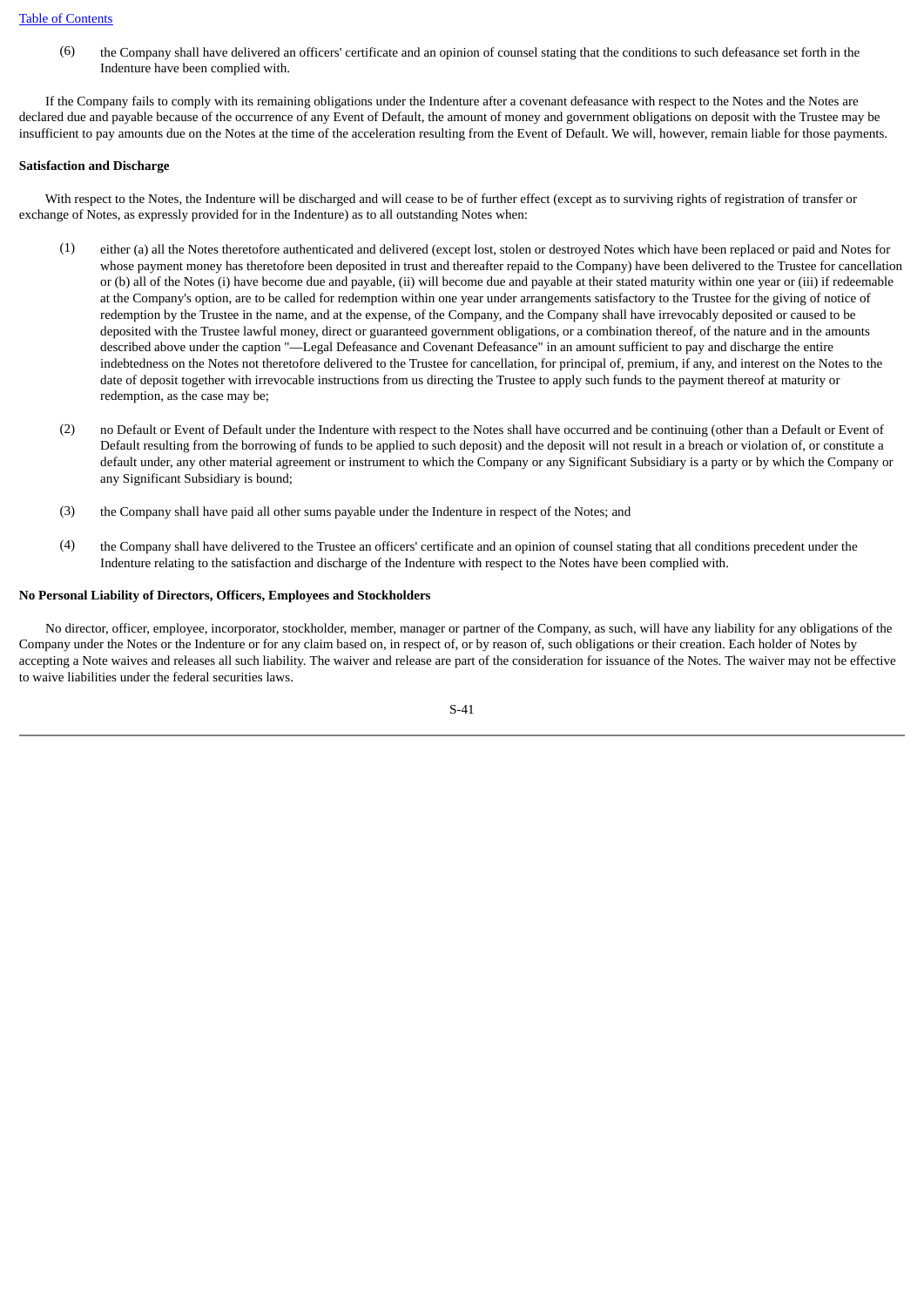### **Concerning the Trustee**

 If the Trustee becomes a creditor of the Company or any Guarantor, the Indenture and the Trust Indenture Act limit its right to obtain payment of claims in certain cases, or to realize on certain property received in respect of any such claim as security or otherwise. The Trustee will be permitted to engage in other transactions; however, if it acquires any conflicting interest it must eliminate such conflict within 90 days, apply to the Commission for permission to continue or resign.

 The Indenture provides that in case an Event of Default will occur and be continuing, the Trustee will be required, in the exercise of its power, to use the degree of care of a prudent man in the conduct of his own affairs. Subject to such provisions, the Trustee will be under no obligation to exercise any of its rights or powers under the Indenture at the request of any holder of Notes, unless such holder will have offered to the Trustee security and indemnity satisfactory to it against any loss, liability or expense.

#### **Book-Entry System; Delivery and Form**

 The Notes will be issued only in book-entry form through the facilities of The Depository Trust Company (the "Depositary") and will be in denominations of \$25 and integral multiples of \$25 in excess thereof. The Notes will be represented by a Global Security (the "Global Security") and will be registered in the name of a nominee of the Depositary.

 The Depositary has advised the Company that it is a limited-purpose trust company organized under the New York Banking Law, a "banking organization" within the meaning of the New York Banking Law, a member of the Federal Reserve System, a "clearing corporation" within the meaning of the New York Uniform Commercial Code, and a "clearing agency" registered pursuant to the provisions of section 17A of the Exchange Act. The Depositary holds securities that its participants deposit with the Depositary. The Depositary also facilitates the settlement among its participants of securities transactions, such as transfers and pledges, in deposited securities through electronic computerized book-entry changes in its participants' accounts, thereby eliminating the need for physical movement of securities. The Depositary's participants include securities brokers and dealers (including the underwriters), banks, trust companies, clearing corporations, and certain other organizations. The Depositary is owned by The Depository Trust & Clearing Corporation, which is owned by the users of its regulated subsidiaries. Access to the Depositary's system is also available to others such as securities brokers and dealers, banks and trust companies that clear through or maintain a custodial relationship with a participant, either directly or indirectly. Persons who are not participants may beneficially own securities held by the Depositary only through participants. The rules applicable to the Depositary and its participants are on file with the SEC.

 Upon the issuance of the Global Security, the Depositary will credit its participants' accounts on its book-entry registration and transfer system with their respective principal amounts of the Notes represented by such Global Security. The underwriters will designate which participants' accounts will be credited. The only persons who may own beneficial interests in the Global Security will be the Depositary's participants or persons that hold interests through such participants. Ownership of beneficial interests in such Global Security will be shown on, and the transfer of that ownership will be effected only through, records maintained by the Depositary or its nominee (with respect to interests of its participants), and on the records of its participants (with respect to interests of persons other than such participants). The laws of some jurisdictions may require that some purchasers of securities take physical delivery of those securities in definitive form. These limits and laws may impair your ability to pledge your interest in the Notes.

So long as the Depositary or its nominee is the registered owner of the Global Security, the Depositary or its nominee will be considered the sole owner or holder of the Notes represented by such Global Security for all purposes under the Notes and the Indenture. Except as provided below or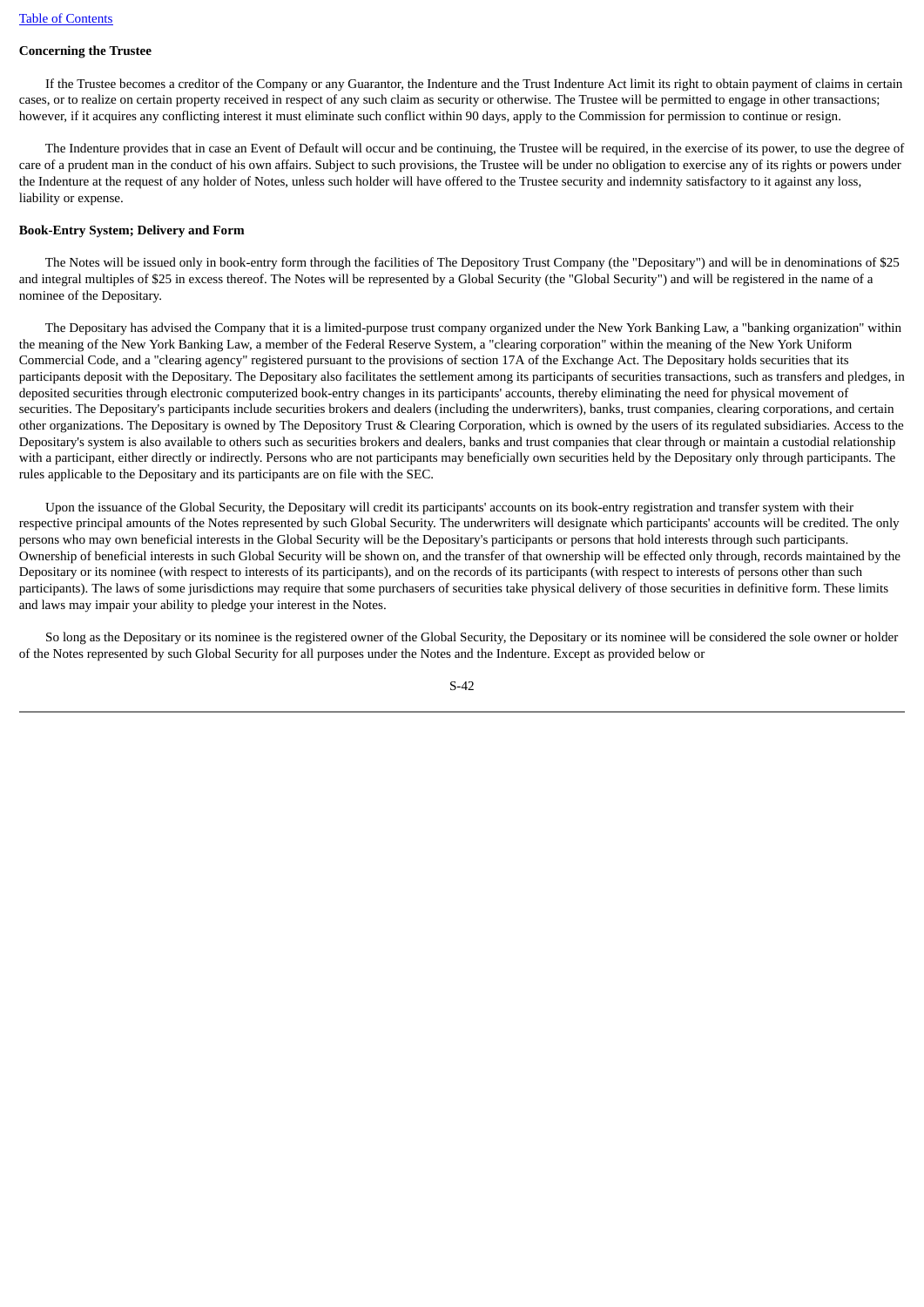as the Company may otherwise agree in its sole discretion, owners of beneficial interests in a Global Security will not be entitled to have Notes represented by the Global Security registered in their names, will not receive or be entitled to receive physical delivery of Notes in definitive form and will not be considered the owners or holders thereof under the Indenture. Accordingly, each person owning a beneficial interest in the Global Security must rely on the procedures of the Depositary and, if that person is not a participant, on the procedures of the participant through which that person owns its interest, to exercise any rights of a holder under the Indenture.

 Principal and interest payments on Notes registered in the name of the Depositary or its nominee will be made to the Depositary or its nominee, as the case may be, as the registered owner of the Global Security representing such Notes. None of the Company, the Trustee, any paying agent or the registrar for the Notes will have any responsibility or liability for any aspect of the records relating to or payments made on account of beneficial interests in such Global Security for such Notes or for maintaining, supervising or reviewing any records relating to such beneficial interests.

 We expect that the Depositary for the Notes or its nominee, upon receipt of any payment of principal or interest, will credit immediately its participants' accounts with payments in amounts proportionate to their respective beneficial interests in the principal amount of the Global Security for such Notes as shown on the records of the Depositary or its nominee. We also expect that payments by such participants to owners of beneficial interests in such Global Security held through such participants will be governed by standing instructions and customary practices. These payments will be the responsibility of the participants. The Global Security may not be transferred except as a whole to the Depositary, to another nominee of the Depositary or to a successor Depositary selected or approved by the Company or to a nominee of that successor Depositary. A Global Security is exchangeable for definitive Notes in registered form in authorized denominations only if:

- the Depositary notifies the Company that it is unwilling or unable to continue as Depositary and a successor Depositary is not appointed by the Company within 90 days;
- the Depositary ceases to be a clearing agency registered or in good standing under the Exchange Act, or other applicable statute or regulation and a successor corporation is not appointed by the Company within 90 days; or
- the Company, in its sole discretion and subject to the procedures of the Depositary, determines not to require that all of the Notes be represented by a Global Security.

#### **Certain Definitions**

 Set forth below are certain defined terms used in the Indenture. Reference is made to the Indenture for a full description of all such terms, as well as any other capitalized terms used herein for which no definition is provided.

 "*Acquired Indebtedness*" means Indebtedness of a Person or any of its Subsidiaries existing at the time such Person becomes a Restricted Subsidiary of the Company or at the time it merges or consolidates with or into the Company or any of its Subsidiaries or assumed in connection with the acquisition of assets from such Person and, in each case, whether or not incurred by such Person in connection with, or in anticipation or contemplation of, such Person becoming a Restricted Subsidiary of the Company or such acquisition, merger or consolidation.

 "*Adjusted Total Assets*" means, as of any date of determination, (a) the total assets of the Company and its Restricted Subsidiaries on a consolidated basis, as shown on the most recent quarterly or annual consolidated balance sheet of the Company and its Restricted Subsidiaries that is internally available, determined on a pro forma basis in a manner consistent with the pro forma basis contained in the definition of "Consolidated Fixed Charge Coverage Ratio" *less* (b) all assets of the Company and its Restricted Subsidiaries that are the subject of Securities Lending Transactions.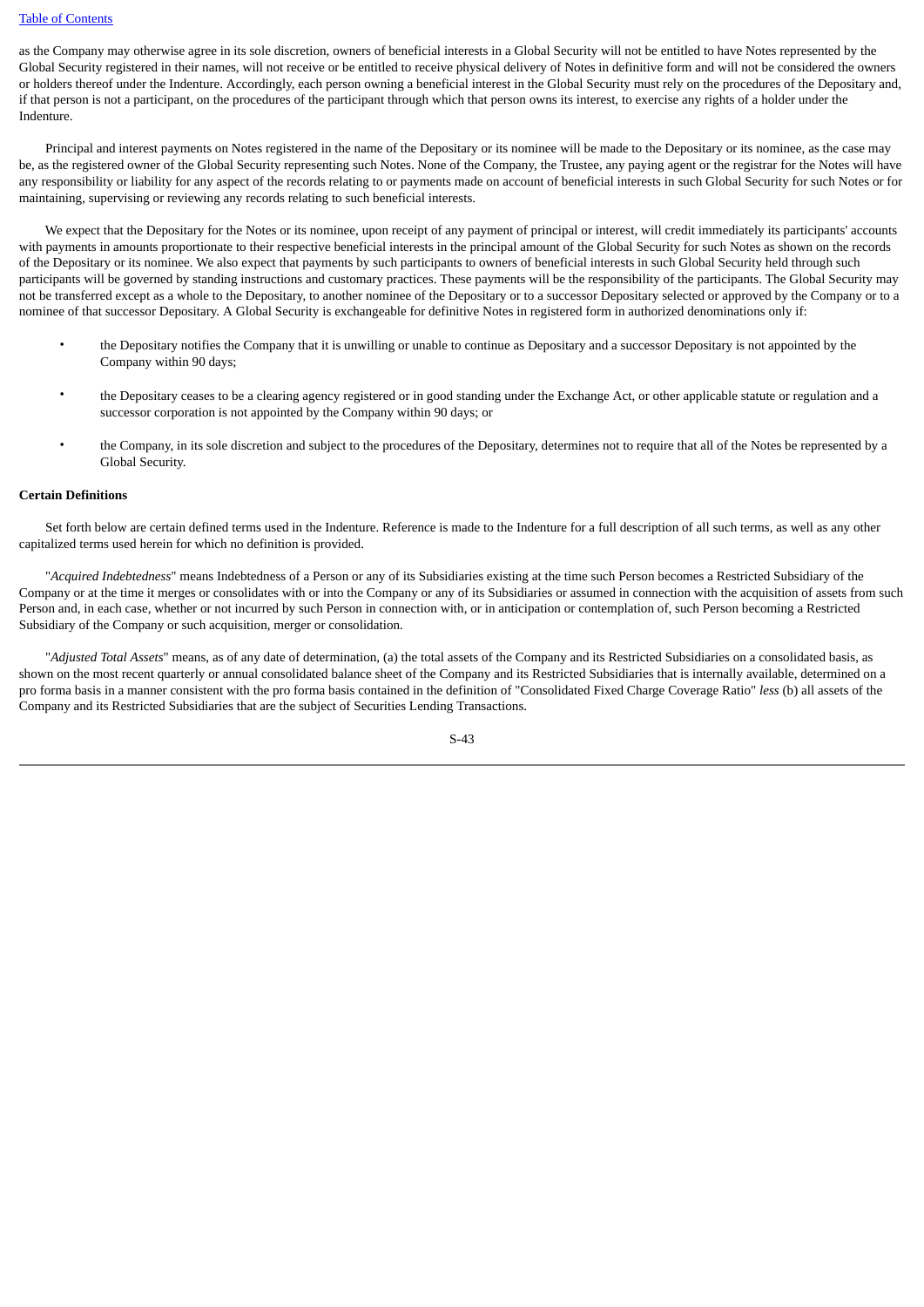"*Asset Acquisition*" means (1) an Investment by the Company or any Restricted Subsidiary of the Company in any other Person pursuant to which such Person shall become a Restricted Subsidiary of the Company, or shall be merged with or into the Company or any Restricted Subsidiary of the Company, or (2) the acquisition by the Company or any Restricted Subsidiary of the Company of the assets of any Person (other than a Restricted Subsidiary of the Company) which constitute all or substantially all of the assets of such Person or comprises any division or line of business of such Person or any other properties or assets of such Person other than in the ordinary course of business.

 "*Beneficial Owner*" has the meaning assigned to such term in Rule 13d-3 and Rule 13d-5 under the Exchange Act, except that in calculating the beneficial ownership of any particular "person" (as that term is used in Section 13(d)(3) of the Exchange Act), such "person" will be deemed to have beneficial ownership of all securities that such "person" has the right to acquire by conversion or exercise of other securities, whether such right is currently exercisable or is exercisable only upon the occurrence of a subsequent condition. The terms "Beneficially Owns" and "Beneficially Owned" will have a corresponding meaning.

"*Board of Directors*" means:

- (1) with respect to a corporation, the board of directors of the corporation or, except in the context of the definitions of "Change of Control" and "Continuing Directors," a duly authorized committee thereof;
- (2) with respect to a partnership, the Board of Directors of the general partner of the partnership; and
- (3) with respect to any other Person, the board or committee of such Person serving a similar function.

 "*Capital Lease*" means, as applied to any person, any lease of any property by that person as lessee which, in accordance with GAAP, is required to be accounted for as a capital lease on the balance sheet of that Person.

 "*Capital Lease Obligation"* means an obligation that is required to be classified and accounted for as a capital lease for financial reporting purposes in accordance with GAAP; and the amount of Indebtedness represented thereby at any time shall be the amount of the liability in respect thereof that would at that time be required to be capitalized on a balance sheet in accordance with GAAP.

"*Capital Stock*" means:

- (1) in the case of a corporation, corporate stock;
- (2) in the case of an association or business entity, any and all shares, interests, participations, rights or other equivalents (however designated) of corporate stock;
- (3) in the case of a partnership or limited liability company, partnership interests (whether general or limited) or membership interests; and
- (4) any other interest or participation that confers on a Person the right to receive a share of the profits and losses of, or distributions of assets of, the issuing Person.

"*Cash Equivalents*" means:

- (1) marketable direct obligations issued by, or unconditionally guaranteed by, the United States Government or issued by any agency thereof and backed by the full faith and credit of the United States, in each case maturing within one year from the date of acquisition thereof;
- (2) marketable direct obligations issued by any state of the United States of America or any political subdivision of any such state or any public instrumentality thereof maturing within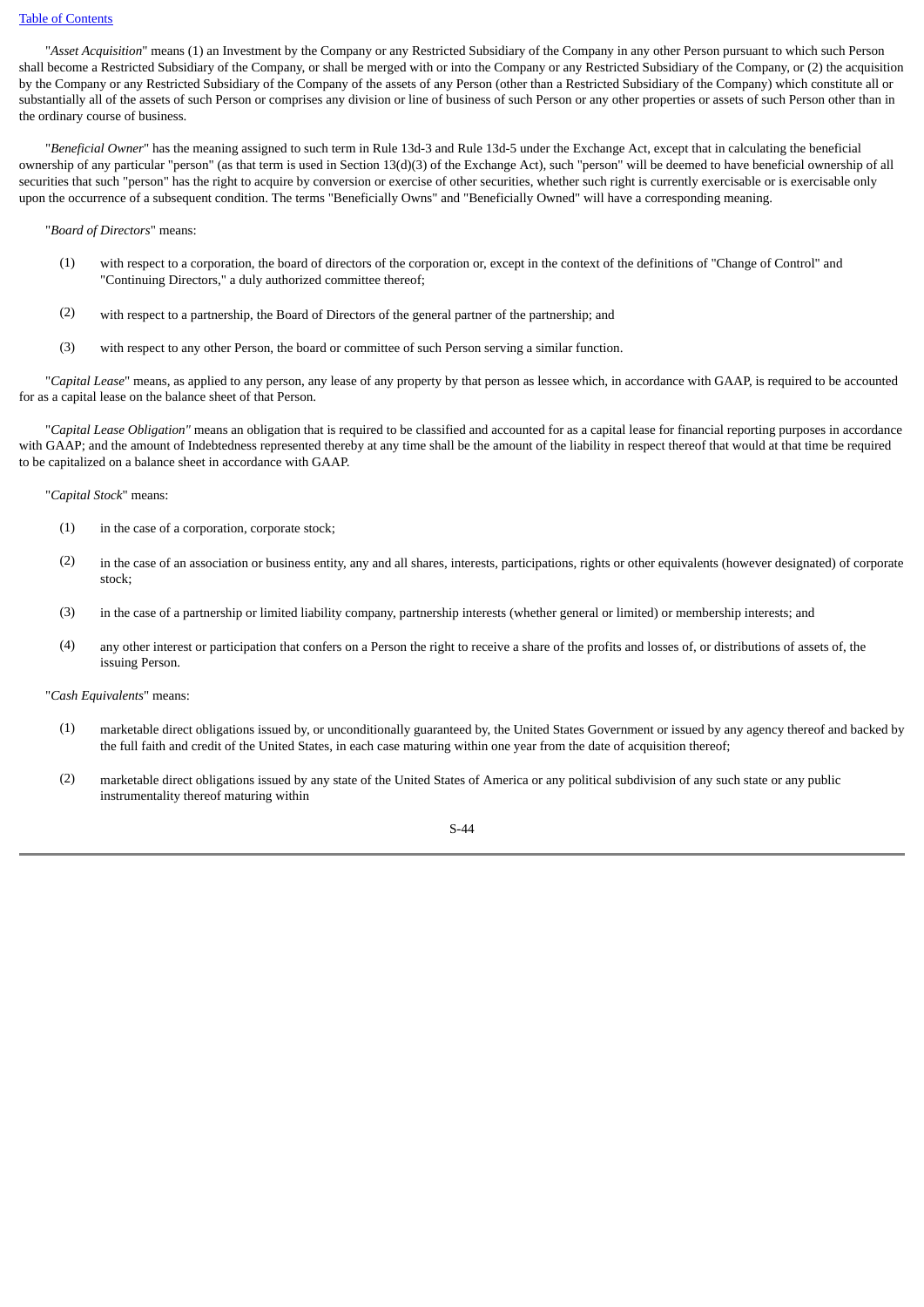one year from the date of acquisition thereof and, at the time of acquisition, having one of the two highest ratings obtainable from either S&P or Moody's;

- (3) commercial paper maturing no more than one year from the date of creation thereof and, at the time of acquisition, having a rating of at least A-2 from S&P or at least P-2 from Moody's;
- (4) certificates of deposit or bankers' acceptances maturing within one year from the date of acquisition thereof issued by any bank organized under the laws of the United States of America or any state thereof or the District of Columbia or any U.S. branch of a foreign bank having at the date of acquisition thereof combined capital and surplus of not less than \$500 million;
- (5) repurchase obligations with a term of not more than seven days for underlying securities of the types described in clause (1) or (4) above entered into with any bank meeting the qualifications specified in clause (4) above; and
- (6) investments in money market funds which invest substantially all their assets in securities of the types described in clauses (1) through (5) above.

"*Change of Control*" means the occurrence of any of the following:

- (1) the direct or indirect sale, lease, transfer, conveyance or other disposition (other than by way of merger or consolidation), in one or a series of related transactions, of all or substantially all of the properties and assets (including Capital Stock of the Subsidiaries of the Company) of the Company and its Subsidiaries taken as a whole, to any "person" (as that term is used in Section 13(d) of the Exchange Act);
- (2) the adoption of a plan relating to the liquidation or dissolution of the Company;
- (3) any "person" or "group" (as such terms are used in Sections 13(d) of the Exchange Act) becomes the Beneficial Owner, directly or indirectly, of 50% or more of the voting power of the Voting Stock of the Company;
- (4) the first day on which a majority of the members of the Board of Directors of the Company are not Continuing Directors; or
- (5) the Company consolidates with, or merges with or into, any Person, or any Person consolidates with, or merges with or into the Company, in any such event pursuant to a transaction in which any of the outstanding Voting Stock of the Company is converted into or exchanged for cash, securities or other property, other than any such transaction where (a) the Voting Stock of the Company outstanding immediately prior to such transaction is converted into or exchanged for Voting Stock of the surviving or transferee Person constituting a majority of the voting power of the outstanding shares of such Voting Stock of such surviving or transferee Person (immediately after giving effect to such issuance) and (b) immediately after such transaction, no "person" or "group" (as such terms are used in Section 13(d) of the Exchange Act), directly or indirectly, the Beneficial Owner of 50% or more of the voting power of the Voting Stock of the surviving or transferee Person.
- "*Commission*" means the Securities and Exchange Commission.

"*Consolidated EBITDA*" means, with respect to any Person, for any period, the sum (without duplication) of:

- (1) Consolidated Net Income; and
- (2) to the extent Consolidated Net Income has been reduced thereby:
	- (a) all income taxes of such Person and its Restricted Subsidiaries paid or accrued in accordance with GAAP for such period (other than income taxes attributable to extraordinary, unusual or nonrecurring gains or losses or taxes attributable to sales or dispositions outside the ordinary course of business);
	- (b) Consolidated Interest Expense;
	- (c) Consolidated Non-cash Charges *less* any non-cash items increasing Consolidated Net Income for such period; and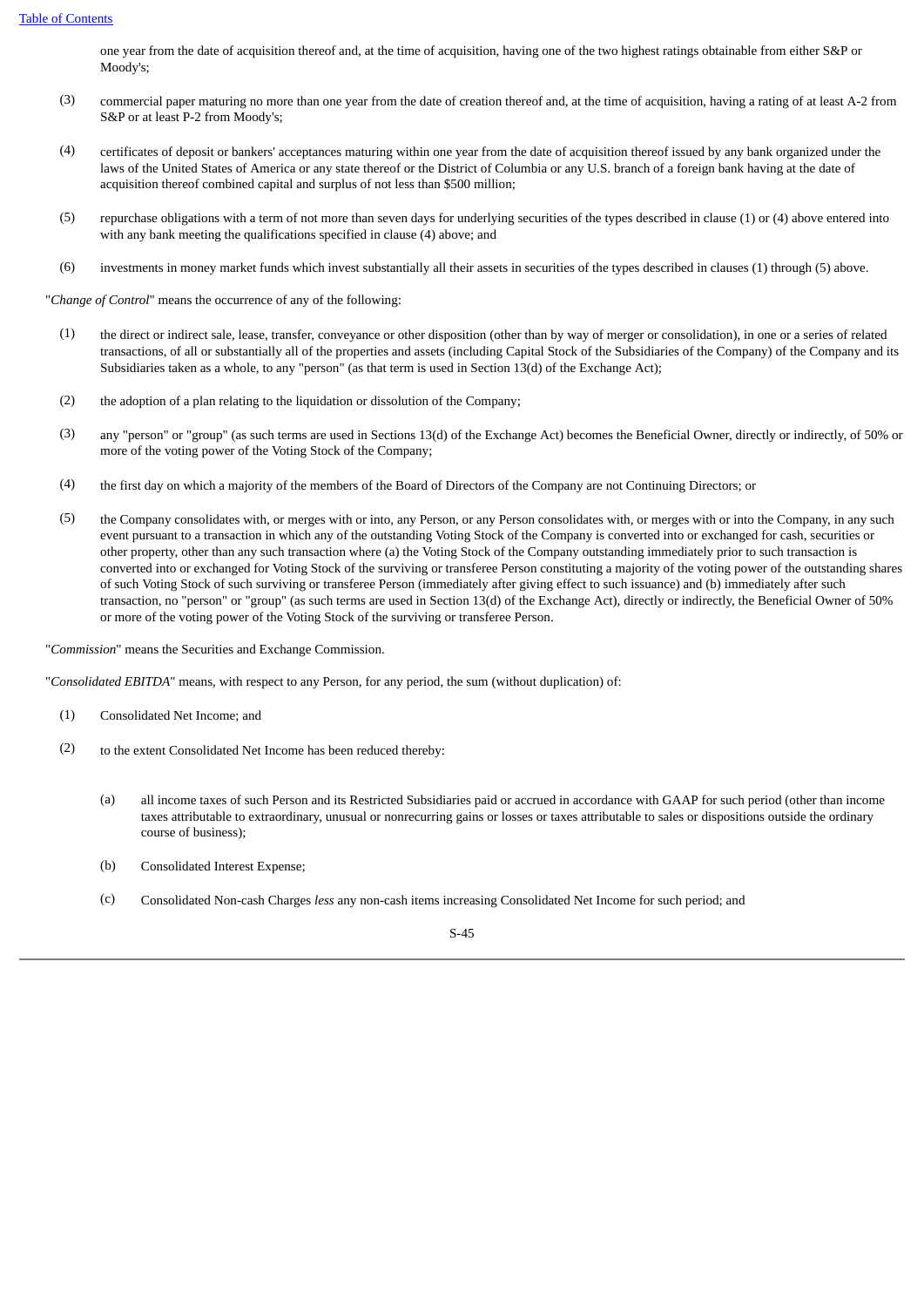(d) any expenses, charges or other costs related to any equity offering, acquisition (including amounts paid in connection with severance of employees or the acquisition or retention of one or more individuals comprising part of a management team retained to manage the acquired business, *provided* that such payments are made at the time of such acquisition and are consistent with the customary practice in the industry at the time of such acquisition), disposition, restructuring, incurrence or refinancing of Indebtedness permitted to be incurred by the Indenture (whether or not successful),

all as determined on a consolidated basis for such Person and its Restricted Subsidiaries in accordance with GAAP.

 "*Consolidated Fixed Charge Coverage Ratio*" means, with respect to any Person, the ratio of Consolidated EBITDA of such Person during the four full fiscal quarters (the "Four Quarter Period") ending prior to the date of the transaction giving rise to the need to calculate the Consolidated Fixed Charge Coverage Ratio for which financial statements are available (the "Transaction Date") to Consolidated Fixed Charges of such Person for the Four Quarter Period. In addition to and without limitation of the foregoing, for purposes of this definition, "Consolidated EBITDA" and "Consolidated Fixed Charges" shall be calculated after giving effect on a pro forma basis for the period of such calculation to:

- (1) the incurrence or repayment of any Indebtedness of such Person or any of its Restricted Subsidiaries (and the application of the proceeds thereof) giving rise to the need to make such calculation and any incurrence or repayment of other Indebtedness (and the application of the proceeds thereof), other than the incurrence or repayment of Permitted Funding Debt and Indebtedness in the ordinary course of business for working capital purposes pursuant to working capital facilities, occurring during the Four Quarter Period or at any time subsequent to the last day of the Four Quarter Period and on or prior to the Transaction Date, as if such incurrence or repayment, as the case may be (and the application of the proceeds thereof), occurred on the first day of the Four Quarter Period; and
- (2) any asset sales or other dispositions or Asset Acquisitions (including, without limitation, any Asset Acquisition giving rise to the need to make such calculation as a result of such Person or one of its Restricted Subsidiaries (including any Person who becomes a Restricted Subsidiary as a result of the Asset Acquisition) incurring, assuming or otherwise being liable for Acquired Indebtedness and also including any Consolidated EBITDA (including any pro forma expense and cost reductions and other operating improvements or synergies (x) calculated on a basis consistent with Regulation S-X under the Securities Act) or (y) as determined in good faith by a responsible financial or accounting officer of the Company for which steps have been taken or are reasonably expected to be taken within 6 (six) months of such transaction and are supportable and quantifiable and as set forth in an officers' certificate) attributable to the assets which are the subject of the Asset Acquisition or asset sale or other disposition during the Four Quarter Period) occurring during the Four Quarter Period or at any time subsequent to the last day of the Four Quarter Period and on or prior to the Transaction Date, as if such asset sale or other disposition or Asset Acquisition (including the incurrence, assumption or liability for any such Acquired Indebtedness) occurred on the first day of the Four Quarter Period. If such Person or any of its Restricted Subsidiaries directly or indirectly Guarantees Indebtedness of a third Person, the preceding sentence shall give effect to the incurrence of such guaranteed Indebtedness as if such Person or any Restricted Subsidiary of such Person had directly incurred or otherwise assumed such guaranteed Indebtedness.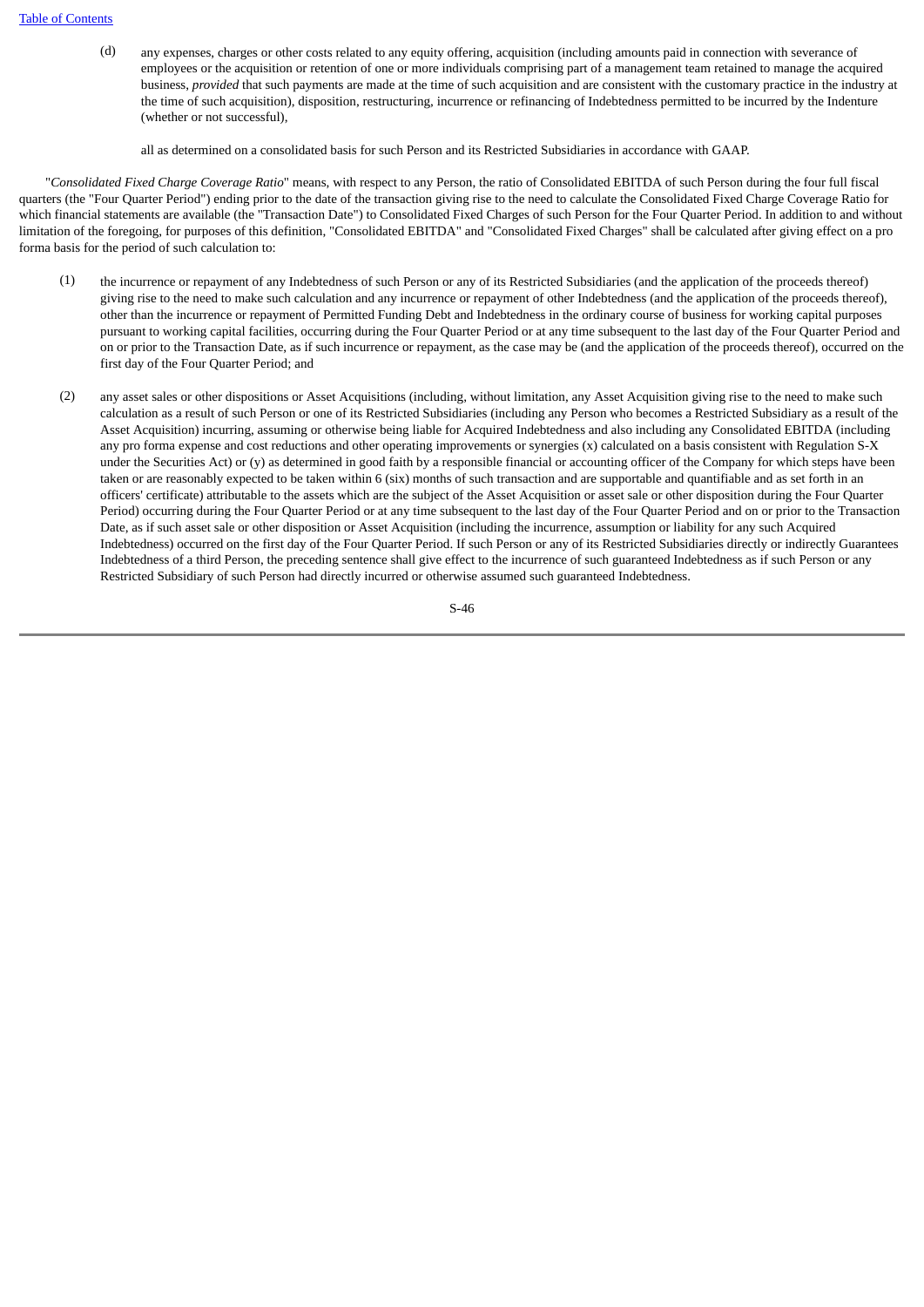Furthermore, in calculating "Consolidated Fixed Charges" for purposes of determining the "Consolidated Fixed Charge Coverage Ratio":

- (1) interest on outstanding Indebtedness determined on a fluctuating basis as of the Transaction Date and which will continue to be so determined thereafter shall be deemed to have accrued at a fixed rate per annum equal to the rate of interest on such Indebtedness in effect on the Transaction Date;
- (2) notwithstanding clause (1) above, interest on Indebtedness determined on a fluctuating basis, to the extent such interest is covered by agreements relating to Hedging Obligations, shall be deemed to accrue at the rate per annum resulting after giving effect to the operation of such agreements;
- (3) the Consolidated EBITDA attributable to discontinued operations, as determined in accordance with GAAP, will be excluded;
- (4) the Consolidated Fixed Charges attributable to discontinued operations, as determined in accordance with GAAP, will be excluded, but only to the extent that the obligations giving rise to such Consolidated Fixed Charges will not be obligations of the Company or any Restricted Subsidiary following the Transaction Date; and
- (5) interest on any Indebtedness Incurred under a revolving credit facility computed on a pro forma basis will be calculated based on the average daily balance of such Indebtedness for the Four Quarter Period subject to the pro forma calculation to the extent that such Indebtedness was Incurred solely for working capital purposes.

 Furthermore, in calculating "Consolidated EBITDA" for purposes of determining the "Consolidated Fixed Charge Coverage Ratio," the net income (or loss) of a Restricted Subsidiary (to the extent such net income has been excluded from the definition of "Consolidated Net Income" pursuant to paragraph (3) thereof) that has become a Guarantor during the relevant Four Quarter Period shall be included from the beginning of such Four Quarter Period.

"*Consolidated Fixed Charges*" means, with respect to any Person for any period, the sum, without duplication, of:

- (1) Consolidated Interest Expense; plus
- (2) the product of (x) the amount of all dividend payments to any Person other than the Company or a Restricted Subsidiary on any series of Preferred Stock of such Person and, to the extent permitted under the Indenture, its Restricted Subsidiaries (other than dividends paid in Equity Interest (other than Disqualified Stock) paid, accrued or scheduled to be paid or accrued during such period times (y) a fraction, the numerator of which is one and the denominator of which is one minus the then current effective consolidated federal, state and local income tax rate of such Person, expressed as a decimal.

*"Consolidated Interest Expense*" means, with respect to any Person for any period, the sum of, without duplication:

(1) the consolidated interest expense of such Person and its Restricted Subsidiaries for such period, whether paid or accrued, including, without limitation, amortization of debt issuance costs and original issue discount, non-cash interest payments, the interest component of any deferred payment obligations, the interest component of all payments associated with Capital Lease Obligations, commissions, discounts and other fees and charges incurred in respect of letter of credit or bankers' acceptance financings, and net of the effect of all payments made or received pursuant to Hedging Obligations; *plus*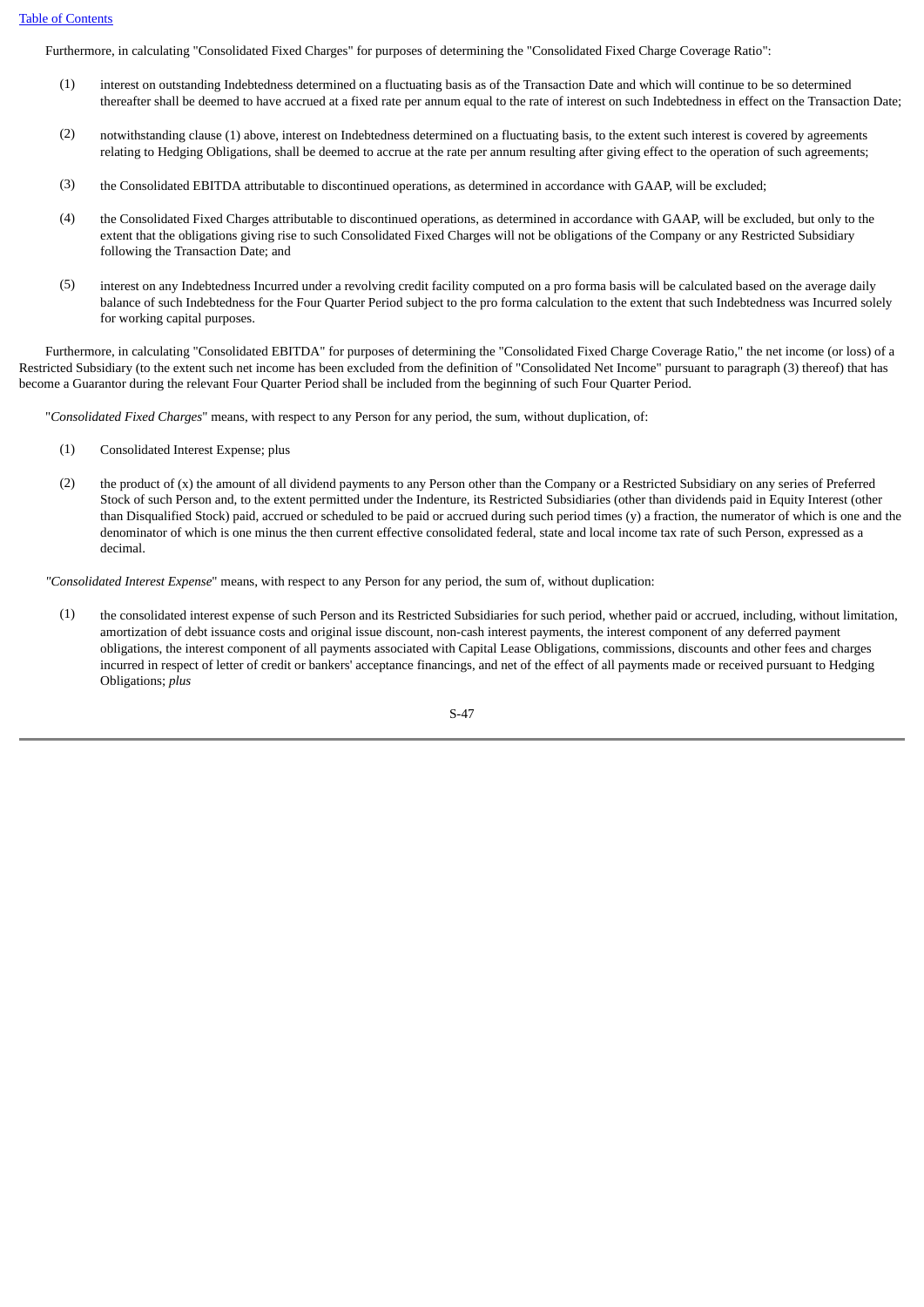- (2) any interest expense on Indebtedness of another Person that is Guaranteed by the Company or any of its Restricted Subsidiaries or secured by a Lien on assets of the Company or any of its Restricted Subsidiaries, whether or not such Guarantee or Lien is called upon; *less*
- (3) interest income of such Person and its Restricted Subsidiaries for such period;

in each case, on a consolidated basis in accordance with GAAP but excluding any such amount in respect of Permitted Funding Debt.

 "*Consolidated Net Income"* means, with respect to any Person (the "Referent Person"), for any period, the aggregate net income (or loss) of the Referent Person and its Restricted Subsidiaries for such period on a consolidated basis, determined in accordance with GAAP; *provided* that (i) there shall be included thereto (without duplication) (a) the amount of cash dividends or distributions actually received by the Referent Person or a Restricted Subsidiary of the Referent Person from any Person that is not a Restricted Subsidiary, and (b) with respect to any Person that is not a Restricted Subsidiary and is primarily engaged in the business of investment management, an amount equal to 80% of the share of net income (or loss) of such Person, excluding any performance-based compensation that has not been finally determined, allocated to the Referent Person or a Restricted Subsidiary of the Referent Person and (ii) there shall be excluded therefrom (without duplication):

- (1) any net after-tax extraordinary or nonrecurring gains or losses;
- (2) any net after-tax gain or loss realized upon the sale or other disposition of any property of such Person or any of its Restricted Subsidiaries (including pursuant to any sale and leaseback transaction) that is not sold or otherwise disposed of in the ordinary course of business;
- (3) the net income (but not loss) of any Restricted Subsidiary (other than a Guarantor of the Notes) of the Referent Person to the extent that the declaration of dividends or similar distributions by that Restricted Subsidiary of that income is restricted by a contract, operation of law or otherwise;
- (4) any restoration to income of any contingency reserve, except to the extent that provision for such reserve was deducted from Consolidated Net Income during the same period for which the calculation is being made;
- (5) income or loss attributable to discontinued operations (including, without limitation, operations disposed of during such period whether or not such operations were classified as discontinued);
- (6) in the case of a successor to the Referent Person by consolidation or merger or as a transferee of the Referent Person's assets, any earnings of the successor corporation prior to such consolidation, merger or transfer of assets;
- (7) fees and expenses incurred in connection with the refinancing or repayment of Indebtedness or the issuance of Equity Interests;
- (8) to the extent non-cash, the amount of extraordinary, nonrecurring or unusual losses or charges (including all fees, expenses or charges incurred in connection with acquisitions, mergers of consolidations after the Issue Date);
- (9) any non-cash compensation charge or expense, including any such charge or expense arising from the grants of stock appreciation or similar rights, stock options, restricted stock or other rights or equity incentive programs;
- (10) to the extent non-cash, any net after-tax effect of income (loss) from the early extinguishment or conversion of (a) Indebtedness, (b) Hedging Obligations or (c) other derivative instruments;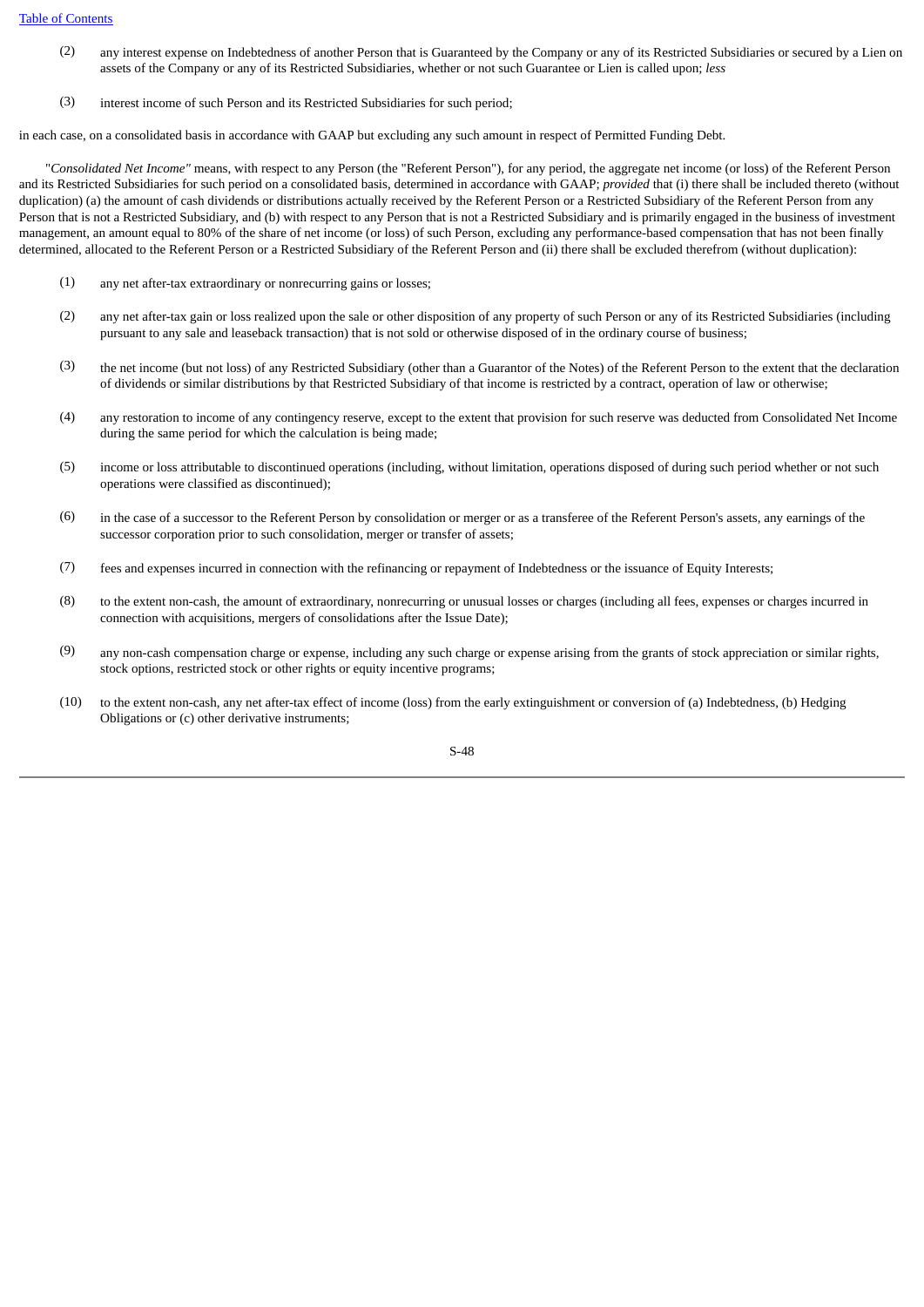- (11) any non-cash impairment charge or asset write-off or write-down, including impairment charges or asset write-offs or write-downs related to goodwill, intangible assets, long-lived assets, investments in debt and equity securities or as a result of a change in law or regulation, in each case, pursuant to GAAP, and the amortization of intangibles arising pursuant to GAAP;
- (12) any non-cash income (or loss) related to the recording of the fair market value of agreements relating to Hedging Obligations entered into in the ordinary course of business and not for speculative purposes;
- (13) the cumulative effect of a change in accounting principles; and
- (14) any gains or losses due to fluctuations in currency values and the related effect.

 "*Consolidated Non-cash Charges*" means, with respect to any Person, for any period, the aggregate depreciation, amortization and other non-cash expenses of such Person and its Restricted Subsidiaries reducing Consolidated Net Income of such Person and its Restricted Subsidiaries for such period, determined on a consolidated basis in accordance with GAAP (excluding any such charges constituting an extraordinary item or loss or any such charge which requires an accrual of or a reserve for cash charges for any future period).

"*Continuing Directors*" means, as of any date of determination, any member of the board of directors of the Company who:

- (1) was a member of such board of directors on the Issue Date; or
- (2) was nominated for election or elected to such board of directors with the approval of a majority of the Continuing Directors who were members of such board of directors at the time of such nomination or election.

 "*Credit Facilities*" means, one or more debt facilities, commercial paper facilities or indentures, in each case with banks or other institutional lenders or a trustee, providing for revolving credit loans, term loans, receivables financing (including through the sale of receivables to such lenders or to special purpose entities formed to borrow from such lenders against such receivables), letters of credit or issuances of debt securities, in each case, as amended, restated, modified, renewed, refunded, replaced or refinanced in whole or in part from time to time.

 "*Disqualified Stock*" means any Capital Stock that, by its terms, by the terms of any security into which it is convertible, or for which it is exchangeable, or by contract or otherwise, is, or upon the happening of any event or passage of time would be, required to be redeemed on or prior to the date that is 91<sup>st</sup> day after the date on which the Notes mature, or is redeemable at the option of the holder thereof, or is convertible into or exchangeable for debt securities in any such case on or prior to such date; *provided* that any Capital Stock that would not constitute Disqualified Stock but for provisions thereof giving holders the right to require the issuer thereof to repurchase or redeem such Capital Stock upon the occurrence of a Change of Control occurring prior to the 91<sup>st</sup> day after the Stated Maturity of the Notes shall not constitute Disqualified Stock if the Change of Control provisions applicable to such Disqualified Stock are no more favorable to the holders of such Disqualified Stock than the provisions of this Indenture with respect to a Change of Control and such Disqualified Stock specifically provides that the issuer thereof will not repurchase or redeem any such Capital Stock pursuant to such provisions prior to the Company's completing a Change of Control Offer. The term "Disqualified Stock" will also include any options, warrants or other rights that are convertible into Disqualified Stock or that are redeemable at the option of the holder, or required to be redeemed, prior to the date that is one year after the date on which the Notes mature. If such Capital Stock is issued to a plan for the benefit of employees of the Company or its Subsidiaries or by any plan to such employees, such Capital Stock shall not constitute Disqualified Stock solely because it may be required to be repurchased by the Company or its Subsidiaries in order to satisfy applicable statutory or regulatory obligations.

S-49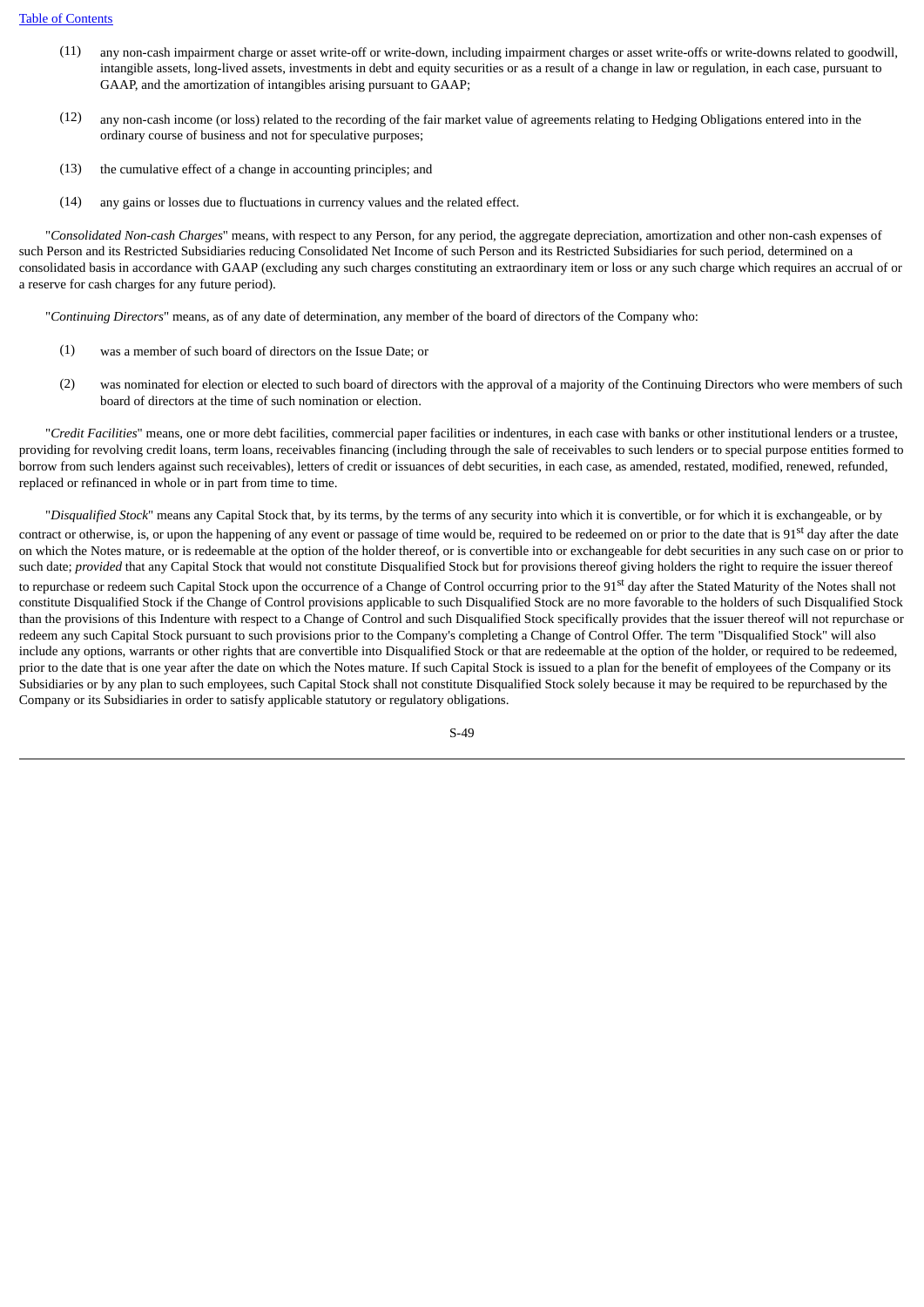"*Equity Interests*" means Capital Stock and all warrants, options or other rights to acquire Capital Stock (but excluding any debt security that is convertible into, or exchangeable for, Capital Stock).

"*Exchange Act*" means the Securities Exchange Act of 1934, as amended, and the rules and regulations promulgated thereunder from time to time.

 "*Existing Indebtedness*" means the aggregate amount of Indebtedness of the Company and its Restricted Subsidiaries (other than Indebtedness under the Notes) in existence on the Issue Date.

 "*Fair Market Value*" means, with respect to any assets, securities or other property, the price that could be negotiated in an arm's-length free market transaction, for cash, between a willing seller and a willing buyer, neither of whom is under undue pressure or compulsion to complete the transaction. Fair Market Value shall be determined, except as otherwise provided, (a) if such property has a Fair Market Value equal to or less than \$10 million, by any Officer of the Company, or (b) if such property has a Fair Market Value in excess of \$10 million, by a majority of the Board of Directors of the Company and evidenced by a Board Resolution.

"*FINRA*" means the Financial Industry Regulatory Authority, Inc. or any successor regulatory body in the United States performing similar functions.

"*Fitch*" means Fitch Ratings, Inc. or any successor or assign that is a Nationally Recognized Statistical Rating Organization.

 "*GAAP*" means generally accepted accounting principles in the United States, which are in effect from time to time, except with respect to the definitions of, and accounting for, "Capital Lease" and "Capital Lease Obligations" GAAP means generally accepted accounting principles in the United States which are in effect as of the Issue Date.

 "*Guarantee*" means, as to any Person, a guarantee, direct or indirect, in any manner, including, without limitation, by way of a pledge of assets or through letters of credit or reimbursement agreements in respect thereof, of all or any part of any Indebtedness of another Person, but excluding endorsements for collection or deposit in the normal course of business.

 "*Guarantor*" means any Restricted Subsidiary of the Company that fully and unconditionally guarantees the payment of principal of, premium, if any, and accrued and unpaid interest on the Notes by executing and delivering to the Trustee a supplemental indenture, until such time as such Restricted Subsidiary is released from its Note Guarantee.

"*Hedging Obligations*" means, with respect to any specified Person, the obligations of such Person under:

- (1) any interest rate protection agreement, interest rate future agreement, interest rate option agreement, interest rate swap agreement, interest rate cap agreement, interest rate collar agreement or other similar agreement or arrangement;
- (2) any commodity forward contract, commodity swap agreement, commodity option agreement or other similar agreement or arrangement;
- (3) any foreign exchange contract, currency swap agreement or other similar agreement or arrangement; or
- (4) any other Swap Contract.

 "*Incur*" means, with respect to any Indebtedness of any Person, to incur, create, issue, assume, Guarantee or otherwise become directly or indirectly liable for or with respect to, or become responsible for, the payment of, contingently or otherwise, such Indebtedness (and "Incurrence" and "Incurred" will have meanings correlative to the foregoing); *provided* that (a) any Indebtedness of such Person existing at the time such Person becomes a Restricted Subsidiary of the Company will be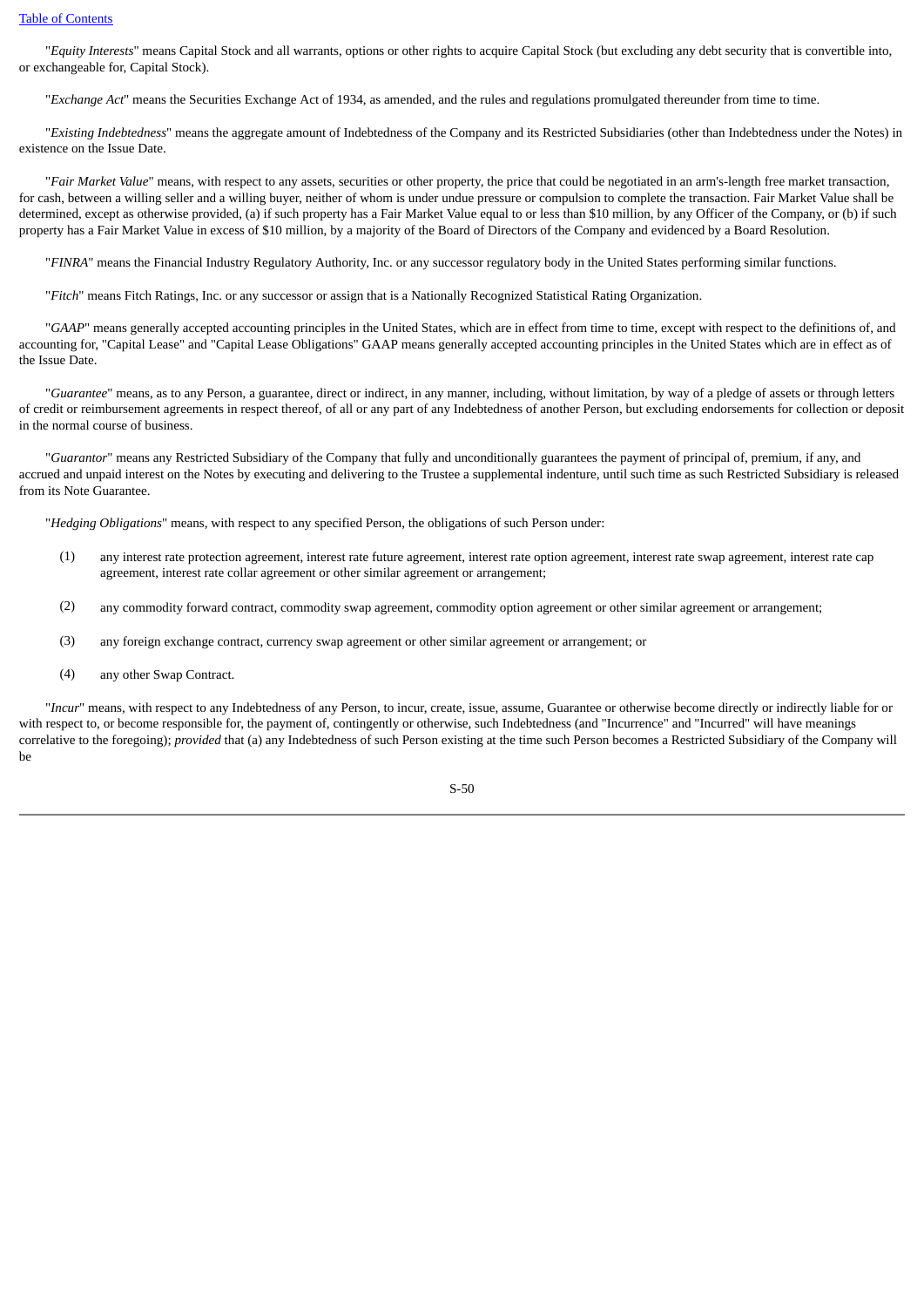deemed to be Incurred by such Person at the time it becomes a Restricted Subsidiary of the Company, (b) none of the accrual of interest or dividends, the accretion of accreted value, the accretion or amortization of original issue discount, or the payment of interest in the form of additional Indebtedness or dividends in the form of additional shares of Preferred Stock or Disqualified Stock, in each case, with the same terms (to the extent provided for when the Indebtedness, Preferred Stock or Disqualified Stock on which such interest or dividends are paid was originally issued) will be considered an Incurrence of Indebtedness, and (c) a change in GAAP or the application thereof that results in an obligation of such Person that exists at such time, and is not theretofore classified as Indebtedness, becoming Indebtedness shall not be deemed an Incurrence of such Indebtedness.

"*Indebtedness*" means with respect to any Person, without duplication:

- (1) all obligations of such Person for borrowed money;
- (2) all obligations of such Person evidenced by bonds, debentures, notes or other similar instruments;
- (3) all Capitalized Lease Obligations of such Person;
- (4) all obligations of such Person issued or assumed as the deferred purchase price of property, all conditional sale obligations and all obligations under any title retention agreement (but excluding trade accounts payable and other accrued liabilities arising in the ordinary course of business that are not overdue by 90 days or more or are being contested in good faith by appropriate proceedings promptly instituted and diligently conducted);
- (5) all obligations of such Person in respect of any letter of credit, banker's acceptance or similar credit transaction (or reimbursement obligations in respect thereof);
- (6) all Hedging Obligations of such Person;
- (7) all Disqualified Stock issued by such Person, valued at the greater of its voluntary or involuntary liquidation preference and its maximum fixed repurchase price, plus accrued dividends;
- (8) all Preferred Stock issued by a Restricted Subsidiary of such Person, valued at its voluntary or involuntary liquidation preference and its maximum fixed repurchase price, plus accrued dividends;
- (9) all Indebtedness of others secured by a Lien on any asset of the specified Person (whether or not such Indebtedness is assumed by the specified Person), provided that the amount of such Indebtedness will be the lesser of (A) the Fair Market Value of such asset at such date of determination and (B) the amount of such Indebtedness; and
- (10) to the extent not otherwise included, the Guarantee by the specified Person of any Indebtedness of any other Person.

 For purposes hereof, the "maximum fixed repurchase price" of any Disqualified Stock or Preferred Stock which does not have a fixed repurchase price shall be calculated in accordance with the terms of such Disqualified Capital Stock as if such Disqualified Capital Stock were purchased on any date on which Indebtedness shall be required to be determined pursuant to the Indenture, and if such price is based upon, or measured by, the fair market value of such Disqualified Stock or Preferred Stock, such fair market value shall be determined reasonably and in good faith by the Board of Directors of the issuer of such Disqualified Capital Stock.

 The amount of any Indebtedness outstanding as of any date will be the outstanding balance at such date of all unconditional obligations as described above (without giving effect to any call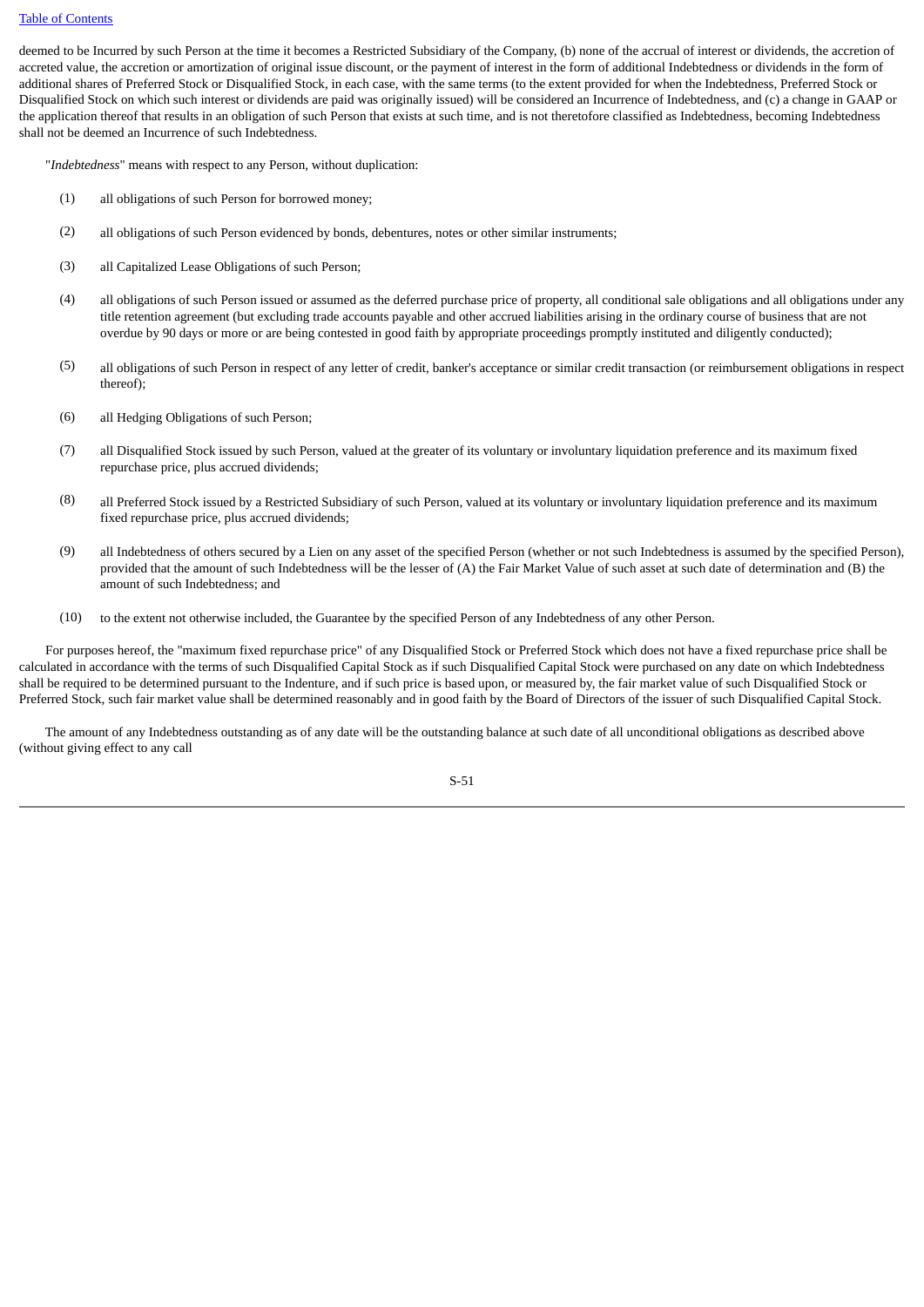premiums in respect thereof) and, with respect to contingent obligations, the maximum liability upon the occurrence of the contingency giving rise to the obligation.

 The amount of any Indebtedness described in clauses (1) and (2) above will be (i) the accreted value thereof, in the case of any Indebtedness issued with original issue discount, and (ii) the principal amount thereof, together with any interest thereon that is more than 30 days past due, in the case of any other Indebtedness.

 The amount of any Indebtedness described in clause (6) above will be, in respect of any one or more Hedging Obligations, equal to, after taking into account the effect of any legally enforceable netting agreement relating to such Hedging Obligation, (a) for any date on or after the date such Hedging Obligations have been closed out and termination value(s) determined in accordance therewith, such termination value(s) and (b) for any date prior to the date referenced in clause (a), the amount(s) determined as the mark-to-market value(s) for such Hedging Obligations, as determined based upon one or more mid-market or other readily available quotations provided by any recognized dealer in such Hedging Obligation.

For purposes of determining any particular amount of Indebtedness, (x) Guarantees, Liens or obligations with respect to letters of credit supporting Indebtedness otherwise included in the determination of such particular amount shall not be included, and (y) any Liens granted pursuant to the equal and ratable provisions referred to above under the caption "—Limitation on Liens Securing Indebtedness of the Company" shall not be treated as Indebtedness.

 "*Investment*" means, with respect to any Person, any direct or indirect loan or other extension of credit (including, without limitation, a Guarantee) or capital contribution to (by means of any transfer of cash or other property to others or any payment for property or services for the account or use of others), or any purchase or acquisition by such Person of any Capital Stock, bonds, notes, debentures or other securities or evidences of Indebtedness issued by, any other Person. "Investment" shall exclude (a) extensions of trade credit by the Company and its Restricted Subsidiaries on commercially reasonable terms in accordance with normal trade practices of the Company or such Restricted Subsidiary, as the case may be; (b) the acquisition of property and assets from suppliers and other vendors in the normal course of business and consistent with past practice; and (c) prepaid expenses and workers' compensation, utility, lease and similar deposits, in the normal course of business and consistent with past practice.

 "*Investment Grade Rating*" means a rating of the Notes by a Rating Agency that is one of such agency's four highest generic rating categories that signifies investment grade (i.e. BBB- (or the equivalent) or higher by S&P; Baa3 (or the equivalent) or higher by Moody's and BBB (or the equivalent) or higher by Fitch); *provided* that in each case, such ratings are publicly available; *provided*, further, that if Moody's, S&P or Fitch is no longer in existence with no successor or assign or Moody's, S&P or Fitch ceases to publicly rate the Notes for reasons outside of the Company's control, then the equivalent Investment Grade Rating from any other Rating Agency selected by the Company.

"*Issue Date*" means the first date that the Notes are issued under the Indenture.

 "*Lien*" means, with respect to any asset, any mortgage, lien, pledge, charge, security interest or encumbrance of any kind in respect of such asset, whether or not filed, recorded or otherwise perfected under applicable law, including any conditional sale or other title retention agreement, any lease in the nature thereof, any option or other agreement to sell or give a security interest in and any filing of or agreement to give any financing statement under the Uniform Commercial Code (or equivalent statutes) of any jurisdiction.

"*Moody's*" means Moody's Investors Service, Inc. or any successor or assign that is a Nationally Recognized Statistical Rating Organization.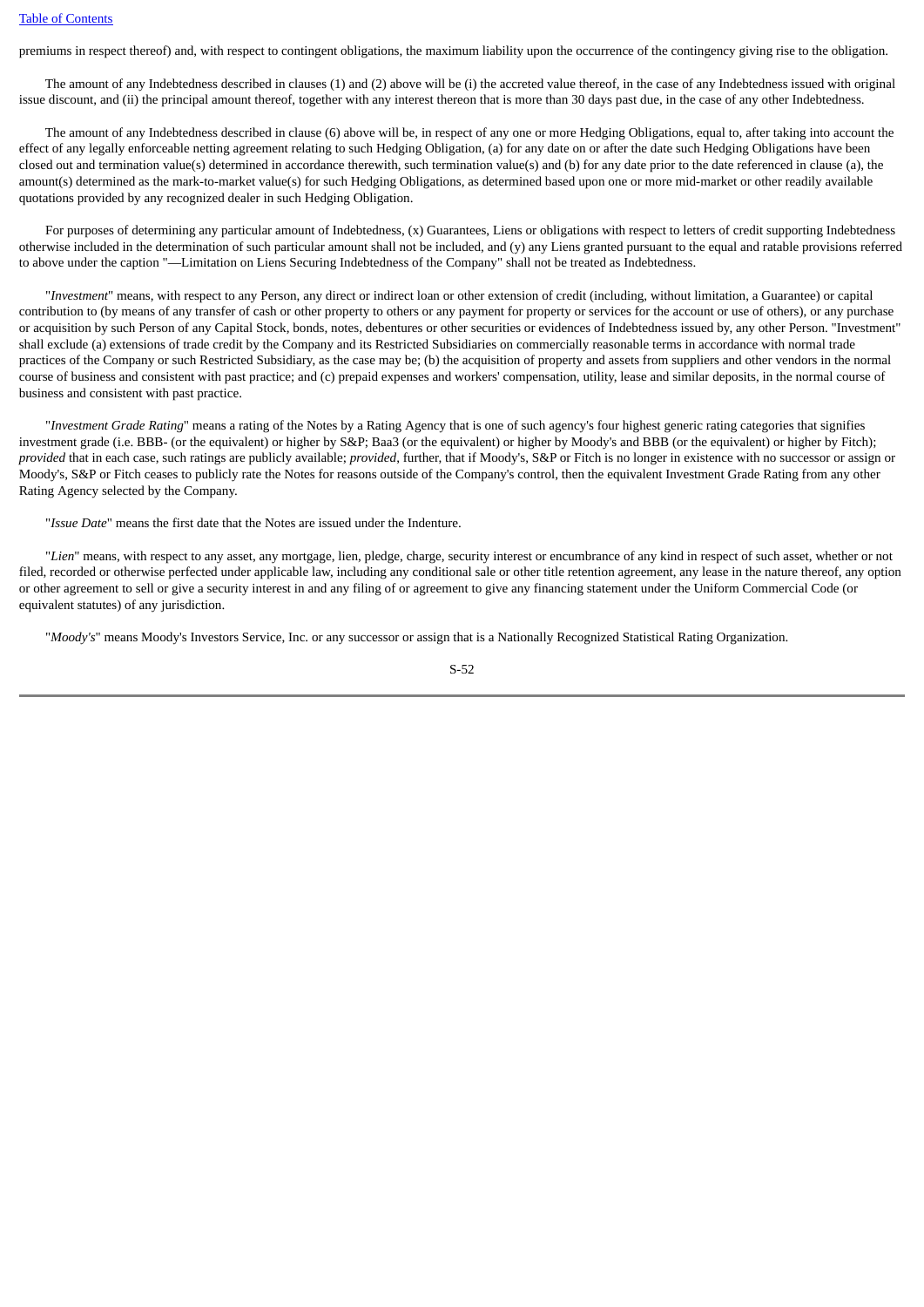"*Nationally Recognized Statistical Rating Organization*" means a nationally recognized statistical rating organization registered under Section 15E of the Exchange Act (or any applicable successor provision).

 "*Permitted Funding Debt*" means Securities Lending Debt, Trading Debt, the aggregate principal amount outstanding of the obligations of the Company and its Restricted Subsidiaries to repurchase securities pursuant to Repurchase Agreements, the aggregate amount of the Repurchase Liability, and, in each case, all guarantees issued by the Company or any of its Subsidiaries in respect of such obligations.

"*Permitted Liens*" means the following types of Liens:

- (1) Liens existing as of the Issue Date to the extent and in the manner such Liens are in effect on the Issue Date;
- (2) Liens securing Indebtedness and other obligations under Credit Facilities in an aggregate amount not to exceed the amount permitted to be incurred pursuant to clause (1) of the definition of "Permitted Indebtedness";
- (3) Liens securing the Notes or any Note Guarantee thereof;
- (4) Liens securing Permitted Refinancing Indebtedness which is incurred to refinance any Indebtedness which has been secured by a Lien permitted under the Indenture and which has been incurred in accordance with the provisions of the Indenture; *provided, however,* that such Liens do not extend to or cover any property or assets of the Company or any of its Restricted Subsidiaries not securing the Indebtedness so refinanced;
- (5) statutory Liens of landlords and Liens of carriers, warehousemen, mechanics, suppliers, materialmen, repairmen and other Liens imposed by law incurred in the ordinary course of business for sums not yet delinquent or being contested in good faith, if such reserve or other appropriate provision, if any, as shall be required by GAAP shall have been made in respect thereof;
- (6) Liens incurred or deposits made in the ordinary course of business in connection with workers' compensation, unemployment insurance and other types of social security, or insurance related obligations (including Liens or deposits securing liability to insurance carriers under insurance or self-insurance arrangements), including any Lien securing letters of credit issued in the ordinary course of business consistent with past practice in connection therewith, or to secure the performance of tenders, statutory obligations, surety and appeal bonds, bids, leases, warranty requirements, government contracts, performance and return-of-money bonds and other similar obligations (exclusive of obligations for the payment of borrowed money);
- (7) judgment Liens not giving rise to an Event of Default;
- (8) any interest or title of a lessor under any Capitalized Lease Obligation; *provided* that such Liens do not extend to any property or assets which is not leased property subject to such Capitalized Lease Obligation other than proceeds thereof;
- (9) Liens securing Indebtedness incurred under clause (4) of the definition of "Permitted Indebtedness"; *provided* that (a) such Liens only cover the property, plant or equipment so acquired, constructed or improved with the proceeds from such Indebtedness and (b) any such Lien is created within 180 days of the later of the date such property, plant or equipment is acquired or the construction or improvement is completed;
- (10) Liens upon specific items of inventory or other goods and proceeds of any Person securing such Person's obligations in respect of letters of credit or bankers' acceptances issued or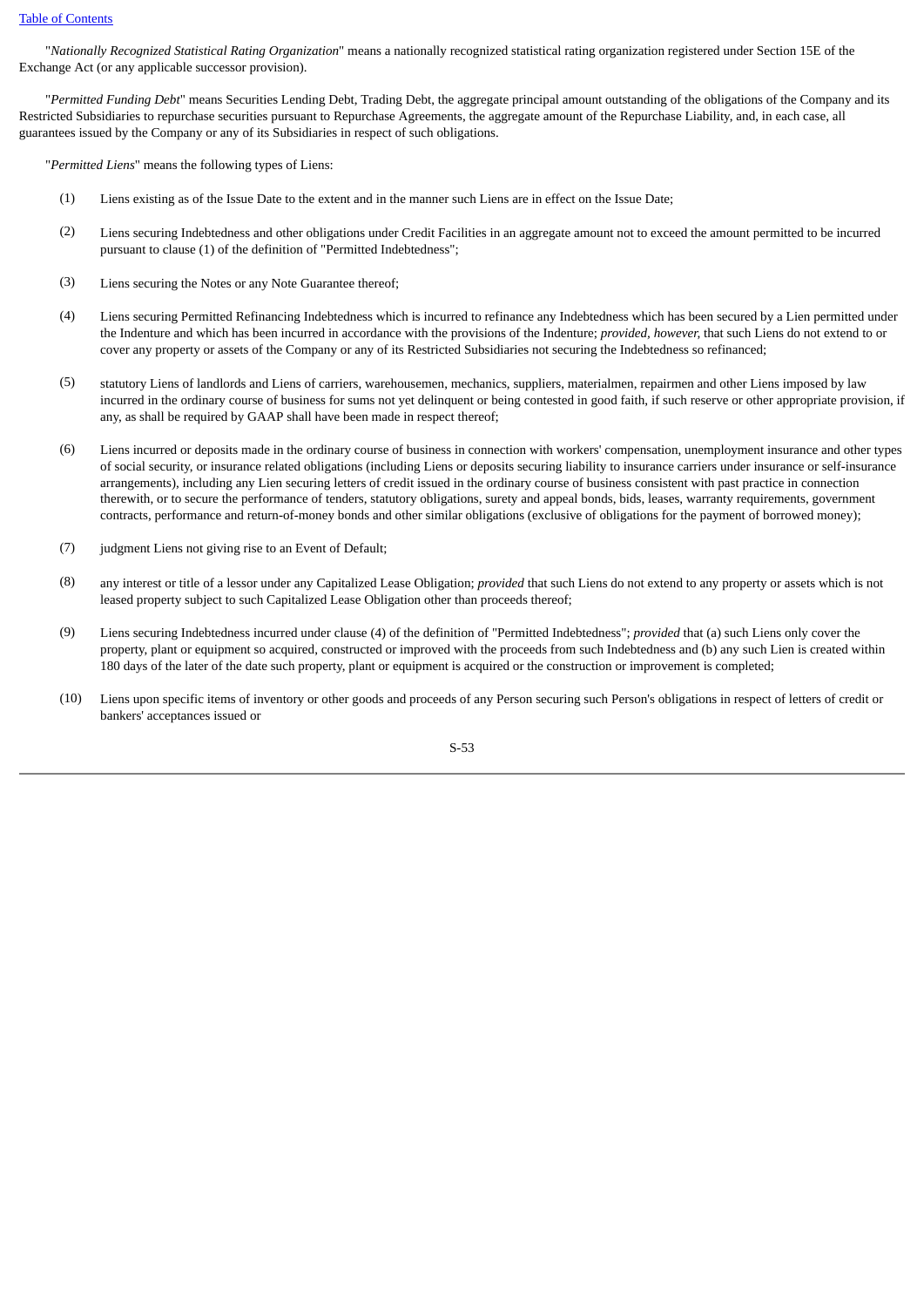created for the account of such Person to facilitate the purchase, shipment or storage of such inventory or other goods;

- (11) Liens securing reimbursement obligations with respect to commercial letters of credit which encumber documents and other property relating to such letters of credit and products and proceeds thereof;
- (12) Liens encumbering deposits made to secure obligations arising from statutory, regulatory, contractual, or warranty requirements of the Company or any of its Restricted Subsidiaries, including rights of offset and set-off;
- (13) Liens securing Hedging Obligations permitted under the Indenture or clearing, depositary, regulated exchange or settlement activities in respect thereof;
- (14) Liens securing Acquired Indebtedness incurred in accordance with the covenant described under "—Certain Covenants—Limitation on Indebtedness"; *provided* that:
	- (a) such Liens secured such Acquired Indebtedness at the time of and prior to the incurrence of such Acquired Indebtedness by the Company or a Restricted Subsidiary of the Company and were not granted in connection with, or in anticipation of, the incurrence of such Acquired Indebtedness by the Company or a Restricted Subsidiary of the Company, and
	- (b) such Liens do not extend to or cover any property or assets of the Company or of any of its Restricted Subsidiaries other than the property or assets that secured the Acquired Indebtedness prior to the time such Indebtedness became Acquired Indebtedness of the Company or a Restricted Subsidiary of the Company;
- (15) banker's Liens, rights of setoff and similar Liens with respect to cash and Cash Equivalents on deposit in one or more bank or prime broker accounts in the ordinary course of business and Liens on cash accounts securing Indebtedness incurred under clause (10)(b) of the second paragraph of the covenant described under "—Certain Covenants—Limitation on Indebtedness" with financial institutions;
- (16) Liens arising in connection with Permitted Funding Debt incurred by the Company or any of its Restricted Subsidiaries provided such Liens do not extend to or cover any property or assets of the Company or of any of its Restricted Subsidiaries other than the securities that related to the respective Permitted Funding Debt transaction; and
- (17) other Liens securing Indebtedness for borrowed money with respect to property or assets with an aggregate Fair Market Value (valued at the time of creation thereof) not to exceed \$5.0 million.

 "*Permitted Refinancing Indebtedness*" means any Indebtedness of the Company or any Restricted Subsidiary issued in exchange for, or the net cash proceeds of which are used to extend, refinance, renew, replace, defease or refund other Indebtedness of the Company or any Restricted Subsidiary (other than Indebtedness owed to the Company or to any Restricted Subsidiary of the Company); provided that:

- (1) the amount of such Permitted Refinancing Indebtedness does not exceed the amount of the Indebtedness so extended, refinanced, renewed, replaced, defeased or refunded (plus all accrued and unpaid interest thereon and the amount of any premium, tender and defeasance costs necessary to accomplish such refinancing and such expenses incurred in connection therewith);
- (2) in the case of term Indebtedness, such Permitted Refinancing Indebtedness has a final maturity date later than the final maturity date of, and has a Weighted Average Life to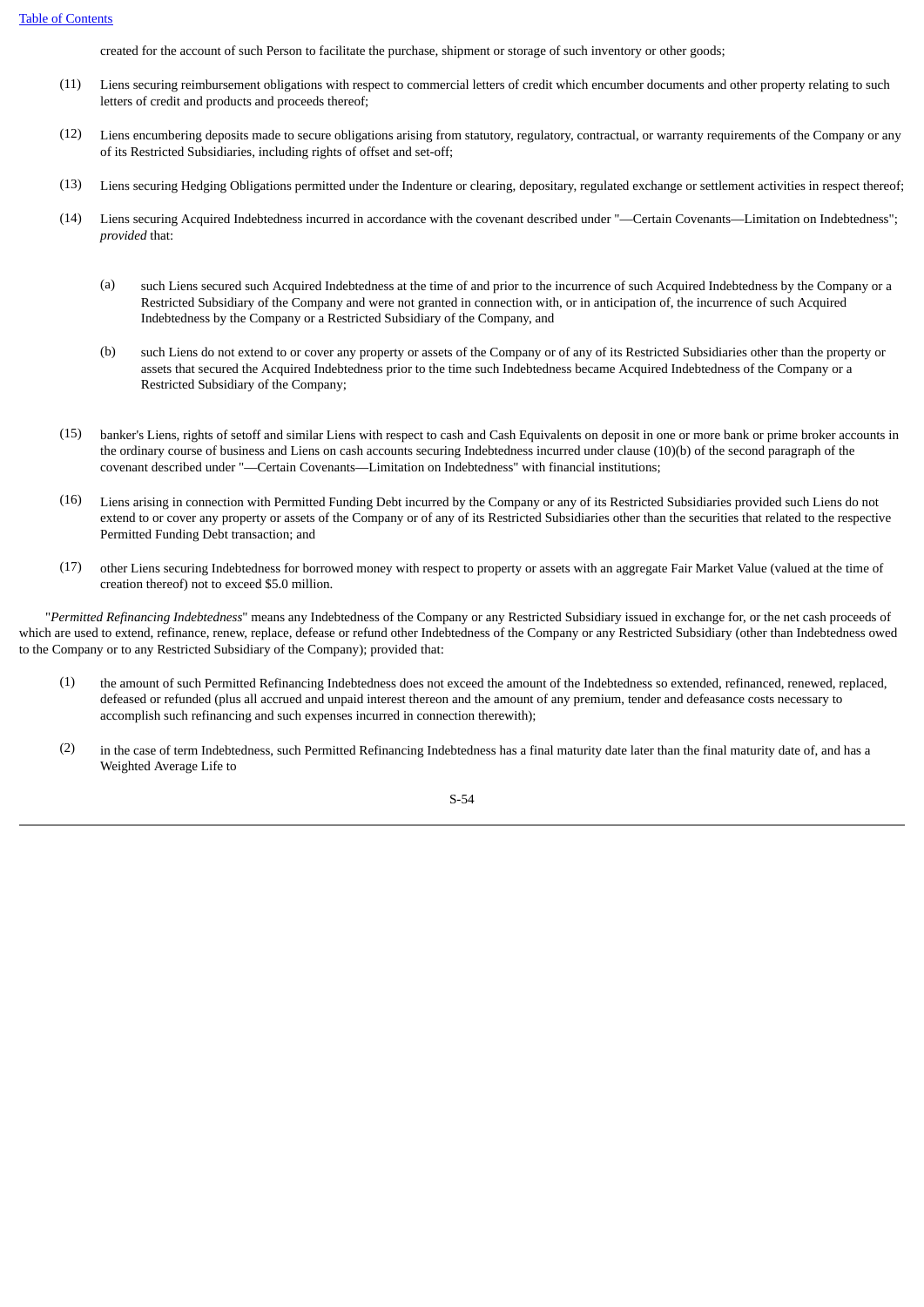Maturity equal to or greater than the Weighted Average Life to Maturity of, the Indebtedness being extended, refinanced, renewed, replaced, defeased or refunded;

- (3) if the Indebtedness being extended, refinanced, renewed, replaced, defeased or refunded is subordinated in right of payment to the Notes or any Note Guarantee, such Permitted Refinancing Indebtedness is subordinated in right of payment to the Notes or such Note Guarantee, as the case may be, on terms at least as favorable, taken as a whole, to the holders of Notes as those contained in the documentation governing the Indebtedness being extended, refinanced, renewed, replaced, defeased or refunded; and
- (4) if such Indebtedness being extended, refinanced, renewed, replaced, defeased or refunded is Indebtedness solely of the Company (and is not otherwise Guaranteed by a Restricted Subsidiary of the Company), the such Permitted Refinancing Indebtedness shall be Indebtedness solely of the Company.

 "*Person*" means any individual, corporation, partnership, joint venture, association, joint-stock company, trust, unincorporated organization, limited liability company or government or other entity.

 "*Preferred Stock*" means, with respect to any Person, any Capital Stock of such Person that has preferential rights to any other Capital Stock of such Person with respect to dividends or redemptions upon liquidation.

 "*Rating Agency*" means each of Moody's, S&P and Fitch, or if Moody's, S&P or Fitch is no longer in existence with no successor or assign, or Moody's, S&P or Fitch ceases to publicly rate the Notes for reasons outside of the Company's control, a Nationally Recognized Statistical Rating Organization selected by the Company which shall be substituted for Moody's, S&P or Fitch, as the case may be, notice of which shall be given to the Trustee. "*Rating Agencies*" means Moody's, S&P and Fitch.

 "*Repurchase Agreement*" means, as of any date of determination, a repurchase agreement entered into by the Company or any of its Restricted Subsidiaries from time to time pursuant to which the Company or such Restricted Subsidiary shall have sold securities to a third party and has agreed to repurchase such securities at a stated date of maturity that is no more than 90 days from the date of determination, disregarding any rollover, renewal or extension (whether automatic or otherwise) or similar provision stated therein; *provided* that such repurchase agreement shall have been entered into by the Company or such Restricted Subsidiary in the ordinary course of its business.

"*Repurchase Liability*" means, as of any date of determination, the liability of the Company or any of its Restricted Subsidiaries to purchase securities in the market that are identical to those securities it borrowed and sold pursuant to Repurchase Transactions (it being understood that such liability shall be measured based on the then market value of such security).

 "*Repurchase Transaction*" means a repurchase transaction in which the Company or any of its Restricted Subsidiaries borrows a security and delivers it to a purchaser and at a later date, the Company or such Restricted Subsidiary purchases the identical security in the market to replace the borrowed security; *provided* that such transaction shall have been entered into by the Company or such Restricted Subsidiary in the ordinary course of its business.

"*Restricted Subsidiary*" means any Subsidiary of the Company that is not an Unrestricted Subsidiary.

"*Securities Act*" means the Securities Act of 1933, as amended, and the rules and regulations promulgated thereunder from time to time.

 "*S&P*" means Standard & Poor's Ratings Services, a division of McGraw Hill Financial, Inc., or any successor or assign that is a Nationally Recognized Statistical Rating Organization.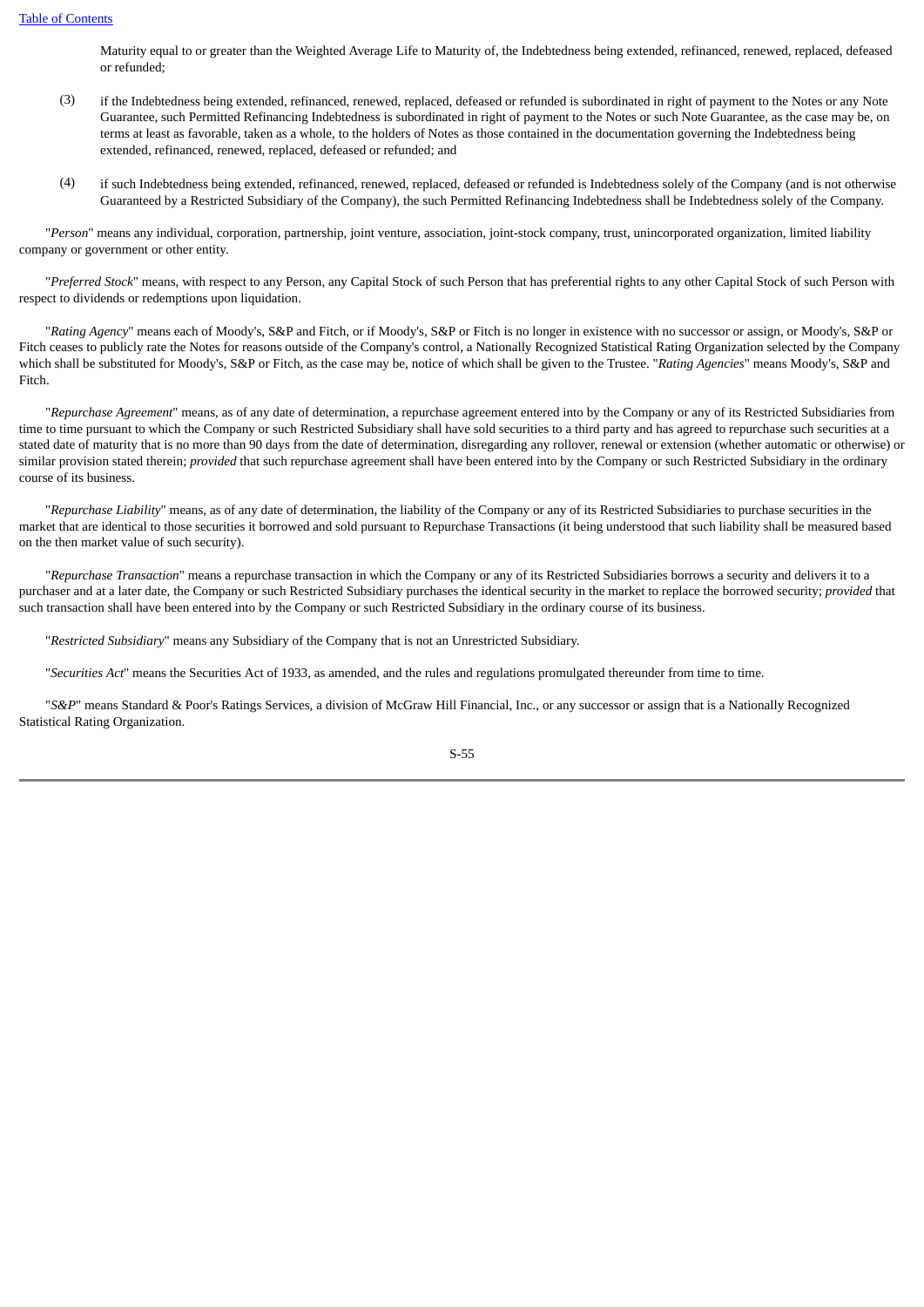"*Securities Lending Debt*" means any Indebtedness incurred by the Company or any of its Restricted Subsidiaries consisting of the liability for any borrowed securities to the lender thereof in connection with any Securities Lending Transaction.

 "*Securities Lending Transaction*" means certain offsetting securities lending transactions whereby the Company or any of its such Restricted Subsidiaries borrows securities from one entity and then lends such securities to another entity (with the Company always maintaining a matched book between securities borrowed and securities loaned).

 "*Significant Subsidiary*" means any Restricted Subsidiary that would be a "significant subsidiary" as defined in Article 1, Rule 1-02 of Regulation S-X, promulgated pursuant to the Securities Act, as such Regulation is in effect on the date of the Indenture.

"*Subsidiary*" means, with respect to any Person:

- (1) a corporation a majority of whose Voting Stock is at the time owned or controlled, directly or indirectly, by such Person, one or more Subsidiaries thereof or such Person and one or more Subsidiaries thereof; and
- (2) any other Person (other than a corporation), including, without limitation, a partnership, limited liability company, business trust or joint venture, in which such Person, one or more Subsidiaries thereof or such Person and one or more Subsidiaries thereof, directly or indirectly, at the date of determination thereof, has at least majority ownership interest entitled to vote in the election of directors, managers or trustees thereof (or other Person performing similar functions).

"*Subordinated Indebtedness*" means Indebtedness of the Company that by its terms is subordinated or junior in right of payment to the Notes.

 "*Swap Contract*" means (a) any and all rate swap transactions, basis swaps, credit derivative transactions, forward rate transactions, commodity swaps, commodity options, forward and futures commodity contracts, equity or equity index swaps or options, bond or bond price or bond index swaps or options or forward bond or forward bond price or forward bond index transactions, interest rate options, forward foreign exchange transactions, cap transactions, floor transactions, collar transactions, currency swap transactions, cross-currency rate swap transactions, currency options, spot contracts, or any other similar transactions or any combination of any of the foregoing (including any options to enter into any of the foregoing), whether or not any such transaction is governed by or subject to any master agreement, and (b) any and all transactions of any kind, and the related confirmations, which are subject to the terms and conditions of, or governed by, any form of master agreement published by the International Swaps and Derivatives Association, Inc., any International Foreign Exchange Master Agreement published by the Foreign Exchange Committee or any other master agreement (any such master agreement, together with any related schedules, a "Master Agreement"), including any such obligations or liabilities under any Master Agreement.

 "*Trading Debt*" means Indebtedness of any Restricted Subsidiary of the Company, that engages primarily in the business of proprietary trading, owed to prime brokers that are regulated by FINRA (or an equivalent regulatory body in a foreign jurisdiction) (i) the proceeds of which Indebtedness are used solely by such Restricted Subsidiary to purchase securities or other financial instruments in the ordinary course of its business and (ii) which Indebtedness is secured only by cash and/or such securities and financial instruments.

 "*Treasury Rate*" means the yield to maturity at the time of computation of United States Treasury securities with a constant maturity (as compiled and published in the most recent Federal Reserve Statistical Release H.15(519) that has become publicly available at least two Business Days prior to the date fixed for redemption (or, if such Statistical Release is no longer published, any publicly available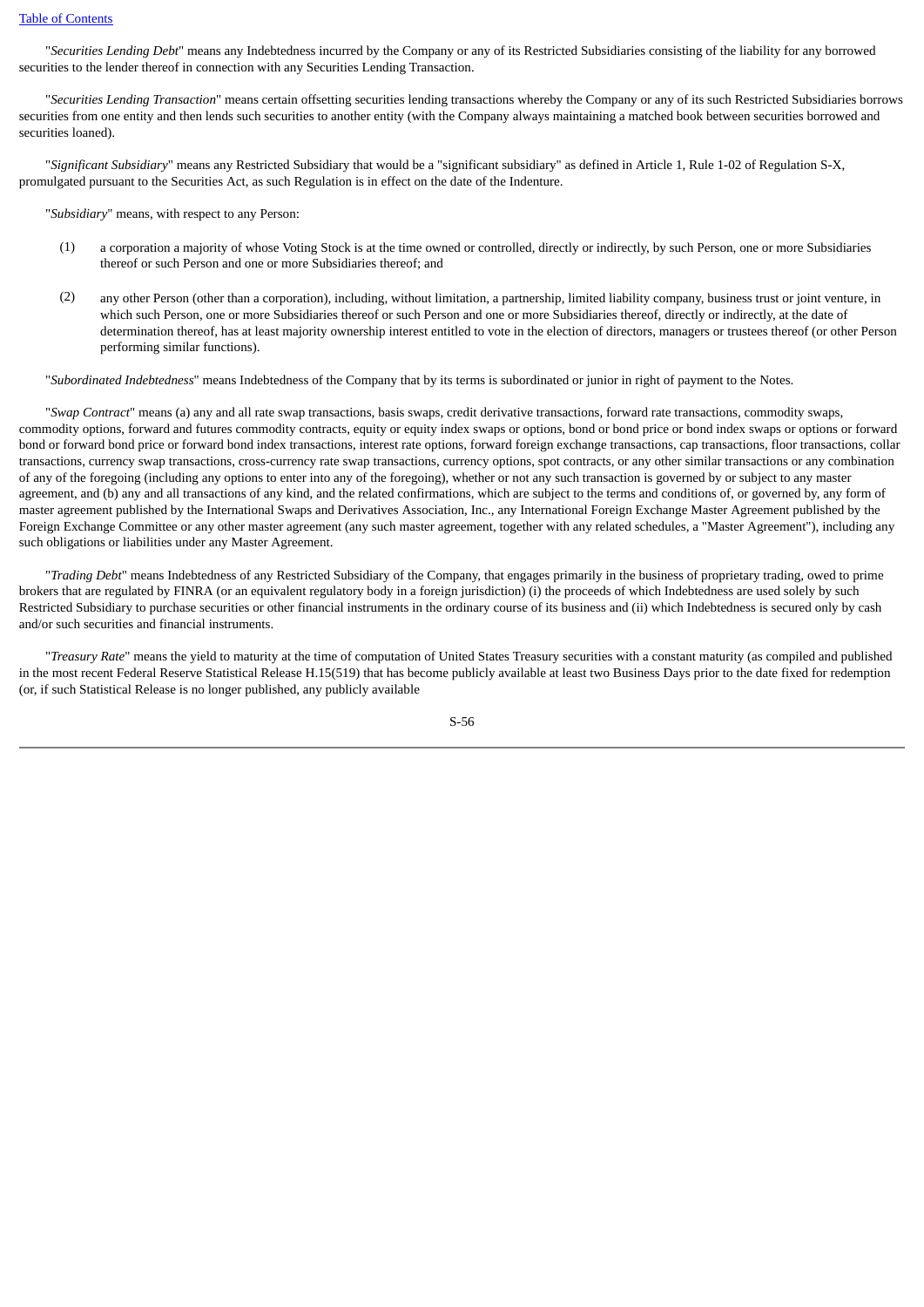source of similar market data)) most nearly equal to the period from the redemption date to , 2017; *provided, however,* that if such period is not equal to the constant maturity of a United States Treasury security for which a weekly average yield is given, the Company shall obtain the Treasury Rate by linear interpolation (calculated to the nearest one twelfth of a year) from the weekly average yields of United States Treasury securities for which such yields are given, except that if the period from the redemption date to , 2017 is less than one year, the weekly average yield on actively traded United States Treasury securities adjusted to a constant maturity of one year shall be used. The Company will (a) calculate the Treasury Rate on the second Business Day preceding the applicable redemption date and (b) prior to such redemption date file with the Trustee an officers' certificate setting forth the Make-Whole Amount and the Treasury Rate and showing the calculation of each in reasonable detail.

 "*Unrestricted Subsidiary*" means any Subsidiary of the Company that is designated as an Unrestricted Subsidiary by the Board of Directors of the Company pursuant to a Board Resolution in compliance with the covenant described above under the caption "—Certain Covenants—Designation of Restricted and Unrestricted Subsidiaries," and any Subsidiary of such Subsidiary.

 "*U.S. Dollar Equivalent*" means with respect to any monetary amount in a currency other than U.S. dollars, at any time for determination thereof, the amount of U.S. dollars obtained by converting such foreign currency involved in such computation into U.S. dollars at the spot rate for the purchase of U.S. dollars with the applicable foreign currency as published in The Wall Street Journal in the "Exchange Rates" column under the heading "Currency Trading" on the date two business days prior to such determination, such calculation to be performed by the Company.

 "*Voting Stock*" of any Person as of any date means the Capital Stock of such Person that is ordinarily entitled to vote in the election of the Board of Directors of such Person.

"*Weighted Average Life to Maturity*" means, when applied to any Indebtedness at any date, the number of years obtained by dividing:

- (1) the sum of the products obtained by multiplying (a) the amount of each then remaining installment, sinking fund, serial maturity or other required payments of principal, including payment at final maturity, in respect thereof, by (b) the number of years (calculated to the nearest one-twelfth) that will elapse between such date and the making of such payment; by
- (2) the then outstanding principal amount of such Indebtedness.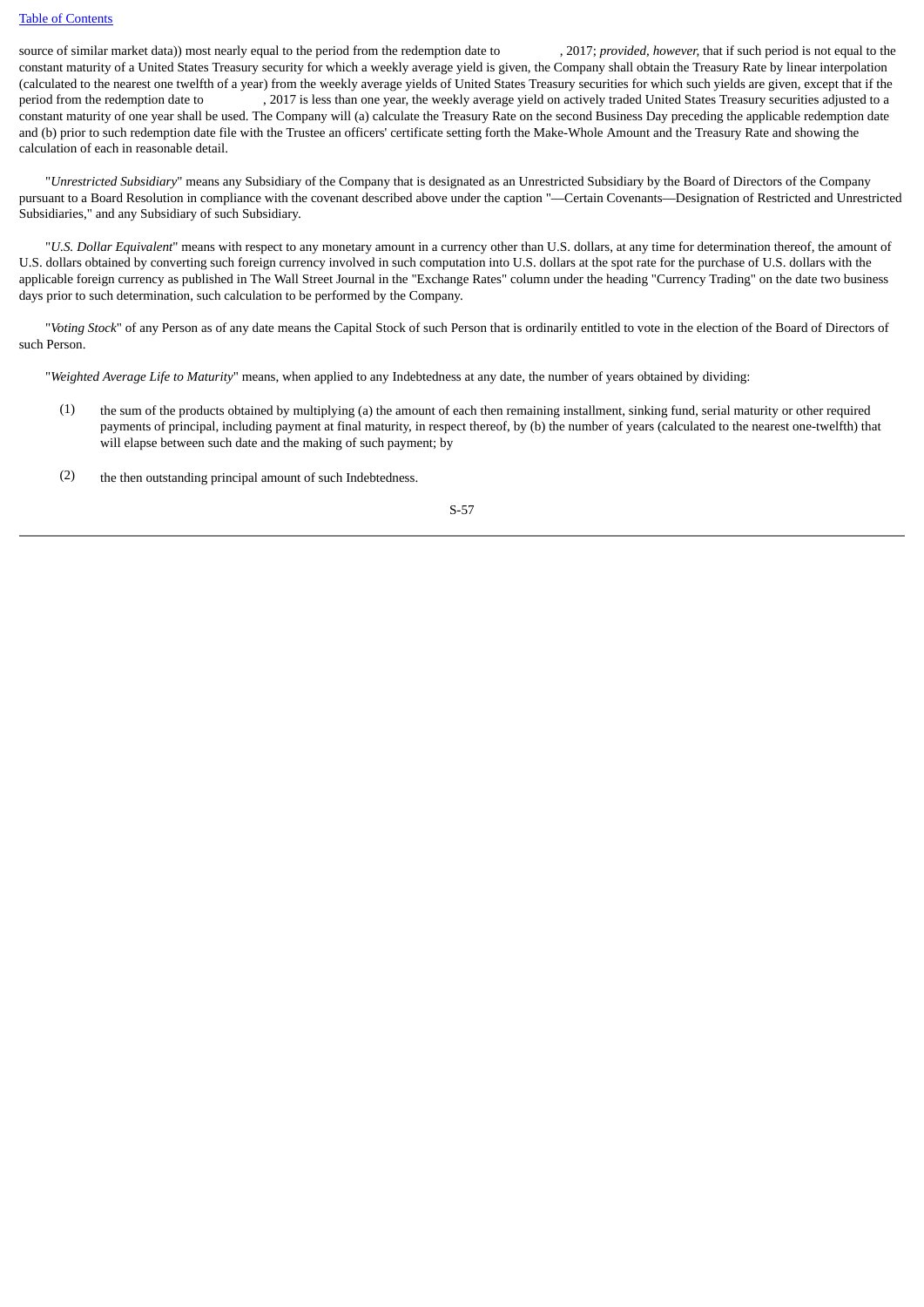### **MATERIAL U.S. FEDERAL INCOME TAX CONSEQUENCES**

 The following are the material U.S. federal income tax consequences of ownership and disposition of the Notes. This discussion applies only to Notes that meet both of the following conditions:

- they are purchased by those initial holders who purchase Notes at the "issue price," which will equal the first price to the public (not including bond houses, brokers or similar persons or organizations acting in the capacity of underwriters, placement agents or wholesalers) at which a substantial amount of the Notes is sold for money; and
- they are held as capital assets within the meaning of Section 1221 of the Code (as defined below).

 This discussion does not describe all of the tax consequences that may be relevant to holders in light of their particular circumstances or to holders subject to special rules such as:

- financial institutions;
- insurance companies;
- dealers or traders using a mark-to-market method of tax accounting for the Notes;
- persons holding Notes as part of an integrated transaction;
- U.S. Holders (as defined below) whose functional currency is not the U.S. dollar;
- partnerships or other entities classified as partnerships for U.S. federal income tax purposes;
- tax-exempt organizations; or
- persons subject to the alternative minimum tax or the Medicare contribution tax.

 If an entity treated as a partnership for U.S. federal income tax purposes holds Notes, the U.S. federal income tax treatment of a partner will generally depend upon the status of the partner and the activities of the partnership. Partners of partnerships holding Notes are urged to consult their tax advisors as to the particular U.S. federal income tax consequences of holding and disposing of the Notes to them.

 This summary is based on the Internal Revenue Code of 1986, as amended (the "Code"), administrative pronouncements, judicial decisions and final, temporary and proposed Treasury Regulations in effect as of the date hereof, changes to any of which subsequent to the date of this prospectus supplement may affect the tax consequences described herein, possibly with retroactive effect.

### **PERSONS CONSIDERING THE PURCHASE OF NOTES ARE URGED TO CONSULT THEIR TAX ADVISORS WITH REGARD TO THE APPLICATION OF THE U.S. FEDERAL INCOME TAX LAWS TO THEIR PARTICULAR SITUATIONS AS WELL AS ANY TAX CONSEQUENCES ARISING UNDER THE LAWS OF ANY STATE, LOCAL OR FOREIGN TAXING JURISDICTION.**

### **Tax Consequences to U.S. Holders**

As used herein, the term "U.S. Holder" means a beneficial owner of a Note that is, for U.S. federal income tax purposes:

- a citizen or individual resident of the United States:
- a corporation, or other entity taxable as a corporation, created or organized in or under the laws of the United States, any state thereof or the District of Columbia; or

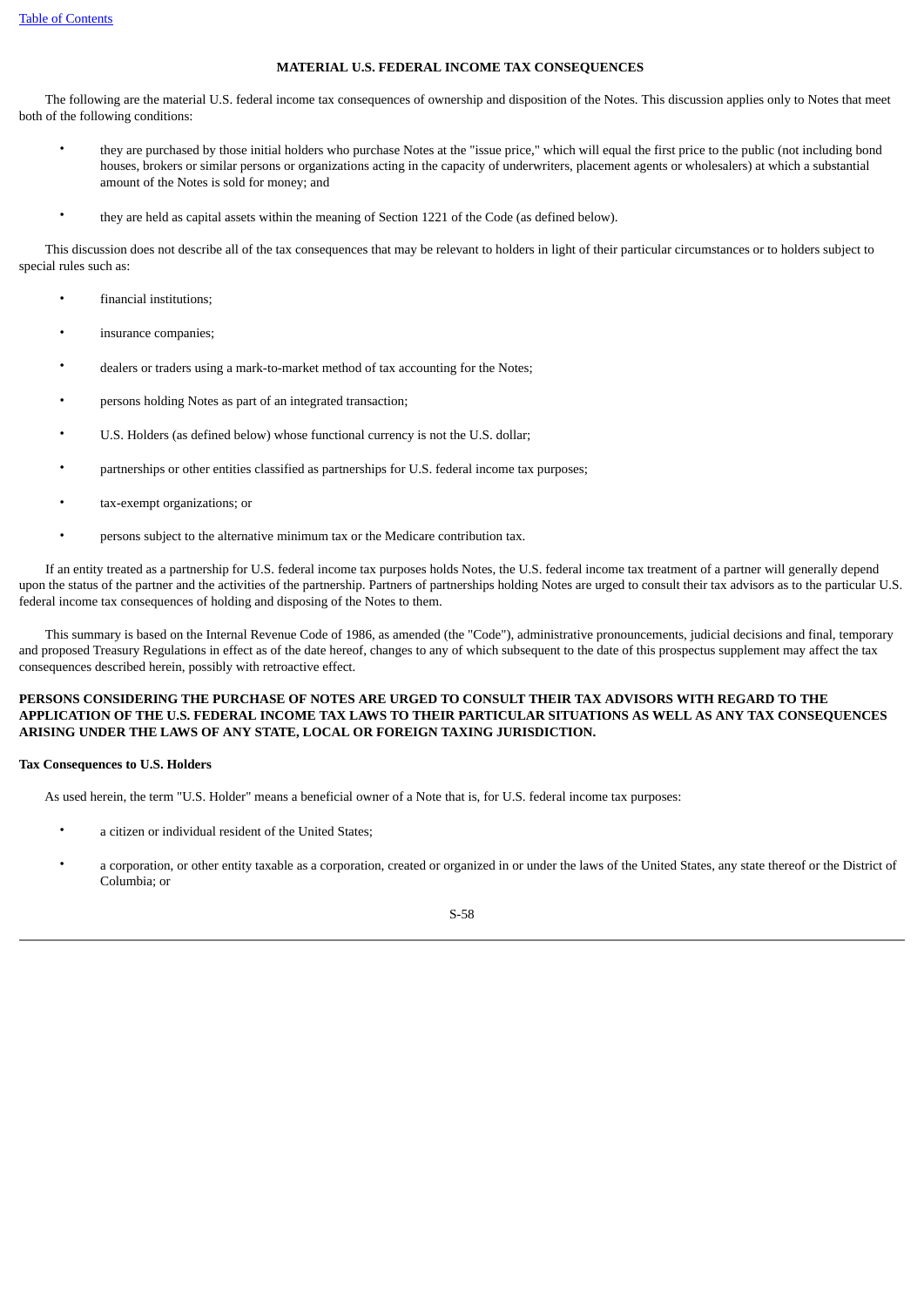• an estate or trust the income of which is subject to U.S. federal income taxation regardless of its source.

The term U.S. Holder also includes certain former citizens and residents of the United States.

#### *Payments of Interest*

 Interest paid on a Note will be taxable to a U.S. Holder as ordinary interest income at the time it accrues or is received in accordance with the U.S. Holder's method of accounting for U.S. federal income tax purposes. The Notes are expected to be issued without original issue discount (other than de minimis original issue discount) for U.S. federal income tax purposes.

#### *Sale, Exchange or Retirement of the Notes*

 Upon the sale, exchange or retirement of a Note, a U.S. Holder will recognize taxable gain or loss equal to the difference between the amount realized on the sale, exchange or retirement and the U.S. Holder's adjusted tax basis in the Note, which will generally equal the cost of the Note. For these purposes, the amount realized does not include any amount attributable to accrued interest. Amounts attributable to accrued interest are treated as interest as described under "Payments of Interest" above.

 Gain or loss realized on the sale, exchange or retirement of a Note will generally be capital gain or loss and will be long-term capital gain or loss if at the time of sale, exchange or retirement the Note has been held for more than one year. The deductibility of capital losses is subject to limitations.

#### *Contingent Payments*

 In certain circumstances, the Company may be obligated to pay you amounts in excess of the interest and principal payable on the Notes. The Company's obligation to make additional payments upon a change of control or certain redemptions, may implicate the provisions of Treasury regulations relating to "contingent payment debt instruments." The Company intends to take the position that the Notes should not be treated as contingent payment debt instruments because of these payments. Assuming such position is respected, a U.S. Holder would be required to include in income the amount of any such payments at the time such payments are received or accrued in accordance with such U.S. Holder's method of accounting for U.S. federal income tax purposes. If the IRS successfully challenges this position, and the Notes are treated as contingent payment debt instruments because of such payments, U.S. Holders might, among other things, be required to accrue interest income at higher rates than the interest rate on the Notes, and to treat any gain recognized on the sale or other disposition of a Note as ordinary income rather than as capital gain. This discussion assumes that the Notes will not be treated as contingent payment debt instruments for U.S. federal income tax purposes. The regulations applicable to contingent payment debt instruments have not been the subject of authoritative interpretation and therefore the scope of the regulations is not certain. Purchasers of Notes are urged to consult their tax advisors regarding the possible application of the contingent payment debt instrument rules to the Notes.

### *Backup Withholding and Information Reporting*

 Information returns generally will be filed with the Internal Revenue Service (the "IRS") in connection with payments on the Notes and the proceeds from a sale or other disposition of the Notes. A U.S. Holder will be subject to U.S. backup withholding on these payments if the U.S. Holder fails to provide its taxpayer identification number to the applicable withholding agent and comply with certain certification procedures or otherwise establish an exemption from backup withholding. Backup withholding is not an additional tax. The amount of any backup withholding from a payment to a U.S. Holder will be allowed as a credit against the U.S. Holder's U.S. federal income tax liability and may

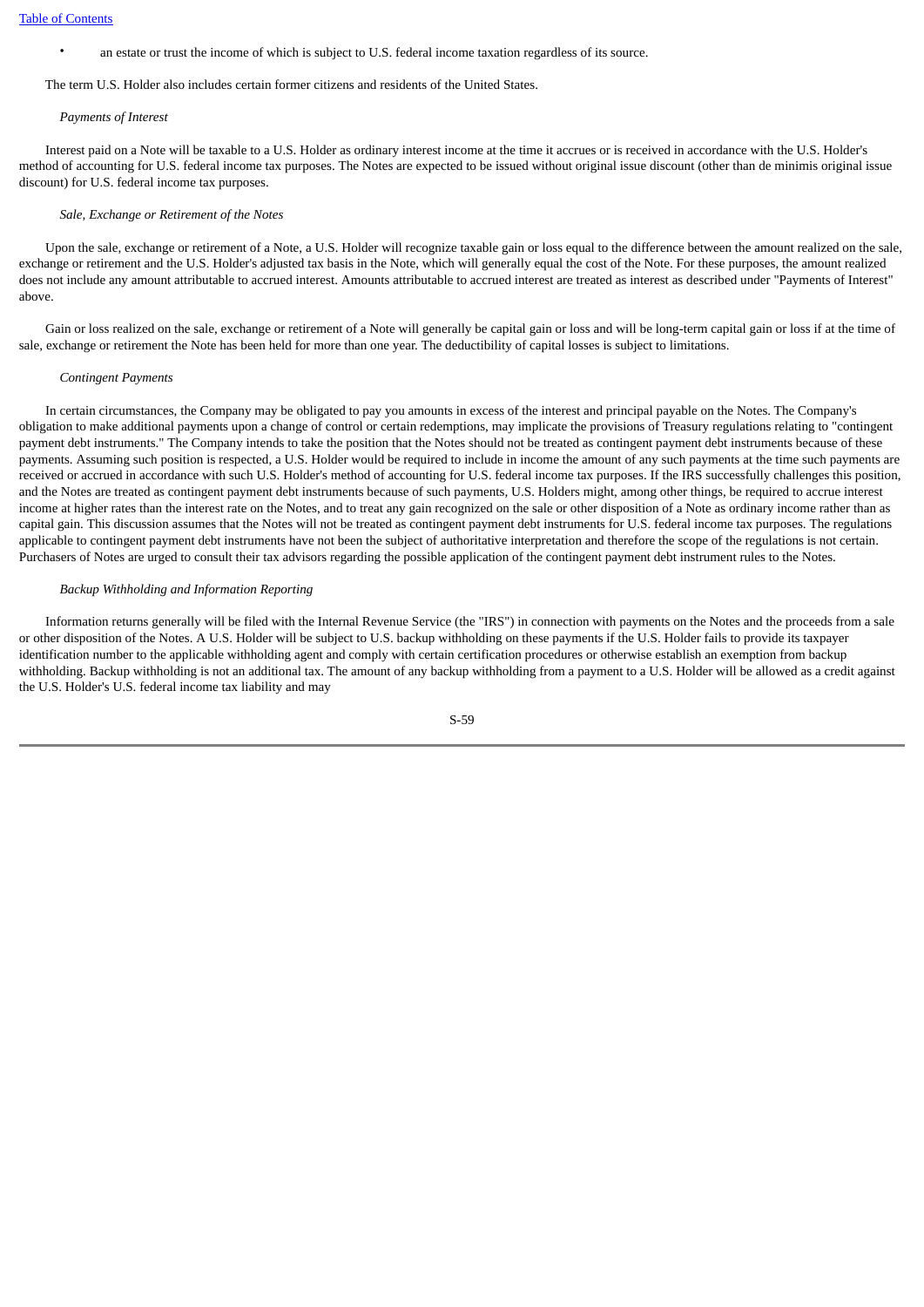entitle the U.S. Holder to a refund, provided that the required information is timely furnished to the IRS.

### **Tax Consequences to Non-U.S. Holders**

As used herein, the term "Non-U.S. Holder" means a beneficial owner of a Note that is, for U.S. federal income tax purposes:

- a nonresident alien individual;
- a foreign corporation; or
- a foreign estate or trust.

 The term "Non-U.S. Holder" does not include a beneficial owner who is an individual present in the United States for 183 days or more in the taxable year of disposition and who is not otherwise a resident of the United States for U.S. federal income tax purposes. Such a beneficial owner is urged to consult his or her own tax advisor regarding the U.S. federal income tax consequences of the sale, exchange or other disposition of a Note.

### *Payments on the Notes*

 Subject to the discussions below concerning backup withholding and FATCA, payments of principal and interest on the Notes to a Non-U.S. Holder will not be subject to U.S. federal withholding tax, provided that, in the case of interest,

- the Non-U.S. Holder does not own, actually or constructively, 10 percent or more of the total combined voting power of all classes of stock of the Company entitled to vote and is not a controlled foreign corporation related, directly or indirectly, to the Company through stock ownership;
- the Non-U.S. Holder is not a bank receiving interest on a loan entered into the ordinary course of its trade or business;
- such interest is not effectively connected with the conduct by the Non-U.S. Holder of a trade or business within the United States; and
- the Non-U.S. Holder of the Note certifies on a properly executed IRS Form W-8 appropriate to the Non-U.S. Holder's circumstances, under penalties of perjury, that it is not a United States person. Special certification rules apply to Notes that are held through foreign intermediaries.

 Subject to the discussion below concerning income of a Non-U.S. Holder that is effectively connected with the conduct of a trade or business in the United States, if a Non-U.S. Holder cannot satisfy the requirements described above, payments of interest on the Notes to such Non-U.S. Holder will generally be subject to a 30 percent U.S. federal withholding tax, unless the Non-U.S. Holder provides the applicable withholding agent with a properly executed IRS Form W-8 appropriate to the Non-U.S. Holder's circumstances claiming an exemption from or reduction in withholding under the benefit of an applicable income tax treaty and complies with any other applicable procedures.

### *Sale, Exchange or Retirement of the Notes*

Subject to the discussion below concerning backup withholding and FATCA, a Non-U.S. Holder of a Note will not be subject to U.S. federal income tax on gain realized on the sale, exchange or retirement of such Note, unless the gain is effectively connected with the conduct by the Non-U.S. Holder of a trade or business in the United States, subject to an applicable income tax treaty providing otherwise, although any amounts attributable to accrued interest will be treated as described above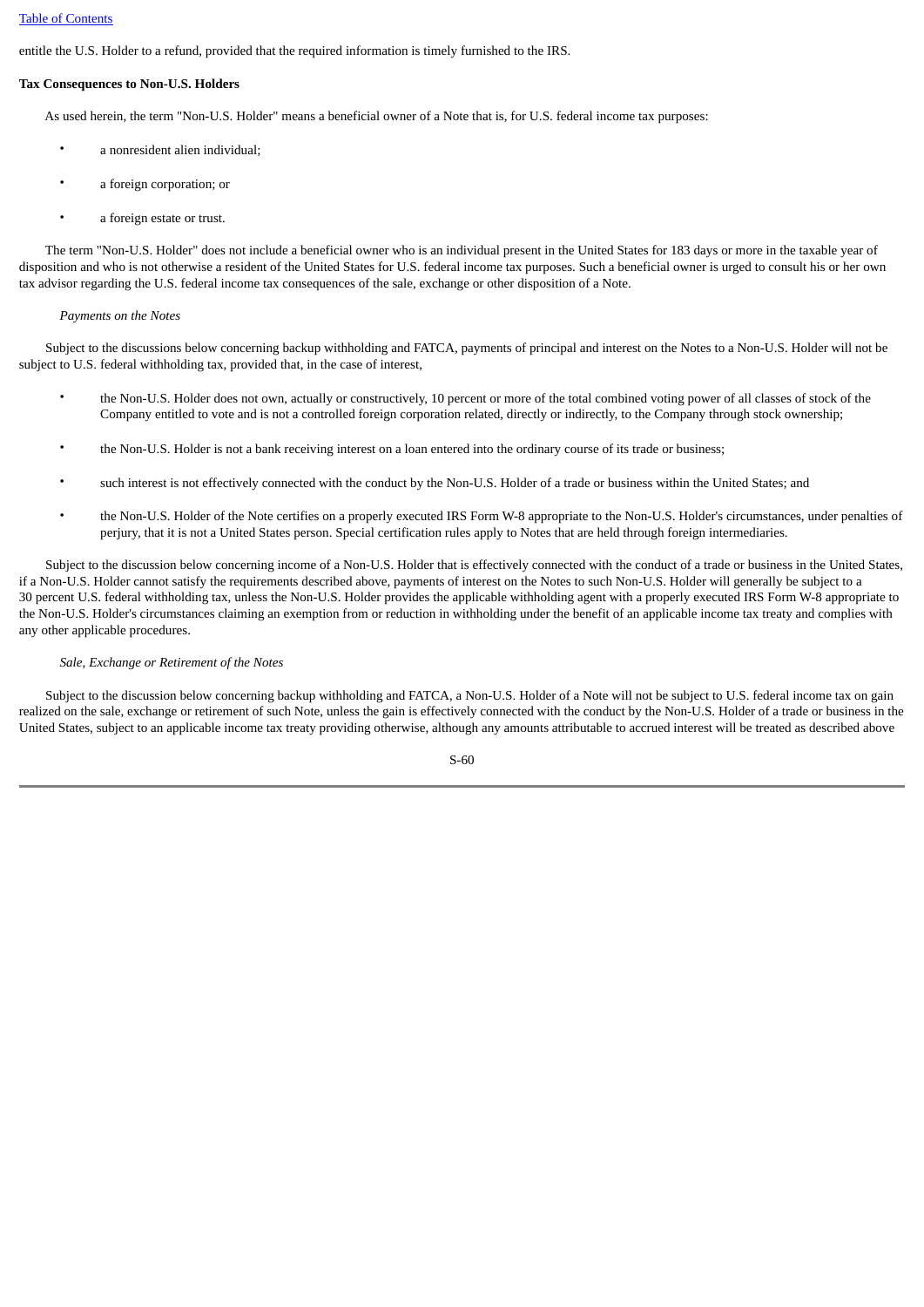under "Payments on the Notes." See the discussion below under "FATCA" regarding withholding under the FATCA rules on gross proceeds of the sale, exchange or retirement of the Notes.

### *Non-U.S. Holder Engaged in a U.S. Trade or Business*

 If a Non-U.S. Holder of a Note is engaged in a trade or business in the United States, and if income or gain on the Note is effectively connected with the conduct of this trade or business (and if required by an applicable income tax treaty, the income or gain is attributable to a permanent establishment or fixed base maintained by the holder in the United States), the Non-U.S. Holder, although exempt from the withholding tax on interest discussed above, will generally be taxed in the same manner as a U.S. Holder (see "Tax Consequences to U.S. Holders" above), subject to an applicable income tax treaty providing otherwise, except that the Non-U.S. Holder will be required to provide to the applicable withholding agent a properly executed IRS Form W-8ECI in order to claim an exemption from withholding tax on interest. These holders should consult their own tax advisors with respect to other U.S. tax consequences of the ownership and disposition of Notes, including the possible imposition of a branch profits tax at a rate of 30% (or a lower treaty rate).

#### *Backup Withholding and Information Reporting*

 Information returns generally will be filed with the IRS in connection with interest payments on the Notes. Copies of the information returns reporting such interest payments and any withholding may also be made available to the tax authorities in the country in which the Non-U.S. Holder resides under the provisions of an applicable income tax treaty. Unless the Non-U.S. Holder complies with certification procedures to establish that it is not a United States person, information returns may be filed with the IRS in connection with the proceeds from a sale or other disposition of the Notes, and the Non-U.S. Holder may be subject to backup withholding on payments on the Notes or on the proceeds from a sale or other disposition of the Notes. Compliance with the certification procedures required to claim the exemption from withholding tax on interest described above will satisfy the certification requirements necessary to avoid backup withholding as well. Backup withholding is not an additional tax. The amount of any backup withholding from a payment to a Non-U.S. Holder will be allowed as a credit against the Non-U.S. Holder's U.S. federal income tax liability and may entitle the Non-U.S. Holder to a refund, provided that the required information is furnished to the IRS.

#### **FATCA**

 Legislation commonly referred to as "FATCA" generally imposes a withholding tax of 30% on payments to certain non-U.S. entities (including financial intermediaries) with respect to certain financial instruments, unless various U.S. information reporting and due diligence requirements have been satisfied. An intergovernmental agreement between the United States and the non-U.S. entity's jurisdiction may modify these requirements. Withholding under these rules (if applicable) applies to payments of interest on the Notes and, after December 31, 2016, to payments of gross proceeds of the sale, exchange or retirement of the Notes. If withholding applies to the Notes, we will not be required to pay any additional amounts with respect to amounts withheld. Non-U.S. Holders, and U.S. Holders holding Notes through a non-U.S. intermediary, should consult their tax advisors regarding the potential application of FATCA to the Notes.

$$
S-61
$$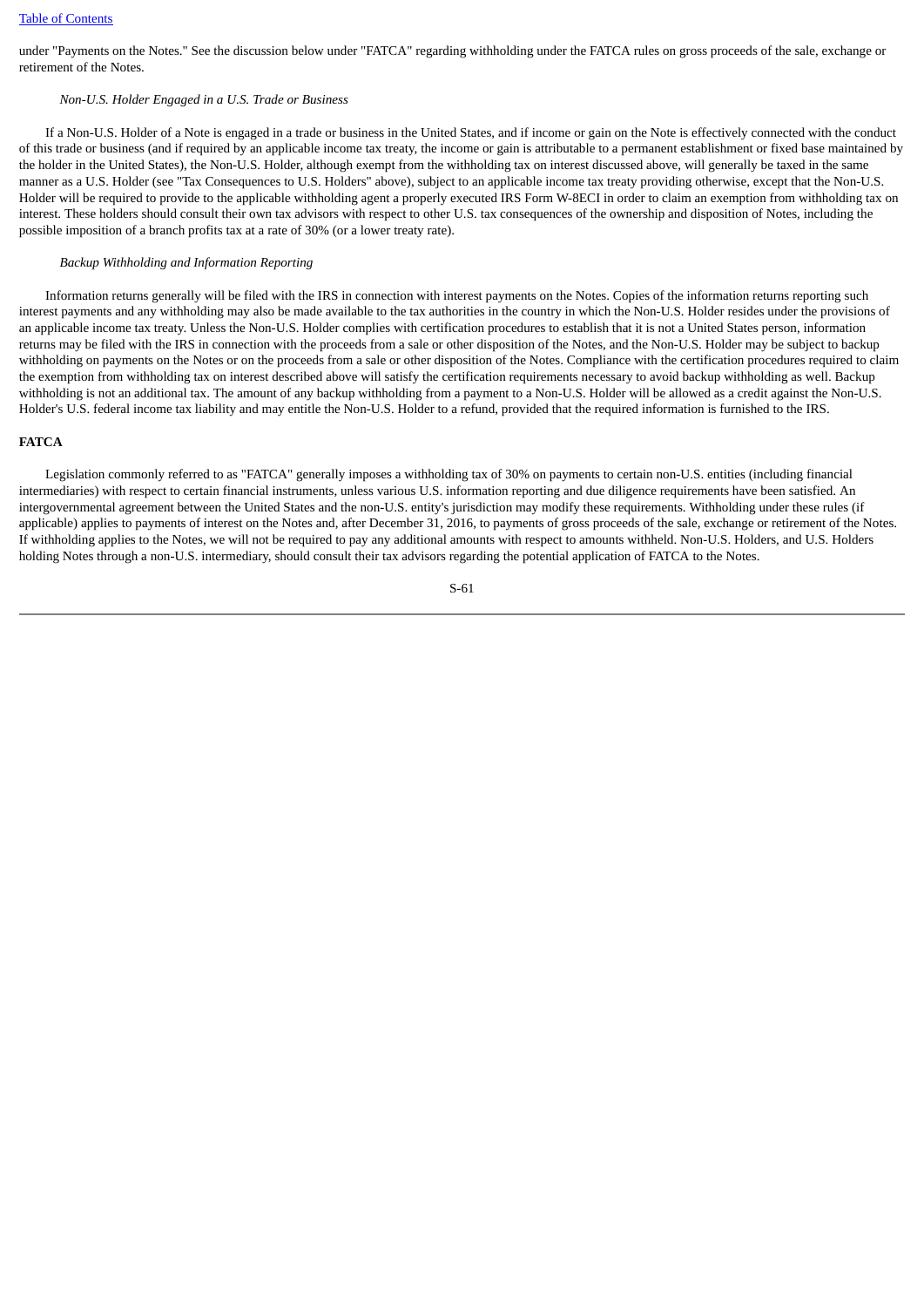### **UNDERWRITING (CONFLICTS OF INTEREST)**

 Sterne, Agee & Leach, Inc. and Cowen and Company, LLC are acting as the representatives of the underwriters of this offering. Subject to the terms and conditions in the underwriting agreement among us and the underwriters, each of the underwriters has agreed, severally and not jointly, to purchase from us, and we have agreed to sell to the underwriters, the aggregate principal amount of Notes set opposite its name below.

| Underwriter                   | Principal<br><b>Amount of Notes</b> |
|-------------------------------|-------------------------------------|
| Sterne, Agee & Leach, Inc.    |                                     |
| Janney Montgomery Scott LLC   |                                     |
| Cowen and Company, LLC        |                                     |
| Wunderlich Securities, Inc.   |                                     |
| Incapital LLC                 |                                     |
| <b>JMP</b> Securities LLC     |                                     |
| Ladenburg Thalmann & Co. Inc. |                                     |
| Total                         |                                     |

 The underwriting agreement provides that the several obligations of the underwriters to purchase the Notes included in this offering are subject to approval of legal matters by counsel and to other conditions. Subject to the terms and conditions set forth in the underwriting agreement, the underwriters have agreed, severally and not jointly, to purchase all of the Notes sold under the underwriting agreement if any of the Notes are purchased. If an underwriter defaults, the underwriting agreement provides that, under the circumstances, the purchase commitments of the nondefaulting underwriters may be increased or the underwriting agreement may be terminated.

 The underwriters propose to offer some of the Notes directly to the public at the public offering price set forth on the cover page of this prospectus supplement and some of the Notes to dealers at the public offering price less a concession not to exceed \$ per Note. The underwriters may allow, and dealers may reallow, a concession not to exceed \$ per Note on sales to other dealers. After the initial offering of the Notes to the public, the underwriters may change the public offering price and concessions. No such change shall change the amount of proceeds to be received by us as set forth on the cover page of this prospectus supplement.

 The amount of the underwriting discount (expressed as a percentage of the principal amount of the Notes) to be paid by us to the underwriters in connection with this offering is %.

We have granted the underwriters an option to purchase up to an additional \$ aggregate principal amount of Notes at the public offering price set forth on the cover page of this prospectus supplement, less the underwriting discount, within 30 days from the date of this prospectus supplement. If the underwriters' option were exercised in full, the total price to the public would be \$ , the total underwriting discount would be \$ and the total proceeds, before deducting expenses, to us would be \$

 Subject to certain exceptions, we have agreed not to directly or indirectly, offer, pledge, sell, contract to sell, grant any option for the sale of, or otherwise transfer or dispose of, any debt securities issued or guaranteed by the Company or any securities convertible into, or exercisable or exchangeable for, debt securities issued or guaranteed by the Company or file any registration statement under the Securities Act with respect to any of the foregoing for a period of 30 days after the date of this prospectus supplement without first obtaining the written consent of the representative of the underwriters. This consent may be given at any time without public notice.

| I  | ٠<br>I |
|----|--------|
| ۰, | $\sim$ |
| ×  |        |
|    |        |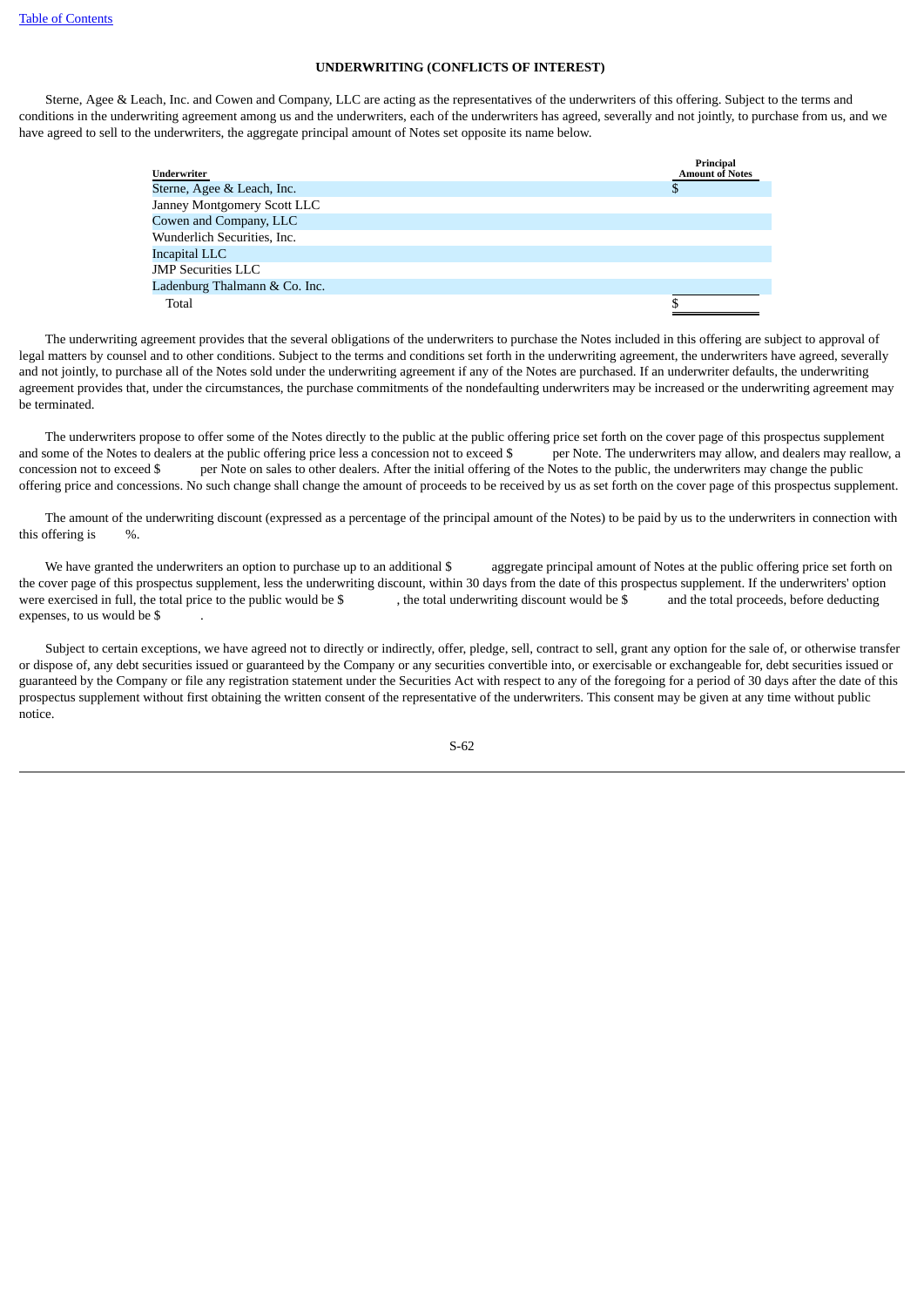Prior to this offering, there has been no public market for the Notes. We intend to apply to list the Notes on The Nasdaq Global Market. If the application is approved, we expect trading in the Notes on The Nasdaq Global Market to begin within 30 days after the original issue date. In order to meet one of the requirements for listing the Notes, the underwriters will undertake to sell the Notes to a minimum of 400 beneficial holders.

 The Notes are a new issue of securities with no established trading market. The representatives of the underwriters have advised us that they intend to make a market in the Notes but are not obligated to do so and may discontinue market making at any time without notice. Neither we nor the underwriters can assure you that the trading market for the Notes will be liquid.

 In connection with this offering, the underwriters may purchase and sell Notes in the open market. These transactions may include over-allotment, covering transactions and stabilizing transactions. Over-allotment involves sales of Notes in excess of the principal amount of Notes to be purchased by the underwriters in the offering, which creates a short position. Covering transactions involve purchase of the Notes in the open market after the distribution has been completed in order to cover short positions. Stabilizing transactions consist of certain bids or purchases of Notes made for the purpose of preventing or retarding a decline in the market price of the Notes while the offering is in progress.

 Any of these activities may have the effect of preventing or retarding a decline in the market price of the Notes. They may also cause the price of the Notes to be higher than the price that otherwise would exist in the open market in the absence of these transactions. The underwriters may conduct these transactions in the overthe-counter market or otherwise. If the underwriters commence any of these transactions, they may discontinue them at any time.

We estimate that our total expenses for this offering, excluding the underwriting discount described above, will be approximately \$508,500 and will be payable by us. In addition, we have agreed to reimburse the underwriters for certain offering expenses incurred by them in an amount of up to \$375,000, subject to certain conditions.

 We have agreed to indemnify the underwriters against certain liabilities, including liabilities under the Securities Act or to contribute to payments the underwriters may be required to make because of any of these liabilities.

The underwriters may, from time to time, engage in transactions with, and perform services for, us in the ordinary course of their business.

 In addition, in the ordinary course of their respective business activities, the underwriters and their affiliates may make or hold a broad array of investments and actively trade debt and equity securities (or related derivative securities) and financial instruments (including bank loans) for their own account and for the accounts of their customers. Such investments and securities activities may involve securities and/or instruments of ours or our affiliates. The underwriters and their affiliates may also make investment recommendations and/or publish or express independent research views in respect of such securities or financial instruments and may hold, or recommend to clients that they acquire, long and/or short positions in such securities and instruments.

 A prospectus in electronic format may be made available on the Internet sites or through other online services maintained by one or more of the underwriters and/or selling group members participating in this offering, or by their affiliates. In those cases, prospective investors may view offering terms online and, depending upon the particular underwriter or selling group member, prospective investors may be allowed to place orders online. The underwriters may agree with us to allocate a limited principal amount of the Notes for sale to online brokerage account holders. Any such allocation for online distributions will be made by the underwriters on the same basis as other allocations.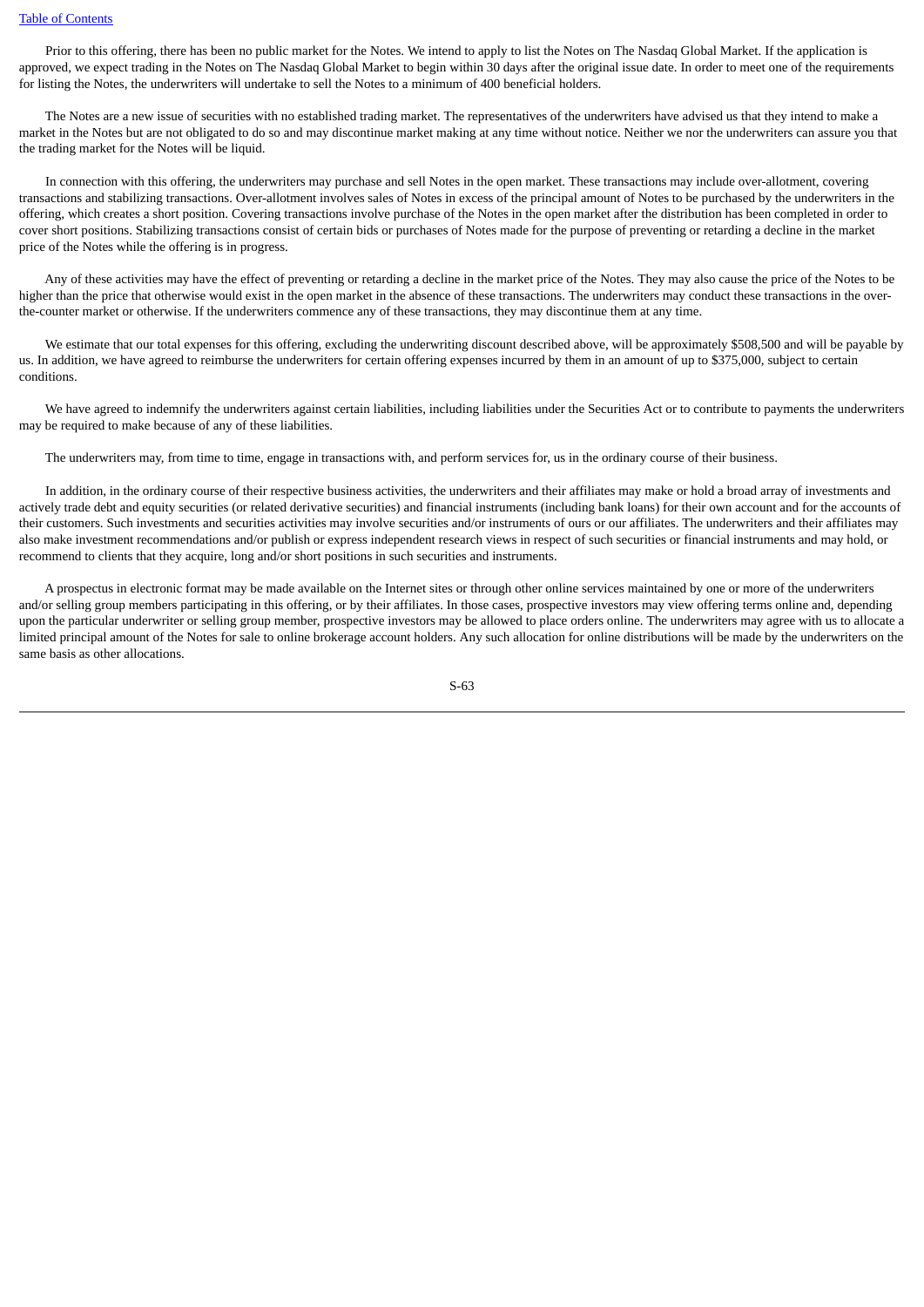Other than the prospectus in electronic format, information contained in any other website maintained by an underwriter or selling group member is not part of this prospectus supplement, the accompanying prospectus or the registration statement of which this prospectus supplement and the accompanying prospectus form a part, has not been endorsed by us and should not be relied on by investors in deciding whether to purchase any Notes.

 It is expected that delivery of the Notes will be made on or about the date specified on the cover page of this prospectus supplement, which will be the business day following the date of this prospectus supplement. Under Rule 15c6-1 of the SEC under the Exchange Act, trades in the secondary market generally are required to settle in three business days, unless the parties to any such trade expressly agree otherwise. Accordingly, the purchasers who wish to trade Notes on the date of this prospectus supplement or the next succeeding business days will be required to specify an alternate settlement cycle at the time of any such trade to prevent failed settlement. Purchasers of Notes who wish to trade Notes on the date of this prospectus supplement or the next succeeding business days should consult their own advisors.

 The Notes offered by this prospectus supplement may not be offered or sold, directly or indirectly, nor may this prospectus supplement or any other offering material or advertisements in connection with the offer and sale of any such Notes be distributed or published in any jurisdiction, except under circumstances that will result in compliance with the applicable rules and regulations of that jurisdiction. Persons into whose procession this prospectus supplement comes are advised to inform themselves about, and to observe any restrictions relating to, the offering and the distribution of this prospectus supplement. This prospectus supplement and the accompanying prospectus do not constitute an offer to sell, or a solicitation of any offer to buy, the Notes offered by this prospectus supplement and the accompanying prospectus in any jurisdiction in which such an offer or a solicitation is unlawful.

#### **Conflicts of Interest**

 Our affiliate, Cowen and Company, LLC, is a member of FINRA and is participating in the distribution of the Notes. The distribution arrangements for this offering comply with the requirements of FINRA Rule 5121 regarding a FINRA member's firm participation in the distribution of securities of an affiliate. In accordance with Rule 5121, no FINRA member firm that has a conflict of interest under Rule 5121 may make sales in this offering to any discretionary account without the prior approval of the customer. Our affiliates, including Cowen and Company, LLC, may use this prospectus supplement and the accompanying prospectus in connection with offers and sales of the Notes in the secondary market. These affiliates may act as principal or agent in those transactions. Secondary market sales will be made at prices related to market prices at the time of sale.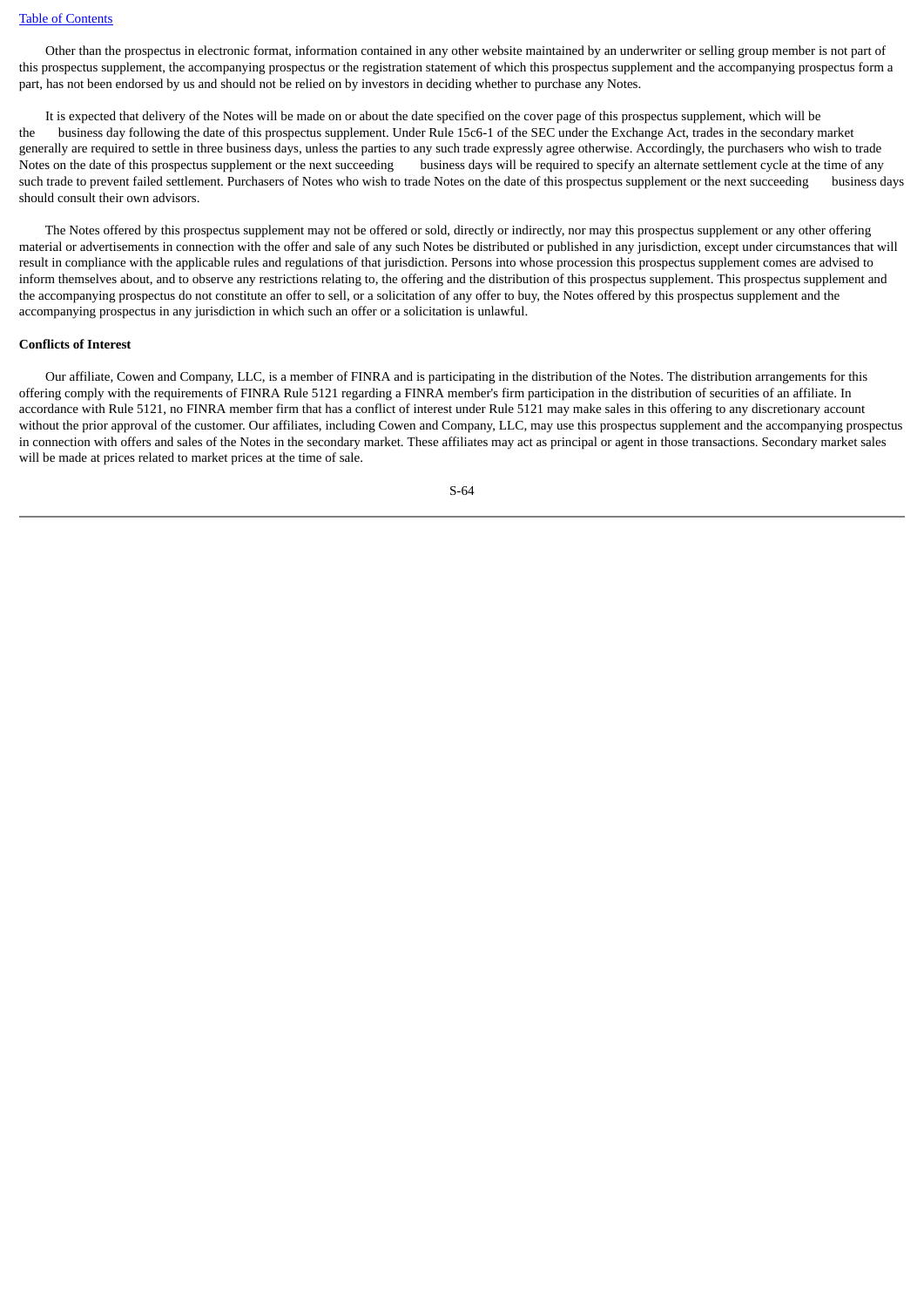### **LEGAL MATTERS**

 The validity of the Notes will be passed upon for us by Willkie Farr & Gallagher LLP, New York, New York. Jack H. Nusbaum, a Senior Partner of Willkie Farr & Gallagher LLP, is a member of our board of directors. Mayer Brown LLP, New York, New York, will pass upon certain legal matters relating to the Notes for the underwriters.

### **EXPERTS**

 The consolidated financial statements and management's assessment of the effectiveness of internal control over financial reporting (which is included in Management's Report on Internal Control over Financial Reporting) incorporated in this prospectus supplement by reference to our Annual Report on Form 10-K for the fiscal year ended December 31, 2013 have been so incorporated in reliance on the report of PricewaterhouseCoopers LLP, an independent registered public accounting firm, given on the authority of said firm as experts in auditing and accounting.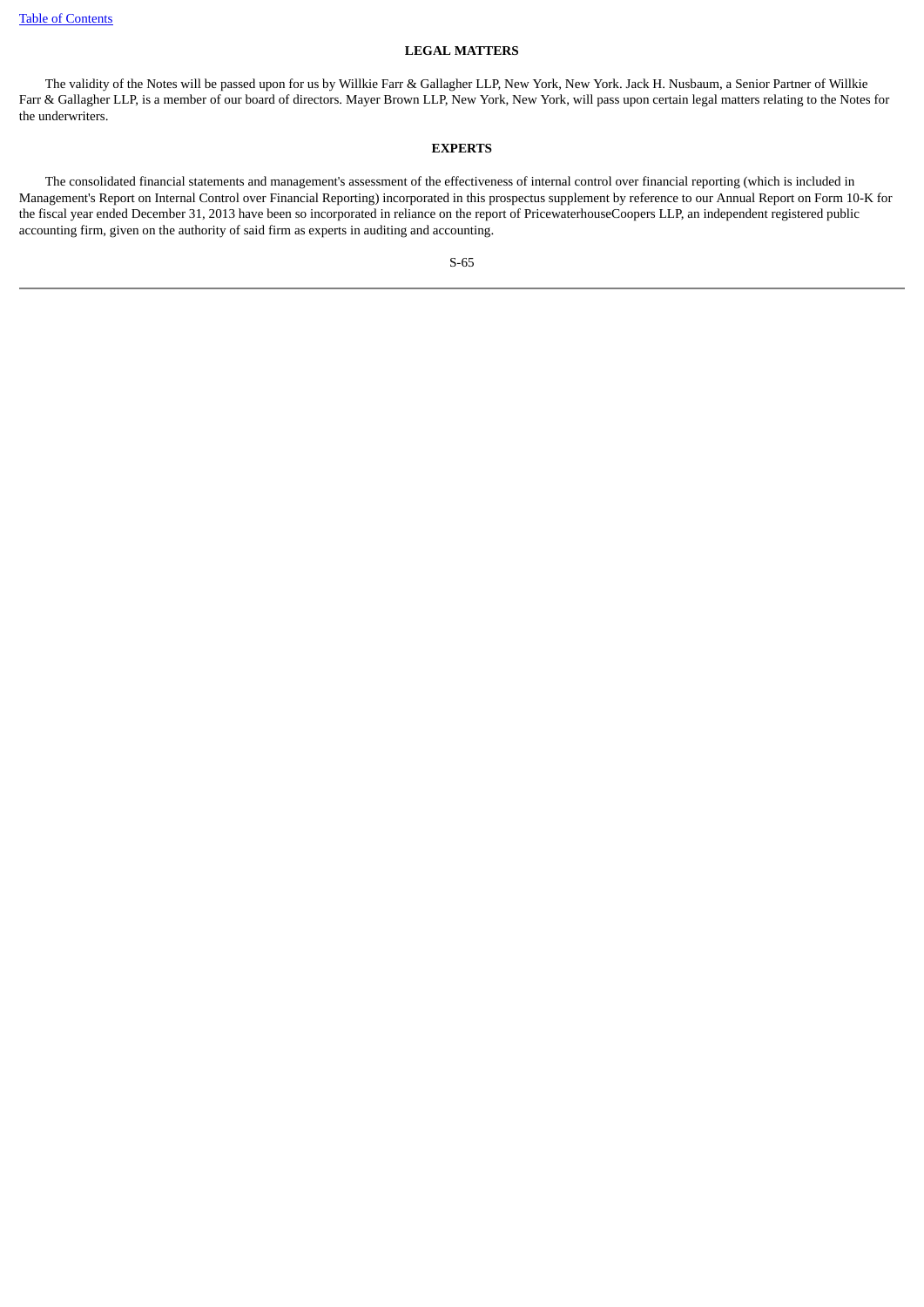**PROSPECTUS**



# **Cowen Group, Inc.**

# **\$ 150,000,000**

# **Debt Securities**

 We may offer and sell debt securities from time to time in one or more series and in amounts, at prices and on terms that we will determine at the time of the offering. These debt securities may be senior or subordinated. The aggregate initial offering price of the debt securities that we will offer will not exceed \$150,000,000.

This prospectus provides you with a general description of the debt securities that may be offered. Each time debt securities are offered, we will provide a prospectus supplement and attach it to this prospectus. The prospectus supplement will contain more specific information about the offering and the terms of the debt securities being offered. The prospectus supplement may also add, update or change information contained in this prospectus. This prospectus may not be used to offer or sell securities without a prospectus supplement describing the method and terms of the offering.

 The debt securities may be offered and sold on a delayed or continuous basis directly by us, through agents, underwriters or dealers as designated from time to time, through a combination of these methods or any other method as provided in the applicable prospectus supplement. See "Plan of Distribution." The prospectus supplement will list any agents, underwriters or dealers that may be involved and the compensation they will receive. The prospectus supplement will also show you the total amount of money that we will receive from selling the securities being offered, after the expenses of the offering.

 You should carefully read this prospectus and any accompanying prospectus supplement, together with the documents we incorporate by reference, before you invest in any of our debt securities.

 **Investing in our debt securities involves risks that are described in the "Risk Factors" section beginning on page 2 of this prospectus, and in the documents incorporated by reference herein.**

 **Neither the Securities and Exchange Commission nor any state securities commission has approved or disapproved of these securities or passed upon the adequacy or accuracy of this prospectus. Any representation to the contrary is a criminal offense.**

The date of this prospectus is August 6, 2014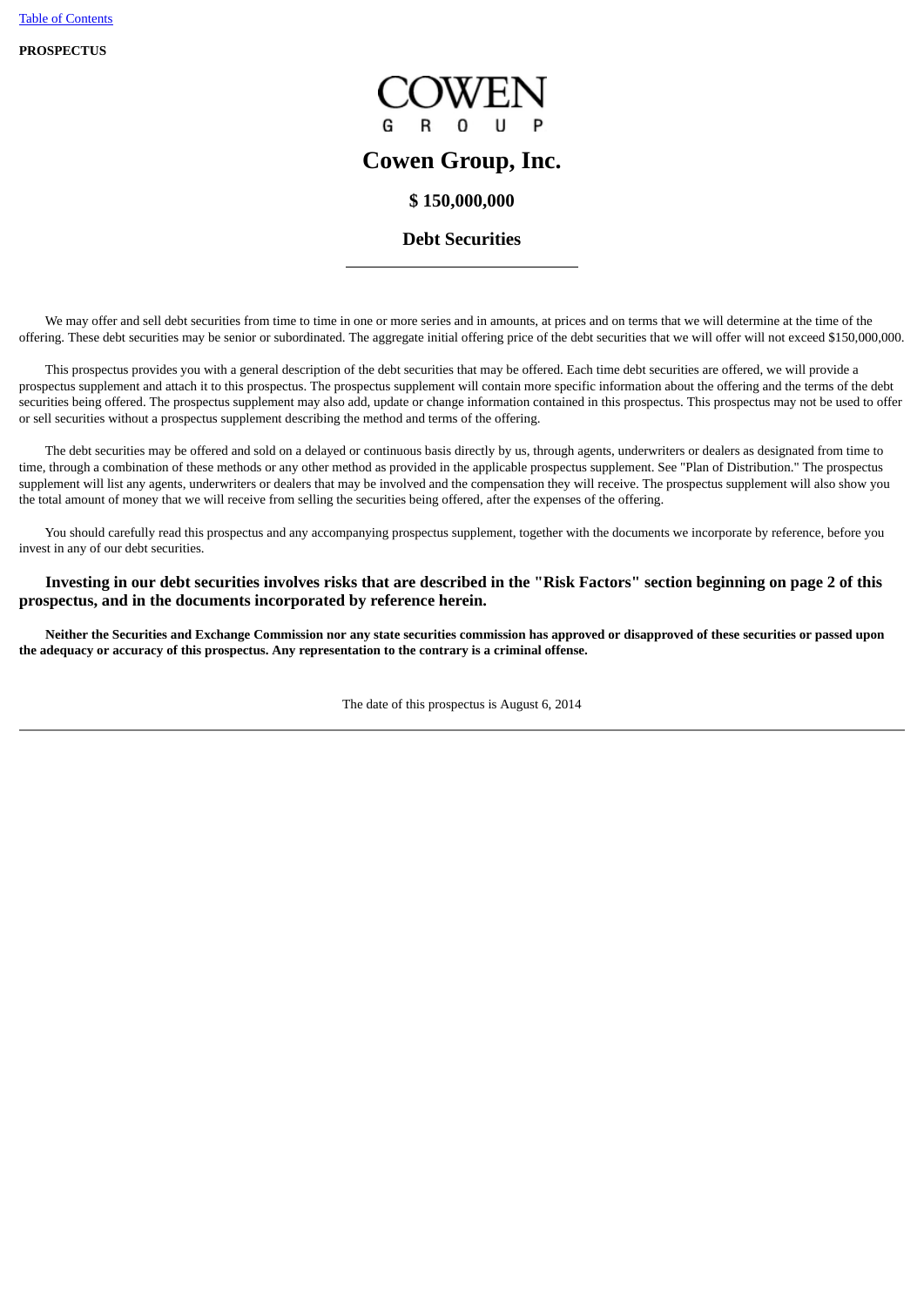## **TABLE OF CONTENTS**

<span id="page-69-0"></span>

| <b>ABOUT THIS PROSPECTUS</b>                               |    |
|------------------------------------------------------------|----|
| CAUTIONARY STATEMENTS REGARDING FORWARD-LOOKING STATEMENTS |    |
| <b>RISK FACTORS</b>                                        |    |
| <b>COWEN GROUP, INC.</b>                                   |    |
| <b>USE OF PROCEEDS</b>                                     |    |
| <b>RATIO OF EARNINGS TO FIXED CHARGES</b>                  |    |
| DESCRIPTION OF DEBT SECURITIES                             |    |
| <b>PLAN OF DISTRIBUTION</b>                                | 14 |
| <b>LEGAL MATTERS</b>                                       | 17 |
| <b>EXPERTS</b>                                             | 17 |
| WHERE YOU CAN FIND MORE INFORMATION                        | 17 |
|                                                            |    |

 References in this prospectus to "we," "us," "our" and the "Company" refer to Cowen Group, Inc. and, unless the context otherwise requires, its consolidated subsidiaries.

i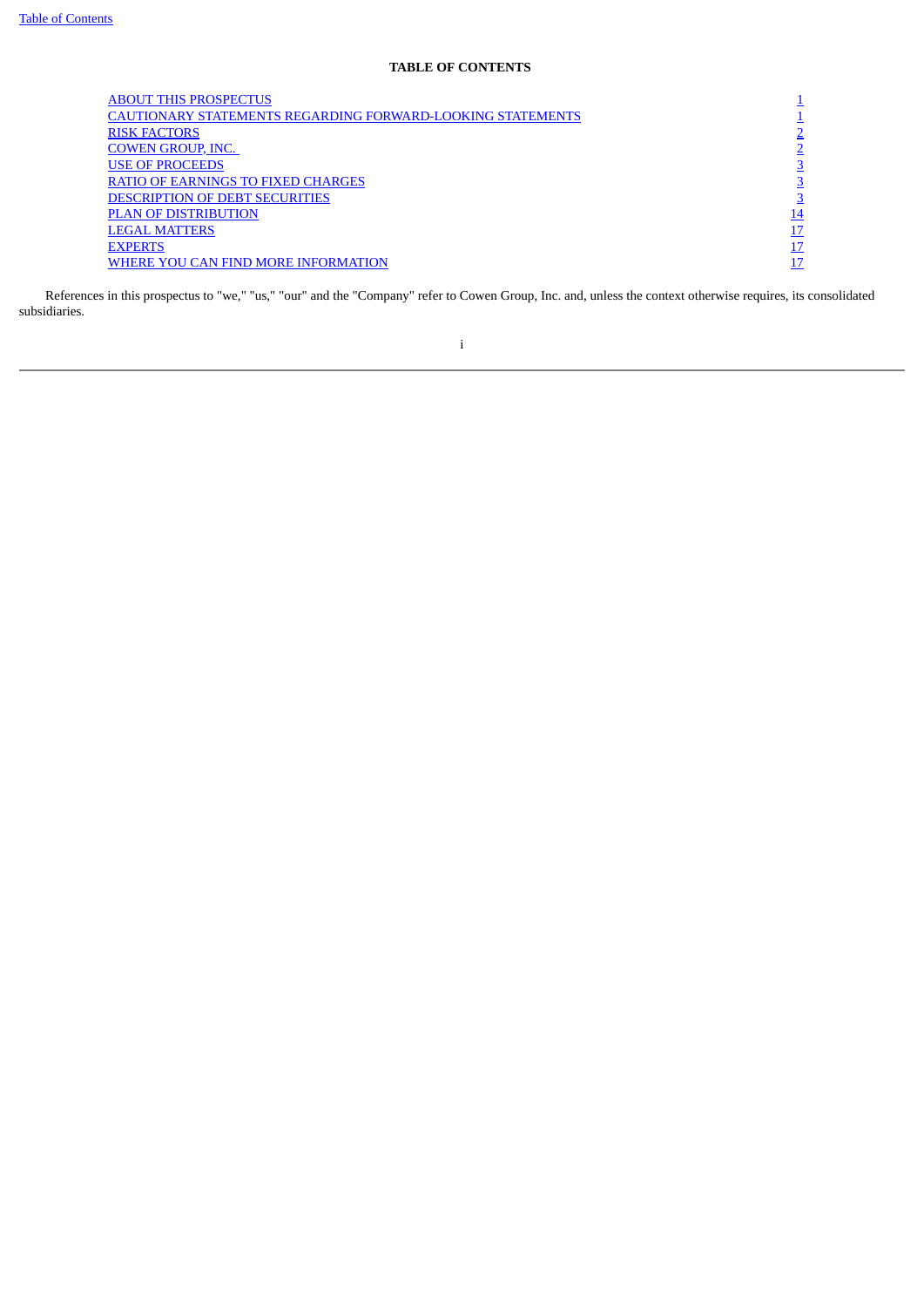### **ABOUT THIS PROSPECTUS**

<span id="page-70-0"></span> This prospectus is part of a registration statement that we filed with the Securities and Exchange Commission (the "SEC") utilizing a "shelf" registration process for the delayed offering and sale of securities pursuant to Rule 415 under the Securities Act of 1933, as amended (the "Securities Act"). Under this shelf registration process, we may offer and sell, from time to time the debt securities described in this prospectus in one or more offerings. This prospectus provides you with a general description of the debt securities we may offer. This prospectus does not contain all of the information set forth in the registration statement as permitted by the rules and regulations of the SEC. For additional information regarding us and the offered debt securities, please refer to the registration statement. Each time we offer debt securities under this prospectus, we will provide a prospectus supplement that will contain specific information about the terms of that offering. We may also add, update or change in a prospectus supplement any information contained in this prospectus. To the extent any statement made in a prospectus supplement or a document incorporated by reference herein after the date hereof is inconsistent with the statements made in this prospectus, the statements made in this prospectus will be deemed modified or superseded by those made in the prospectus supplement or the incorporated document. You should read both this prospectus and any prospectus supplement together with additional information incorporated herein and therein described under the heading "Where You Can Find More Information" before you make any investment decision.

 You should rely only on the information contained in or incorporated by reference in this prospectus, in any accompanying prospectus supplement or in any free writing prospectus filed by us with the SEC. We have not authorized anyone to provide you with different information. We are not making an offer of these debt securities in any jurisdiction where the offer is not permitted. You should not assume that the information contained in or incorporated by reference in this prospectus or any prospectus supplement or in any such free writing prospectus is accurate as of any date other than their respective dates. Our business, financial condition, results of operations and prospects may have changed since the date of this prospectus or of any prospectus supplement, free writing prospectus or document incorporated by reference.

#### **CAUTIONARY STATEMENT REGARDING FORWARD-LOOKING STATEMENTS**

<span id="page-70-1"></span> This prospectus and the documents incorporated herein by reference contain certain forward-looking statements that may constitute "forward-looking statements" within the meaning of the safe harbor provisions of the Private Securities Litigation Reform Act of 1995. In some cases, you can identify these statements by forwardlooking terms such as "may," "might," "will," "would," "could," "should," "expect," "plan," "anticipate," "believe," "estimate," "predict," "project," "possible," "potential," "intend," "seek" or "continue," the negative of these terms and other comparable terminology or similar expressions. In addition, our management may make forward-looking statements to analysts, representatives of the media and others. These forward-looking statements represent only the Company's beliefs regarding future events (many of which, by their nature, are inherently uncertain and beyond our control) and are predictions only, based on our current expectations and projections about future events. There are important factors that could cause our actual results, level of activity, performance or achievements to differ materially from those expressed or implied by the forward-looking statements. In particular, you should consider the risks outlined under Item 1A—"Risk Factors" in our Annual Report on Form 10-K for the year ended December 31, 2013 and subsequent reports we have filed with the SEC.

 Although we believe the expectations reflected in the forward-looking statements are reasonable, we cannot guarantee future results, level of activity, performance or achievements. Moreover, neither we nor any other person assumes responsibility for the accuracy or completeness of any of these forward-looking statements. You should not rely upon forward-looking statements as predictions of future events. We undertake no obligation to update any of these forward-looking statements after the date they are made to conform our prior statements to actual results or revised expectations. Further disclosures that we make on related subjects in our additional filings with the SEC should be consulted.

1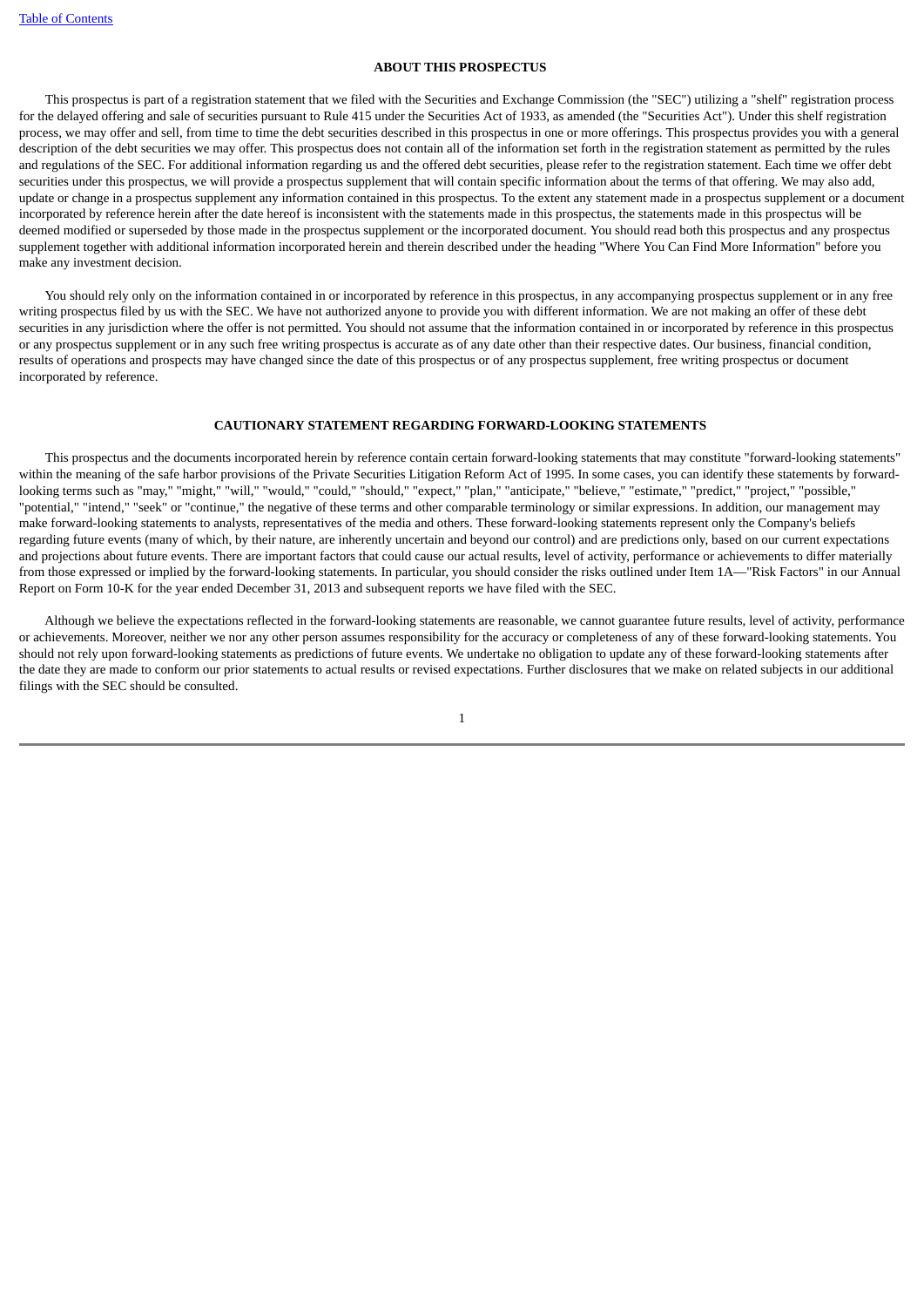### **RISK FACTORS**

<span id="page-71-0"></span> An investment in our securities involves risks. You should consider carefully the risks and uncertainties described under the heading "Risk Factors" in any applicable prospectus supplement and under the caption "Risk Factors" in any of our filings with the SEC pursuant to Sections 13(a), 13(c), 14 or 15(d) of the Securities Exchange Act of 1934, as amended (the "Exchange Act"), which are incorporated herein by reference, before you decide whether to purchase any of our debt securities, specifically the risk factors contained in our most recent Annual Report on Form 10-K and our subsequent Quarterly Report on form 10-Q which are incorporated by reference herein. These risks could materially adversely affect our business, financial condition, results of operations and cash flows, and you may lose part or all of your investment. For more information, see the section of this prospectus titled "Where You Can Find More Information."

#### **COWEN GROUP, INC.**

<span id="page-71-1"></span> *The following highlights information about the registrants and our business contained elsewhere or incorporated by reference in this prospectus. It is not complete and does not contain all of the information that you should consider before investing in any of our debt securities. You should carefully read this prospectus together with the more detailed information incorporated by reference in this prospectus.*

 Cowen Group, Inc. is a diversified financial services firm and, together with its consolidated subsidiaries, provides alternative investment management, investment banking, research, and sales and trading services through its two business segments: Ramius LLC and its affiliates ("Ramius") comprise the Company's alternative investment segment, while Cowen and Company, LLC ("Cowen and Company") and its affiliates comprise the Company's broker-dealer segment. For a discussion of certain financial information broken down by segment, please see the notes to the Company's consolidated financial statements.

 Ramius is an alternative investment platform offering innovative products and solutions across the liquidity spectrum to institutional and private clients. The predecessor to this business was founded in 1994 and, through one of its subsidiaries, has been a registered investment adviser under the Investment Advisers Act of 1940 since 1997. Ramius offers investors access to strategies to meet their specific needs including small-cap activism, healthcare royalties, customized solutions, event driven equity, real estate, long/short credit and managed futures. Ramius focuses on attracting and retaining talented in-house and affiliated investment teams and providing them with institutional infrastructure, robust sales and marketing and industry knowledge. A significant portion of the Company's capital is invested alongside Ramius's alternative investment clients. Our alternative investment business had approximately \$10.6 billion of assets under management as of April 1, 2014.

 Our broker-dealer businesses include research, brokerage and investment banking services to companies and institutional investor clients primarily in our target sectors: healthcare, technology, media and telecommunications, consumer, aerospace and defense, industrials, real estate investment trusts, clean technology, energy, metals and mining, transportation, chemicals and agriculture. We provide research and brokerage services to over 1,000 domestic and international clients seeking to trade securities, principally in our target sectors. Historically, we have focused our investment banking efforts on small to mid-capitalization public companies as well as private companies.

 We were incorporated in the State of Delaware in 2009. Our principal executive offices are located at 599 Lexington Avenue, New York, New York 10022, and our telephone number is (212) 845-7900. Our website address is www.cowen.com. Information contained on our website is not incorporated by reference into this prospectus, and you should not consider information contained on our website as part of this prospectus.

2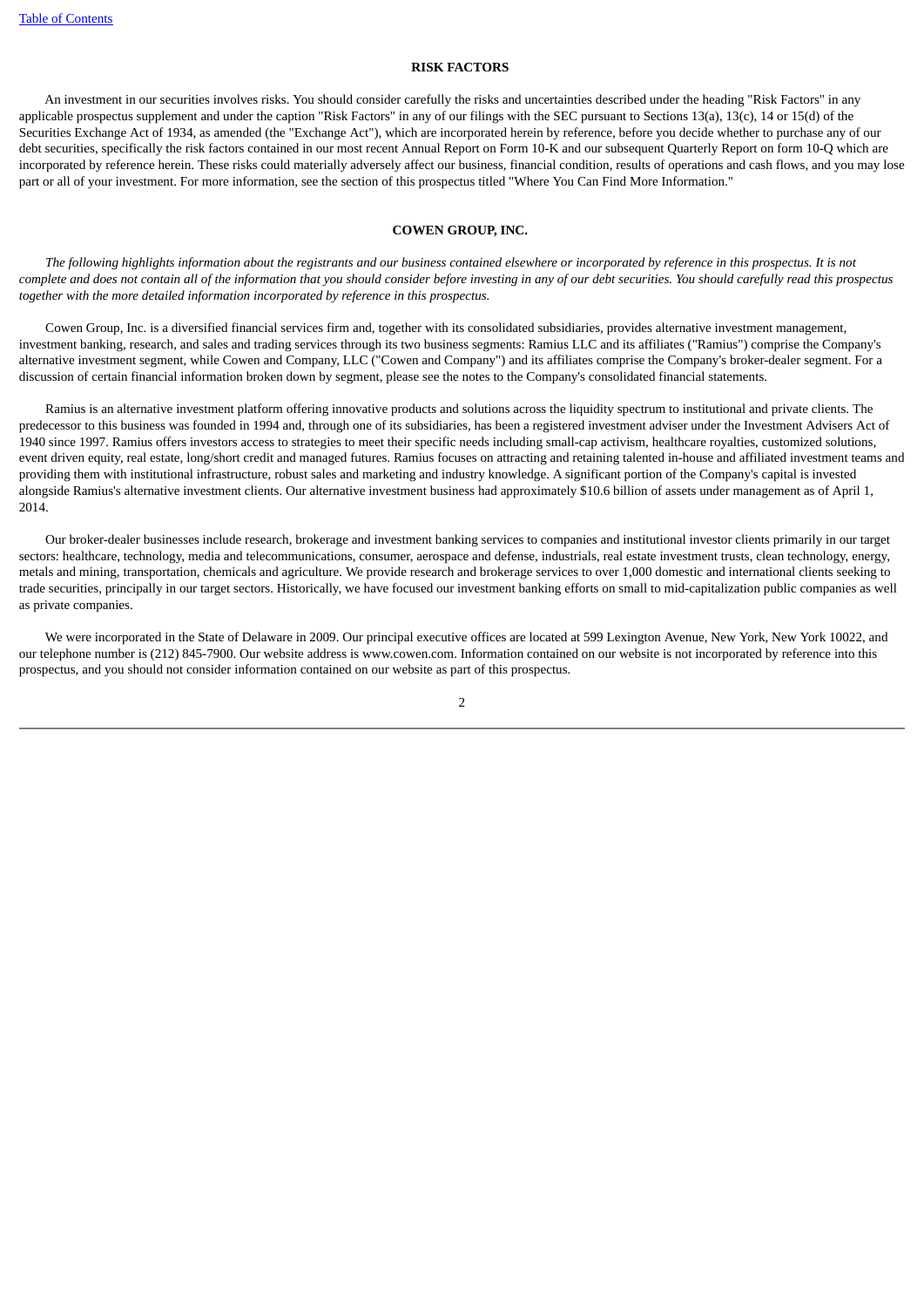#### **USE OF PROCEEDS**

 Unless we specify otherwise in an accompanying prospectus supplement, we will use the net proceeds from the sale of the debt securities offered by this prospectus for general corporate purposes, working capital and capital expenditures.

#### **RATIO OF EARNINGS TO FIXED CHARGES**

 The following table sets forth the ratio of earnings to fixed charges for each of the periods presented. For purposes of computing this ratio, earnings consist of pretax net income (loss) before non-controlling interests and adjustment for income (loss) from equity investees plus fixed charges to the extent that these charges are included in the determination of earnings and distributed income of equity investees. Fixed charges consist of interest expense, amortization of debt discount and capitalized debt costs and the portion of rental expense that represents an appropriate interest factor.

|                                    | <b>Three Months</b><br>Ended | Year ended December 31. |      |      |      |      |
|------------------------------------|------------------------------|-------------------------|------|------|------|------|
|                                    | <b>March 31, 2014</b>        | 2013                    | 2012 | 2011 | 2010 | 2009 |
| Ratio of earnings to fixed charges | 6.83                         | 2.36                    |      |      |      |      |

 For the years ended December 31, 2012, 2011, 2010 and 2009, we had earnings-to-fixed charges deficiencies of approximately \$23,101,000, \$83,818,000, \$26,543,000 and \$7,132,000, respectively.

#### **DESCRIPTION OF DEBT SECURITIES**

The following is a general description of the debt securities that we may offer from time to time. The particular terms of the debt securities offered by us and the extent, if any, to which the general provisions described below may apply to those securities will be described in the applicable prospectus supplement. As you read this section, please remember that the specific terms of a debt security as described in the applicable prospectus supplement will supplement and may modify or replace the general terms described in this section. If there are any differences between the applicable prospectus supplement and this prospectus, the applicable prospectus supplement will control. As a result, the statements we make in this section may not apply to the debt security you purchase.

 The debt securities of a series will be the direct obligation of Cowen Group, Inc. The debt securities offered hereby, consisting of notes, debentures and other evidences of indebtedness, may be issued from time to time in one or more series pursuant to, in the case of senior debt securities, a senior indenture to be entered into between us and the trustee, and in the case of subordinated debt securities, a subordinated indenture to be entered into between us and a trustee to be named therein.

 Because the following is only a summary of selected provisions of the senior indenture, the subordinated indenture and the debt securities, it does not contain all information that may be important to you. This summary is not complete and is qualified in its entirety by reference to the senior indenture, the subordinated indenture, and any supplemental indentures thereto or officer's certificate or board resolution related thereto. We urge you to read the indentures because the indentures, not this description, define the rights of the holders of the debt securities. The senior indenture and the subordinated indenture will be substantially in the forms included as exhibits to the registration statement of which this prospectus is a part. The terms of our debt securities will include those set forth in the indentures, and any supplemental indentures thereto or officers' certificates or board resolutions related thereto, and those made a part of the indentures by the Trust Indenture Act of 1939, as amended (the "Trust Indenture Act").

 Unless we inform you otherwise in the prospectus supplement, "Senior Indebtedness" will mean all of our indebtedness, including guarantees issued by us, unless the indebtedness states that it is not senior to the subordinated debt securities. In this summary description of the debt securities, unless we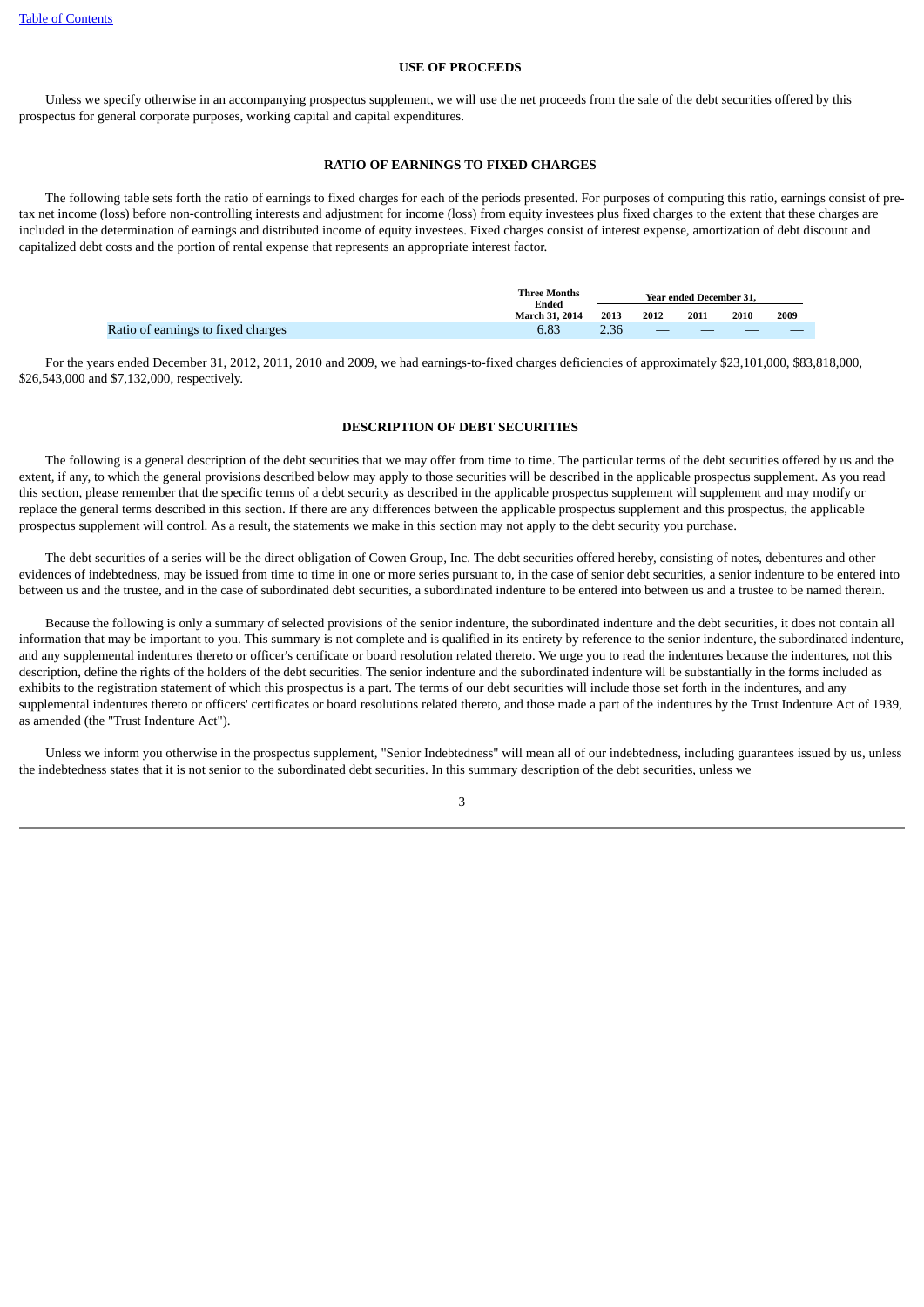state otherwise or the context clearly indicates otherwise, all references to "we," "us," "our" and the "Company" refer to Cowen Group, Inc. only and not to any of its subsidiaries.

## **General**

 Neither indenture limits the amount of debt securities that may be issued under that indenture, and neither indenture limits the amount of other unsecured debt or securities that we may issue. We may issue debt securities under the indentures from time to time in one or more series.

 We are not obligated to issue all debt securities of one series at the same time and, unless otherwise provided in the prospectus supplement, we may reopen a series, without the consent of the holders of the debt securities of that series, for the issuance of additional debt securities of that series.

 When we refer to "debt securities" or a "series of debt securities," we mean, respectively, debt securities or a series of debt securities issued under the applicable indenture. When we refer to a prospectus supplement, we mean the prospectus supplement describing the specific terms of the applicable debt security. The terms used in a prospectus supplement will have the meanings described in this prospectus, unless otherwise specified.

 The senior debt securities will constitute our unsecured and unsubordinated indebtedness and will rank equally in right of payment with all of our other unsecured and unsubordinated indebtedness and senior in right of payment to all of our subordinated indebtedness outstanding from time to time. The debt securities will be effectively subordinated to, and thus have a junior position to, any secured indebtedness we may have with respect to the assets securing that indebtedness. The subordinated debt securities will constitute our unsecured and subordinated obligations and will rank junior to all of our senior indebtedness and may rank equally with or senior to other subordinated indebtedness we may issue from time to time.

 The debt securities will effectively rank junior in right of payment to all liabilities of each of our subsidiaries. Claims of creditors of our subsidiaries generally will have priority with respect to the assets and earnings of such subsidiaries over the claims of our creditors, including holders of any debt securities. Accordingly, any debt securities will be effectively subordinated to creditors, including trade creditors and preferred stockholders, if any, of such subsidiaries.

 Unless we inform you otherwise in the prospectus supplement, neither indenture will contain any covenants or other provisions designed to protect holders of the debt securities in the event we participate in a highly leveraged transaction or upon a change of control. In addition, unless we inform you otherwise in the prospectus supplement, the indentures will not contain provisions that give holders of the debt securities the right to require us to repurchase their securities in the event of a decline in our credit rating for any reason, including as a result of a takeover, recapitalization or similar restructuring or otherwise.

When we refer to "the trustee" we mean the applicable trustee serving in such capacity with respect to the debt securities issued under the related indenture. If two or more persons are acting as trustee with respect to different series of debt securities issued under the same indenture, each of those trustees will be a trustee of a trust under that indenture separate and apart from the trust administered by any other trustee. In that case, except as otherwise indicated in this prospectus, any action described in this prospectus to be taken by the trustee may be taken by each of those trustees only with respect to the one or more series of debt securities for which it is trustee.

 The prospectus supplement relating to any series of debt securities being offered will include specific terms relating to the offering. These terms will include some or all of the following:

- whether the debt securities will be senior or subordinated debt securities;
- the title of the debt securities;

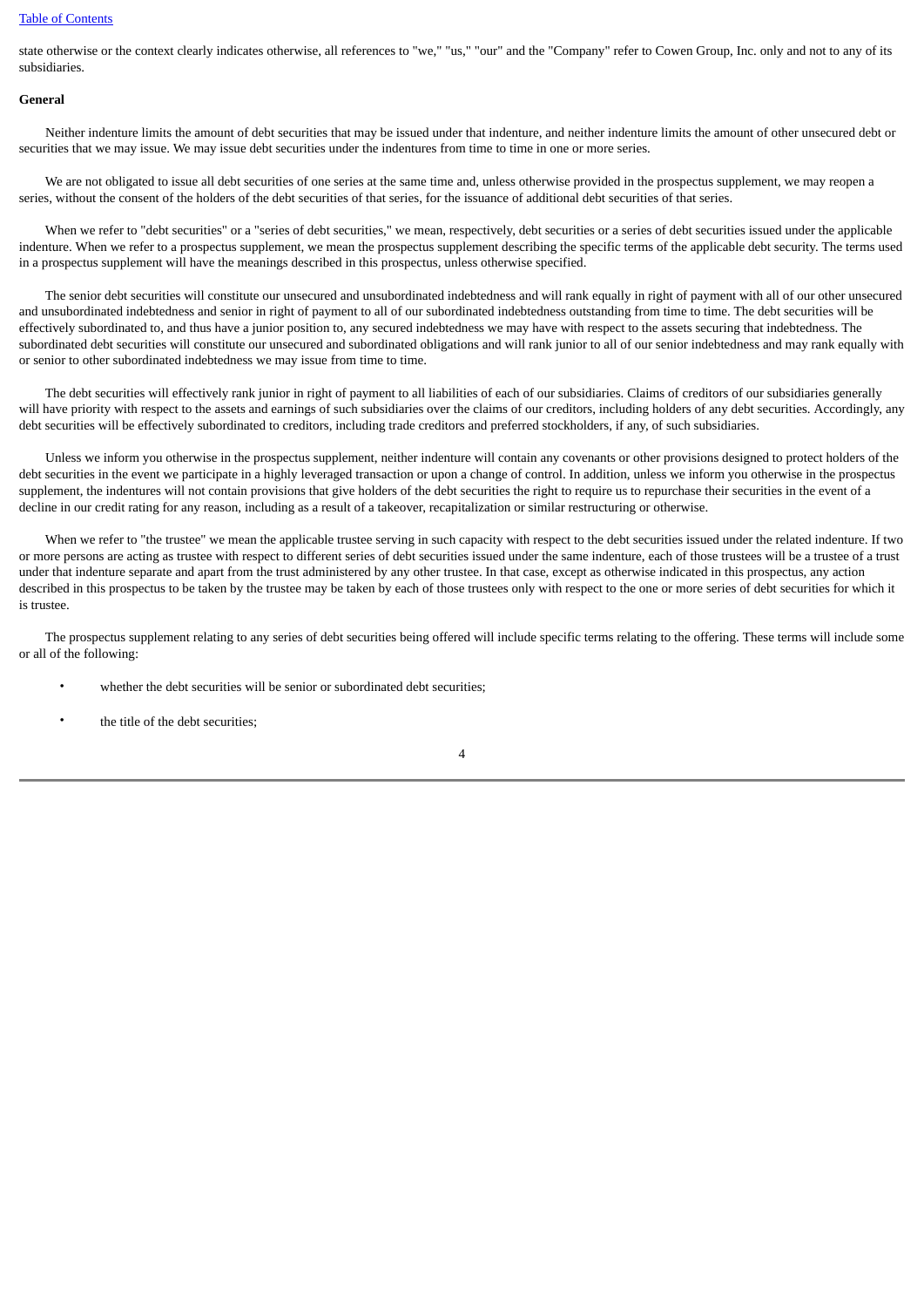- the total principal amount of the debt securities;
- any limit on the aggregate principal amount of the debt securities;
- the purchase price of the debt securities, expressed as a percentage of the principal amount;
- whether we will issue the debt securities in individual certificates to each holder or in the form of temporary or permanent global securities held by a depositary on behalf of holders and the name of the depositary for the debt securities, if other than The Depository Trust Company ("DTC"), and any circumstances under which the holder may request securities in non-global form, if we choose not to issue the debt securities in book-entry form only;
- the date or dates on which the principal of and any premium on the debt securities will be payable;
- any interest rate, the date from which any such interest will accrue, the interest payment dates on which any such interest will be payable, the record dates for any such interest payments and the basis upon which interest will be calculated if other than that of a 360-day year of twelve 30-day months;
- whether and under what circumstances we will pay any additional amounts with respect to the debt securities;
- the place or places where payments on the debt securities will be made and the debt securities may be surrendered for registration of transfer or exchange;
- any provisions for optional redemption or early repayment;
- any sinking fund or other provisions that would obligate us to redeem, purchase or repay the debt securities;
- the denominations in which we will issue the debt securities if other than \$2,000 and integral multiples of \$1,000 in excess thereof;
- whether payments on the debt securities will be payable in foreign currency or another form and whether payments will be payable by reference to any index, formula or other method and the manner in which such amounts are to be determined, and, if applicable, provisions to permit a pledge of obligations other than U.S. government securities and of money in such currency or currencies other than U.S. dollars (or the establishment of other arrangements) to satisfy the requirements for satisfaction and discharge of the applicable indenture with respect to the debt securities of such series;
- the portion of the principal amount of debt securities that will be payable if the maturity is accelerated, if other than the entire principal amount;
- whether the provisions described below under the heading "—Defeasance and Discharge" apply to the debt securities;
- any changes or additions to the events of default or covenants described in this prospectus;
- any restrictions or other provisions relating to the transfer or exchange of debt securities;
- any terms for the conversion or exchange of the debt securities for other securities;
- the relative degree, if any, to which the debt securities of such series shall be senior to or subordinated to other series of debt securities or other indebtedness of ours in right of payment; and
- any other terms of the debt securities, whether in addition to, or by modification or deletion of, the terms described herein or in the applicable indenture.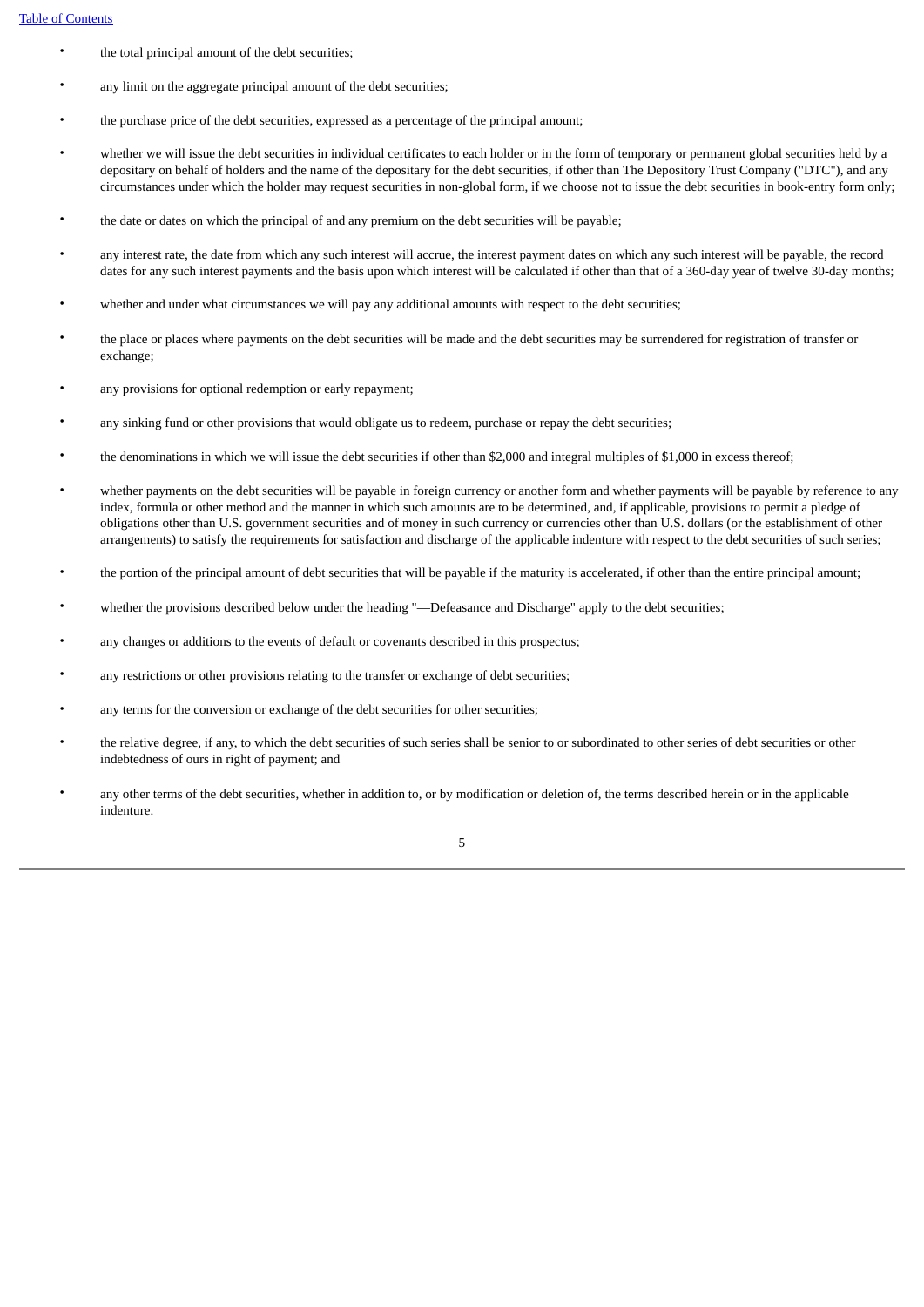We may sell the debt securities at a discount, which may be substantial, below their stated principal amount.

 These debt securities may bear no interest or interest at a rate that at the time of issuance is below market rates. If we sell these debt securities, we will describe in the prospectus supplement any material United States ("U.S.") federal income tax consequences and other special considerations.

 If we sell any of the debt securities for any foreign currency or if payments on the debt securities are payable in any foreign currency, we will describe in the prospectus supplement the restrictions, elections, tax consequences, specific terms and other information relating to those debt securities and the foreign currency.

#### **Merger Covenant**

 Pursuant to the terms of each indenture, we may not consolidate or combine with or merge with or into or, directly or indirectly, sell, assign (excluding any assignment solely as collateral for security purposes under a credit facility but not any outright assignment upon the foreclosure of any such collateral), convey, lease, transfer or otherwise dispose of all or substantially all of our assets to any Person, as defined in that indenture, or Persons in a single transaction or through a series of related transactions, unless:

- we shall be the successor or continuing Person or, if we are not the successor or continuing Person, the resulting, surviving or transferee Person (the "Surviving Entity") is a company organized and existing under the laws of the United States, any State thereof or the District of Columbia that expressly assumes all of our obligations under the debt securities and that indenture pursuant to a supplement thereto executed and delivered to the trustee;
- immediately after giving effect to such transaction or series of related transactions, no event of default has occurred and is continuing under that indenture; and
- we or our Surviving Entity shall have delivered to the trustee an officers' certificate and opinion of counsel stating that the transaction or series of related transactions and any supplement thereto complies with the terms of that indenture and constitutes the legal, valid and binding obligation of us or the Surviving Entity, enforceable against us or the Surviving Entity in accordance with its terms.

 If any consolidation or merger or any sale, assignment, conveyance, lease, transfer or other disposition of all or substantially all of our assets occurs in accordance with the terms of the applicable indenture, the Surviving Entity shall succeed to, and be substituted for, and may exercise every one of our rights and powers under the applicable indenture with the same effect as if such Surviving Entity had been named in our place. We shall (except in the case of a lease) be discharged from all obligations and covenants under that indenture and any debt securities issued thereunder, and may be liquidated and dissolved.

## **Events of Default**

Unless we inform you otherwise in the prospectus supplement, the following are events of default with respect to a series of debt securities:

• the failure to pay any installment of interest on or any additional amounts with respect to any debt security of that series when due and such default continues for 30 days or longer, whether or not, in the case of subordinated debt securities, such payment is prohibited by the subordination provisions of the subordinated indenture;

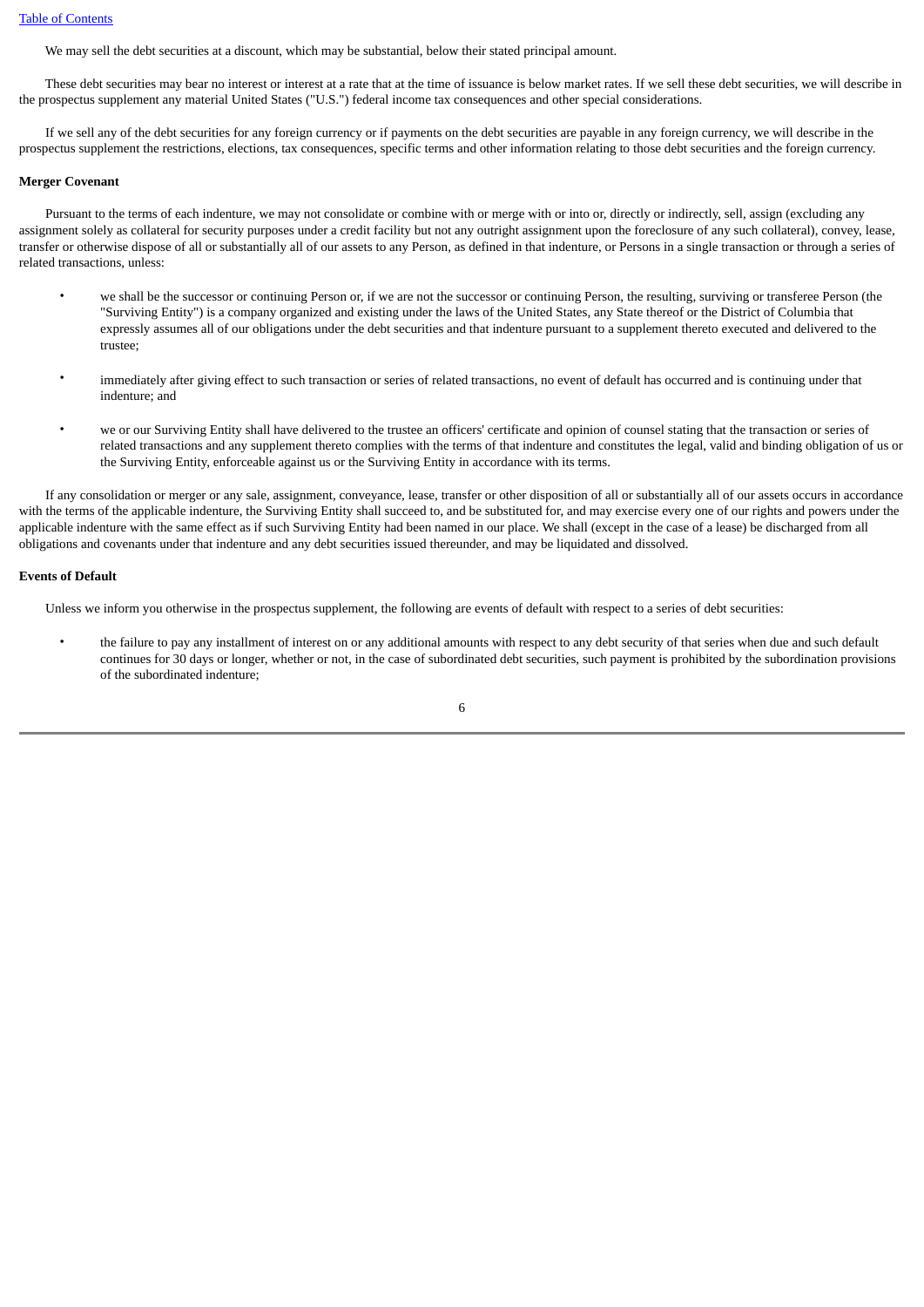- the failure to pay the principal of or any premium on any debt security of that series when due, whether or not, in the case of subordinated debt securities, such payment is prohibited by the subordination provisions of the subordinated indenture;
- the failure to comply with any covenant or agreement in that series of debt securities or the applicable indenture for 60 days after written notice by the trustee or by the holders of at least 25% in principal amount of the outstanding debt securities of that series issued under that indenture (except for our failure to comply with the covenant prohibiting certain consolidations, mergers and sales of assets (described above), which will be an event of default upon receipt by us of such notice);
- the failure to pay at final maturity (giving effect to any applicable grace periods and any extensions thereof) the stated principal amount of any of our or any restricted subsidiary's indebtedness, or the acceleration of the final stated maturity of any such Indebtedness (which acceleration is not rescinded, annulled or otherwise cured within 20 days of receipt of notice of any such acceleration) if the aggregate principal amount of such indebtedness, together with the principal amount of any other such indebtedness in default for failure to pay principal at final stated maturity or which has been accelerated (in each case with respect to which the 20-day period described above has elapsed), aggregates \$50.0 million or more at any time;
- one or more judgments in an aggregate amount in excess of \$50.0 million remain undischarged, unpaid or unstayed for a period of 60 days after the judgment or judgments become final and non-appealable;
- specified events involving bankruptcy, insolvency or reorganization of us or any of our significant subsidiaries, or any group of subsidiaries that, taken as a whole, would constitute a significant subsidiary;
- the failure to deposit any sinking fund payment, when due, in respect of any debt security of that series, whether or not, in the case of subordinated debt securities, such deposit is prohibited by the subordination provisions of the subordinated indenture; and
- any other event of default provided for in that series of debt securities or the applicable indenture and described in the applicable prospectus supplement.

 We may change, eliminate or add to the events of default with respect to any particular series or any particular debt security or debt securities within a series, as indicated in the applicable prospectus supplement. A default under one series of debt securities will not necessarily be a default under any other series.

 If an event of default relating to certain events of our bankruptcy or insolvency occurs, all then outstanding debt securities of that series will become due and payable immediately without further action or notice. At any time after the trustee or the holders have accelerated the applicable debt securities, but before a judgment or decree for payment of the money due has been obtained, the holders of at least a majority in principal amount of those outstanding debt securities may, under certain circumstances, rescind and annul such acceleration.

 If any other event of default for any series of debt securities occurs and is continuing, the trustee may and, at the direction of the holders of at least 25% in aggregate principal amount of the outstanding debt securities of that series shall, declare all of those debt securities to be due and payable immediately by notice in writing to us and, in case of a notice by holders, also to the trustee specifying the respective event of default and that it is a notice of acceleration.

 Holders of a majority in principal amount of any series of outstanding debt securities may, subject to some limitations, waive any past default with respect to that series and the consequences of the default (including without limitation waivers obtained in connection with the purchase of, or tender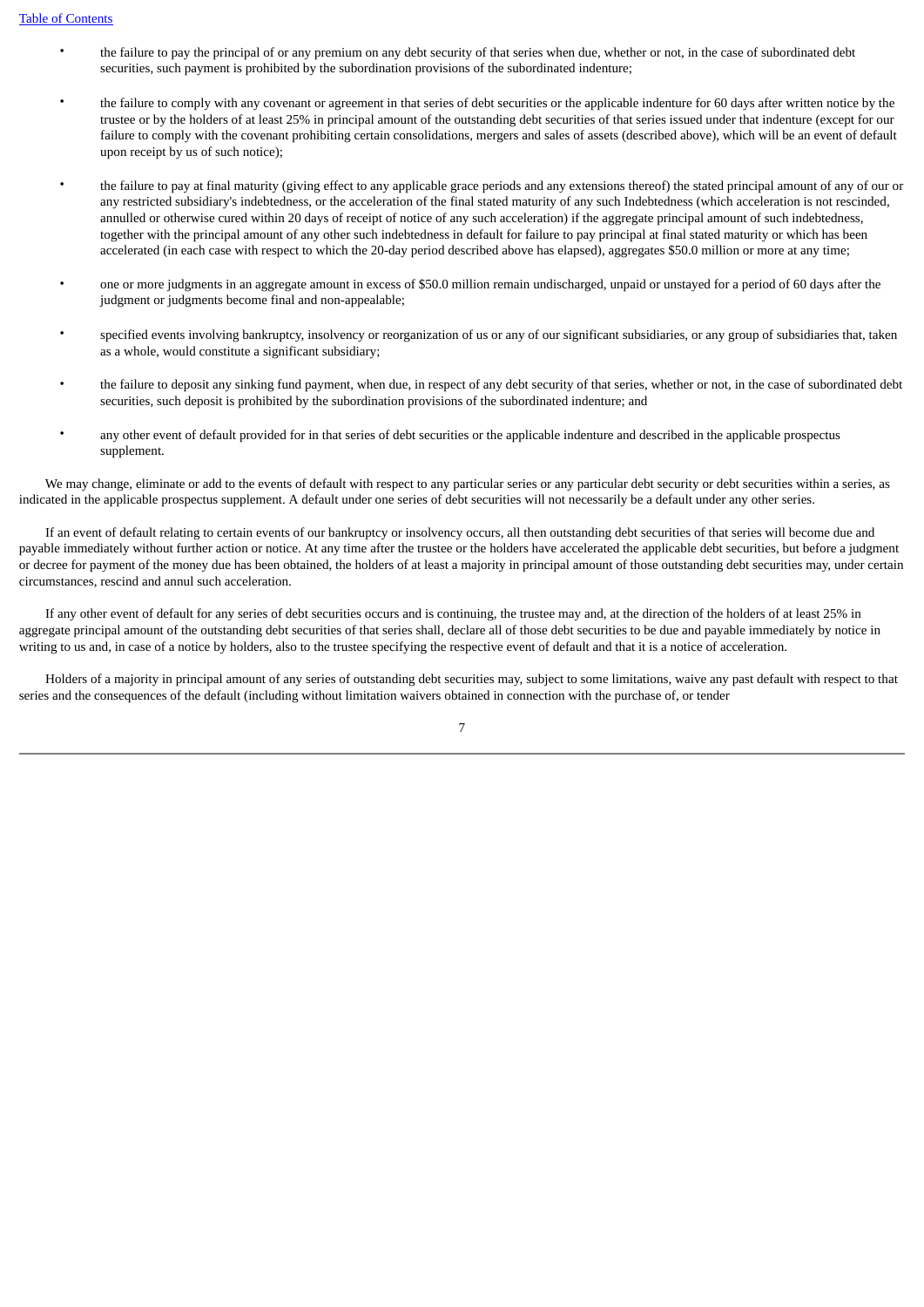offer or exchange offer for, such debt securities). The prospectus supplement relating to any series of debt securities that are original issue discount securities will describe the particular provisions relating to acceleration of a portion of the principal amount of those original issue discount securities upon the occurrence and continuation of an event of default.

Subject to certain limitations, holders of a majority in aggregate principal amount of the outstanding debt securities of any series may direct the trustee in its exercise of any trust or power with respect to that series. The trustee may withhold from holders of the debt securities of any series notice of any continuing default or event of default for such series if it determines that withholding notice is in their interest, except a default or event of default relating to the payment of principal, interest, premium or additional amounts, if any.

 Subject to the provisions of the applicable indenture relating to the duties of the trustee, in case an event of default for any series occurs and is continuing, the trustee will be under no obligation to exercise any of the rights or powers under the indenture at the request or direction of any holders of debt securities of that series unless such holders have offered to the trustee indemnity or security satisfactory to it against any loss, liability or expense. Except to enforce the right to receive payment of principal, premium or additional amounts, if any, or interest when due, no holder of debt securities of a series may pursue any remedy with respect to the indenture or the debt securities unless:

- such holder has previously given the trustee notice that an event of default is continuing with respect to that series;
- holders of at least 25% in aggregate principal amount of the debt securities of that series have requested the trustee to pursue the remedy;
- such holders have offered the trustee security or indemnity satisfactory to it against any loss, liability or expense;
- the trustee has not complied with such request within 60 days after the receipt of the request and the offer of security or indemnity; and
- holders of a majority in aggregate principal amount of the debt securities of that series have not given the trustee a direction inconsistent with such request within such 60-day period.

 Holders of a debt security are entitled at any time, however, to bring a lawsuit for the payment of money due on a debt security on or after its stated maturity (or, if a debt security is redeemable, on or after its redemption date).

 With respect to subordinated debt securities, all the remedies available upon the occurrence of an event of default under the subordinated debt indenture will be subject to the restrictions on the subordinated debt securities described below under "—Subordination."

 Book-entry and other indirect owners should consult their banks or brokers for information on how to give notice or direction to or make a request for the trustee and how to declare or cancel an acceleration of the maturity.

 We are required to deliver to the trustee annually a statement regarding compliance with the indenture. Upon our becoming aware of any default or event of default, we are required within 30 days after the occurrence to deliver to the trustee a statement specifying such default or event of default.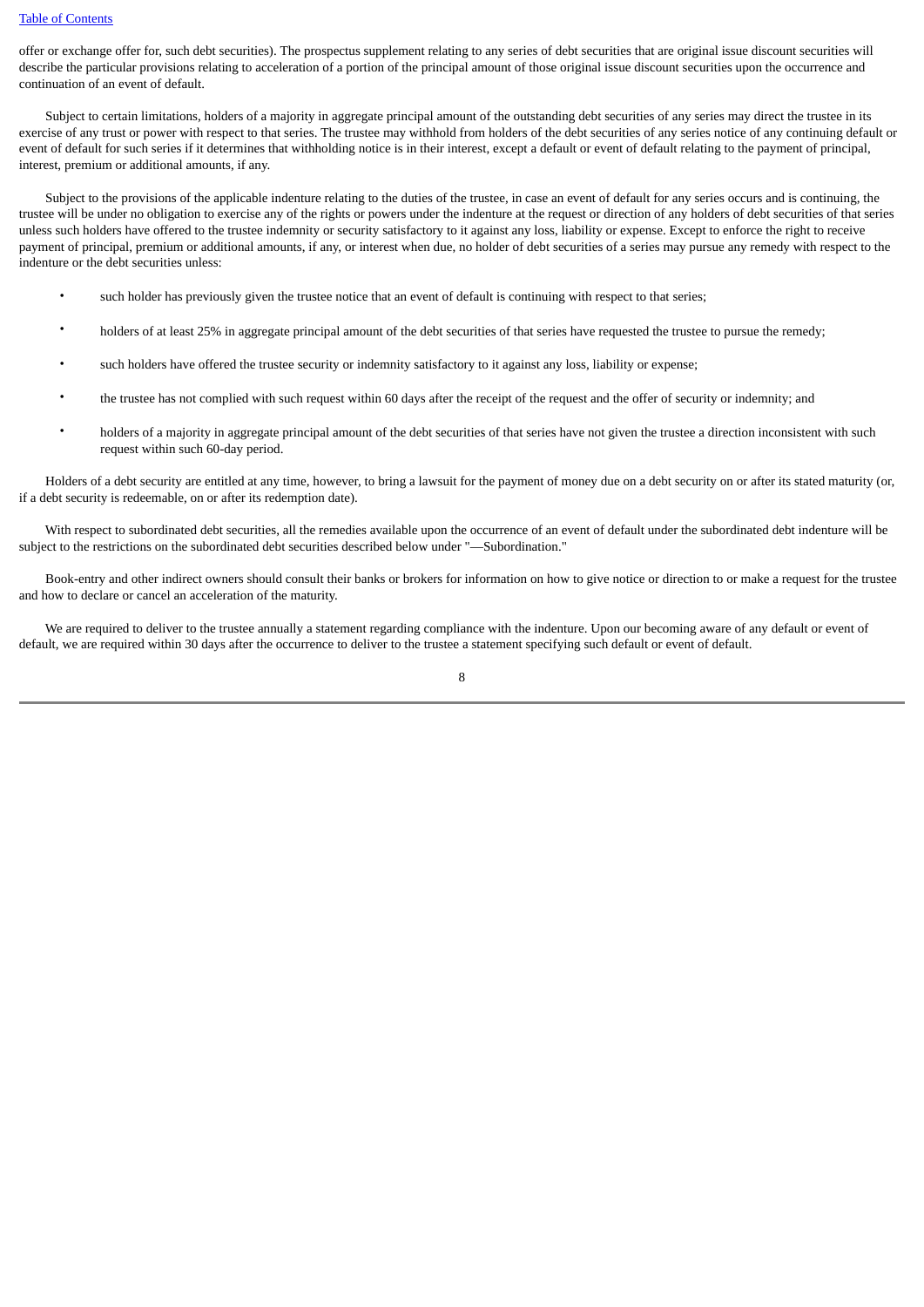#### **Subordination**

 The subordinated debt securities will, to the extent set forth in the subordinated indenture, be subordinate in right of payment to the prior payment in full of all Senior Indebtedness (defined below). In the event of:

- any insolvency or bankruptcy case or proceeding, or any receivership, liquidation, reorganization or other similar case or proceeding in connection therewith, relative to us or to our creditors, as such, or to our assets;
- any voluntary or involuntary liquidation, dissolution or other winding up of ours, whether or not involving insolvency or bankruptcy; or
- any assignment for the benefit of creditors or any other marshalling of assets and liabilities of ours;

then and in any such event the holders of Senior Indebtedness will be entitled to receive payment in full of all amounts due or to become due on or in respect of all Senior Indebtedness, or provision will be made for such payment in cash, before the holders of the subordinated debt securities are entitled to receive or retain any payment on account of principal of, or any premium or interest on, or any additional amounts with respect to, subordinated debt securities, and to that end the holders of Senior Indebtedness will be entitled to receive, for application to the payment thereof, any payment or distribution of any kind or character, whether in cash, property or securities, including any such payment or distribution which may be payable or deliverable by reason of the payment of any other indebtedness of ours being subordinated to the payment of subordinated debt securities, which may be payable or deliverable in respect of subordinated debt securities in any such case, proceeding, dissolution, liquidation or other winding up event.

 By reason of such subordination, in the event of our liquidation or insolvency, holders of Senior Indebtedness and holders of other obligations of ours that are not subordinated to Senior Indebtedness may recover more, ratably, than the holders of subordinated debt securities.

 The subordination will not affect our obligation, which will be absolute and unconditional, to pay, when due, the principal of and any premium and interest on the subordinated debt securities. In addition, the subordination will not prevent the occurrence of any default under the subordinated indenture.

Subject to the payment in full of all Senior Indebtedness, the rights of the holders of subordinated debt securities will be subrogated to the rights of the holders of Senior Indebtedness to receive payments or distributions of cash, property or securities of ours applicable to such Senior Indebtedness until the principal of, any premium and interest on, and any additional amounts with respect to, subordinated debt securities have been paid in full.

 No payment of principal, including redemption and sinking fund payments, of or any premium or interest on or any additional amounts with respect to the subordinated debt securities may be made:

- if any Senior Indebtedness of ours is not paid when due and any applicable grace period with respect to such default has ended and such default has not been cured or waived or ceased to exist; or
- if the maturity of any Senior Indebtedness of ours has been accelerated because of a default.

 The subordinated indenture does not limit or prohibit us from incurring additional Senior Indebtedness, which may include indebtedness that is senior to subordinated debt securities, but subordinate to our other obligations. The senior debt securities will constitute Senior Indebtedness under the subordinated indenture.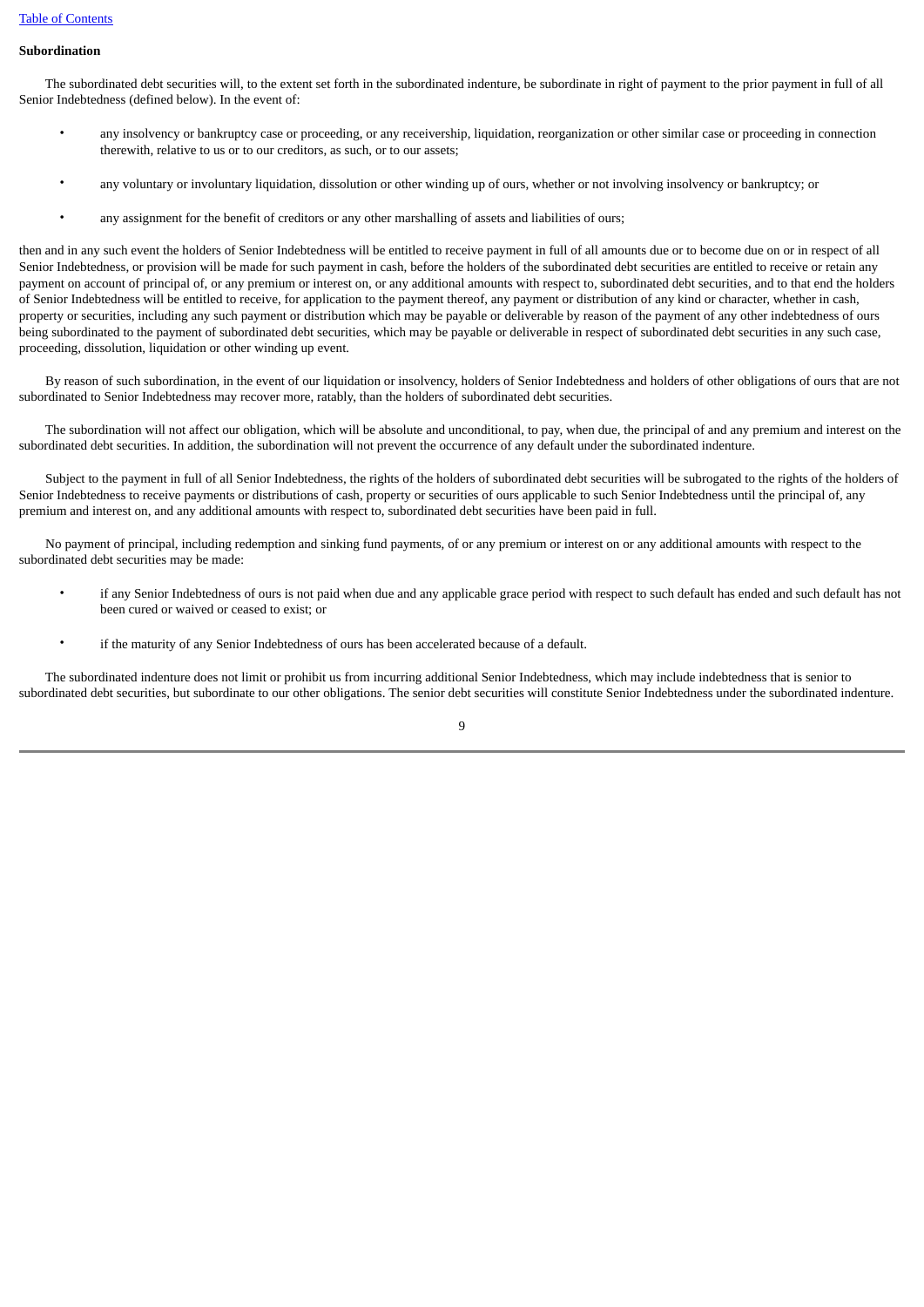The term "Senior Indebtedness" means all indebtedness of ours outstanding at any time, except:

- the subordinated debt securities;
- indebtedness as to which, by the terms of the instrument creating or evidencing the same, it is provided that such indebtedness is subordinated to or ranks equally with the subordinated debt securities;
- indebtedness of ours owed to an affiliate of ours;
- interest accruing after the filing of a petition initiating any bankruptcy, insolvency or other similar proceeding unless such interest is an allowed claim enforceable against us in a proceeding under federal or state bankruptcy laws; and
- our trade accounts payable.

 Such Senior Indebtedness will continue to be Senior Indebtedness and be entitled to the benefits of the subordination provisions irrespective of any amendment, modification or wavier of any term of such Senior Indebtedness.

 The subordinated indenture provides that the foregoing subordination provisions, insofar as they relate to any particular series of subordinated debt securities, may be changed prior to such issuance. Any such change would be described in the related prospectus supplement.

#### **Modification and Waiver**

 Except as provided in the next four succeeding paragraphs or as may otherwise be provided pursuant to an indenture for all or any particular debt securities of any series, an indenture and the debt securities issued under that indenture may be amended or supplemented with the consent of the holders of at least a majority in aggregate principal amount of the then outstanding debt securities of each series issued under that indenture affected by the change, voting as separate classes for this purpose, and any existing default or event of default or compliance with any provision of an indenture or the debt securities may be waived with the consent of the holders of a majority in aggregate principal amount of the then outstanding debt securities of each series issued under the same indenture affected by the waiver, voting as separate classes for this purpose.

 Without the consent of each holder of debt securities of the series affected, an amendment, supplement or waiver may not (with respect to any debt securities of such series held by a non-consenting holder):

- reduce the principal amount of debt securities whose holders must consent to an amendment, supplement or waiver;
- reduce the principal of any debt security or change its stated maturity, or alter the provisions relating to the redemption or repurchase of such debt securities;
- reduce the rate of or change the time for payment of interest on any debt security;
- waive a default or event of default in the payment of principal of, or interest or premium, or any additional amounts, if any, on, the debt securities (except a rescission of acceleration of the debt securities by the holders of at least a majority in aggregate principal amount of the then outstanding debt securities of that series and a waiver of the payment default that resulted from such acceleration);
- make payments on any debt security payable in currency other than as originally stated in the debt security;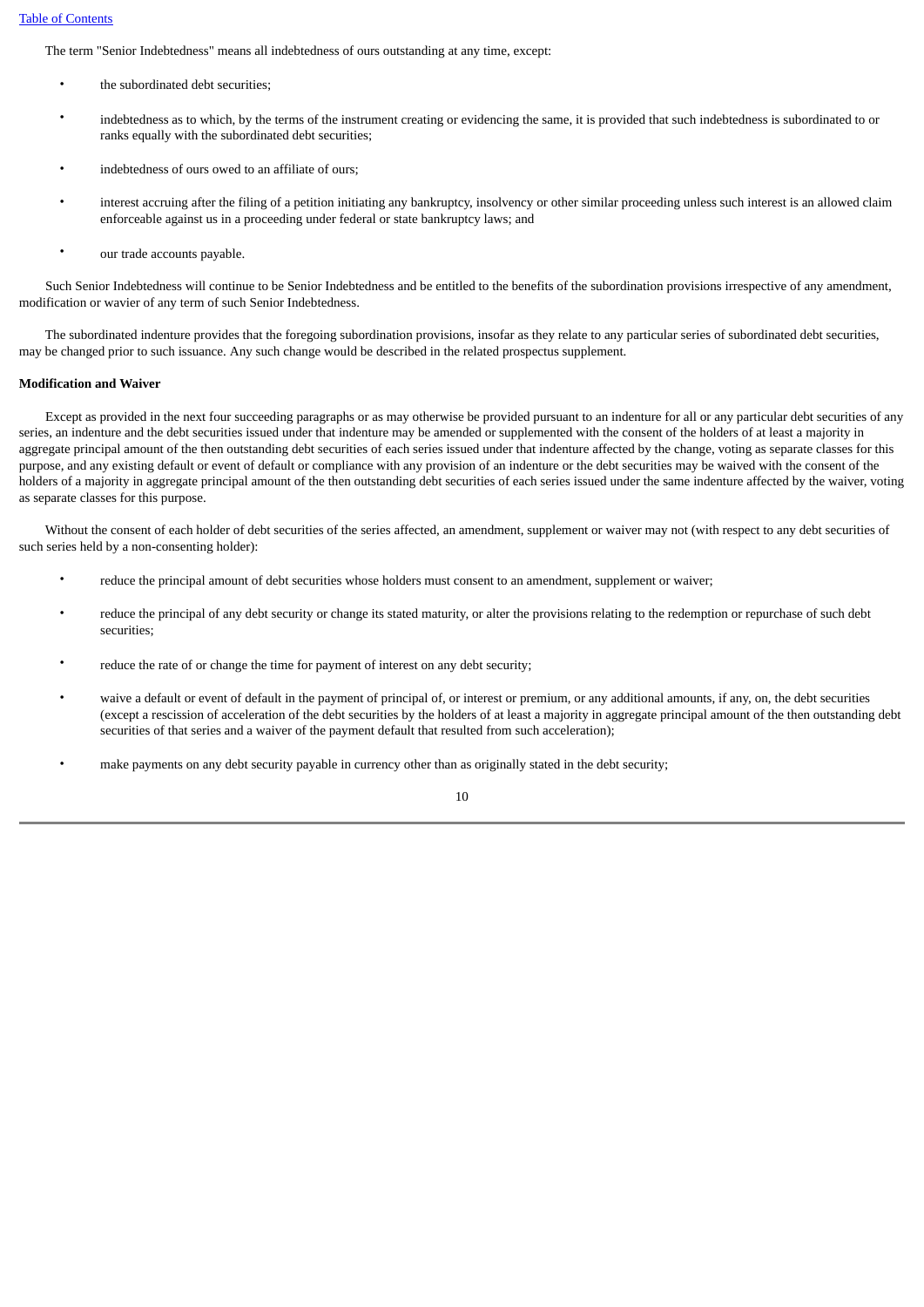- make any change in the provisions of the indenture relating to waivers of past defaults or the rights of holders of debt securities to receive payments of principal of, or interest or premium, if any, on the debt securities;
- waive a redemption payment with respect to any debt securities;
- impair a holder's right to sue for payment of any amount due on its debt security;
- make any change in the preceding amendment, supplement and waiver provisions; or
- with respect to the subordinated indenture, modify the provisions relating to the subordination of any subordinated debt security in a manner adverse to the holder of that security, in each case, except as may otherwise be provided pursuant to such indenture for all or any particular debt securities of any series.

 We may not amend the subordinated indenture to alter the subordination of any outstanding subordinated debt securities without the written consent of each holder of Senior Indebtedness then outstanding who would be adversely affected (or the group or representative thereof authorized or required to consent thereto pursuant to the instrument creating or evidencing, or pursuant to which there is outstanding, such Senior Indebtedness), except as may otherwise be provided pursuant to such indenture for all or any particular debt securities of any series. In addition, we may not modify the subordination provisions of the indenture related to subordinated debt securities in a manner that would adversely affect the subordinated debt securities of any one or more series then outstanding in any material respect, without the consent of the holders of a majority in aggregate principal amount of each affected series then outstanding, voting as separate classes, except as may otherwise be provided pursuant to such indenture for all or any particular debt securities of any series.

 Book-entry and other indirect owners should consult their banks or brokers for information on how approval may be granted or denied if we seek to change an indenture or any debt securities or request a waiver.

 We and the trustee may supplement or amend each indenture or the debt securities without notice to or the consent of any holders of debt securities issued under that indenture in certain circumstances, including:

- to cure any ambiguity, defect or inconsistency;
- to provide for uncertificated debt securities in addition to or in place of certificated debt securities;
- to establish the form or terms of debt securities of any series as permitted by that indenture;
- to provide for the assumption of our obligations to holders of debt securities in the case of a merger or consolidation or sale of all or substantially all of our properties or assets, as applicable;
- to make any change that would provide any additional rights or benefits to the holders of debt securities or that does not adversely affect the legal rights under that indenture of any such holder;
- to comply with requirements of the SEC in order to effect or maintain the qualification of that indenture under the Trust Indenture Act;
- to add to our covenants for the benefit of the holders of all or any series of debt securities, or to surrender any right or power herein conferred upon us;
- to add additional events of default with respect to all or any series of debt securities;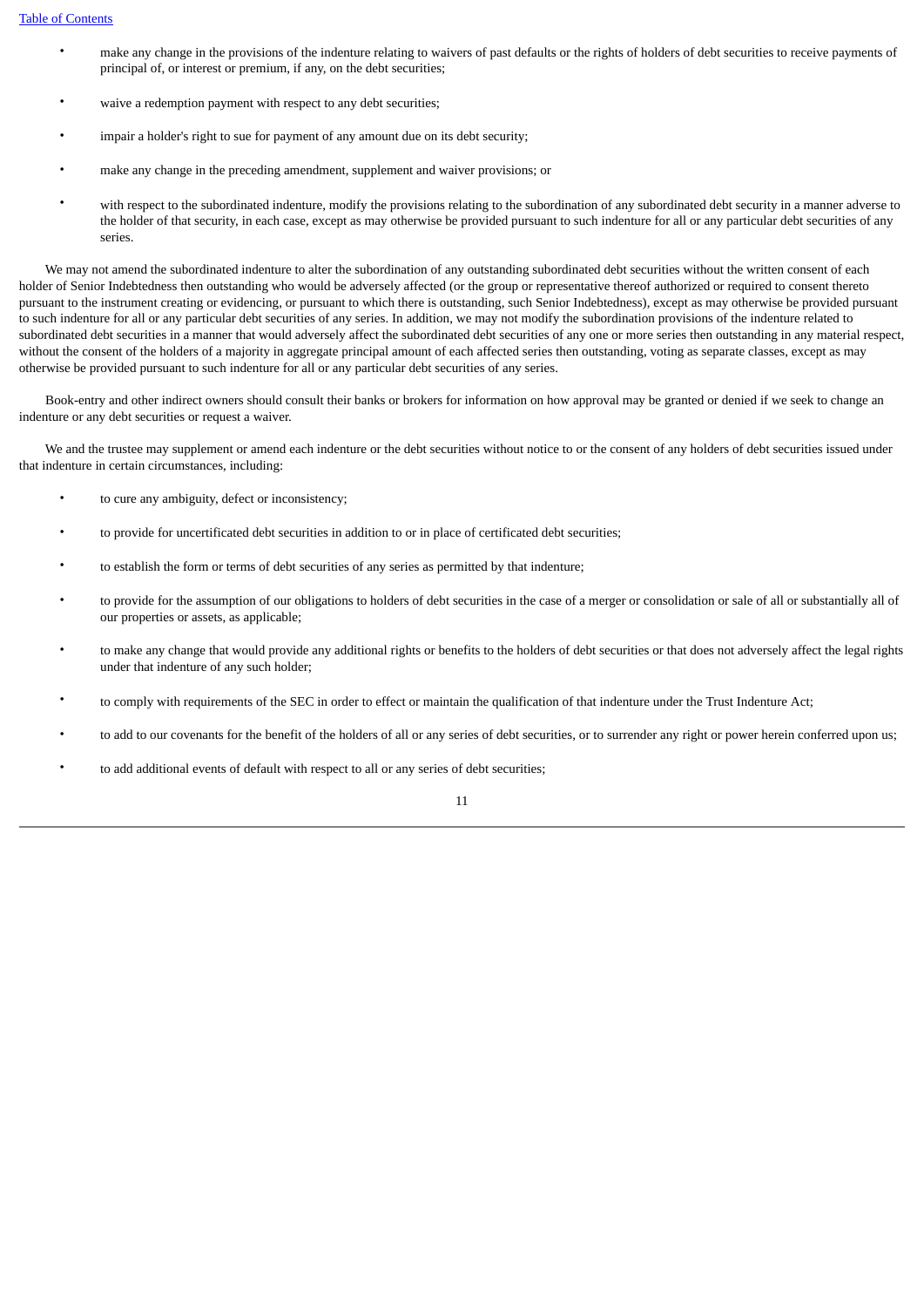- to change or eliminate any of the provisions of that indenture; provided that any such change or elimination will become effective only when there is no outstanding debt security of any series created prior to the execution of such amendment or supplemental indenture that is adversely affected in any material respect by such change in or elimination of such provision;
- to supplement any provision of that indenture to permit or facilitate the defeasance and discharge of any series of debt securities so long as any action does not adversely affect the interest of holders of securities of that or any other series in any material respect;
- to secure the debt securities;
- to evidence and provide for the acceptance under that indenture of a successor trustee, each as permitted under the indenture and to add to or change any of the provisions of that indenture as shall be necessary to provide for or facilitate the administration of the trusts thereunder by more than one trustee; or
- to conform the text of that indenture or any debt securities to the description thereof in any prospectus or prospectus supplement of us with respect to the offer and sale of such debt securities, to the extent that such provision is inconsistent with a provision of the indenture or the debt securities, in each case, except as may otherwise be provided pursuant to such indenture for all or any particular debt securities of any series, as set forth in an officer's certificate.

#### **Defeasance and Discharge**

#### *Defeasance*

When we use the term defeasance, we mean discharge from some or all of our obligations under an indenture.

 If we deposit with the trustee under an indenture any combination of money or government securities sufficient, in the opinion of an independent firm of certified public accountants, to make payments on the debt securities of a series issued under that indenture on the dates those payments are due, then, at our option, either of the following will occur:

- we will be discharged from all of our obligations with respect to the debt securities of that series ("legal defeasance"); or
- we will no longer have any obligation to comply with specified restrictive covenants with respect to the debt securities of that series and other specified covenants under that indenture or any supplemental indenture thereto, and the related events of default will no longer apply ("covenant defeasance").

 To effect legal defeasance or covenant defeasance, we must irrevocably deposit in trust with the trustee an amount in any combination of funds or government securities, which, through the payment of principal and interest in accordance with their terms, will provide money sufficient to make payments on the debt securities of that series and sinking fund or analogous payments on the debt securities of that series.

 If a series of debt securities is defeased, the holders of the debt securities of that series will not be entitled to the benefits of the applicable indenture, except for obligations to register the transfer or exchange of debt securities, replace stolen, lost or mutilated debt securities, maintain paying agencies and hold money for payment in trust. In the case of covenant defeasance, our obligation to pay principal, premium, interest and additional amounts, if any, on or with respect to the debt securities will also survive.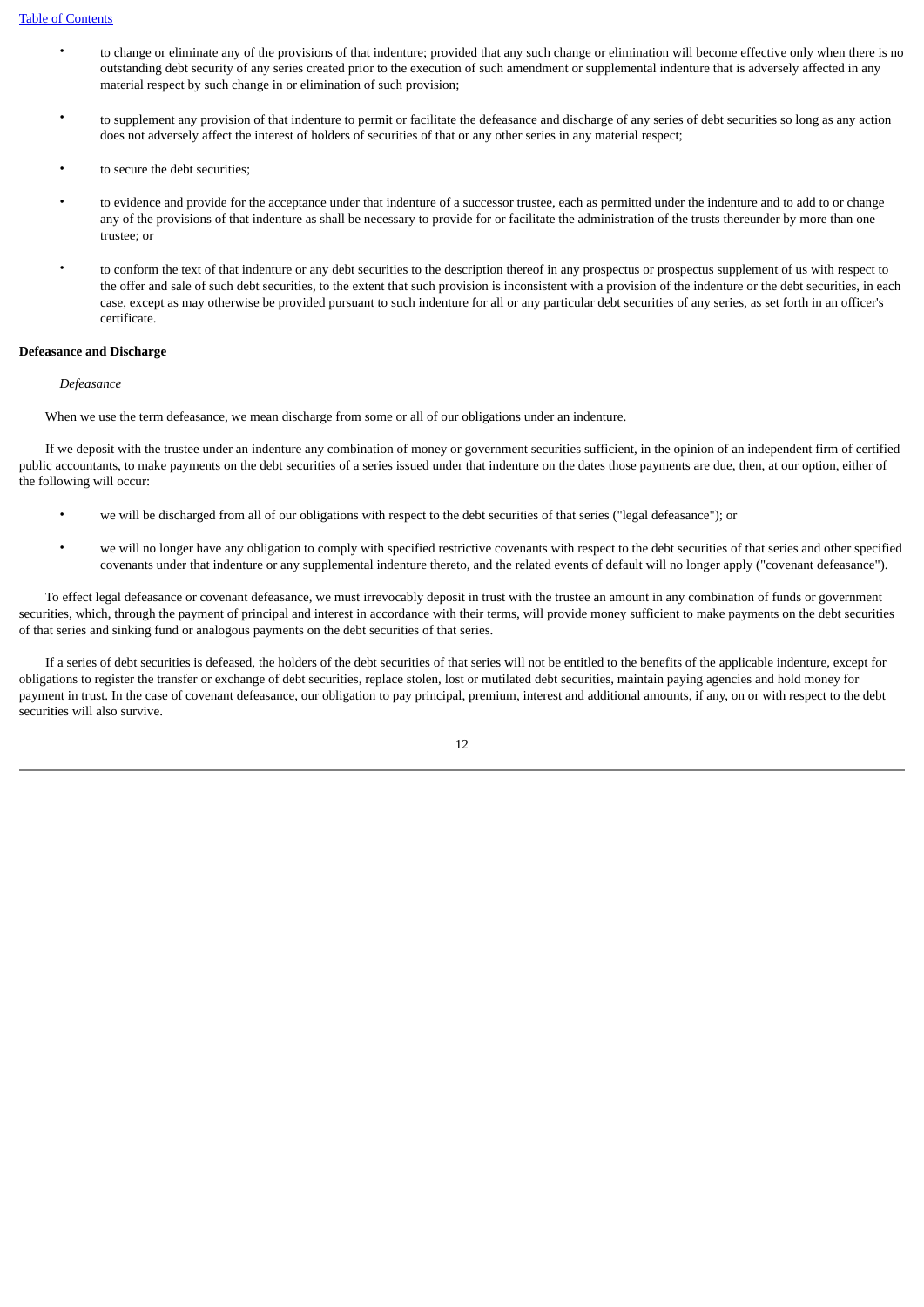Unless we inform you otherwise in the prospectus supplement, we will be required to deliver to the trustee an opinion of counsel that the deposit and related defeasance would not cause the holders of the debt securities to recognize income, gain or loss for U.S. federal income tax purposes as a result of legal defeasance or covenant defeasance and that the holders would be subject to federal income tax on the same amounts, in the same manner and at the same times as would have been the case if the deposit and related defeasance had not occurred. If we elect legal defeasance, that opinion of counsel must be based upon a ruling from the U.S. Internal Revenue Service or a change in law to that effect occurring after the date of the applicable indenture.

 If we effect covenant defeasance with respect to the debt securities of any series, the amount on deposit with the trustee will be sufficient to pay amounts due on the debt securities of that series at the time of their stated maturity. However, the debt securities of that series may become due and payable prior to their stated maturity if there is an event of default with respect to a covenant from which we have not been released. In that event, the amount on deposit may not be sufficient to pay all amounts due on the debt securities of that series at the time of the acceleration and the holders of those debt securities will be required to look to us for repayment of any shortfall.

 The applicable prospectus supplement may further describe the provisions, if any, permitting defeasance or covenant defeasance, including any modifications to the provisions described above.

#### **Satisfaction and Discharge**

 Except as may otherwise be provided pursuant to an indenture for all or any particular debt securities of any series issued in a currency or currencies other than U.S. dollars, an indenture will be discharged and will cease to be of further effect with respect to the debt securities of a series issued under that indenture, except for our obligation to register the transfer of and exchange debt securities of that series, when:

- either:
	- all debt securities of that series that have been authenticated, except lost, stolen or destroyed debt securities that have been replaced or paid and debt securities for whose payment money has been deposited in trust and thereafter repaid to us, have been delivered to the trustee for cancellation; or
	- all debt securities of that series that have not been delivered to the trustee for cancellation have become due and payable by reason of the mailing of a notice of redemption or otherwise or will become due and payable within one year, and we have irrevocably deposited or caused to be deposited with the trustee as trust funds in trust solely for the benefit of the holders, cash in U.S. dollars, non-callable government securities, or a combination of cash in U.S. dollars and non-callable government securities, in amounts as will be sufficient, without consideration of any reinvestment of interest, to pay and discharge the entire indebtedness on the debt securities of that series not delivered to the trustee for cancellation for principal, premium and accrued interest to the date of maturity or redemption;
- no default or event of default has occurred and is continuing on the date of the deposit (other than a default or event of default resulting from the borrowing of funds to be applied to such deposit) and the deposit will not result in a breach or violation of, or constitute a default under, any other material instrument to which we or a significant subsidiary is a party or by which we or a significant subsidiary is bound;
- we have paid or caused to be paid all sums payable by it under the indenture; and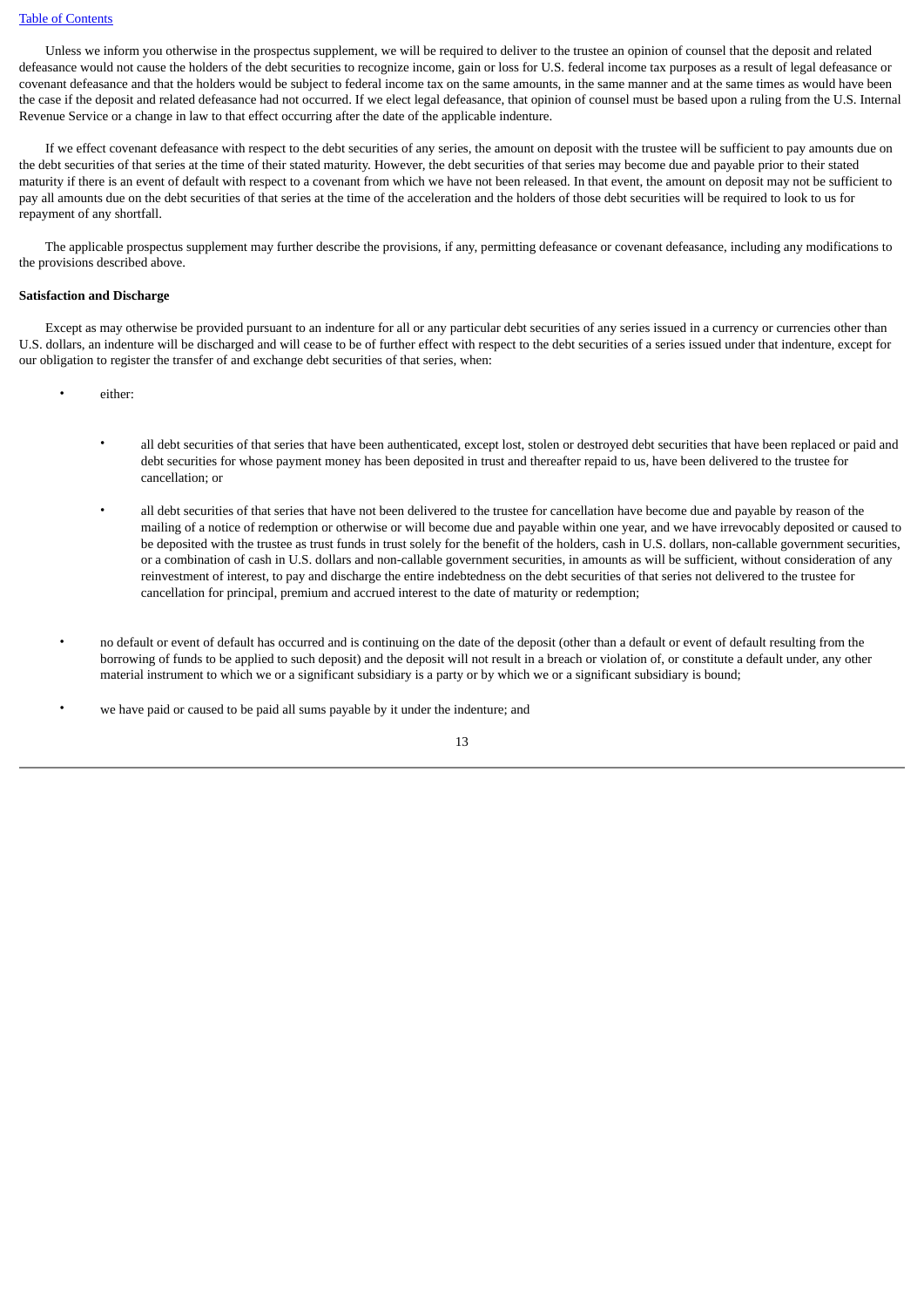• we have delivered irrevocable instructions to the trustee under the indenture to apply the deposited money toward the payment of the debt securities at maturity or on the redemption date, as the case may be.

 In addition, we must deliver an officers' certificate and an opinion of counsel to the trustee stating that all conditions precedent to satisfaction and discharge have been satisfied.

#### **Governing Law**

New York law will govern the indentures and the debt securities, without regard to conflicts of laws principles thereof.

## **PLAN OF DISTRIBUTION**

 We may sell the debt securities at any time after the effectiveness of the registration statement of which this prospectus forms a part in one or more of the following ways from time to time:

- through underwriters or dealers;
- through agents;
- directly to one or more purchasers; or
- through a combination of any of these methods;

The offered debt securities may be distributed periodically in one or more transactions at:

- a fixed price or prices, which may be changed;
- market prices prevailing at the time of sale;
- prices related to the prevailing market prices; or
- negotiated prices.

The prospectus supplement will include:

- the terms of the offering;
- the names of any underwriters, dealers or agents;
- the names of any managing underwriter or underwriters;
- the purchase price or initial public offering price of the securities;
- our net proceeds from the sale of the securities;
- any underwriting discounts or agency fees and other underwriters' or agents' compensation;
- any discounts or concessions allowed or reallowed or paid to dealers;
- the place and time of delivery of the securities;
- any commission paid to agents; and
- any securities exchange on which the securities may be listed.

#### **Sale through Underwriters, Dealers and Agents**

 If underwriters are used in the sale, they will buy the securities for their own account. The underwriters may then resell the securities in one or more transactions, at any time or times at a fixed public offering price or at varying prices. Unless otherwise provided in the applicable prospectus supplement, the obligations of the underwriters to purchase the securities will be subject to certain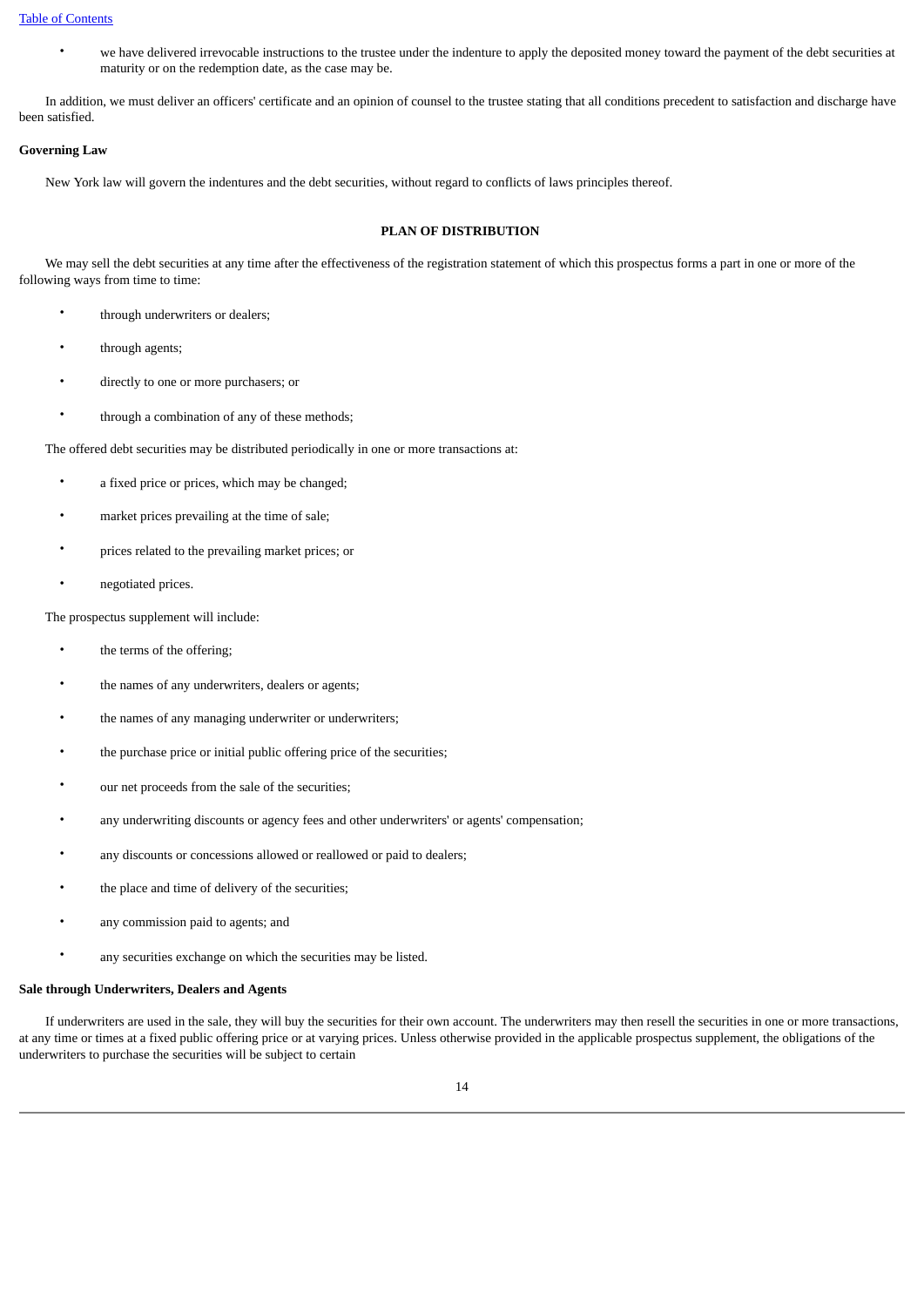conditions, and the underwriters will be obligated to purchase all of the offered securities if they purchase any of them. In connection with the sale of securities, underwriters may be deemed to have received compensation from us in the form of underwriting discounts or commissions and dealers may receive compensation from the underwriters in the form of discounts or concessions. The underwriters may change from time to time any fixed public offering price and any discounts or commissions allowed or re-allowed or paid to dealers. If dealers are utilized in the sale of the securities, we will sell the securities to the dealers as principals. The dealers may then resell the securities to the public at varying prices to be determined by such dealers.

 In the prospectus supplement, we will name any agent involved in the offer or sale of the offered securities, and we will describe any commissions payable to the agent. Unless otherwise provided in the applicable prospectus supplement, any agent will agree to use its reasonable best efforts to solicit purchases for the period of its appointment.

 In connection with the offering of securities, we may grant to the underwriters an option to purchase additional securities to cover over-allotments, if any, at the initial public offering price (with an additional underwriting commission), as may be set forth in the prospectus supplement for such securities. If we grant any overallotment option, the terms of the option will be set forth in the prospectus supplement for the securities.

 This prospectus may be delivered by underwriters and dealers in connection with short sales undertaken to hedge exposures under commitments to acquire our securities to be issued on a delayed or contingent basis.

 Underwriters, dealers and agents that participate in the distribution of the securities may be underwriters as defined in the Securities Act. Any discounts or commissions that we pay them and any profit they receive when they resell the securities may be treated as underwriting discounts and commissions under that Act. We may have agreements with underwriters, dealers and agents to indemnify them against certain civil liabilities, including liabilities under the Securities Act, to contribute with respect to payments which they may be required to make in respect of such liabilities and to reimburse them for certain expenses.

 Underwriters, dealers and agents, and their affiliates or associates, may engage in transactions with us or perform services for us in the ordinary course of business and receive compensation from us.

 Each series of offered debt securities will be a new issue of securities and will have no established trading market. Securities may or may not be listed on a national or foreign securities exchange or automated quotation system. Any underwriters or agents to whom securities are sold for public offering or sale may make, but are not required to make, a market in the securities, and the underwriters or agents may discontinue making a market in the securities at any time without notice. No assurance can be given as to the liquidity or the existence of trading markets for any securities.

 Any underwriters utilized may engage in stabilizing transactions and syndicate covering transactions in accordance with Rule 104 of Regulation M under the Exchange Act. Stabilizing transactions permit bids to purchase the offered securities or any underlying security so long as the stabilizing bids do not exceed a specified maximum. Syndicate covering transactions involve purchases of securities in the open market after the distribution has been completed in order to cover syndicate short positions. Such stabilizing transactions and syndicate covering transactions may cause the price of the offered securities to be higher than would be the case in the absence of such transactions.

#### **Direct Sales**

 We may also sell offered securities directly to institutional investors or others. These sales may include ones made under arrangements with the investors under which we have the right to require the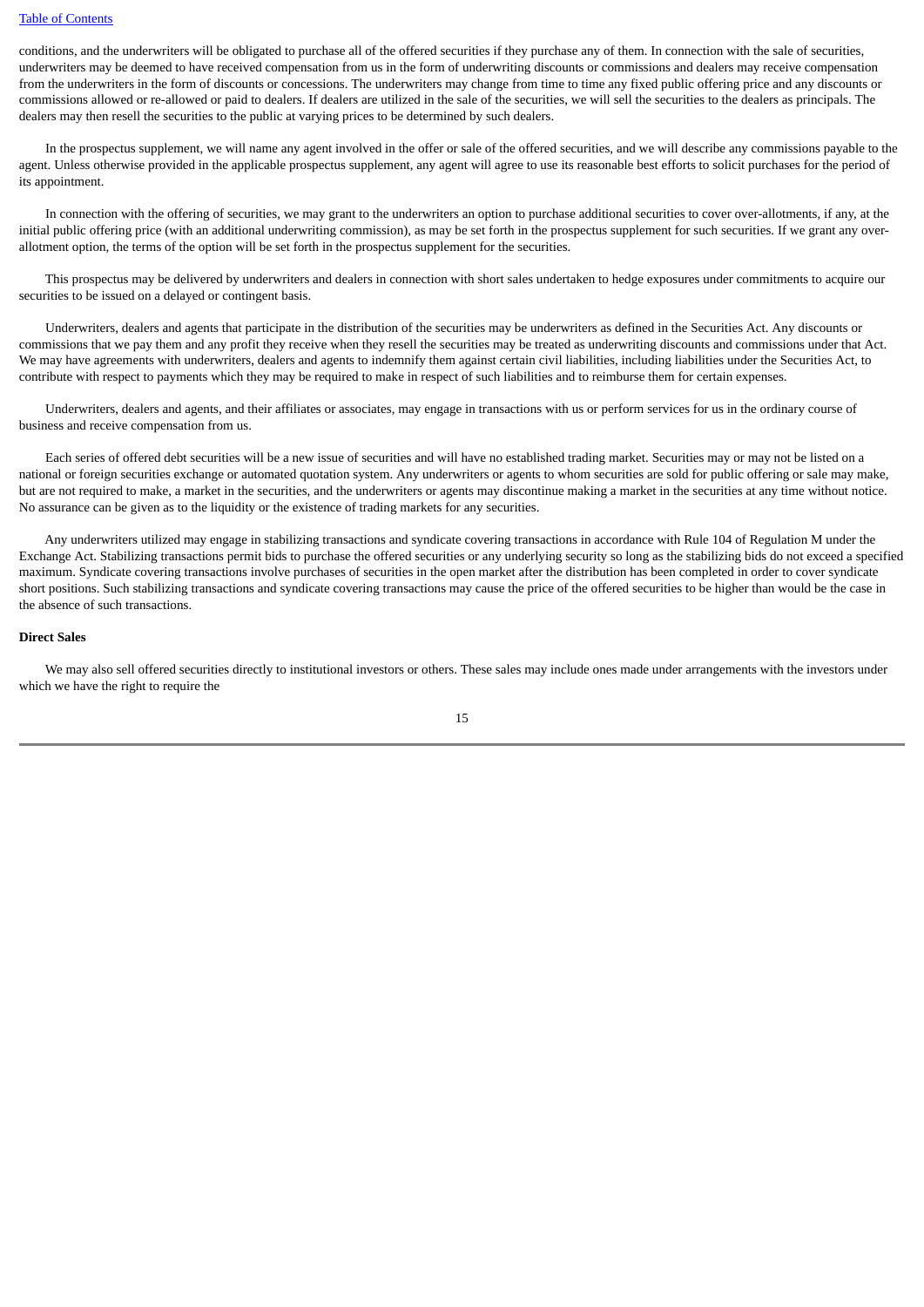investors to purchase the offered securities from us from time to time at prices tired to the market price for those securities.

#### **Delayed Delivery Contracts**

 If so indicated in the applicable prospectus supplement, we may authorize underwriters, dealers and agents to solicit offers by certain institutional investors to purchase offered securities from us pursuant to contracts providing for payment and delivery on a specified future date. The applicable prospectus supplement will describe the conditions to those contracts and the commission payable for solicitation of those contracts.

#### **Remarketing Arrangements**

 Offered securities may also be offered and sold, if we so indicate in the applicable prospectus supplement, in connection with a remarketing upon their purchase, in accordance with a redemption or repayment pursuant to their terms, or otherwise, by one or more remarketing firms, acting as principals for their own accounts as our agents. Any remarketing firm will be identified and the terms of its agreements, if any, with us and its compensation will be described in the applicable prospectus supplement. Remarketing firms may be deemed to be underwriters of the offered securities under the Securities Act.

#### **Market-Making Resales By Affiliates**

 This prospectus may be used by Cowen and Company LLC in connection with offers and sales of the securities in market-making transactions. In a marketmaking transaction, Cowen and Company LLC may resell a security it acquires from other holders, after the original offering and sale of the security. Resales of this kind may occur in the open market or may be privately negotiated, at prevailing market prices at the time of resale or at related or negotiated prices. In these transactions, Cowen and Company LLC may act as principal or agent, including as agent for the counterparty in a transaction in which Cowen and Company LLC acts as principal, or as agent for both counterparties in a transaction in which Cowen and Company LLC does not act as principal. Cowen and Company LLC may receive compensation in the form of discounts and commissions, including from both counterparties in some cases.

The securities to be sold in market-making transactions include securities to be issued after the date of this prospectus, as well as securities previously issued.

We do not expect to receive any proceeds from market-making transactions. We do not expect that Cowen and Company LLC or any other affiliate that engages in these transactions will pay any proceeds from its market-making resales to us.

 Information about the trade and settlement dates, as well as the purchase price, for a market-making transaction will be provided to the purchaser in a separate confirmation of sale.

 Unless we or an agent informs you in your confirmation of sale that your security is being purchased in its original offering and sale, you may assume that you are purchasing your security in a market-making transaction.

#### **Conflicts of Interest**

 Our affiliate, Cowen and Company LLC, may participate in the distribution of the securities as an underwriter, dealer or agent. As our affiliate, Cowen and Company LLC would be deemed to have a "conflict of interest" with us under Rule 5121 of the Financial Industry Regulatory Authority, Inc. ("FINRA") with regard to any offering of the securities it participates in. Therefore, any offering of the securities Cowen and Company LLC participates in will be conducted in compliance with the applicable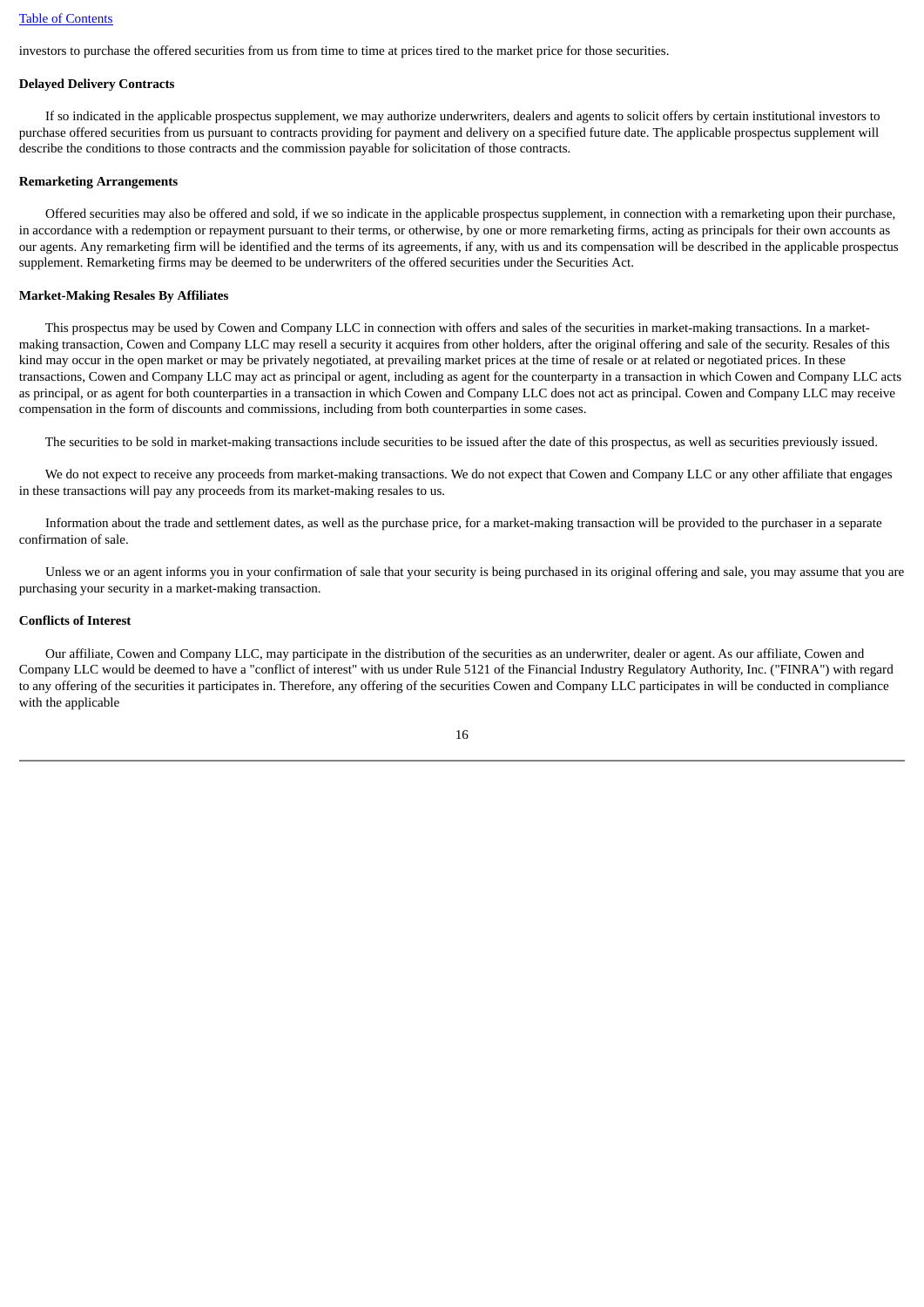requirements of FINRA Rule 5121. Cowen and Company LLC will not participate in the distribution of an offering of securities that do not have a bona fide public market within the meaning of Rule 5121 and are not investment grade rated within the meaning of Rule 5121 or securities in the same series that have equal rights and obligations as investment grade rated securities unless either (1) each member firm responsible for managing the public offering does not have a conflict of interest within the meaning of Rule 5121, is not an affiliate of any member that does have a conflict of interest, and meets the requirements of Rule 5121 with respect to disciplinary history or (2) a qualified independent underwriter within the meaning of Rule 5121 has participated in the preparation of the prospectus supplement or other offering document for the offering of securities and has exercised the usual standards of due diligence with respect thereto. Neither Cowen and Company LLC nor any other FINRA member participating in an offering of these securities that has a conflict of interest will confirm initial sales to any discretionary accounts over which it has authority without the prior specific written approval of the customer.

 In compliance with guidelines of FINRA, the maximum commission, discount or other underwriting compensation to be received by the participating FINRA members may not exceed 8% of the aggregate principal amount of securities offered pursuant to this prospectus. We anticipate, however, that the maximum commission or discount to be received in any particular offering of securities will be significantly less than this amount.

#### **LEGAL MATTERS**

 Certain legal matters in connection with the sale of the securities offered hereby will be passed upon for us by Willkie Farr & Gallagher LLP, and will be passed upon for any agents, dealers or underwriters by counsel named in the applicable prospectus supplement.

#### **EXPERTS**

 The consolidated financial statements and management's assessment of the effectiveness of internal control over financial reporting (which is included in Management's Report on Internal Control over Financial Reporting) incorporated in this prospectus by reference to the Annual Report on Form 10-K for the year ended December 31, 2013 have been so incorporated in reliance on the report of PricewaterhouseCoopers LLP, an independent registered public accounting firm, given on the authority of said firm as experts in auditing and accounting.

#### **WHERE YOU CAN FIND MORE INFORMATION**

 We file annual, quarterly and special reports, proxy statements and other information with the SEC. You may read and copy any materials we file in the SEC's Public Reference Room, 100 F Street, N.E., Washington, D.C. 20549. You may also obtain copies of this information by mail from the Public Reference Section of the SEC, 100 F Street, N.E., Washington, D.C. 20549, at prescribed rates. You may obtain information on the operation of the SEC's Public Reference Room in Washington, D.C. by calling the SEC at 1-800-SEC-0330.

 The SEC also maintains an Internet web site that contains reports, proxy statements and other information about issuers, like us, that file electronically with the SEC. The address of that site is http://www.sec.gov. The SEC file number for documents filed by us under the Exchange Act is 001-34516.

 The SEC allows us to incorporate by reference into this prospectus the information we file with the SEC. This means that we are disclosing important information to you by referring to other documents. The information incorporated by reference is considered to be part of this prospectus, except for any information superseded by information contained directly in this prospectus. The information incorporated by reference is an important part of this prospectus, and information that we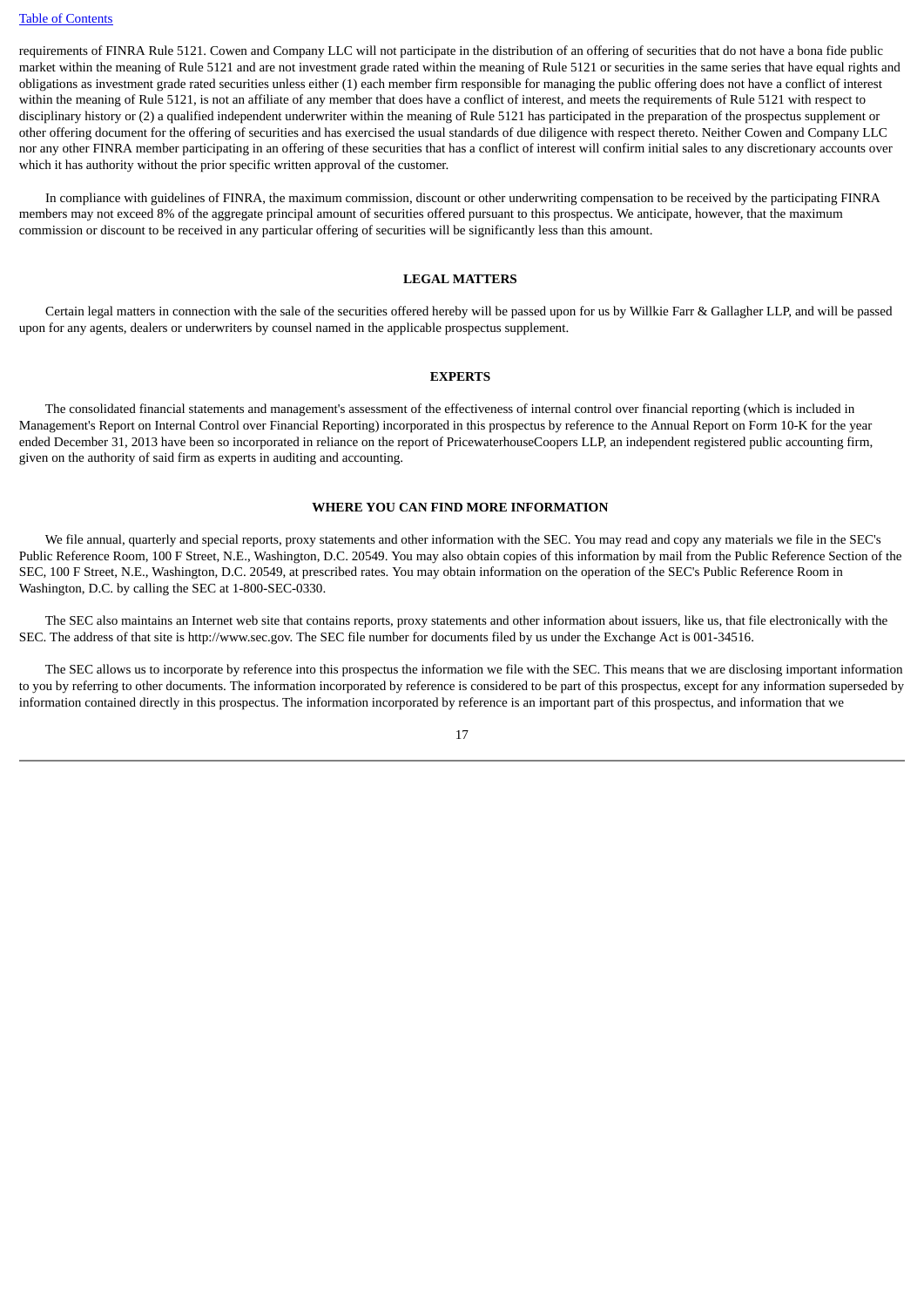file later with the SEC under the Exchange Act will automatically update information in this prospectus. In all cases, you should rely on the later information over different information included in this prospectus. We incorporate by reference the documents listed below (other than any portions thereof, which under the Exchange Act and applicable SEC rules, are not deemed "filed" under the Exchange Act) and any future filings made with the SEC under Section 13(a), 13(c), 14 or 15(d) of the Exchange Act prior to the termination of the offering of securities covered by this prospectus:

- Our Annual Report on Form 10-K for the year ended December 31, 2013, filed on March 3, 2014 (including information specifically incorporated by reference into the Annual Report on Form 10-K from our Definitive Proxy Statement on Schedule 14A filed on April 30, 2014);
- Our Quarterly Report on Form 10-Q for the quarters ended March 31, 2014, filed on May 8, 2014; and
- Our Current Reports on Form 8-K filed on March 11, 2014, March 18, 2014 and June 5, 2014.

 All other documents that we file with the SEC pursuant to Section 13(a), 13(c), 14 or 15(d) of the Exchange Act after the initial filing of the registration statement and prior to the termination of the offering of securities covered by this prospectus shall also be deemed to be incorporated by reference in this prospectus and to be a part hereof from the respective dates of the filing of such documents (other than any such documents, or portions thereof, which under the Exchange Act and applicable SEC rules, are not deemed "filed" under the Exchange Act). If we have incorporated by reference any statement or information in this prospectus and we subsequently modify that statement or information with information contained in this prospectus or a subsequent incorporated document, the statement or information previously incorporated in this prospectus is also modified or superseded in the same manner.

You may also request a copy of these filings, at no cost, by writing or telephoning us at:

Cowen Group, Inc. 599 Lexington Avenue New York, New York 10022 (212) 845-7900

 Exhibits to any documents incorporated by reference in this prospectus will not be sent, however, unless those exhibits have been specifically referenced in this prospectus.